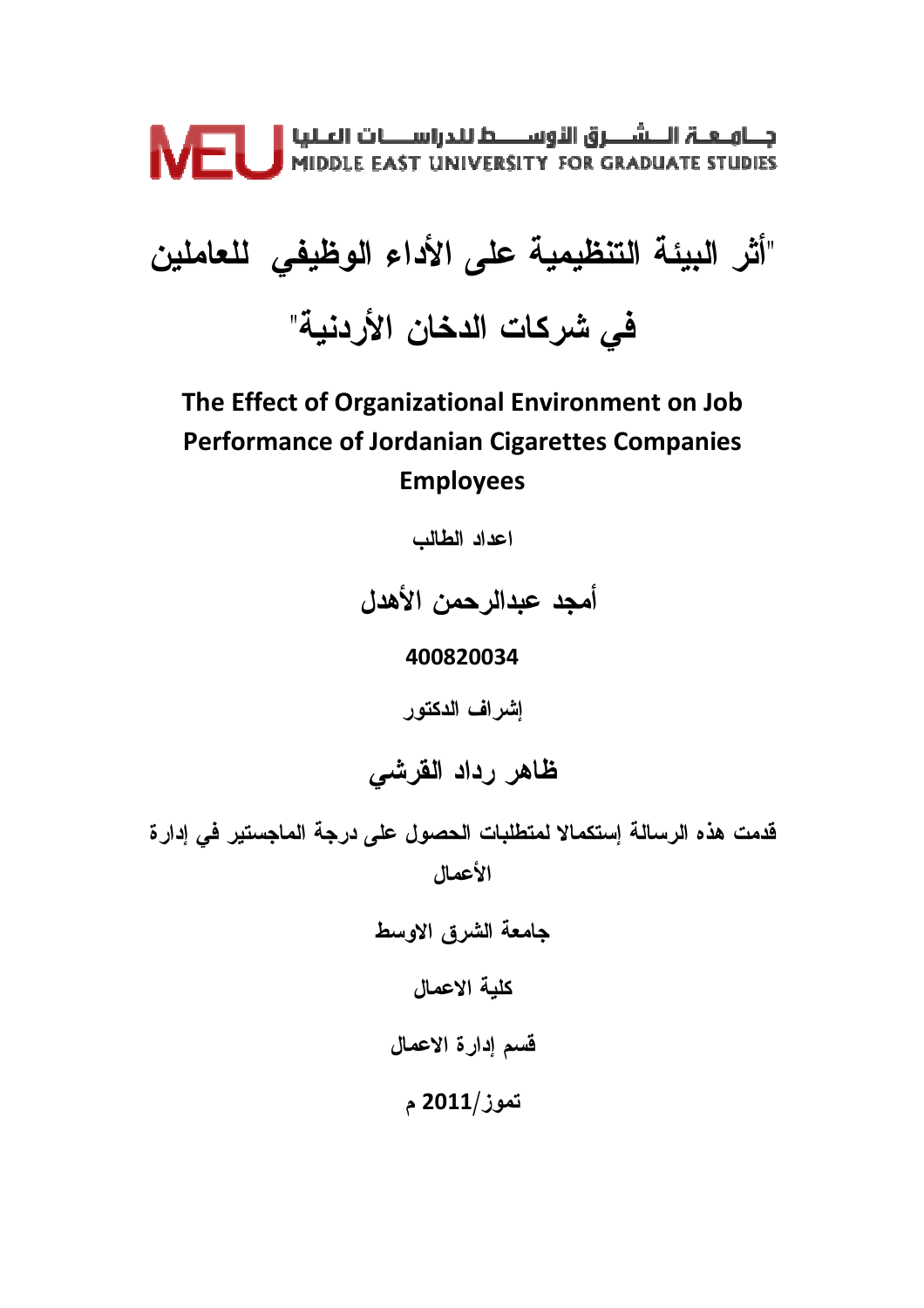# بسم االله الرحمن الرحيم

قال الله تعإلى :

# {يَرْفَعِ اللّهُ الّذِينَ آمَنُوا مِنْكُمْ وَالّذِينَ أُوثُوا اْ َِْ دَرََتٍ**}**

[المجادلة: 11]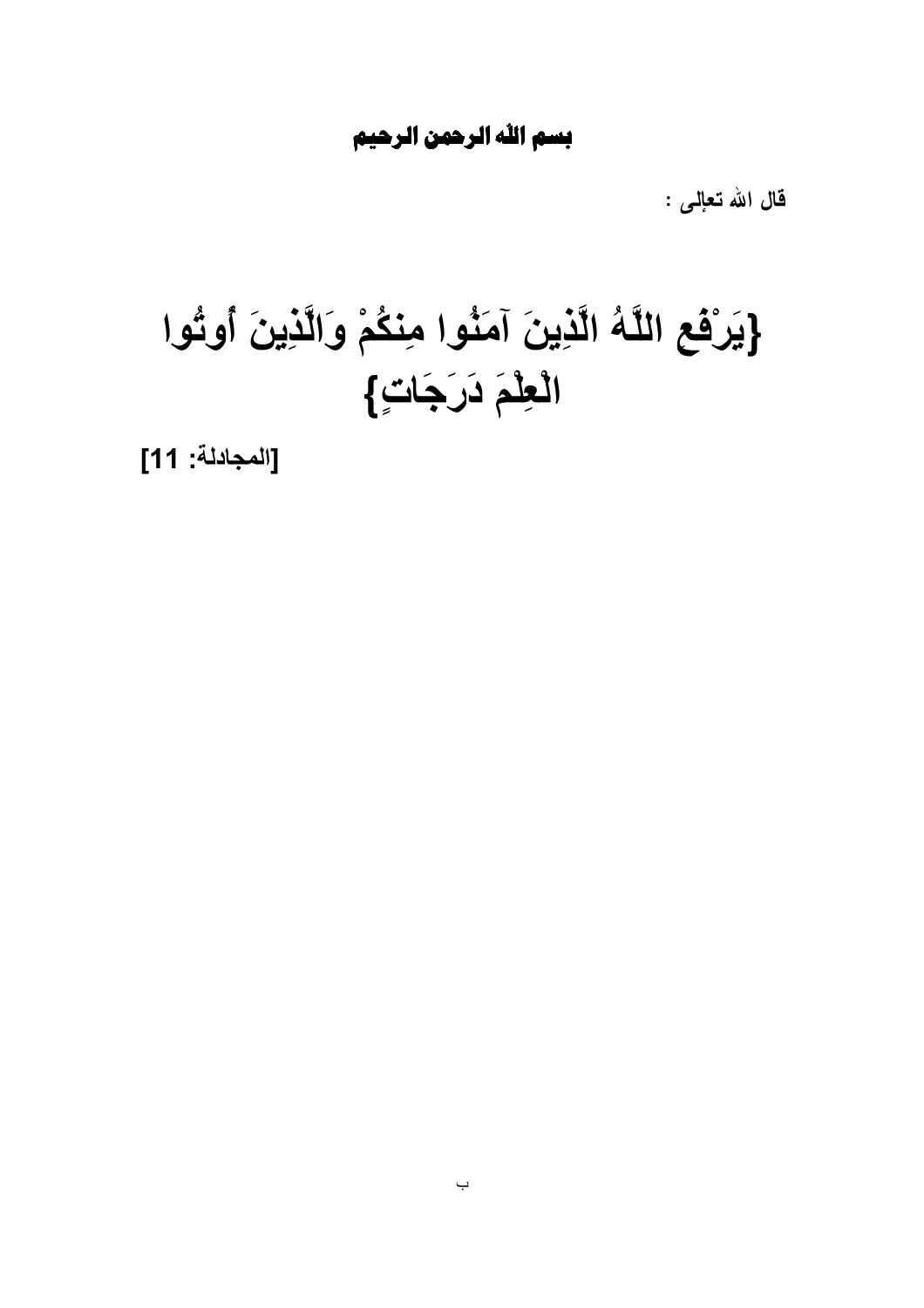# تفويض

أنا الموقع ادناه " أمجد عبدالرحمن الأهدل" أفوض جامعة الشرق الاوسط بتزويد نسخ من رسالتي للمكتبات الجامعية أو المؤســـسات أو الهيئــــات أو الاشــــخاص المعنية بألابحاث والدراسات العلمية عند طلبها.

الاسم: أمجد عبدالرحمن الاهدل

التوقيع: < التاريخ: ١> / المسلم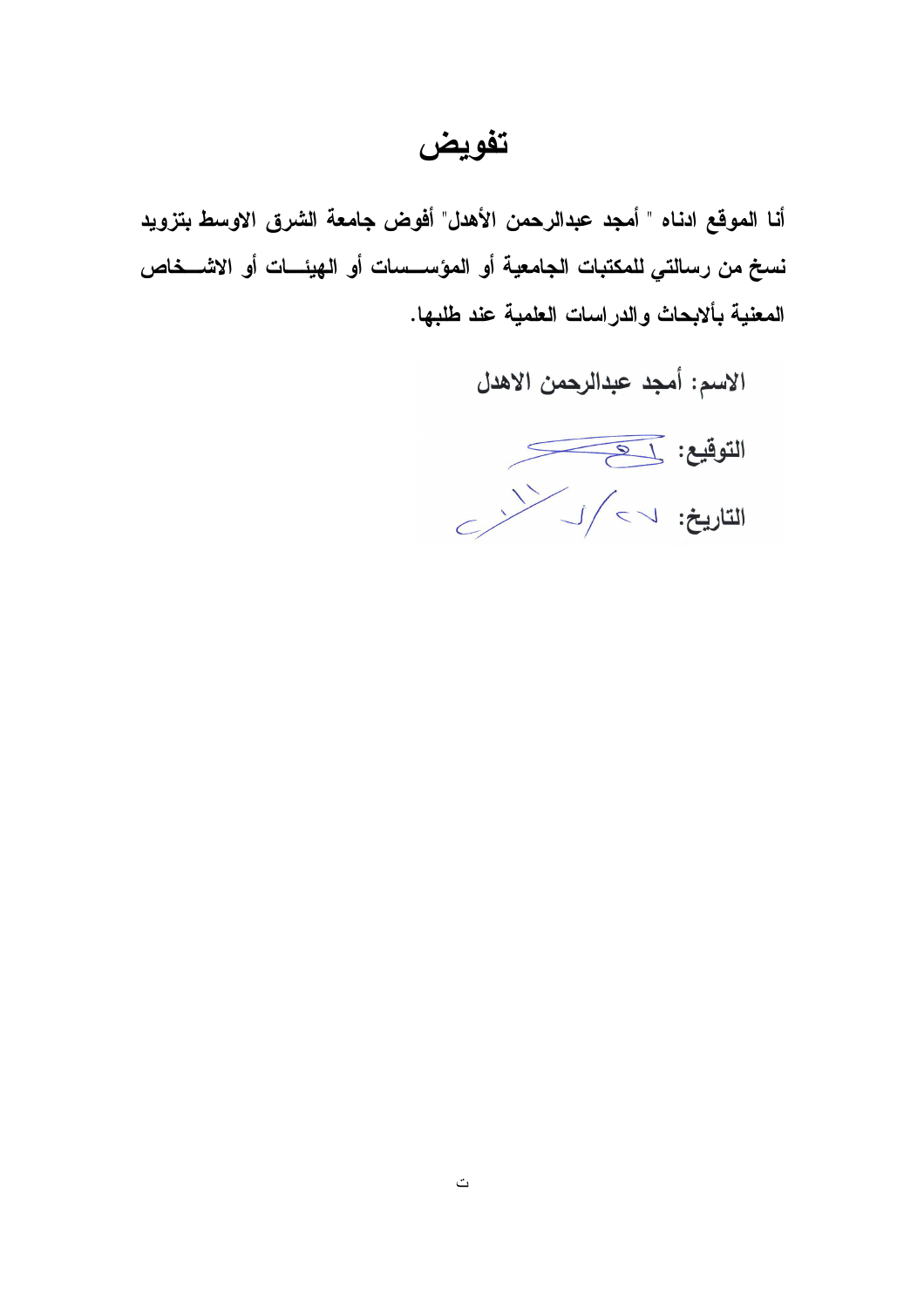# قرار لجنة المناقشة

نوقشت هذه الرسالة وعنوأنها

"أثر البيئة التنظيمية على الأداء الوظيفي للعاملين في شركات الدخأن الأردنية"

# واجيزت بتاريخ: 2011/07/27

| التوقيع |             | أعضاء لجنة المناقشة         |
|---------|-------------|-----------------------------|
|         | رئيسا       | الدكتور يونس مقدادي         |
|         | مشرفا       | الدكلور ظاهر القرشى         |
|         | عضوا خارجيا | الأستاذ الدكتور موسى اللوزي |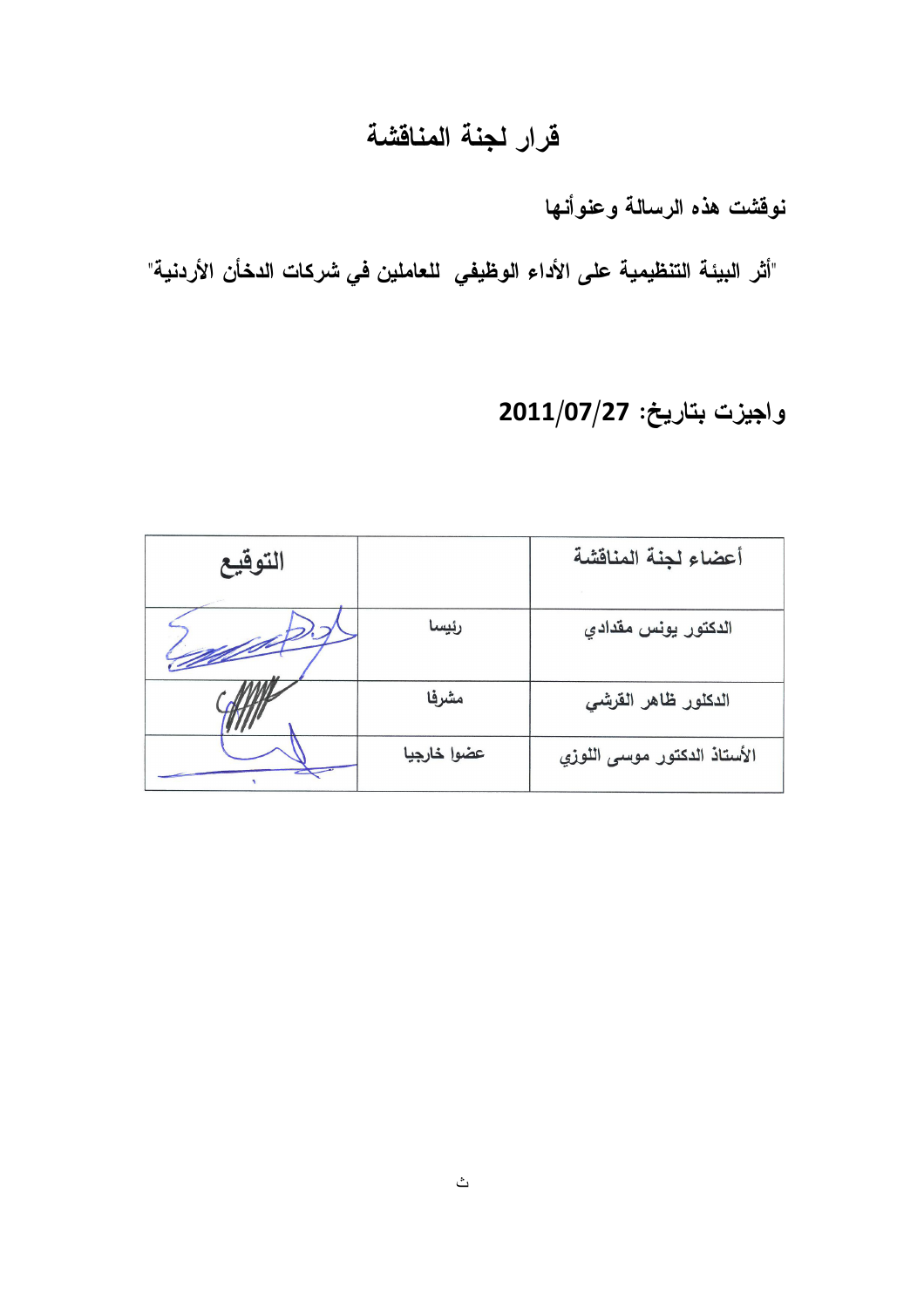# الشكر والتقدير

بسم الله الرحمن الرحيم, والصلاة والسلام على نبيه الصادق الأمين, فبعد أن من الله على بإنمام كنابة رسالتي هذه, فأنه يشرفني ويسعدني أن أنقدم بخالص الشكر وعظيم الامتنأن إلى الدكتور ظاهر رداد القرشي, الذي أشرف على هذه الرسالة وإحاطته لمي برعايته ولطفه, وإعطائي الكثير من وقته لإخراجها بهذا الشكل العلمي, فله مني جزيل الشكر والاحترام والنقدير, وأنقدم كذلك بوافر الشكر وعظيم الامتنأن لأساتذتي أعضاء الهيئة التدريسية في جامعة الشرق الأوسط, وجزيل الشكر لأعضاء لجنة المناقشة الكرام لما منحونبي من وقت لقراءة رسالتي المنواضعة وأثرائها بنوجيهاتهم القيمة, والشكر الدائم والموصول لأهلبي وأصدقائبي وزملائبي في العمل اللذين وقفوا معي طوال مشوار دراستي.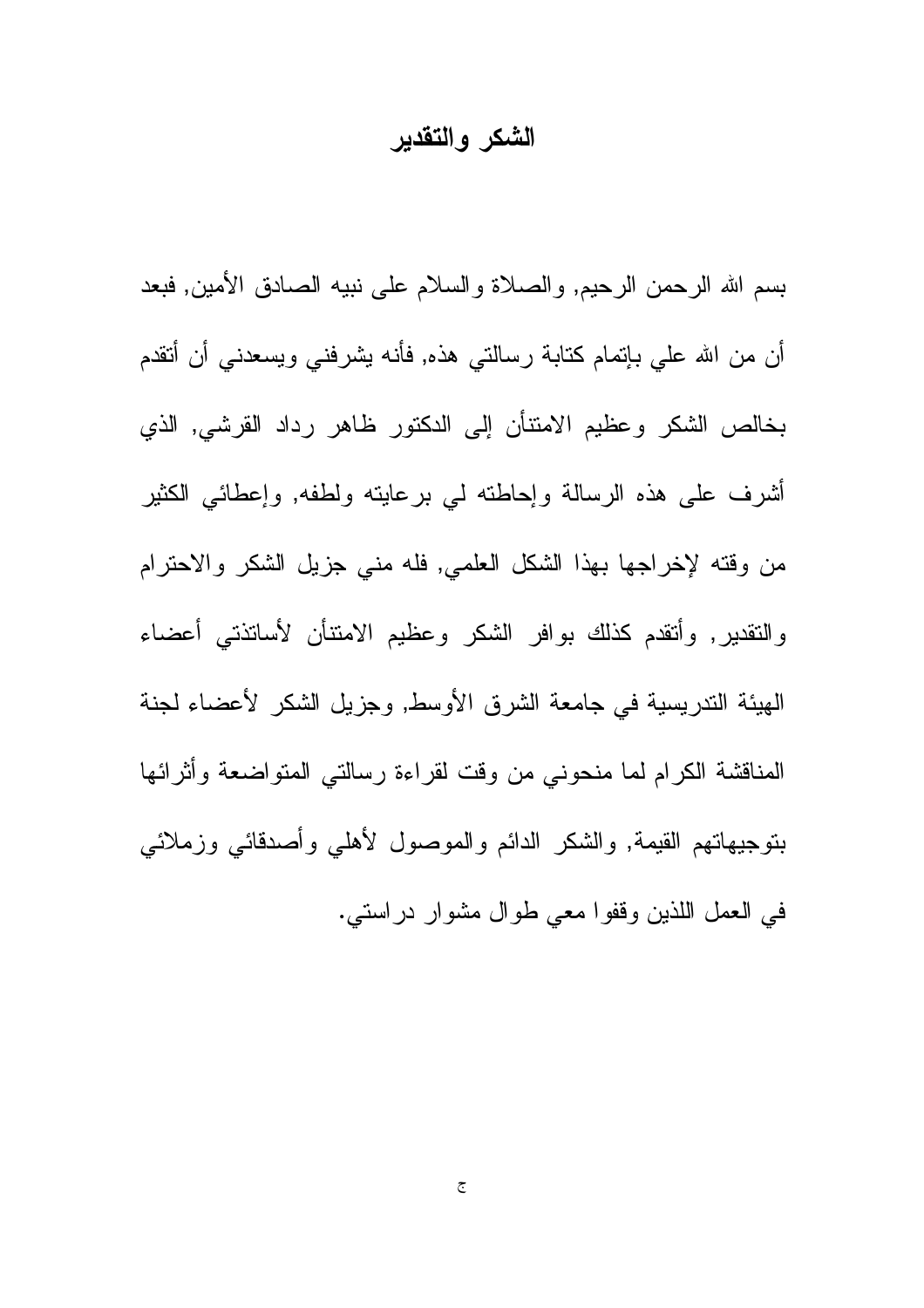$$
\mathcal{L}(\mathcal{M})
$$

# إلىي والدي مصدر عزميي وعزتيى ونجاحيي إلىي نبع المنأن والدتيى إلىي أخوأنبي وأخواتبي إلى من أحبها لمو جميعا أمدي ثمرة جمدي

الباحث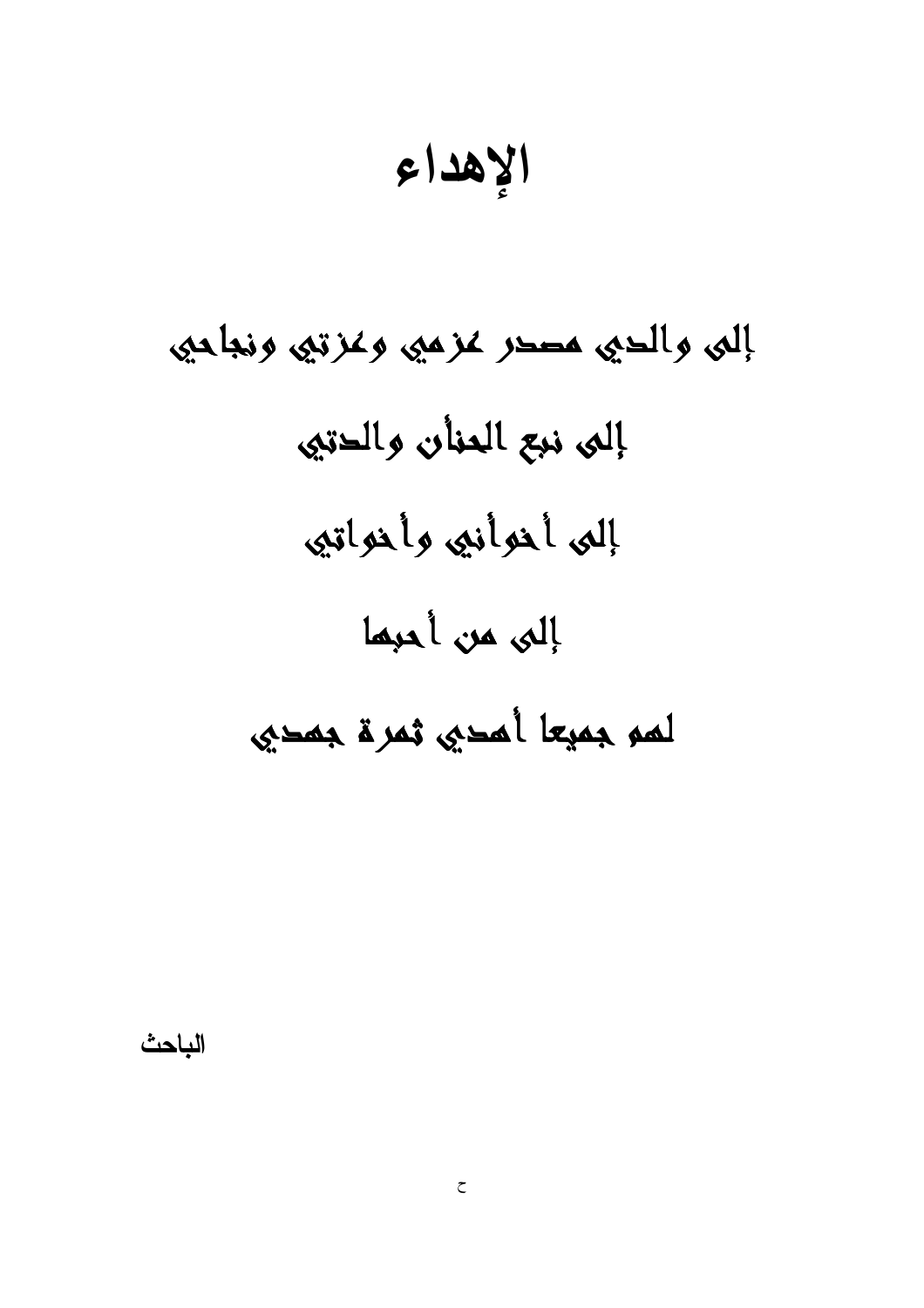| رقم الصفحة                | المتوي                                        |
|---------------------------|-----------------------------------------------|
| ت                         | التفويض                                       |
| ٹ                         | قرار لجنة المناقشة                            |
| $\overline{\mathfrak{C}}$ | الشكر والتقدير                                |
| $\zeta$                   | الإهداء                                       |
| $\dot{\tau}$              | قائمة المحتويات                               |
| ذ                         | قائمة الاشكال                                 |
| ڒ                         | قائمة الملاحق                                 |
| س                         | الملخص باللغة العربية                         |
| ص                         | الملخص باللغة الأنجليزية                      |
| $\mathbf{1}$              | الفصل الأول: الاطار العام للدراسة             |
| $\mathbf{1}$              | $\overline{1-1}$ المقدمة                      |
| $\boldsymbol{2}$          | (2-1) مشكلة الدراسة واسئلتها                  |
| 2                         | (3-1) اهمية الدراسة                           |
| $\mathbf{3}$              | (4-1) أهداف الدراسة                           |
| 3                         | (5-1) فرضيات الدراسة                          |
| $\overline{\mathbf{4}}$   | (1-6) حدود الدراسة                            |
| $\overline{\mathbf{4}}$   | (7-7) محددات الدراسة                          |
| 5                         | (8-1) التعريفات الإجرائية                     |
| 6                         | الفصل الثأني: الأطار النظري والدراسات السابقة |
| 7                         | (1-2): البيئة التنظيمية                       |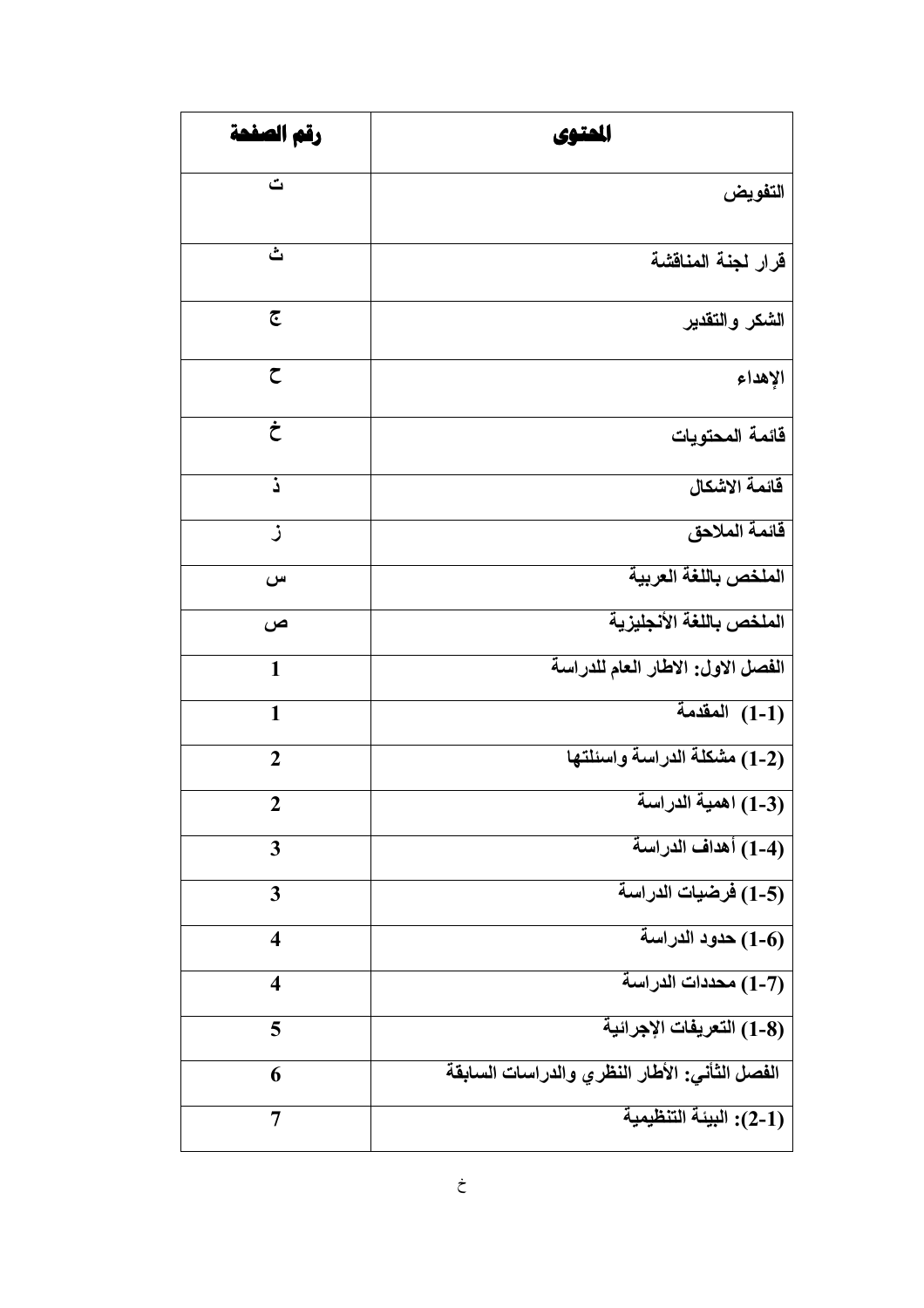| 10 | (2-2) الأداء الوظيفي                                            |
|----|-----------------------------------------------------------------|
| 14 | (3-2) تقييم الأداء                                              |
| 18 | (4-2) التمكين                                                   |
| 26 | (5-2) مفهوم القيادة وأنماطها                                    |
| 37 | (6-2) الدراسات السابقة العربية والاجنبية                        |
| 45 | (7-2) ما يميز هذه الدراسة                                       |
| 46 | الفصل الثالث: الطريقة والإجراءات                                |
| 47 | المقدمة (3-1)                                                   |
| 47 | (3-2) منهجية الدراسة                                            |
| 47 | (3-3) مجتمع الدراسة وعينتها                                     |
| 52 | (3-4) أنموذج الدراسة                                            |
| 53 | (5-3) أدوات الدراسة ومصادر الحصول على المعلومات                 |
| 55 | (6-3) المعالجة الإحصائية                                        |
| 56 | (7-3) صدق أداة الدراسة وثباتها                                  |
| 58 | الفصل الرابع: نتائج تحليل وإختبار الفرضيات                      |
| 59 | (1-4) المقدمة                                                   |
| 60 | (2-4) التوزيع التكراري لإجابات عينة الدراسة عن أسئلة<br>الدراسة |
| 66 | (3-4) اختبار الفرضيات                                           |
| 69 | الفصل الخامس: الاستنتاجات والتوصيات                             |
| 70 | المقدمة (1-5)                                                   |
| 71 | (2-5) الاستنتاجات                                               |
| 72 | (3-5) التوصيات                                                  |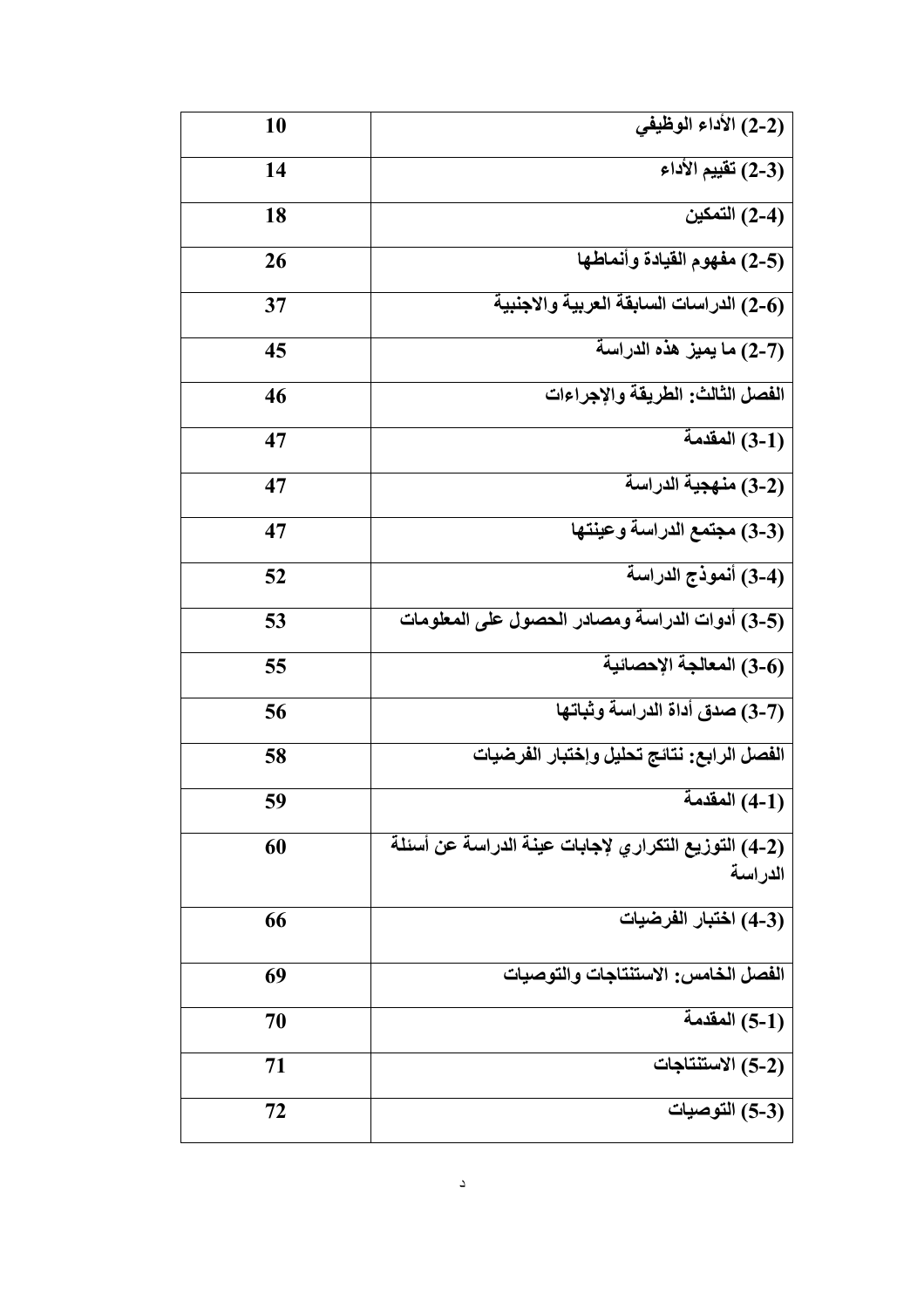| 73 | قائمة المراجع: اولا المراجع العربية |
|----|-------------------------------------|
| 76 | المراجع الاجنبية                    |
| 78 | قائمة الملاحق                       |
| 79 | اسماع المحكمين                      |
| 80 | أداة الدراسة (الاستبأنة)            |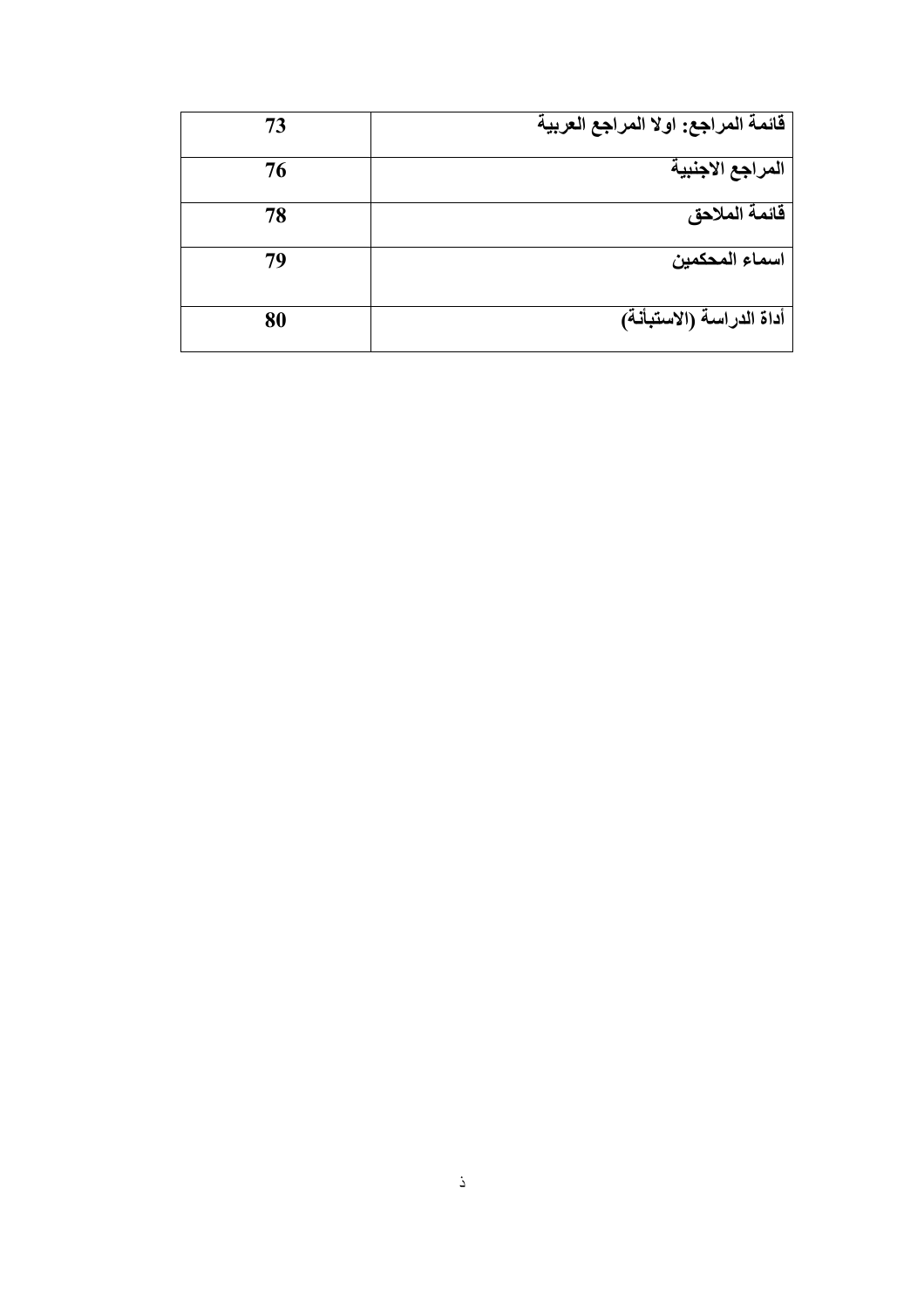| الصفحة | عنوأن الجدول                                                     | رقم الجدول |
|--------|------------------------------------------------------------------|------------|
| 48     | أسماء شركات الدخأن الأردنية وعنوأنيها                            | $(3-1)$    |
| 48     | التوزيع الجنسي للمبحوثين.                                        | $(3-2)$    |
| 49     | فئات أعمار المبحوثين.                                            | $(3-3)$    |
| 50     | المستوى التعليمي للمبحوثين.                                      | $(3-4)$    |
| 50     | سنوات الخبرة للمبحوثين.                                          | $(3-5)$    |
| 51     | المستوى الوظيفى للمبحوثين                                        | $(3-6)$    |
| 56     | معامل الإتساق الداخلي (كرونباخ الفا).                            | $(3-7)$    |
| 60     | إجابات المبحوثين عن فقرات أثر نمط القيادة في<br>الأداء الوظيفي   | $(4-1)$    |
| 62     | إجابات المبحوثين عن فقرات أثر التمكين في الأداء<br>الوظيفي       | $(4-2)$    |
| 63     | إجابات المبحوثين عن فقرات أثر العمل الجماعي في<br>الأداء الوظيفي | $(4-3)$    |
| 64     | إجابات المبحوثين عن فقرات قياس الأداء الوظيفي                    | $(4-4)$    |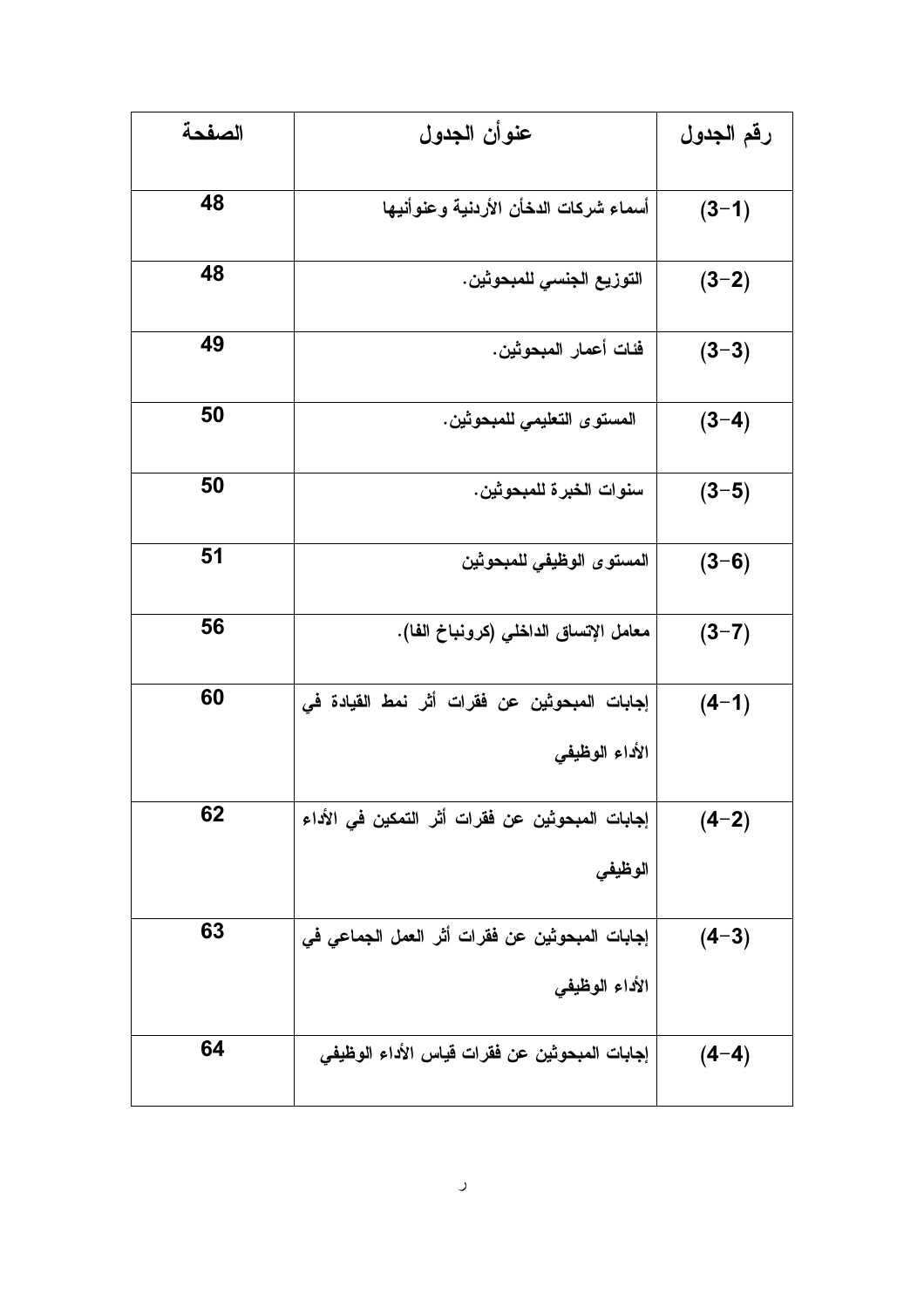| 66 | نتائج اختبار الفرضية (الرئيسة) | $(4-5)$ |
|----|--------------------------------|---------|
| 67 | نتائج اختبار الفرضية (1)       | $(4-6)$ |
| 68 | نتائج اختبار الفرضية (2)       | $(4-7)$ |
| 68 | نتائج اختبار الفرضية (3)       | $(4-8)$ |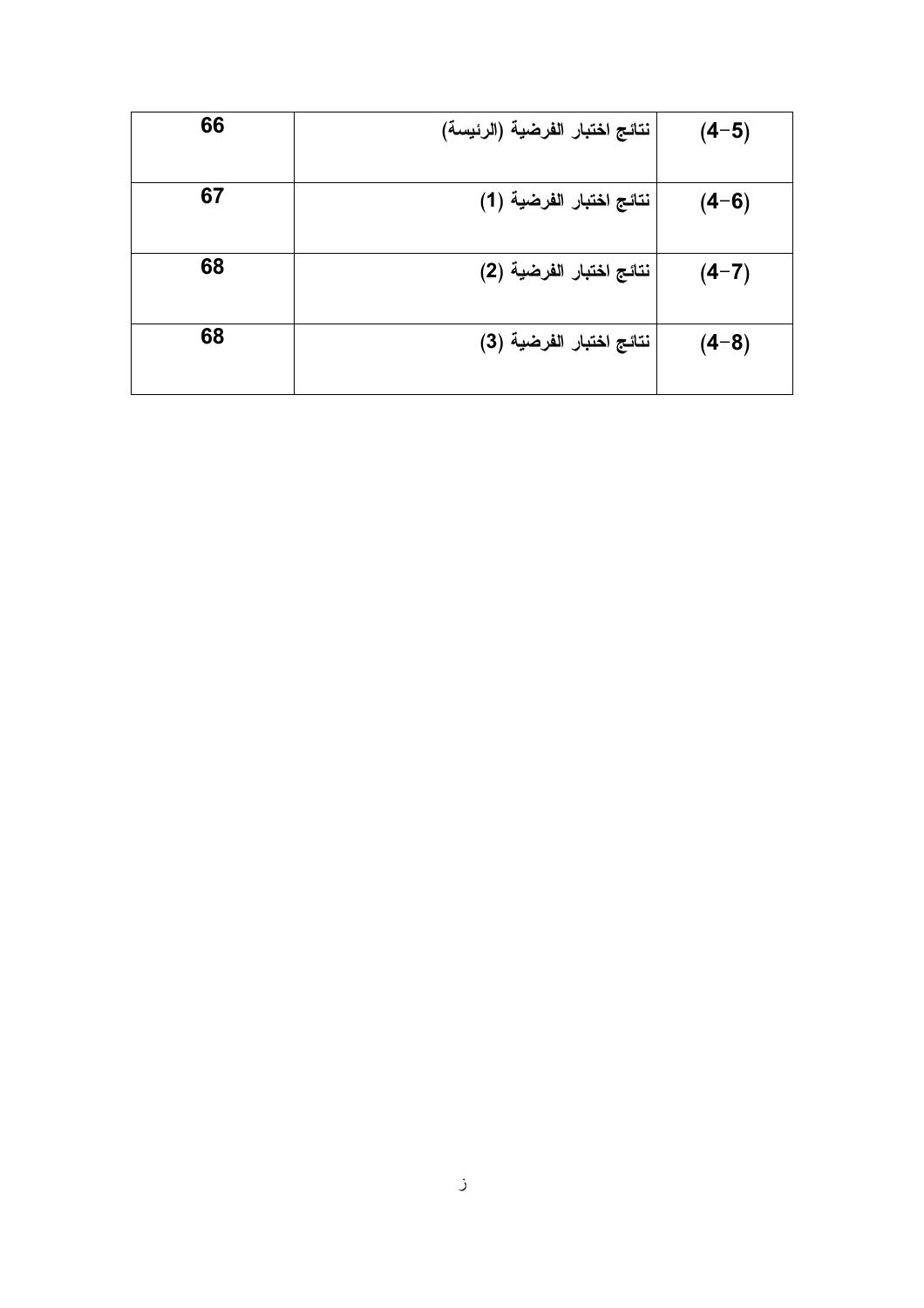فائمة الاشكال

| الصفحة | الموضوع        | رقم الشكل |
|--------|----------------|-----------|
| 52     | أنموذج الدراسة | $(3-1)$   |

فائمة الملاحق

| الصفحة | الموضوع                  | رقم الملحق |
|--------|--------------------------|------------|
| 79     | قائمة بأسماء المحكمين    |            |
| 80     | أداة الدراسة (الاستبأنة) |            |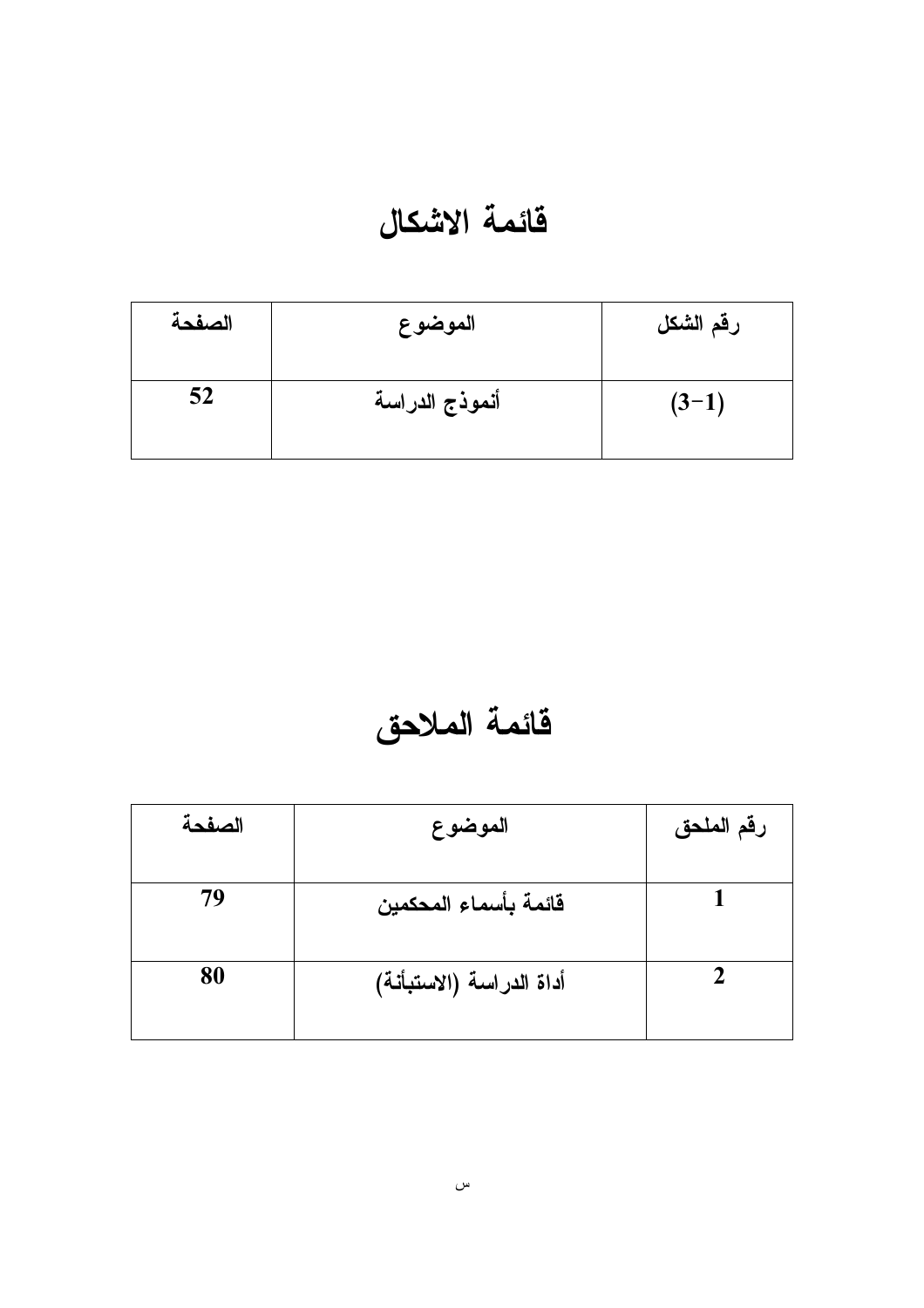# " أثر البيئة التنظيمية على الأداء الوظيفي للعاملين في شركات الدخأن الأردنية" اعداد أمجد عبدالرحمن الاهدل إشراف الدكتور ظاهر رداد القرشى الملخص باللغة العربية

هدفت الدراسة إلى الكشف عن "أثر البيئة التنظيمية على الأداء الوظيفي للعاملين في شركات الدخأن الأردنية", في ضوء ذلك قام الباحث ببناء استبأنة محكمة لجمـــع البيأنــــات اللازمــــة للدر اسة وتحليلها واختبار الفرضيات باستخدام الحزمة الإحصائية للعلوم الأجتماعية (SPSS) ،وشملت الاستبأنة (40) فقرة وذلك لجمع المعلومات الأولية من عينة الدراسة ۖ وتكون مجتمع الدراسة من (شركة الربأن التجارية , شركة بوابة بابل, شركة الاتحاد, الــشركة الأوروبيـــة للسجائر) وبلغ عدد الموظفين في الشركات الأربع (205), ونكونت عينة الدراسة من (116) موظف من جميع المستويات الوظيفية، وتم اختيار العينة العشوائية الطبقية, وتم استخدام العديد من الأساليب الإحصائية المناسبة لاختبار النظريات ولتحقيق أهداف الدراسة، وبعد إجراء

عملية التحليل الإحصائي توصلت الدراسة إلى التالي:

1. أن هناك أثر مرتفع للبيئة التنظيمية على الأداء الوظيفي للعاملين في شركات الـــدخأن الأر دنية.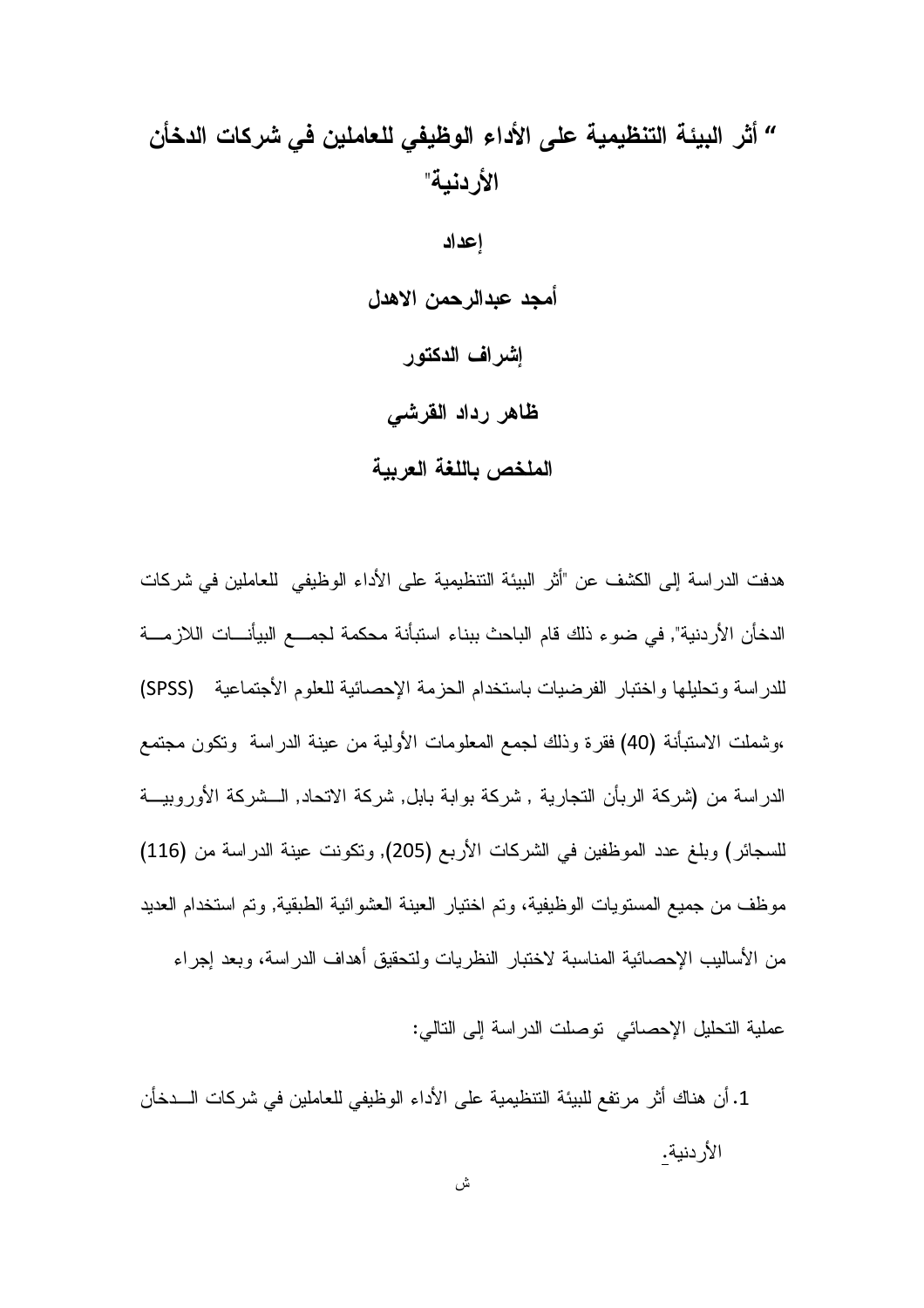- 2.وجود نأثير ذي دلالة معنوية للتمكين ولنمط القيادة وللعمل الجماعي على متغير الأداء الوظيفي لدى العاملين في شركات الدخأن الأردنية, عند مستوى دلالة (0.05).
- 3.كما أظهرت الدراسة أن ترتيب أبعاد البيئة التنظيمية من حيث قوة التأثير على الأداء الوظيفي في شركات الدخأن الأردنية كما يلي (1.العمل الجماعي, 2.التمكين,3. نمط القيادة).

ومن اهم التوصيات التي خرجت بها هذه الدراسة ما يلي:

- 1. زيادة الاهتمام على إجراء الاستطلاعات والمزيد من البحوث في البيئة التنظيميــة لمعر فة احتياجات الموظفين.
- 2. وضرورة نوسيع نطاق النمكين ونفويض الصلاحيات للعـــاملين, لتــشجيعهم علـــي المشاركة في إتخاذ القرار إبداء الأراء في مختلف القضايا خــصوصا بمـــا يتعلـــق بأعمالهم.
- 3. مكافأة الموظفين المبدعين عن أنجازاتهم لخلق جو من المنافسة وتحفيز باقي العاملين على الأبداع وبالتالي الوصول إلى افضل أداء ممكن للمنظمة.
- 4. إجراء دراسات مستقبلية في نفس الموضوع وعلى بعض شركات التوزيع بحيث يتم إدخال متغير ات اخر ي للبيئة التنظيمية مثل (الهيكل التنظيمي, الاتصالات, الحوافز).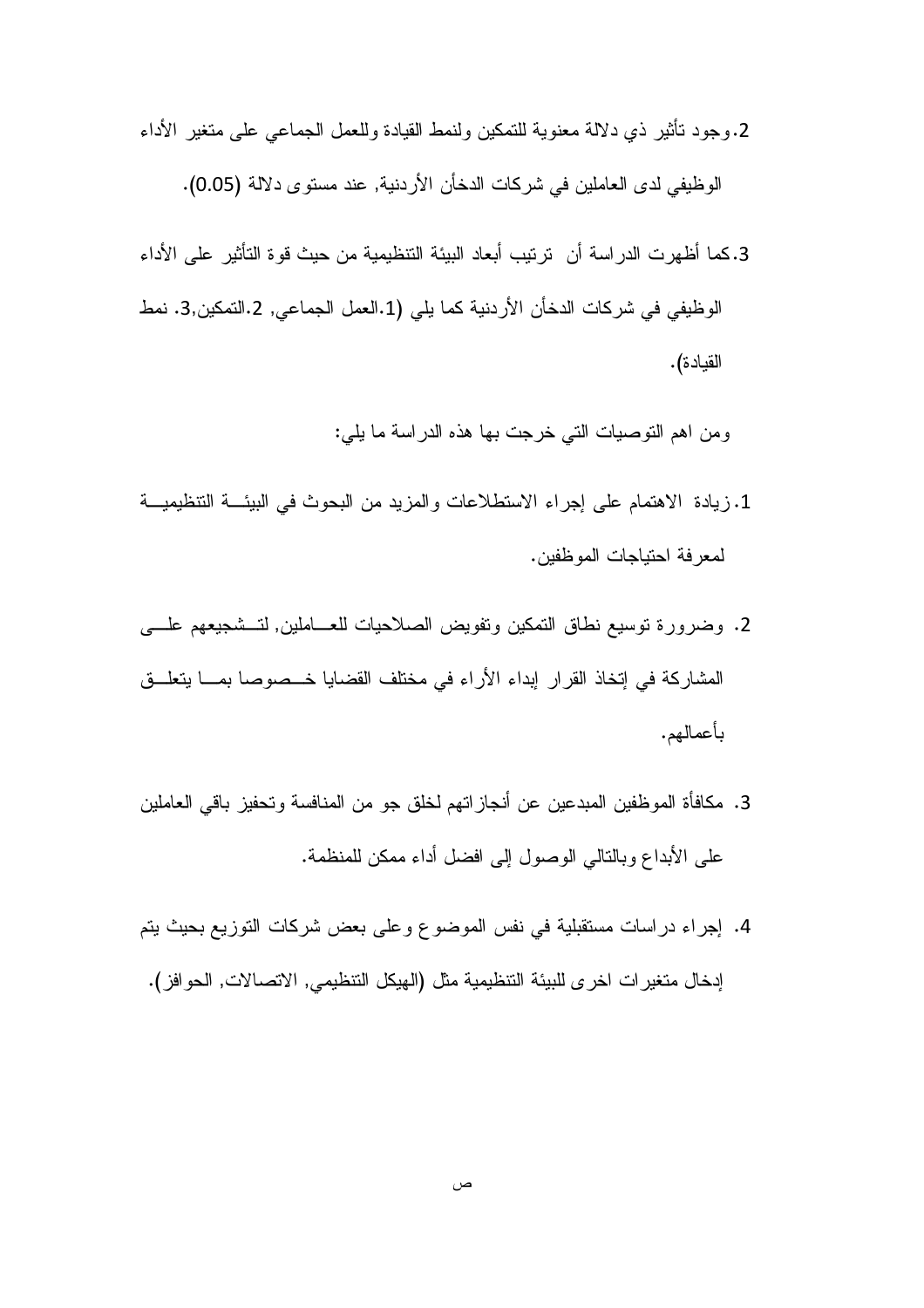### Abstract:

# The Effect of Organizational Environment on job Performance of Jordanian Cigarettes Companies Employees

#### **Prepared by: Amjad Abdulrahman Alahdal**

 **Supervision of Dr.**: **Daher Radad al-Qurashi** 

The study aimed to reveal "the impact of the organizational environment on the job performance of workers in the Jordanian tobacco companies",In the light of this, the researcher prepared a questionnaire which included (40) paragraph, to gather preliminary information from the study sample to collect the necessary data for the study, hypotheses were analyzed and tested using the statistics packet of Social Sciences (SPSS), where the study population (Al- Robban Trading Co, Babel Gate Co, Al Ithad Co, Europe Co), and the total Employees in the four companies were (205), where a sample consisted of (116) employees was taken from all job levels , Several appropriate statistical methods were used to test theories and achieve the objectives of the study, and after a process of statistical analysis, the study showed that a number of findings and recommendations,

- 1. The most important Shows that there is a high impact of the organizational environment on the job performance of workers in the Jordanian tobacco companies.
- 2. The existence of moral indication impact to enable the variable functionality of the workers in the Jordanian tobacco companies , at the significance level of (0.05).

ض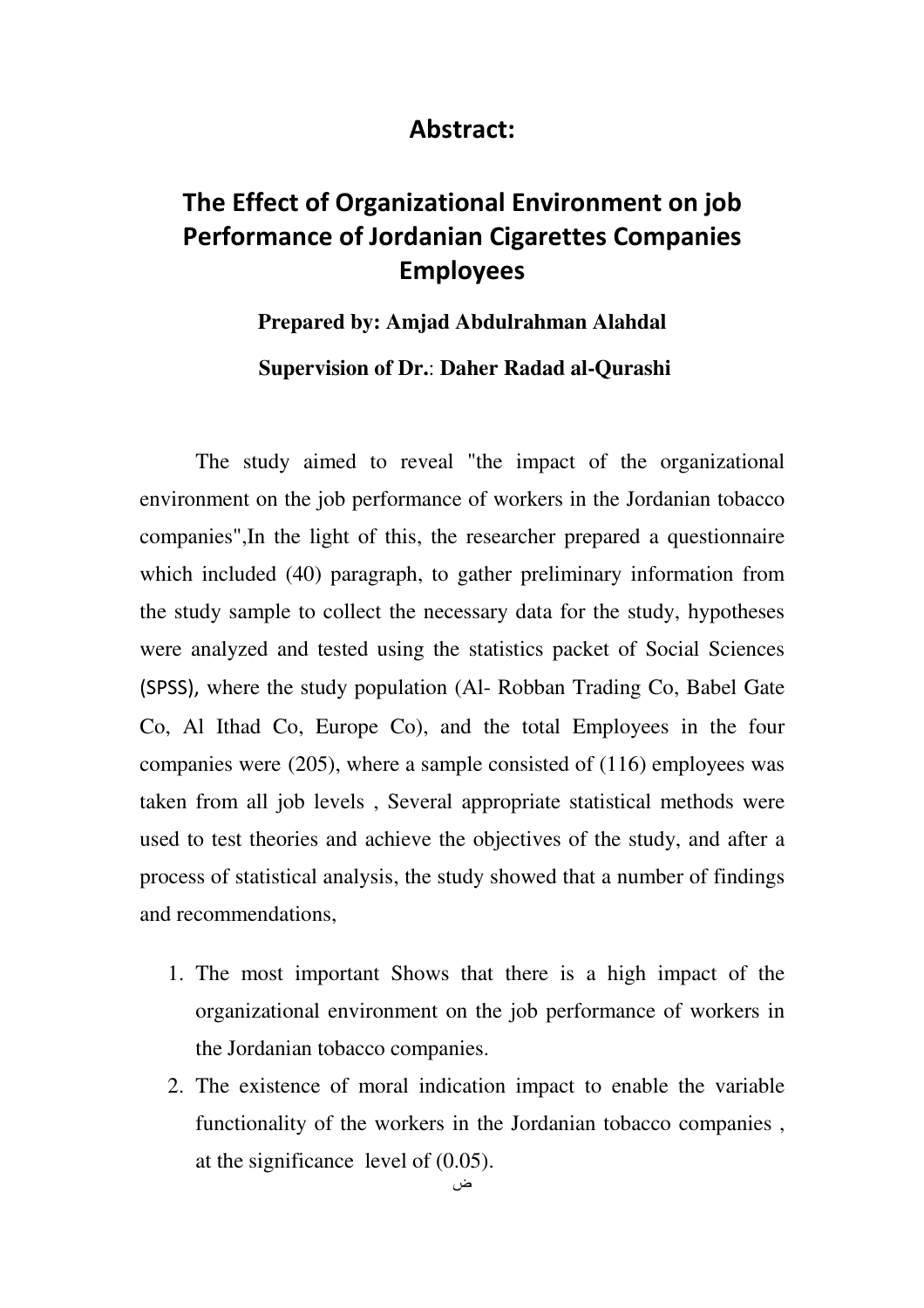- 3. the presence of moral indication impact on the pattern of leadership on the performance variable of the employees in the Jordanian tobacco companies, at the significance level of (0.05),
- 4. having a statistically effect indication for the group work on the job performance variable among workers in the Jordanian tobacco companies , at the significance level of (0.05), and the organizational environment dimensions order of the Jordanian tobacco companies as follows (1. teamwork, 2. enablement, 3. leadership style).

The most important recommendations of this study were as follows:

- 1. Taking care of conducting organizational environment surveys to know the needs of the employees.
- 2. And the need to expand the empowerment scope and delegation of powers on the employees, to encourage them to participate in decision making, to express opinions on various issues especially relating to their work.
- 3. Reward creative employees for their achievements to create an atmosphere of competition and stimulate the rest of the staff to be creative and thus reach the best possible performance of the organization.
- 4. Make future studies on the same subject and on some contribution companies where other variables are entered to the organizational environment (such as organizational structure, communications, and incentives).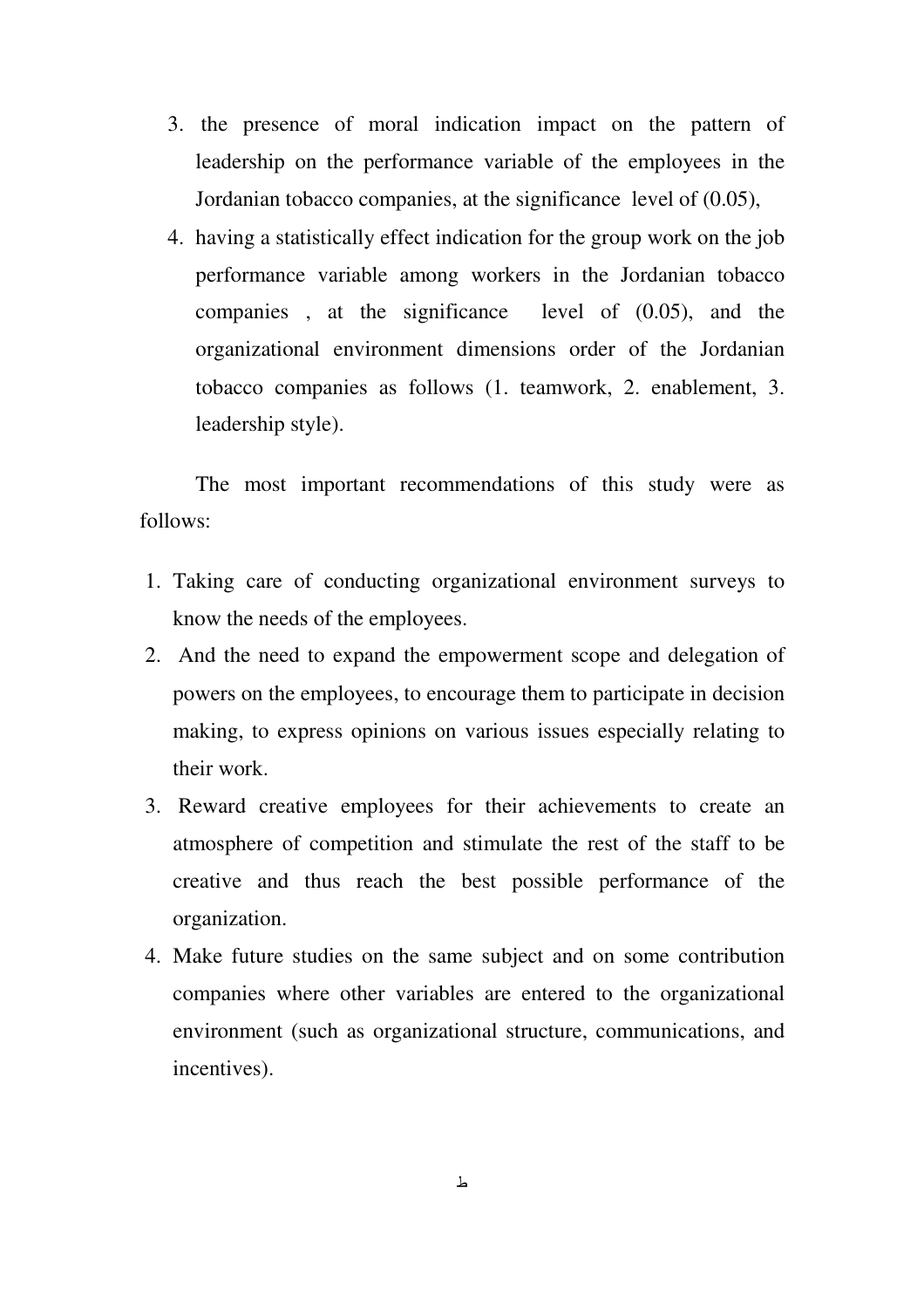# الفصل الأول: الإطار العام للدراسة المقدمة:  $(1-1)$ (2-1): مشكلة الدراسة وأسئلتها (3–1): أهمية الدراسة (4–1): أهداف الدراسة (5–1): فرضيات الدراسة (1–6): حدود الدراسة (2-7): محددات الدراسة (1-8): التعريفات الإجرائية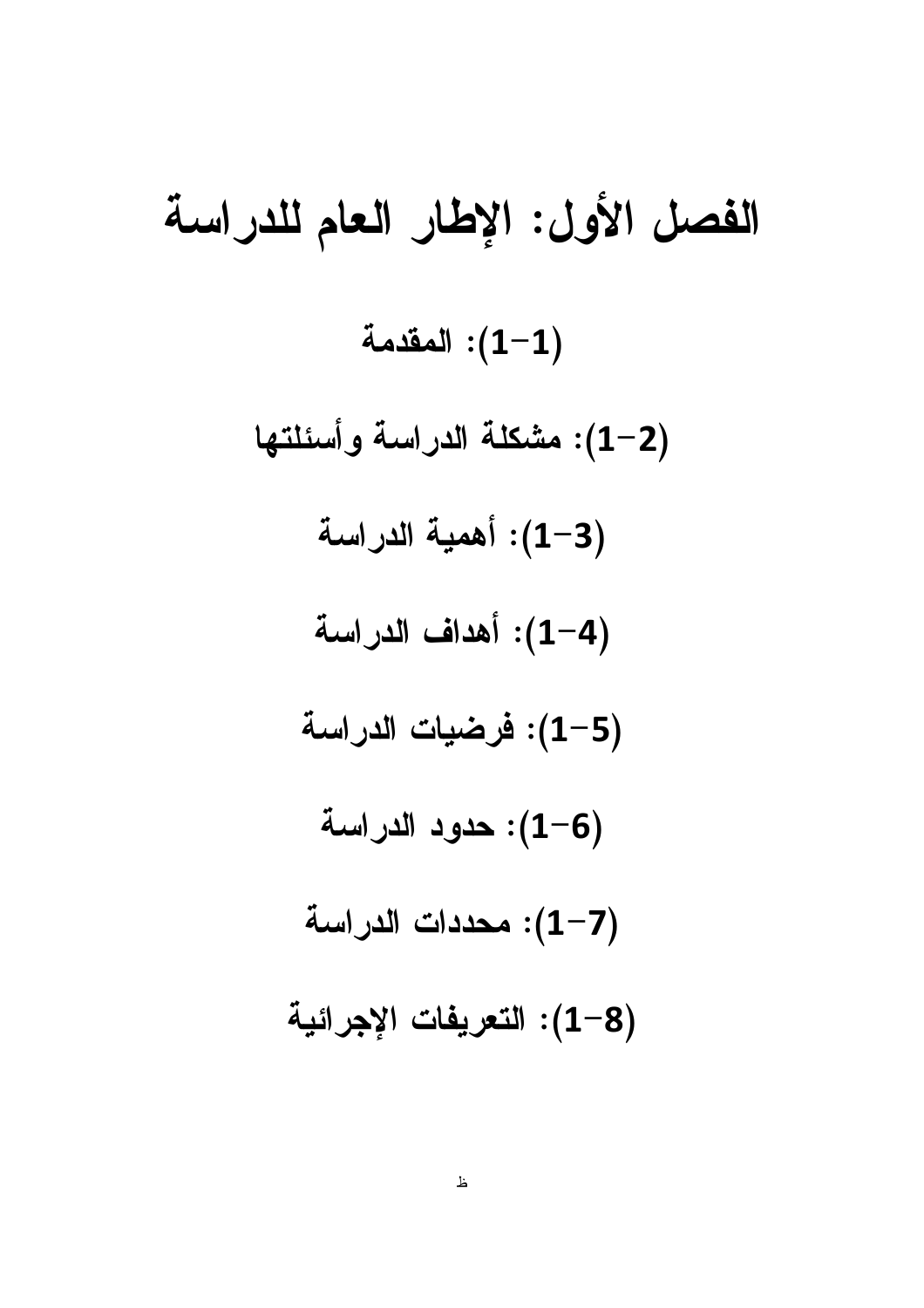المقدمة:  $(1-1)$ 

يشهد العالم تحولات وتغيرات كثيرة في تركيب المجتمعات والمنظمات تمثلت بسالنمو الاقتصادي السريع والتسارع التكنولوجي الهائل والخصخصة والعولمة و دخول كثيـــر مـــن الدول النامية مرحلة التصنيع، واعتماد أسلوب التنمية والتطوير نحو مستقبل أفسضل، وهسذه النَّغيرِ ات لم تحدث نتيجة لزيادة ر أس المال أو استخدام النِّكنولوجيا في المنظمات فحسب، بل بالدرجة الأولى من خلال القوى البشرية العاملة في هذه المنظمات، فالعنصر البشرى المؤهل و المدرب والكفء هو أهم عناصر الأنتاج، كما أنه ينظر إلى المنظمة على اعتبار أنها جهد جماعي لتحقيق هدف مشترك، وبالتالي تحتاج المنظمات على اختلاف أنواعها إلـــي التنظـــيم الأنسأني، من أجل توجيه أعمالها وتوفير الخدمات النفسية والمادية لتحقيق الأهداف التتظيمية، ولكن نواجه منظمات الاعمال مشاكل وازمات عديدة نتراوح من زيادة الكفاية الأنتاجية إلــــي زيادة النفاعل الإيجابي مع البيئة الاجتماعية التي تعمل بها تلك المنظمات،(العميأن، 2010).

إن لكل مؤسسة بحكم وإقعها وبيئتها وقيادتها وإطارها التنظيمي الخاص بها والتي يتم بموجبها تحديد الهيكل التنظيمي والفعاليات والمهمات والواجبات والصلاحيات والمسسؤوليات وتوصيف الوظائف واختيار الاشخاص المناسبين لتولى المسؤوليات وبرامج تتسيق العلاقات الوظيفية، ففي المؤسسات التي تكون قيادتها فاعلة وكفوءة وبيئتها التنظيميـــة متماســـكة ذات أعراف ونقاليد وممارسات راسخة نجد أن كل من يعمل فيها يدرك وبكل وضـــوح واجباتـــه ومسؤولياته وأهدافه وأنه يعمل من أجل تحقيقها.

ومن جأنب آخر فأنه و عندما نكون قبادة مؤسسة ما وببئتها التنظيمية غبــر محـــددة ومفككة الأوصال وهزيلة الجذور تجد أنها نتسم بأعراف ونقاليد وممارسات غير متناسقة وأن العاملين فيها يعملون على الهامش ولا يدركون الأهداف ذلك لأن الأداء الإداري في مثل هذه المؤسسات يتسم بعدم وضوح الرؤية.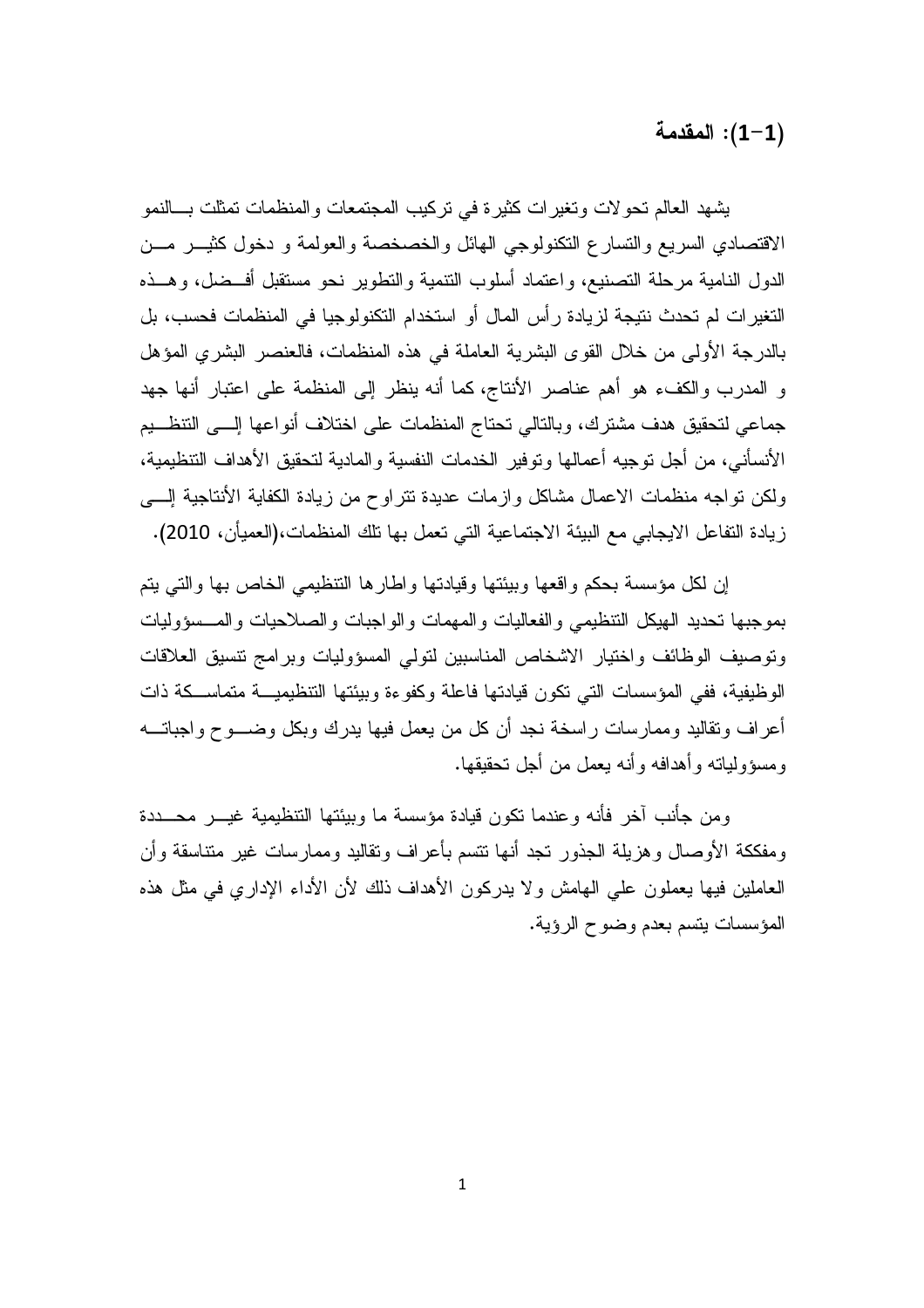## (2-1): مشكلة الدر اسة واسئلتها

نتيجة للتطور السريع والتغيير المستمر في المجالات كافة ظهرت الحاجة لدى المنظمات لإعادة النظر في بيئتها التنظيمية والعمل على تحليلها بشكل دوري لكشف نقاط القوة والضعف التي تؤثِّر على الأداء الوظيفي في هذه المنظمات، والمحاولة في خلق بيئة تنظيمية تساعد في تطوير وتحسين الأداء الوظيفي. ومع أهمية الأداء الوظيفي في تطور وديمومة المنظمات فقد ارتأى الباحث القيام بدراسة بعنوان أثر البيئة التنظيمية على الأداء الوظيفي للعاملين في شركات الدخأن الأردنية.

يمكن تلخيص مشكلة الدراسة في الإجابة عن الأسئلة التالية :

- 1. ما تأثير البيئة التنظيمية على الأداء الوظيفي في شركات الدخأن الأردنية ؟ 2. ما تاثير نمط القيادة على اداء العاملين في شركات الدخأن الأردنية؟ 3. ما تأثير التمكين في العمل على الأداء الوظيفي ؟ 4. ما تأثير العمل الجماعي في العمل على الأداء الوظيفي ؟
	- (3–1): أهمية الدراسة

نكمن أهمية هذه الدراسة ً في ما يلي :

- 1. أهمية المتغيرات المبحوثة والمتعلقة بالبيئة التنظيمية والأداء الوظيفي.
- 2. نوضيح مدى تأثير عوامل البيئة النتظيمية (نمط القيادة، العمل الجمـــاعي، النمكـــين) على الأداء الوظيفي للعاملين في شركات الدخأن الأردنية.
- 3. اكتسبت هذه الدر اسة أهمية خاصة كونها در اسة مبدأنية تعمل على التعر ف على تاثير البيئة التنظيمية على الأداء الوظيفي في شركات الدخأن الأردنية.
	- 4. ندر ة الإبحاث التي تناولت شركات الدخأن الأردنية في هذا المضمار .
- 5. نحاول هذه الدراسة الخروج بمجموعة من النتائج والتوصيات التي سوف نفيد في تحسين اداء العاملين في هذه الشركات.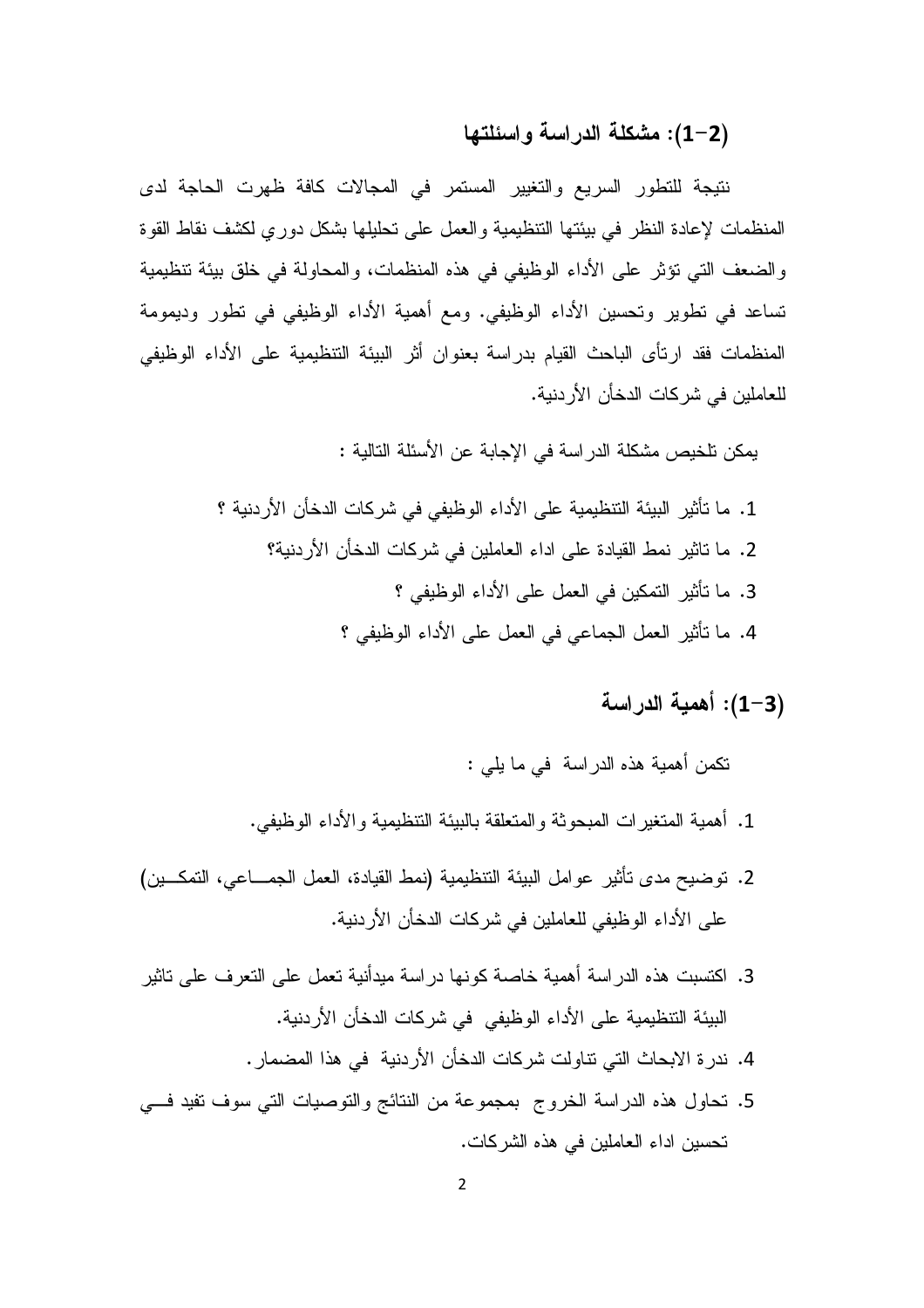# (4–1): أهداف الدراسة

أن الغرض الرئيسي لهذه الدراسة سوف يتركز على معرفة تأثير البيئة التنظيمية على أداء العاملين في شركات الدخان الأردنية، وذلك من خلال تحقيق الأهداف التالية:–

توضيح أثر نمط القيادة على اداء العاملين في شركات الدخان.  $\cdot$ 1 2. بيأن أثر التمكين على اداء العاملين و أنتمائهم لشركاتهم. 3. درجة تأثير العمل الجماعي في الشركات على اداء العاملين وكفاءتهم.

4. النوصل إلى نتائج تطبيقية او عملية تسهم في تطوير اداء العاملين في شركات الدخان الأر دنية.

> (5–1): فرضيات الدراسة لغايات تحقيق أهداف هذه الدراسة فقد طور الباحث الفرضيات التالية :

### الفرضية الرئيسة:

-H0 : لا يوجد أثر ذو دلالة إحصائية للبيئة النتظيمية على الأداء الوظيفي لدى العــــاملين في شركات الدخان الأردنية.

### وتفرع من هذه الفرضية, الفرضيات الفرعية التالية:–

H0-1 : لا يوجد أثر ذو دلالة إحصائية للعمل الجماعي على الأداء الوظيفي لدى العاملين في شر كات الدخان الأر دنبة.

2-H0 :لا بوجد أثر ذو دلالة إحصائية لنمط القيادة على الأداء الوظيفي لدى العاملين فـــي شر كات الدخان الأر دنبة.

H0-3: لايوجد أثر ذو دلالة إحصائية للتمكين على الأداء الوظيفي لـــدى العــــاملين فـــي شر كات الدخان الأر دنية.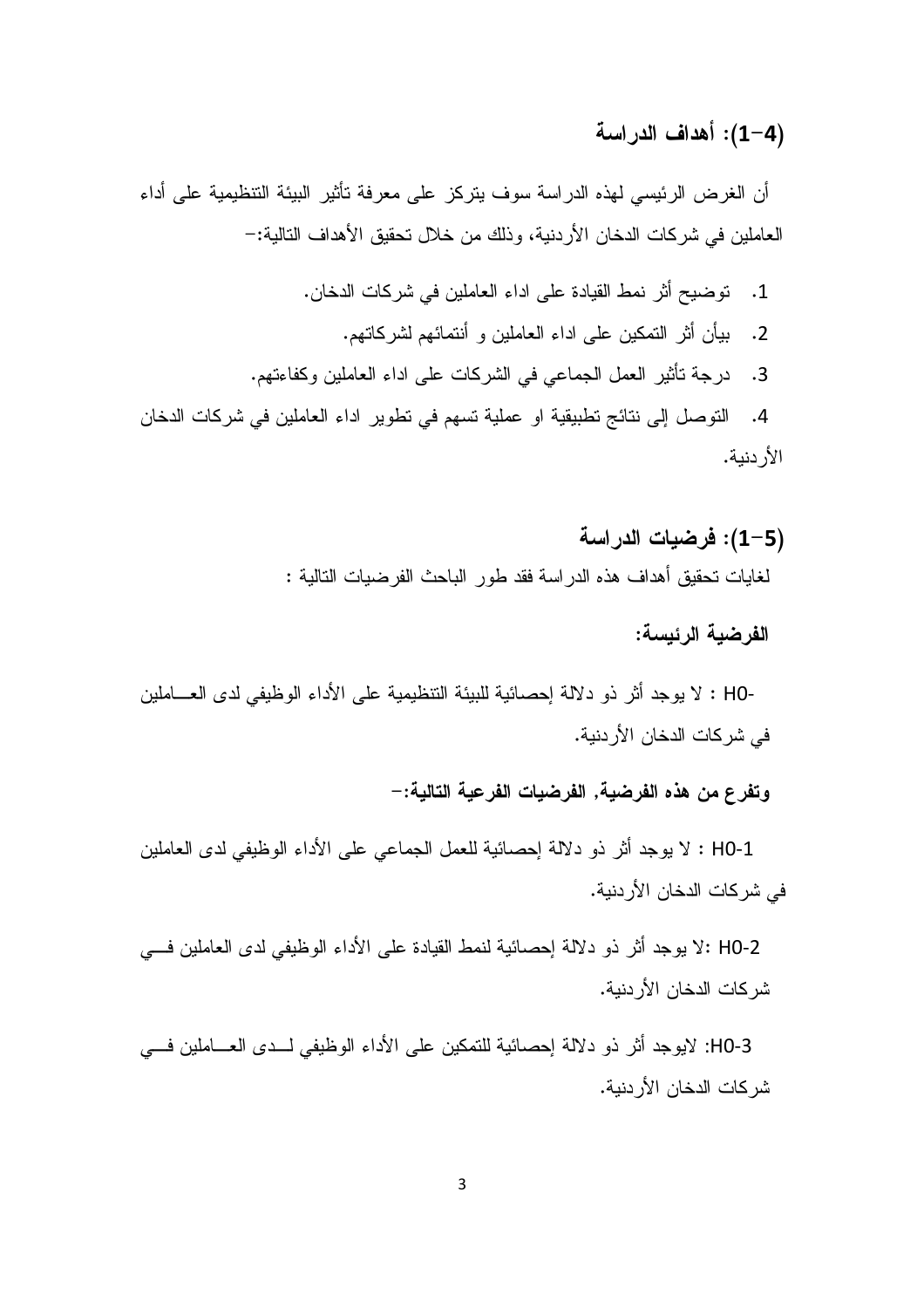(1-6): حدود الدراسة

**الحدود البشرية:** أن الحدود البشرية لهذه الدر اسة نتمثل في العاملين فـــي شـــركات الــــدخان الأردنية من جميع المستويات الوظيفية.

**الحدود المكأنية:** شركات الدخان العاملة في الأردن وعددها اربع شركات وهي( شركة الربأن النجارية (وكلاء شركة فيليب موريس)، شركة بوابة بابل (وكلاء الشركة الامريكية البريطأنية للسجائر )، شركة الاتحاد (وكلاء الشركة اليابانية للسجائر )، الشركة الأوروبية للسجائر (وكلاء شركة الدخان الفرنسية ).

**الحدود الزمأنية:** المدة الزمنية المستغرقة في إنجاز هذه الدر اسة.

**الحدود العلمية:** سوف يعتمد الباحث على متغيرات البيئة التنظيمية (نـــوع القيـــادة، العمـــل الجماعي والنمكين) لقياسها على الأداء الوظيفي.

(2-7): محددات الدراسة :

نتمثل محددات الدراسة بما يلي:

- ضيقٍ وقت أفراد عينة الدراسة، حيث أن معظم الموظفين هم منــدوبو مبيعـــات و اغلب الوقت بنو اجدون خارج الشركات.
	- عدم استجابة بعض أفراد العينة في تعبئة الاستبأنه لأسباب لم يفصح عنها.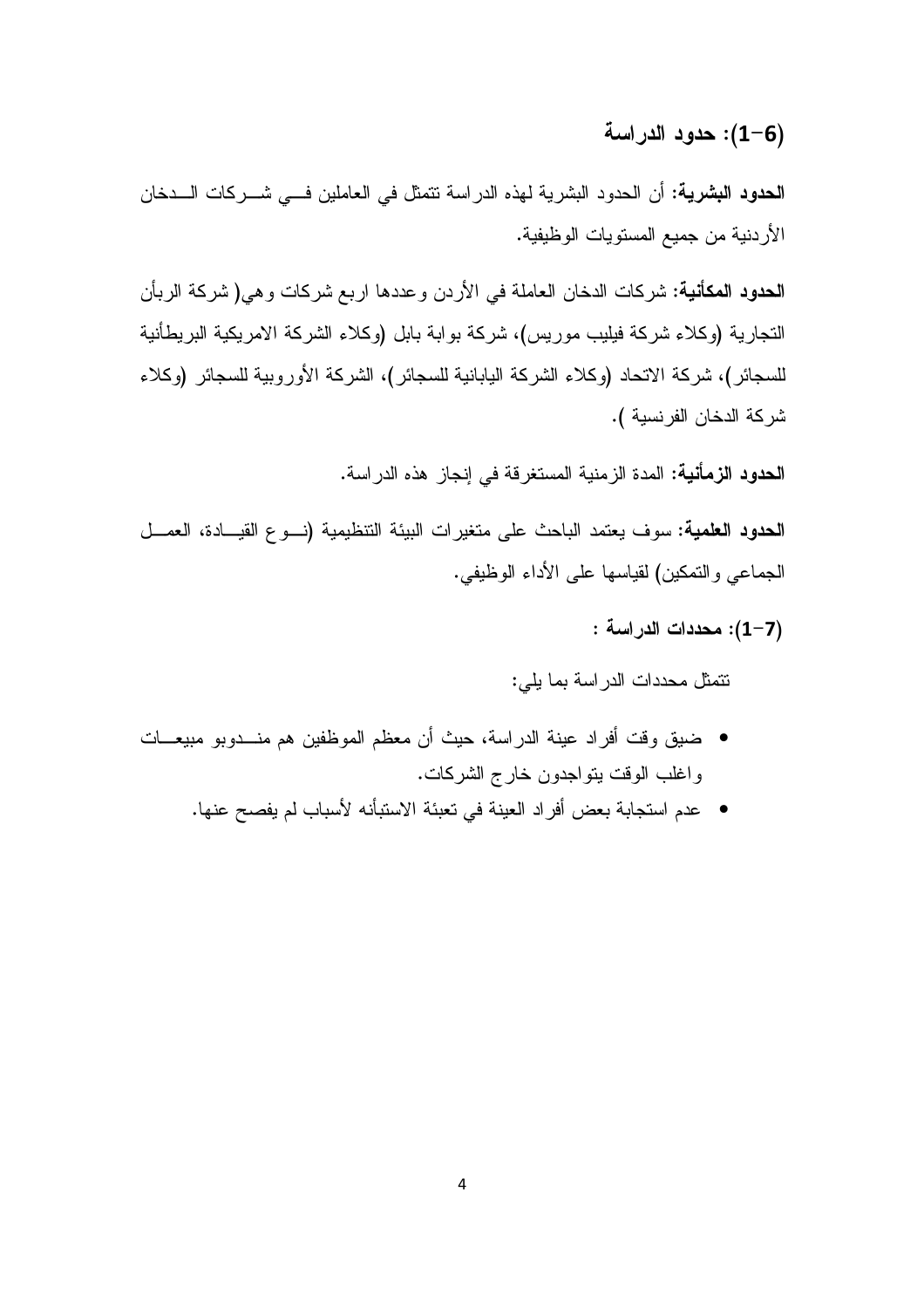(8–1): التعريفات الاجرائية للدراسة:

ا**لبيئة التنظيمية:** هي" البيئة الداخلية – مادية وغير مادية – التي يعمل الفـــرد فـــي اطار ها"، (جو اد،2010).

التمكين: "منح العاملين حق التصرف واتخاذ القرار في إدارة أنشطتهم داخل المنظمة عن طريق تخويلهم الصلاحيات ونزويدهم بالمعلومات المطلوبة في الوقت المحـــدد ومـــنحهم الحرية الكاملة لأداء الأنـــشطة او الاعمــــال بالطريقـــة النــــى برونهـــا مناســـبة"،(العنـــزي وصالح،2008).

الأداع الوظيفي: "هو الالتزام نحو المنظمة، ونحبو العمـــل، والاتجاهـــات والـــولاء للرؤساء، والامأنة والدقة في المواعيد في علاقات العمل، والقدرة على الابتكـــار والمعرفـــة بالعمل"،(الطروأنة،2002).

ا**لنَّعمل الجماعي:** "مجموعة من الأفراد يعملون مع بعضهم لأجل تحقيق أهداف محددة ومشتركة"، (عباس،2006).

نمط القيادة: لكي نعرف نمط القيادة يجب اولا أن نعرف القيادة هي "القــدرة علـــي التأثير على مجموعة من الأفراد على نحو يدفعهم إلى النعاون الاختياري بمحــض إرادتهــم لتحقيق أهداف المنظمة، فا لقيادة بهذا المفهوم علاقة أنسأنية اجتماعية ايجابية هادفة تقوم على القناعات والخيار ات الطو عية لأفر اد المنظمة , وثقتهم اللامحـــدودة فـــي القـــدر ات الفعليـــة لشخصية القائد، قدرة نابعة من الموقع الأعلى للوظيفة, ومـــن أنـــواع القيـــادات (القيـــادة اليموقر اطية، القيادة الاستبدادية، القيادة الفوضوية، القيـــادة الشخـــصية، وغيـــر الشخــصية، والمتسلطة، والإستشارية، والأبوية، والجافة، والرسمية، وغير الرسمية)،(القريوتي,2003).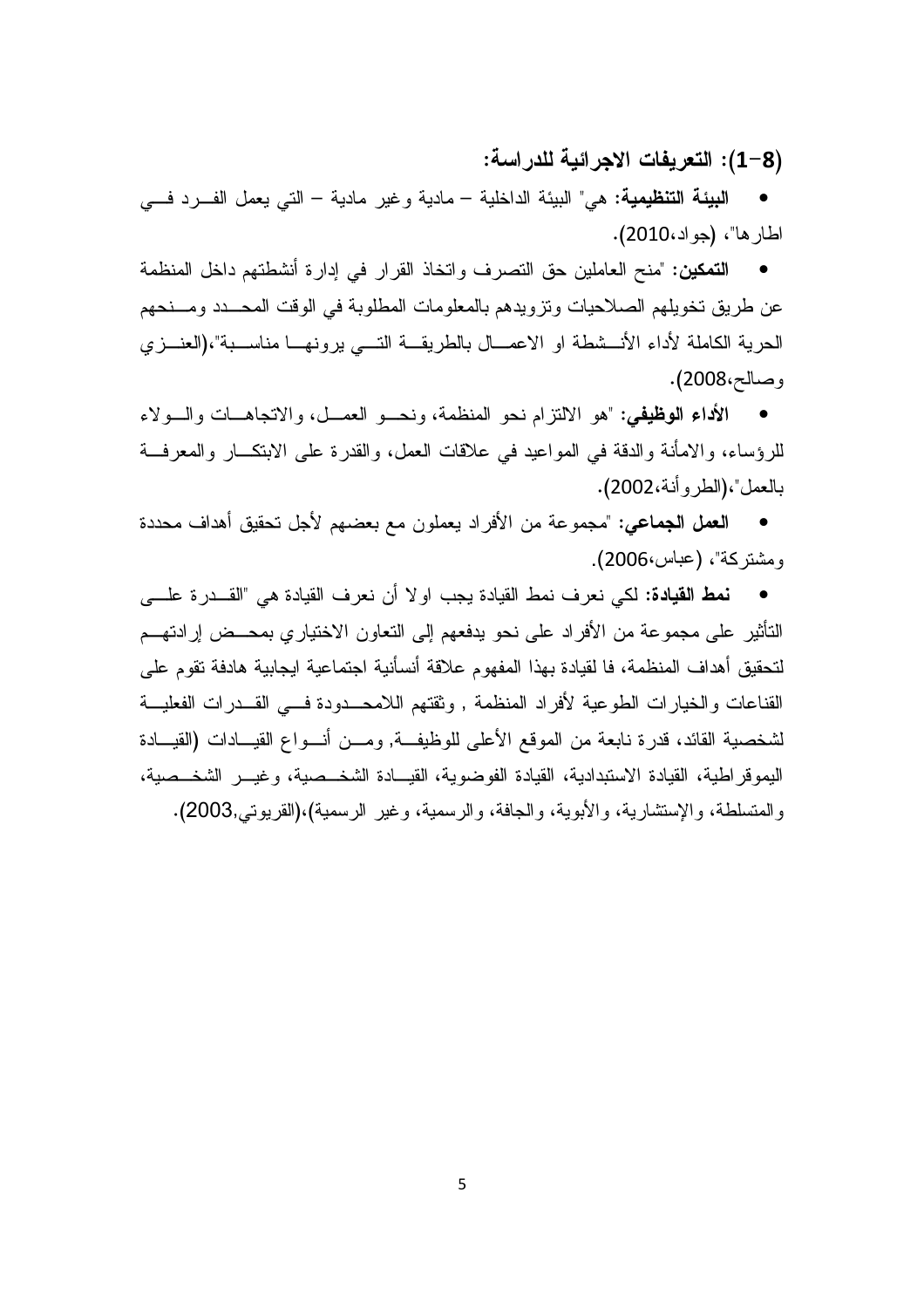الفصل الثأني الإطار النظري والدراسات السابقة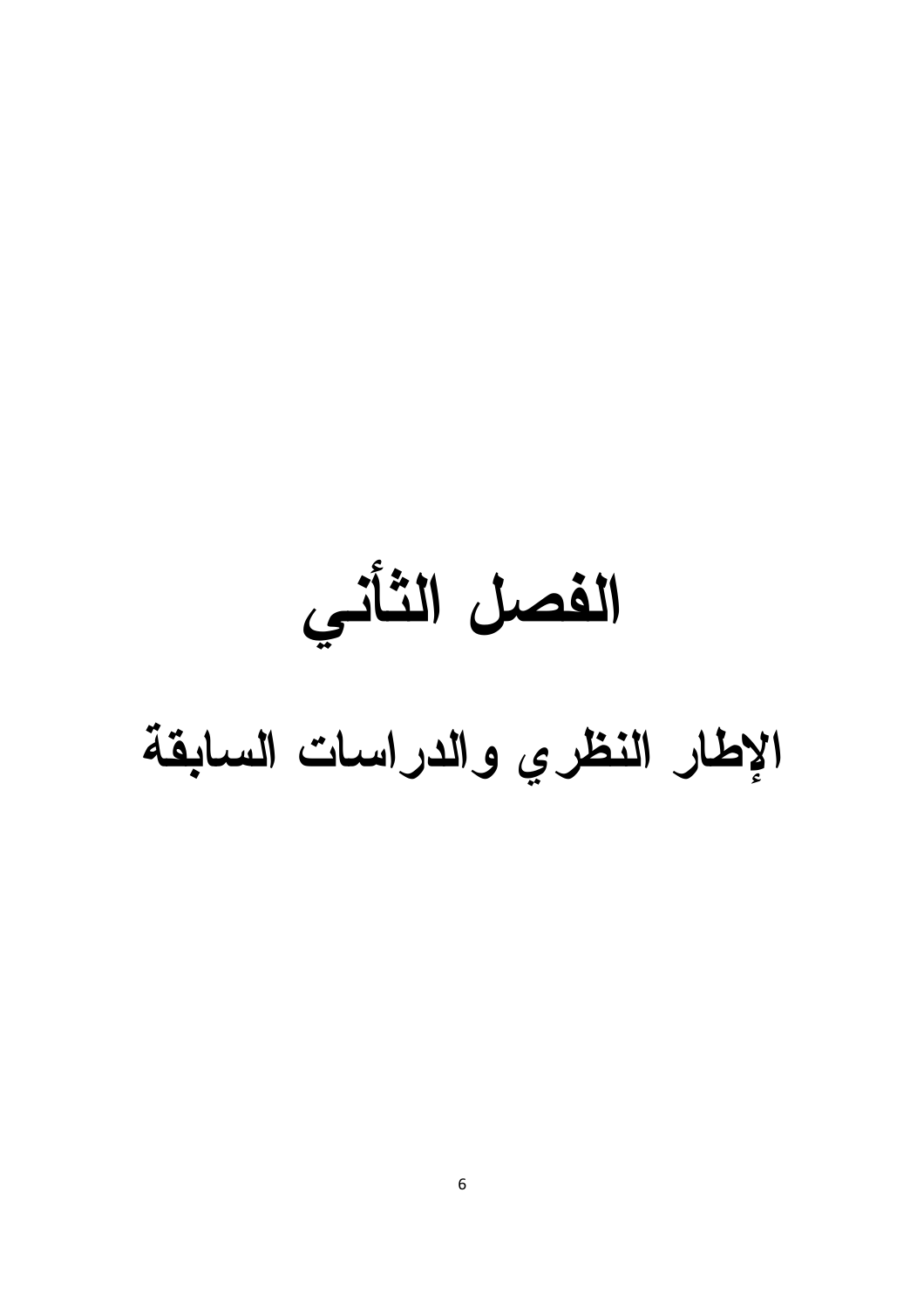الفصل الثأني:

الإطار النظرى والدراسات السابقة :

الاطار النظرى :

لغايات أثراء هذه الدراسة فقد قام الباحث بالرجوع إلى مصادر جمع المعلومات الاولية وقدم الاطار النظري للدراسة على النحو التالي :-

(1–2): البيئة التنظيمية

تعد البيئة التنظيمية الوسيط بين الرضا عن العمل والأداء، فالمستوى المرتفـــع مـــن الرضا بدل على وجود ببئة نتظيمية ايجابية نتيح مستويات أداء مرتفعة، والعكس صحيح،كما تعد البيئة التنظيمية عاملا مساعدا في تحقيق الفاعلية التنظيمية للمنظمة، ومن خلال تحسسين البيئة التنظيمية تستطيع الإدار ة التأثير ًعلى الفرد أو العنصر البشر ي داخل المنظمة الذي يعد جوهر عملية رفع مستوى أداء العاملين بالمنظمة، وتعرف البيئة التنظيمية هي عبـــارة عـــن "مجموعــــة مــــن الأفكــــار والمفــــاهيم والاتجاهــــات التــــى تــــسود جــــو العمــــل فــــى المنظمة"،(العمبأن،2010).

ويقصد أيضا بالببيئة التنظيمية بأنها "مقدار الفرق بين الصورة التي يكونها الفرد عـــن المنظمة التي بود الالتحاق بها من حيث أحوال المنظمة وظروف العمل فيها ونظم الإشــــراف التبي يتبعها السادة المشرفون ونظم الثواب والعقاب المعمول بها وما أدركه من واقع الأمر عن أحو ال تلك المنظمة بعد الالتحاق بها،(2011، iraqacad.org).

وير ِي ذنيبات أن البيئة التنظيمية "هو تعبير مجاز ِي يستخدم في الإدار ة للدلالة علــــي مجموعة العوامل التي نؤثر في سلوك العاملين داخل النتظيم لنمط القيــادة وطبيعـــة الهيكـــل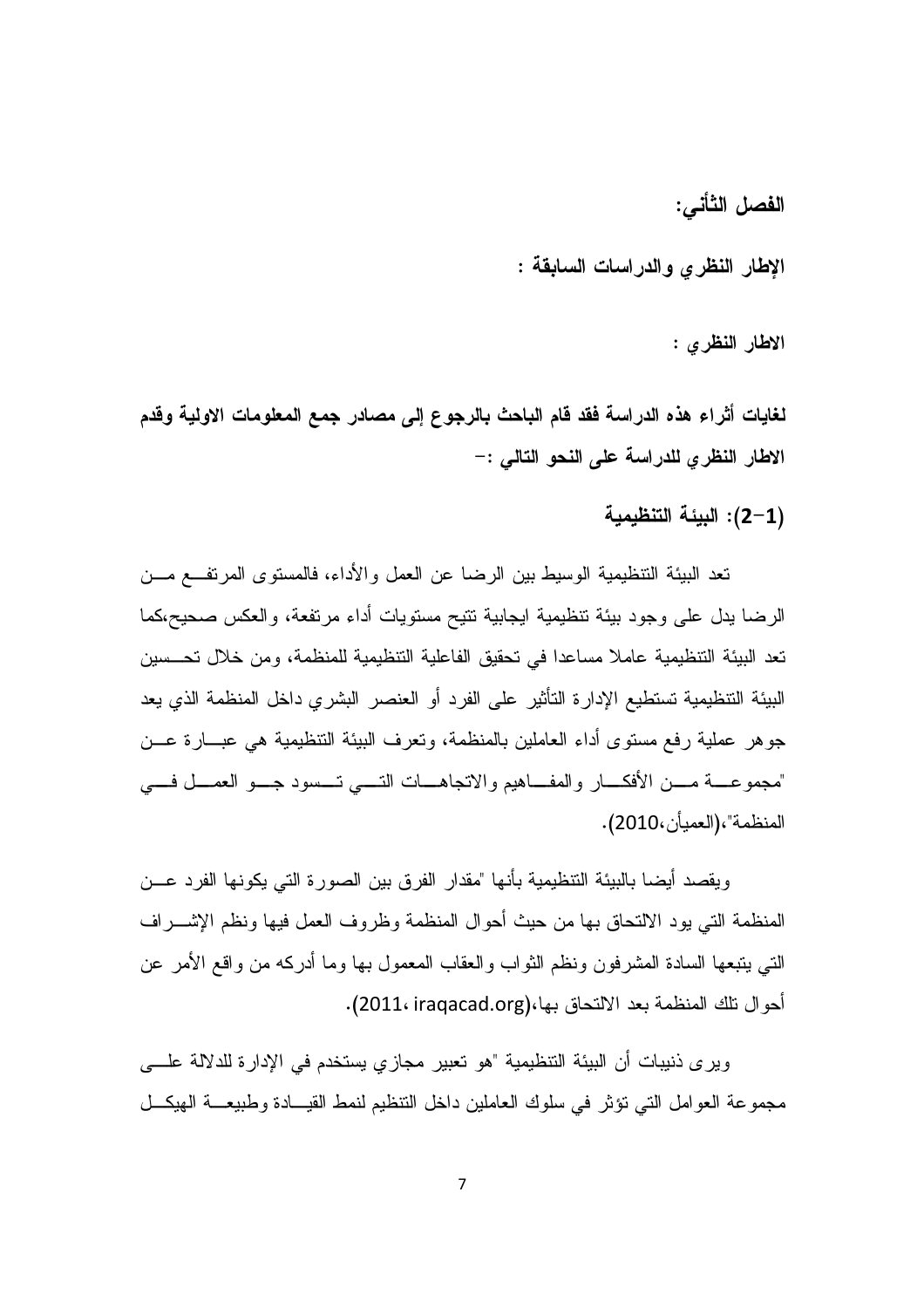التنظيمي والتشريعي المعمول به, والحوافز والمفاهيم الإدراكية, وخصائص البيئــــة الداخليـــة للتنظيم وغيرها من العوامل والابعاد النبي نؤثر على سلوك العاملين داخل المنظمة".

وبناء على التعاريف السابقة نستطيع أن نحدد **خصائص البيئة التنظيمية** على النحو الاتبي:

- 1– أن بيئة المنظمة هو مايراه العاملون فيها وفق إدراكاتهم الخاصة.
- 2– أن البيئة التنظيمية تؤثر بشكل مباشر في سلوك العاملين, كما أنه خاضع للتغير عبر الزمن.
- 3– أن البيئة التنظيمية تمتاز بنو عية ثابتة, بمعنى أن شخصية المنظمة هي عملية مكتسبة, فالبيئة التنظيمية تتحدد من خلال تفاعل الموظف مع البيئة التنظيمية.

اهمية البيئة التنظيمية:

تكتسب البيئة التنظيمية أهمية خاصة كونها تؤثر ً على الوظيفة, والأداء, والرضا الوظيفي. فالعاملون يكونون أكثر أنتاجية, ورضا في المنظمات التي نتميز ببيئة نتظيمية جيدة اكثر من غيرِها. كما اصبح موضوع البيئة التنظيمية من المواضيع الهامة التي تستحوذ على اهتمام الإداريين نظرا لتأثيره على العديد من المتغيرات المرتبطة بسلوك الأفراد, الذي يعتبر أساس العمل. ويمكن إجمال اهمية البيئة النتظيمية على النحو الاتبي:-

- 1– أهمية البيئة التنظيمية من خلال التأثير على المنظمات في تحقيق أهدافها المخططة، التبي قد نرتبط بالمناخ السائد داخل العمل.(الهمشري)
- 2– و جو د علاقة بين البيئة الإيجابية داخل المنظمة, و تحسين سلوك العاملين, و أدائهم لنتفيذ أهداف المنظمة.
- 3– تأثير البيئة التنظيمية على سلوكيات الأفراد, إذ يقضي الفرد معظم وقته في العمل, حيث الاحتكاك بالرؤساء, والمرؤوسين على كافة المستويات, فهو يخضع في سلوكه لتأثير ات البيئة التنظيمية بأبعادها المختلفة.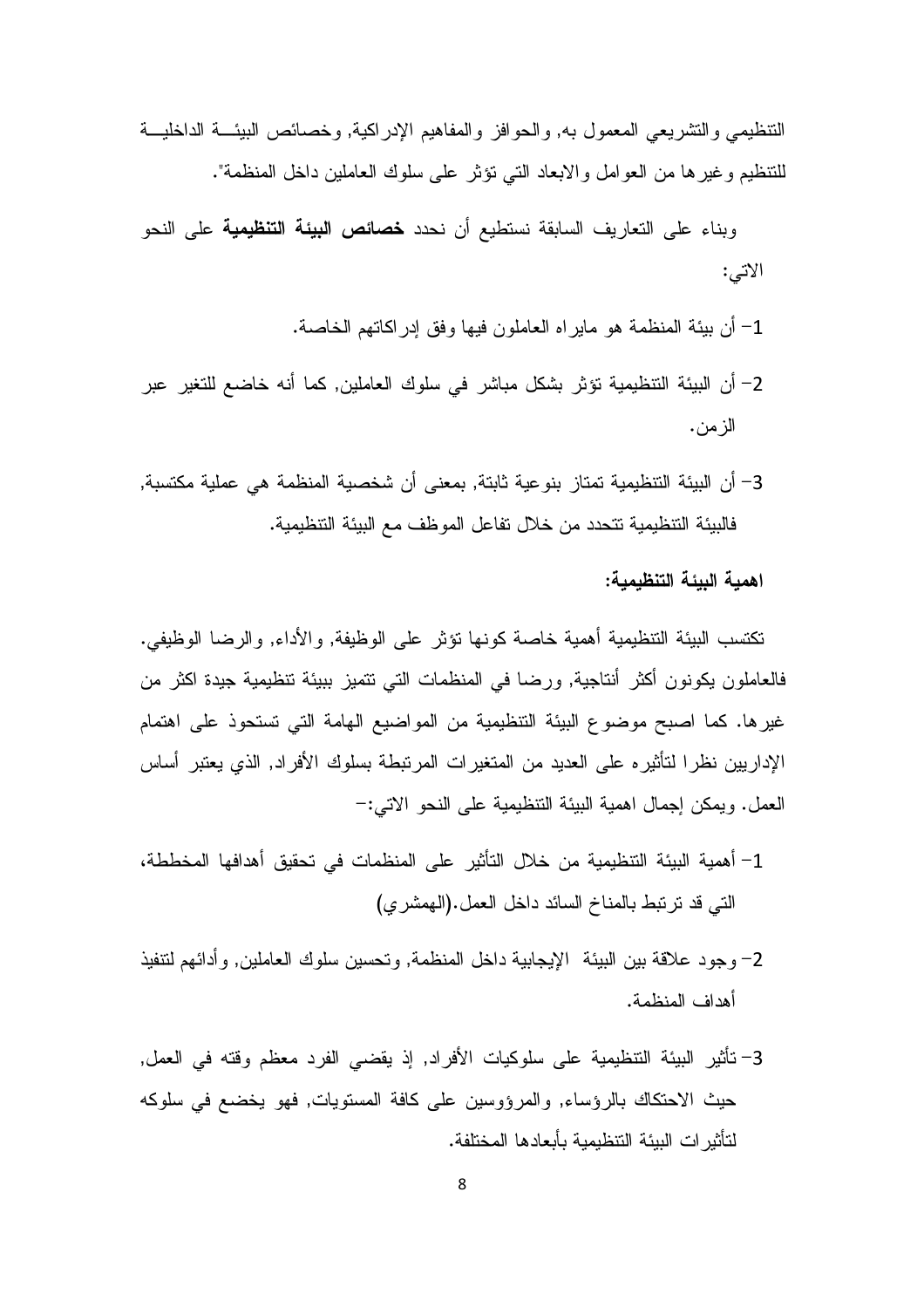4– أن توفير البيئة التنظيمية الملائمة, هو مفتاح النجاح للإدارة الفعالة, والاهتمام المستمر بخلق بيئة تنظيمية صحية يسهم في في تطوير الأداء, وتحقيق أهداف المنظمة بكفـــاءة وفعالية عاليتين,(العو املة).

العوامل التي تؤثر في البيئة التنظيمية (الكبيسي,1998)

العوامل المؤثرة التي نؤثر في البيئة النتظيميــة, وتتمثــل: فـــي المـــوارد الماديـــة والاقتصادية المتاحة, والنمط القيادي والإشرافي, والسسياسات الإداريـــة المحـــددة للاختبـــار والنزنيبات والأجور وغيرها من الأمور التي نتظم علاقة الموظفين وتحدد مستقبلهم, والقسيم المهنية للإداريين والعاملين على على اختلاف مستوياتهم, والهياكل النتظيميــة, وخــصائص الأفراد العاملين وصفاتهم الشخصية.

و هناك تصنيفأن للبيئة العامة التي تتعامل معها المنظمة (العميأن،2010):-

- 1– البيئة الخارجية: هي "التي تقع خارج المنظمة و تحيط بها و تؤثر فيها، مثال ذلك البيئة الاقتصادية والاجتماعية،و السياسية،والقأنونية".
- 2– البيئة الداخلية: هي " التي توجد داخل اطار المنظمة وتؤثر فيها من الداخل، وتتمثَّــل في النواحي الفنية والاجرائية لأداء الاعمال داخل المنظمة كطرق اداء العمل والنقنيـــة المستخدمة والنظم والقوأنين الخاصة بالمنظمة بما فيها الهيكل التنظيمي الرسمي وغير الرسمي، ومجموعات العمل الرسمية وغير الرسمية، وأنماط الاتصال واسلوب القيادة ونظام الإجور ونظام الحفز والمهارات المتوفرة، والفلسفة الإدارية.

أبعاد البيئة التنظيمية : (المغربي،1994)

- 1. مرونة التنظيم: ويقصد بذلك قدرة النتظيم على الاســـتجابة والنكيـــف والتـــأقلم مــــع متغير ات الظر وف الداخلية و الحار جية.
- 2. طبيعة العمل، إن الأعمال الرونينية والمنكررة نقضبي إلى السأم وعدم الإبداع، ببنمـــا الاعمال الحيوية نثير التحدي لدى الفرد وندفعه إلى النفكير والخلق والابتكار.
- 3. اهمية الأنجاز ، تؤكد المنظمات على الإنجاز والانتاجيـــة كأســـس للمكافـــأة الماديـــة و المعنو بـة.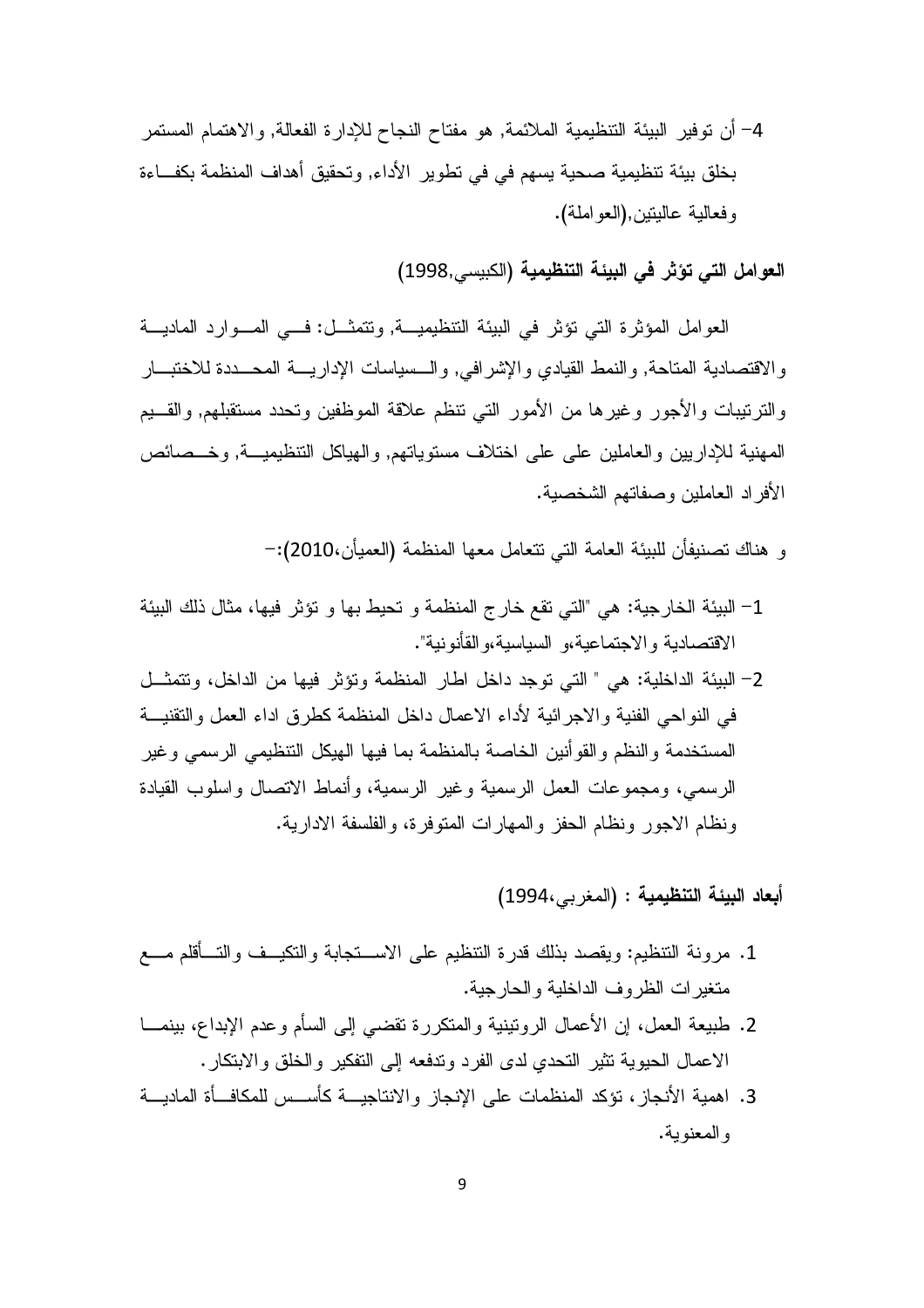عناصر البيئة التنظيمية: (المغربي،1994)

- 1. الهيكل النتظيمي : يتمثِّل الهيكل التنظيمي بنمط احداث الأنظمة الفر عيسة مسن ادو ات و اقسام، ويحدد نمط السلطة و أسلوب انتخاذ القرارات.
	- 2. نمط القيادة : وهي طريقة التأثير في التابعين، وهي على أنواع منها الديكتاتورية او الاونوقراطية او الديموقراطية.
- 3. نمط الاتصال: الاتصال الفعال هو الاتصال ذو اتجاهين (الهابط والصاعد) الذي يتيح للعاملين فرص ابداء الراي ونبادل الافكار والاراء والمعلومات.
- 4. المشاركة في اتخاذ القرارات: أن المشاركة في اتخاذ القرارات تتيح فرصــــة ابـــداء الراي وترشيد القرارات يؤدي إلى رفع معنويات المرؤوسين وتحقيق الأنسجام فسي بيئة العمل.
- 5. طبيعة العمل: أن العمل الروتيني يقود إلى احداث الملل والاهمال وعـــدم الاكتـــراث واللامبالاة نحو النحديث والنطوير بسبب عدم نشجيع الابداع وشعور الفرد بأن عمله ليس بذي اهمية.
- 6. التكنولوجيا: تحقق التكنولوجيا الكثير من المزايا في المنظمات إلا أنها تفــضـي إلـــي ماخذ منها البطالة والأنعزالية، لأن الفرد يتعامل مع الة وليس مع عناصــــر بـــشرية كفر بق عمل.

## (2-2): الأداء الوظيفي

اهتم العديد من الباحثين بالأداء الوظيفي لما لهذا من الاهميــــة بالنــــسبة للمنظمــــات و الإفر اد وسوف يستعر ض الباحث بعض مفاهيم الأداء الوظيفي :–

- الأداع الوظيفي:" هو المخرجات أو الأهداف التي يسعى النظام لتحقيقها، اي أنه مفهوم يربط بين اوجه النشاط والأهداف التي يسعى النظام إلى تحقيقها داخل المنظمة"، (عبد المحسن 2002).
- الأداء الوظيفي: "قيام الفرد قيام الفرد بالأنشطة والمهام المختلفة التبي يتكـون منهــا عمله، ويمكن التمبيز بين ثلاثة ابعاد أو معايير يمكن من خلالها أن يقاس أداء الفرد،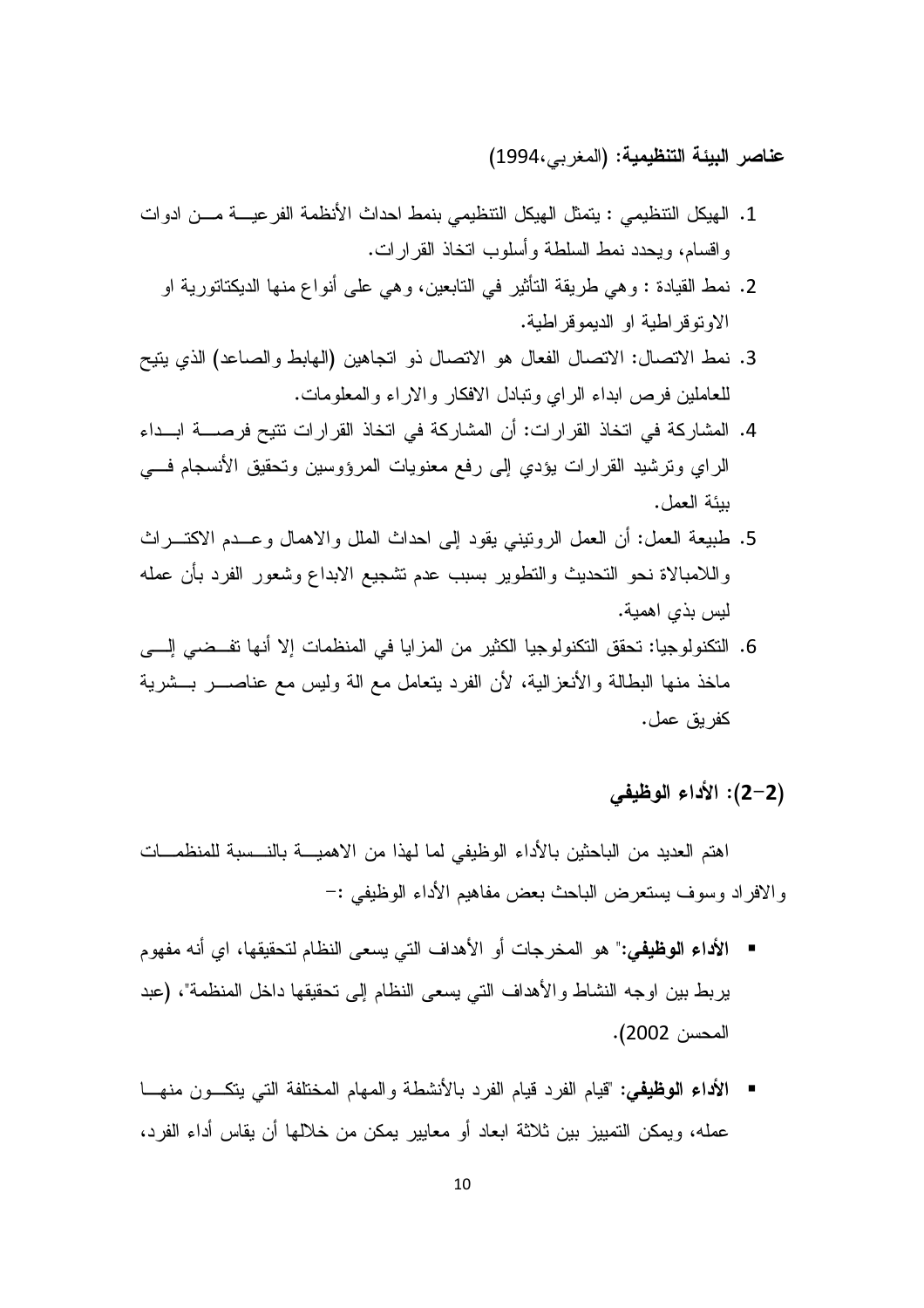وهــذه المعـــابيرهي: كميـــة الجهــد المبـــذول، ونوعيـــة الجهــد، ونمـــط الأداء"، (الصر ابر ة،2010).

لذا بمكن القول من خلال النعر بفات السابقة أن الأداء الوظبفي: هو الجهد الذي ببذله الموظف داخل منظمته لاداء المهام الموكلة اليه بالطريقة الصحيحة والسليمة، مراعيا في ذلك الفاعلية والكفاءة في اداء المهام والواجبات.

عناصر الأداء الوظيفي: (بارون.1999)

- المعرفة بمنطلبات الوظيفة: ونشمل المعارف والمهارات الفنية والخلفية العامــــة عـــن الوظيفة والمجالات المر تبطة بها.
- كمية العمل المنجز : أي مقدار العمل الذي يستطيع الموظف أنجــــاز ه فــــى الظـــــر و ف  $\bullet$ العادية ومقدار سرعة هذا الأنجاز .
- المثابرة والوثوق: ونتنمل الجدية والنفأني في العمل, والقدرة على نحمــل مـــسئولية  $\bullet$ العمل, وأنجازه في الوقت المحدد, ومدى حاجة الموظف للإرشـــاد والنوجيـــه مـــن قبـــل المشرفين ونقييم نتائج عملة.

أبعاد الأداء: (مخيمر واخرون,2000)

يشتمل أبعاد الأداء على مجموعة من الأبعاد بمكن من خلالها قياس الأداء والحكم عليه ويمكن مناقشتها على النحو التالي:

- 1. وحدة التحليل: وقد يكون وحدة تحليل الفرد, أو النتظـــيم أو الجماعـــة الـــصغيرة, او الشر كة.
- 2. مقاييس الأداء: و هي تلك العناصر القابلة للقياس في اي مجال مـــن مجــــالات الأداء, وهذه المعايير قد نشمل واحدا أو اكثر مما يلبي: الأنتاجية, الفاعلية, والكفاءة, الجودة, تحقيق الربح, النمو, رضــــا المـــوظفين, رضــــا الز بائن و النجديد و الابتكار .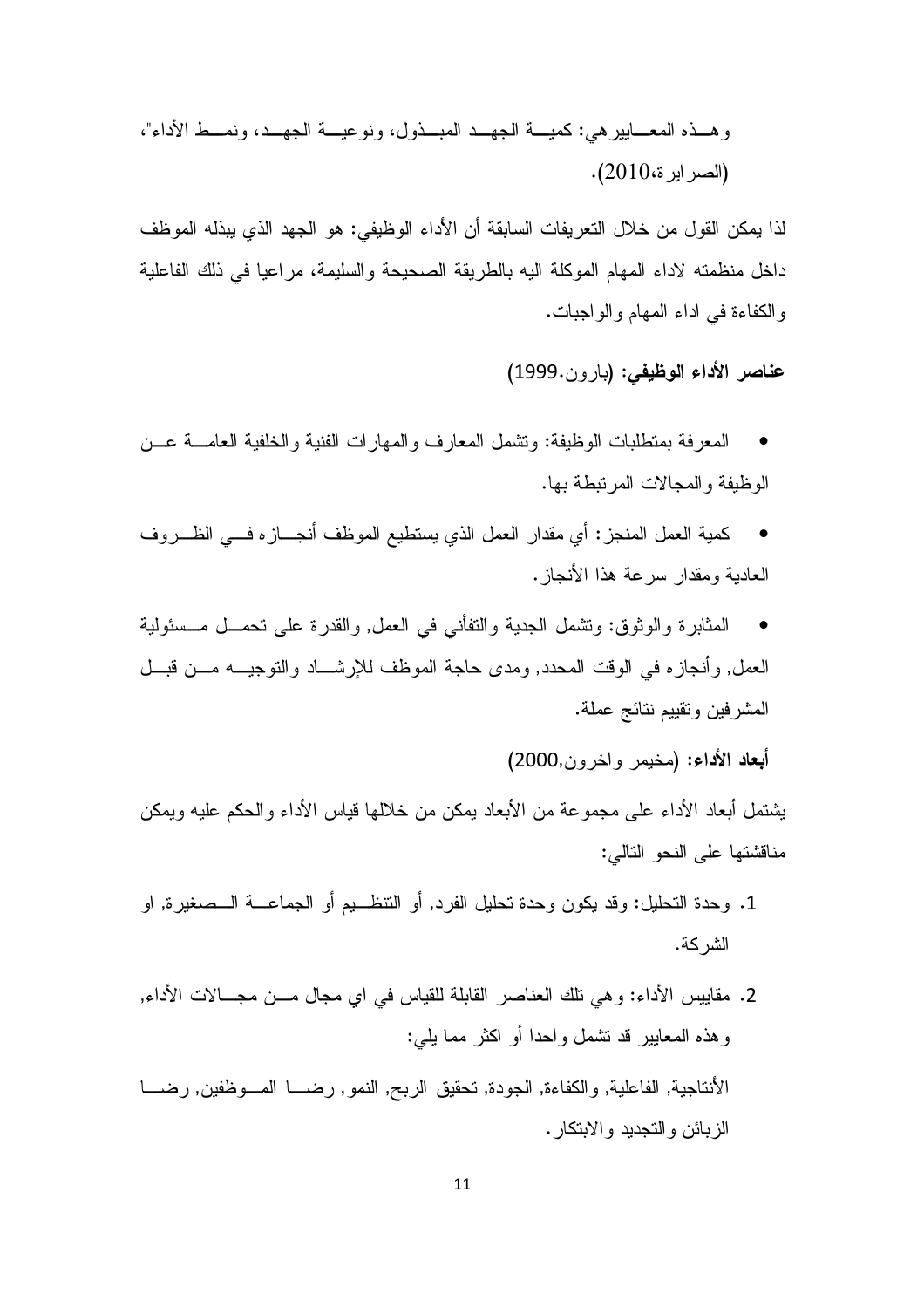- 3. قياس الأداء: المقاييس هنا قد نكون قد نكون موضوعية كمية أو ذانية.
- 4. الإطار الزمني للأداء: أن طول المدى أو متوسطه أو قصر ه قد يكون إطار الاهتمـــام أو القياس.
- 5. مجال الاهتمام أو النركيز في الأداء: وهنا يكون مجال الاهتمام الإبقاء على الأداء كما هو أو تحسينه وتطويره, والتحسين هو الذي نركز عليه جهود الإصلاح والتطوير.

ولكي يكون الأداء م**تقدما وفاعلا يجب أن يتمتع بالخصائص** التالية: (السل*مي,*1985).

1. الإبتكار والنميز في نوعية السلع والخدمات, وتحقيق رضا الزبائن.

2. نجاح مستمر ٍ في السو ق لمؤسسات القطاع الخاص, وتحقيق أهداف التنظيم في مؤســسات القطاع العام.

3. استخدام فرق عمل تدير نفسها بنفسها ذاتيا.

4. إقامة صلات واضحة بين الندريب والنتمية من جهة وبين أهداف المؤســسة مـــن جهـــة اخر ی.

أما (الدر ة,2003) فير ي إلى أن الأداء المنقدم يتمتع **بالخصائص التالية:** 

وجود هياكل تنظيمية منبسطة (Flat) بعيدة عن الندرج الهرمي والنركيز على العمل في فرق.

العمل المسنقل القائم على درجة عالية من النقة والبعد عن الأعتمـــاد علـــي الرفابـــة الإدارية.

> الاهتمام بالاتصال وإشراك العاملين ومشاركتهم في اتخاذ القرارات.  $\bullet$

وجود عاملين ذوي مهارات منقدمة مندمجين في عملية تعلم مستمر ومتقنين لمهارات  $\bullet$ و سلو کيات جديدة.

> مستويات الأداء: (مخيمر واخرون,2000). بِمكن نقسبِم الأداء إلى ثلاثة مسنويات على النحو التالي: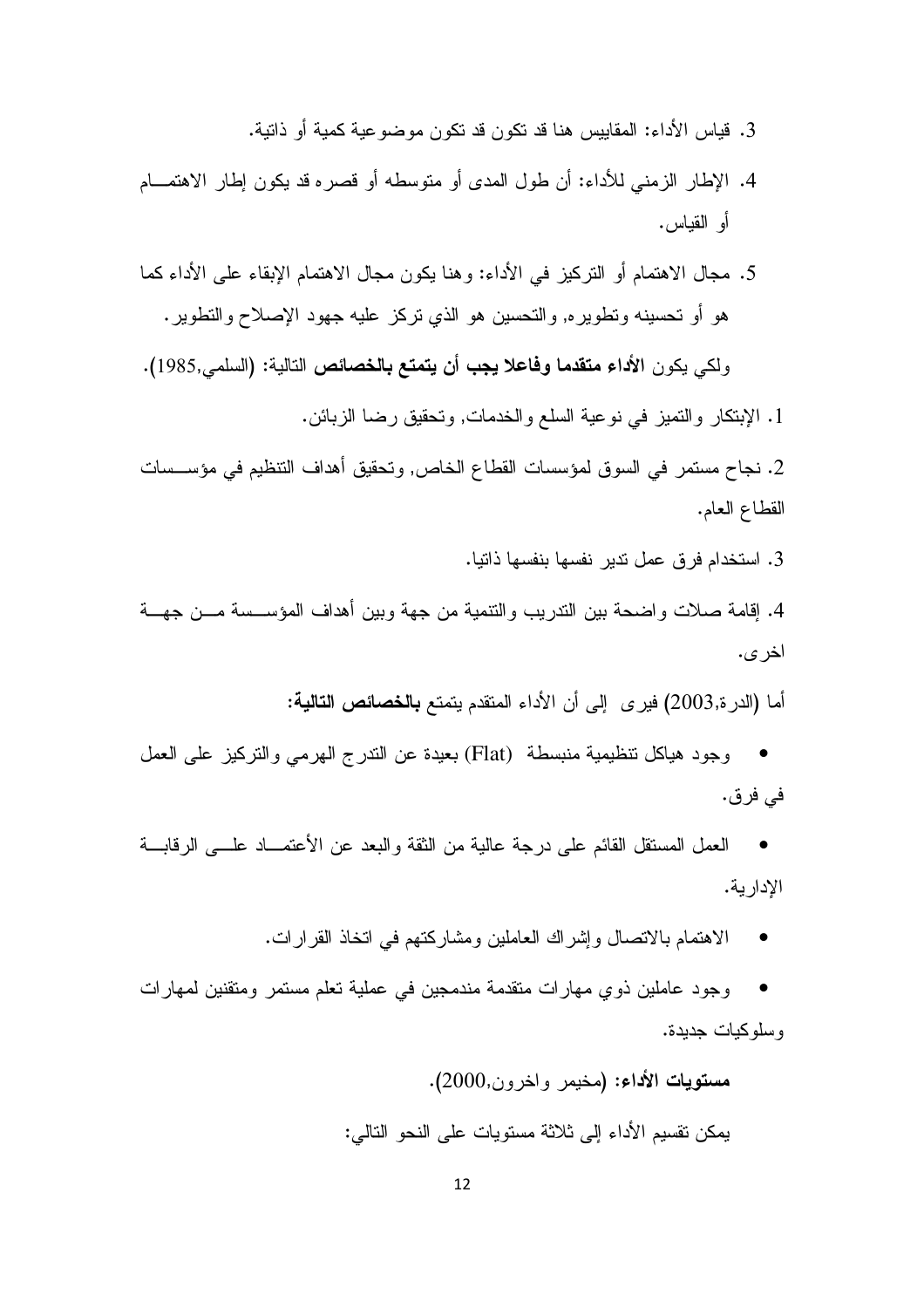1. الأداء الفردي: هي الأعمال التي يمارسها الفرد للقيام بمسؤولياته التي يضطلع بتنفيذها في الوحدة التنظيمية وصو لا لتحقيق الأهداف التي وضعت له, والتي تساهم بدور ها في تحقيق أهداف الوحدة التنظيمية حيث يقوم الرئيس المباشر للموظف بتقييم أدائه. يقاس أداء الفرد في المنظمة بمجموعة منتوعة من المقابيس بتم من خلالها نقيبم أدائه وصولا إلى التأكد مـــن أن أنظمة العمل ووسائل التنفيذ في كل إدارة تحقق أكبر قدر ممكن من الأنتاج بأقل قـــدر مـــن النكلفة وفي أقل وقت وعلى مستوى مناسب من الجودة.

2. الأداء التنظيمي: هي الأعمال التي تمارسها الوحدات التنظيمية للقيام بـــدورها الـــذي تقوم بتنفيذه في المؤسسة, وصولا إلى تحقيق الأهداف التي وضعت لها على ضوء الخطــط الاسترانتيجية للمؤسسة وسياستها العامة, حيث يقوم بتقييم هذا النوع من الأداء كلا من الإدارة العلبا واجهز ة الر قابة الداخلية.

3. الأداء المؤسسي: ويعني المنظومة المتكاملة لنتاج أعمال المنظمة في ضوء تفاعلها مع عناصر بيئتها الداخلية والخارجية. وبشكل اخر خو محصلة لكل مـــن الأداء الفـــردى وأداء الوحدات التتظيمية.

العوامل المؤثِّرة في الأداء الوظيفي:(عبد المحسن،2002)

- 1. مدى تأخر الاعمال قد يؤثر في معدل الأنتاج.
- 2. التطورات التظيمية والإجرائية، فتعد ذات أثر مباشر في الأداء، فمعدل الأنتاج بتوقف على عوامل عديدة منها ملائمة الترنيبات التنظيمية والاجرائية، فتبـــسيط اجــــراءات العمل واختصار الوقت والمراحل المطلوبة للعمل يقلل من الموارد المستخدمة والوقت المطلوب للأنجاز .
- 3. العوامل النقنية والنكنولوجيا، ونتمثل بما يمكن ادخاله من نكنولوجيا منطورة واجهزة ومعدات حدبثة وبر مجبات، اذ أن الأداء بتحـــدد بمــستو ي التقنبـــات و التكنولوجيـــا المستخدمة والمتوفر ة لدبهم ونو عبتها.

أما بارون (1999) فذكر أن مستوى اداء الافراد يتحدد بتفاعل جميع العوامل المؤثرة فيسه، ومن اهم هذه العوامل:

1. دافعية الإفر اد للأنجاز .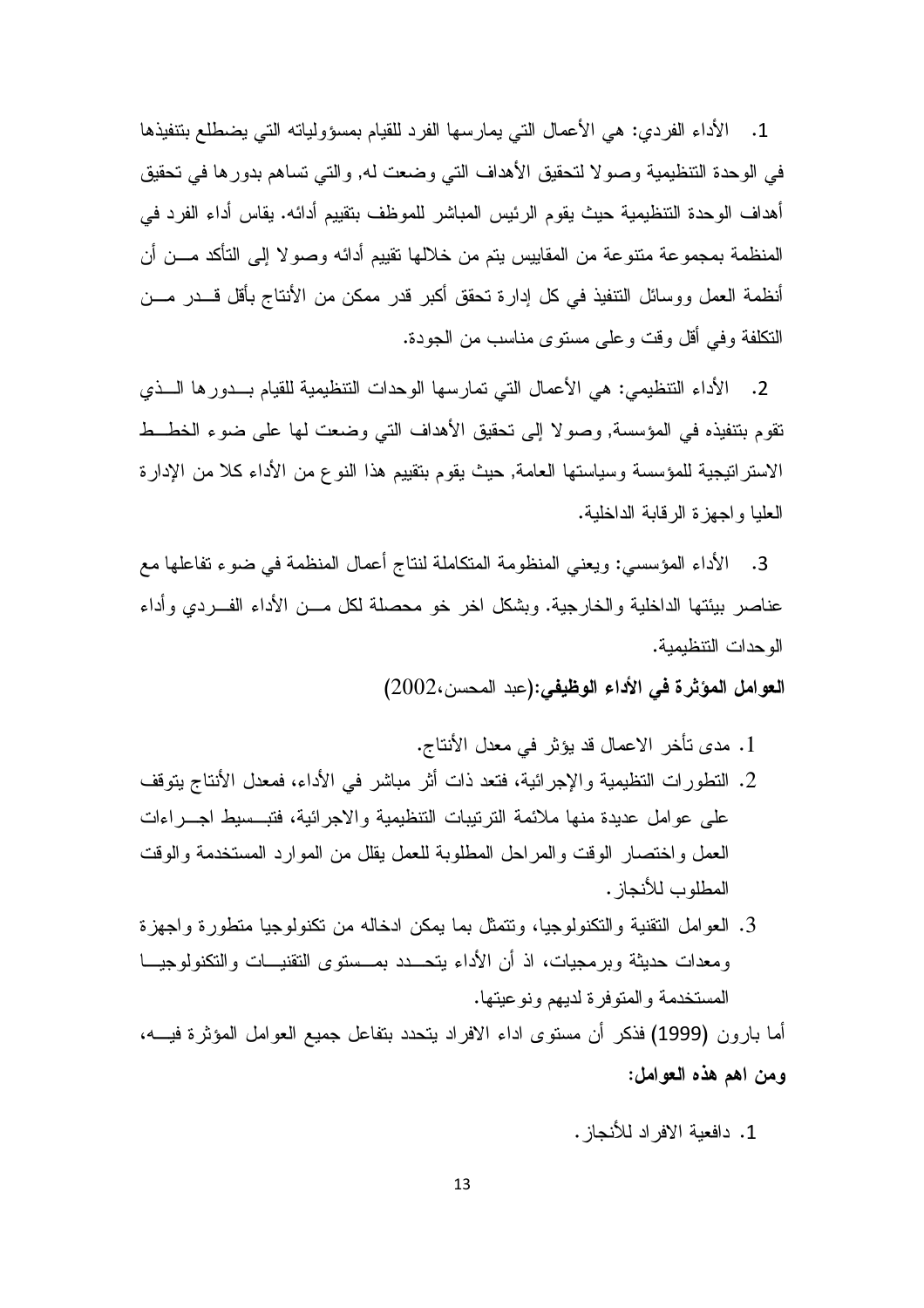2. مناخ العمل وبيئته.

3. المقدر ة على اداء العمل المطلوب.

فعندما نكون العوامل الثلاثة ابجابية (دافعية مرتفعة للأنجاز+ قدرة عالية على العمل+ بيئــة مناسبة و مناخ نتظيمي منفتح) فأن المحصلة هي اداء مرتفع، وفي حالة أن نكـــون العوامـــل الثلاثة متدنية فالنتيجة الحتمية هي أن يكون مستوى الأداء منخفضا، و اما الأداء المتوسط فما يكون في حالة أن نكون دافعية الافراد مندنية ولديهم قدرات عالية علـــي الأنجـــاز و تـــوافر ظر وف بيئية مناسبة،(بارون،1999).

# (3–2): تقييم الأداء

تتطلع إدارة المنظمة إلى أهدافها المنشودة باستمرار، وتأمل أن تكون الجهود المبذولة من قبل العاملين فيها محققة لنلك الأهداف، وبالنالي فأن ادارة القمة في منظمة الاعمال تنتظر قيام جميع مدر ائها بدر اسة شكل ونوع اداء الافر اد العاملين فيها ثم اعلامهم وادارة المنظمـــة عن مدى نطابق ذلك الأداء مع ما نصبو اليه، فمثلا نجد أن عملية تخطيط وتوظيف القـــوى البشرية في المنظمة نؤسس الاطار او المنهاج الذي يتم في ضوئه تعيين من نرغب بهم مـــن الافراد المؤهلين في حين نجد أن عملية نقييم الأداء تضم المعايير والمؤشرات التي تـــساعد ادار ۃ المنظمة علے اقر ار التر قيات و العلاو ات و اتجاهات حرکة العاملين في المنظمة ولعمو م مر اكز ها الوظيفية، (جو اد، 2010).

أن نقييم الأداء "عملية نظمية يجرى من خلالها نقييم جوأنب القوة والـــضعف اللتـــأن تحيطأن بالعاملين، إلى جأنب كونها تحدد الطرق والاساليب التي يمكن اعتمادهـــا لتحـــسين ادائهم. ويعد نقيبِم الأداء من الوظائف المهمة والاساسية في المنظمة، اذا هي ارادت مكافـــأة العاملين فيها وبعدالة لادائهم السليم، وكما يستفاد من نقييم الأداء في نوجيه جهـــود العــــاملين وتحديد نوع التدريب و التطوير المطلوبين"، (حنفي،2007).

أهمية تقييم الأداء.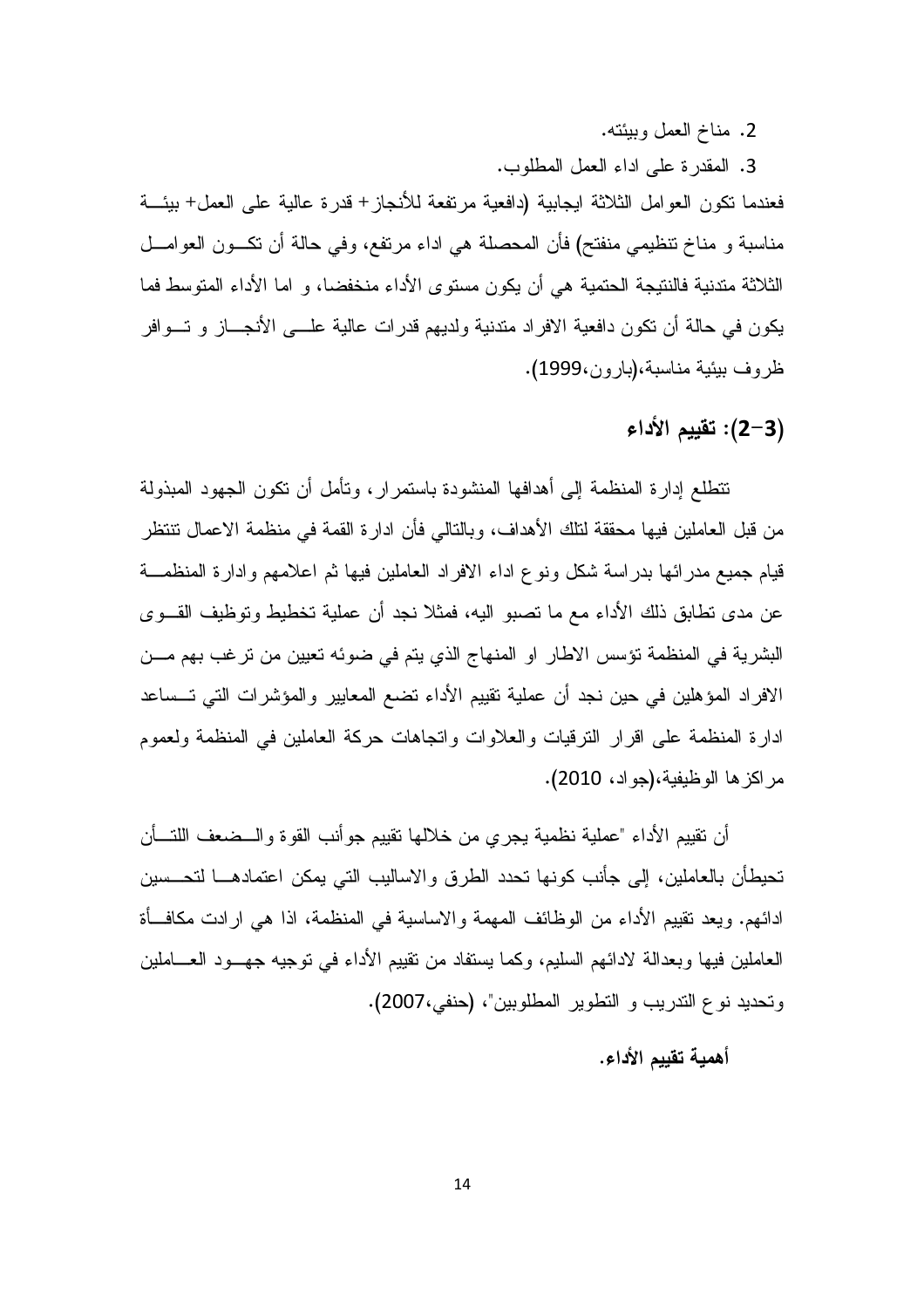1. أنه يساعد المنظمات على الاستمر ار والنمو وتحقيق أهدافها, حيــث أن تقيــيم الأداء يعتبر مفتاح الإدارة في حد ذاتها, وهو الذي يمكن المنظمة من تحقيق النمو والإزدهار .

2. النقدم الوظيفي للموظفين بتأثر بنتائج النقيبم, و عليه فأن الطر بقة التي بتم بها النقيـــبم يمكن أن نؤثر بشكل كبير على الروح المعنوية والدافعية لدى الموظفين نحو العمل.

3. يساعد نقييم الأداء في تمكين الموظفين, و هذا يعتبر ٍ من الاتجاهات الحديثة في مجـــال الإدارة, ويتم ذلم من خلال إعطاء الحرية والاستقلالية للموظقين ومحاسبتهم علـــي النتـــائج, وإعطائهم الحرية الذاتية في تقييم أدائهم ومستوى أنجاز اتهم, (Kenddey,1995).

4. تهدف عملية التقييم إلى تخفيض عدم الثقة ونشر الثقة بين الرؤساء والمرؤوسين, كما يساعد على تخطيط المسارات المستقبلية للعمل والنشاط, كما نساعد ايضا على ضمأن حـــسن استخدام الموارد بكفاءة,(Bavon,1995).

5. يقوم نظام نقييم الأداء بنوفير المعلومات والإمكأنات اللازمة لزيادة فعالية القـــرار ات المتعلقة بالموارد البشرية, وإشباع حاجات الموظفين من المعلومات حـــول أدائهـــم, Taylor) .et.,1995)

كما ينظر لعملية تقييم الأداء على أنها من العمليات الإدارية ومن المواضيع الحساسة التي تثير اهتمام الإداريين, لما لها من اثار غلي فاعلية الأداء وعلى الروح المعنوية, وهي عملية دورية ومستمرة, فهي من العمليات التي نتكرر بصورة منتظمة, (السالم وصالح,2002).

### فياس الأداء الوظيفي:

أن الأداء الجيد هو الهدف الرئيسي لمنظمات الأعمال, حيث تهـــنم هـــذه المنظمـــات بمتابعته ومراقبته, وقياسه بصورة أكثر من الاهتمام بأي هدف اخر, حيث بتوقف نجـــاح اي مؤسسة على أداء موظفيها, كون عملية قياس الأداء من عناصر العملية الإدارية, وذلك لأهمية نزويد الإدارة بمعلومات وبيأنات تعتبر في غاية الأهمية لمتخذى القرار والتخطيط والرقابسة, لذلك نتضمن عملية قياس الأداء الوظيفي مجالين: المجال الأول يتعلَّــق بقيـــاس مـــدى أداء الموظفين وقيامهم بواجباتهم ونشاطاتهم المطلوب منهم القيام بها, والمجال الثأنبي, بنتاول مدى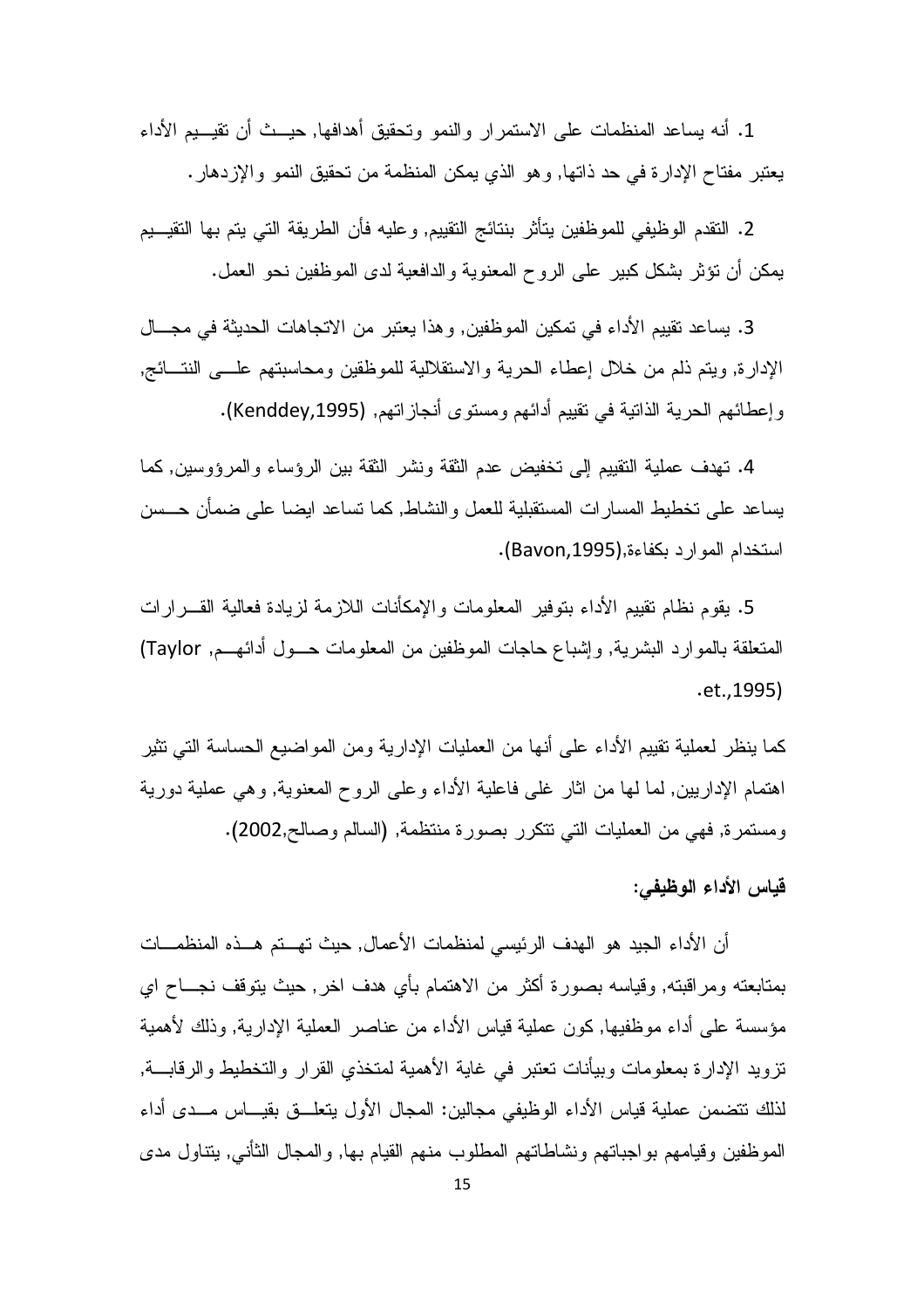استعداد ورغبة الفرد بما يحمله من مؤهلات وقدرات ومهارات في الترقيـــة والأنتقـــال الِــــي وظيفة ذات مهام وواجبات أكثر مما كأن يقوم به, لذلك يمكن تحديد قياس الأداء الوظيفي بأنه عملية قياس الأنجاز الوظيفي, (اللوزي,2002).

معايير قياس الأداء: (عبدالو هاب,1974)

هناك نوعأن من المعايير المستخدمة في قياس الأداء:

1. المعابير الكمية: وتشتمل على جو أنب يسهل التعبير عنها كميا, مثل عـــدد الوحـــدات المنتجة, او كمبة المببعات.

2. المعايير النقديرية المرنة: وهي معايير نعتمد على إصدار أحكام أو نقديرات, يضعها افراد لديهم خبرة ومعرفة في هذا المجال.

وقد حدد (Massie) ثلاث توجهات لغاية ضمأن فاعلية تقييم الأداء و تحقيق الغاية المنـــشودة منه وهي: (الصر اير ة،2010)

- 1. التوجه الاول: أن التقييم يمد العاملين بمعلومات عن مستويات ادائهم وبما يمكنهم مـــن الوقوف على منطلبات نطوير الأداء والسلوك المؤدي لذلك الأداء، وفي هــذا المجـــال نرى من الضروري مشاركة المدراء العاملين في اعمال نقيبم وعدم النكتم على الامور.
- 2. ا**لتوجه الثأني**: هو أن تقييم الأداء يوفر للادارة هيكلية التتمية الذاتية للأفراد من خــــلل النعريف بمواطن الضعف والقوة لديهم، وهنا ينبغي على المدراء ملاحظة مدى أنتفاع العاميلن من تحسين مستوى ادائهم.
- 3. التوجه الثالث: هو أن نقييم الأداء يوفر للمدراء الاساس لاصدار قرارات ادارية تعالج قضبايا مستقبلية، وفي مثل هذه الحال سيسعى الافراد لضمأن سلوك عملي سليم لصبالح المنظمة.

استخدامات تقييم الأداء: (Schuler & Huber 1990).

1. قرارات النكريم.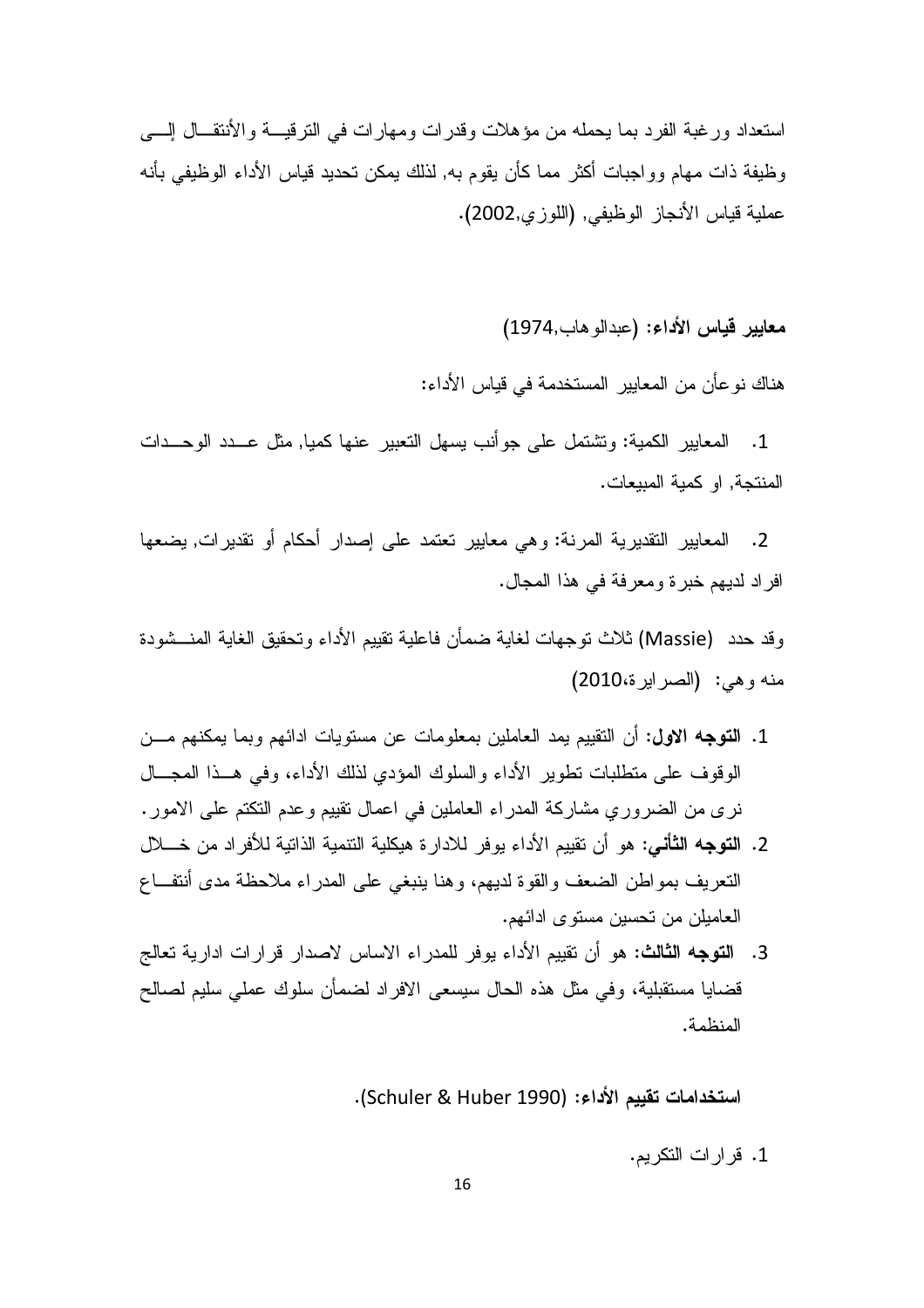- 2. مناقلة العاملين.
- 3. فحص الأداء.
- 4. الاحتياجات التدر ببية.

مشكلات تقييم الأداء:

نتلخص مشكلات نقييم الأداء بما يلي: (جواد،2010)

اولا: الذاتية ( غير الموضوعية) والتي حددها (Schuler & Huber 1990) باربعة اخطَّــاء ير تكبها المدر اء عند ممار ستهم للذاتية و هي:

ا.خصائص المقيم: نلعب خصائص الفرد القائم باعمال النقييم وبشكل غير مباشر دورا نأنثيرا على عملية تقبيم الأداء.

ب. الرفق والتساهل: يميل البعض منا إلى الرفق بالأخرين والتساهل معهم، وينعكس أثر هذا الرفق والتساهل على اعمال نقييم الأداء مما يؤدي إلى نقييم افراد الجماعة الواحــدة بــنفس المستوى الأدائي.

جـــ. الاشعاع النورأنـي: يتأثَّر المقيم بالاشعاع النورأنـي الصـادر عن الاخرين، بحيث يحـــدث مثل هذا الاشعاع حالة تفاعلية ايجابية او سلبية و تتعكس اثارها على اعمال التقييم.

د. النزعة المركزية: مثل هذه النزعة قد ندفع المقيم إلى اصدار احكام متوسطة وعامة تجــاه العاملين دون تمايز ملحوظ.

**ثأنيا: المترتبات السياسية:** أن السياسة السائدة في المنظمات تلعب دورا مهما فـــي حــصول الافراد على الزيادات المالية،النرفية، النقل او الاعارة، لذا يتوجب احتواء اي جلدل واقعـــي حول اعمال نقييم اداء سياسة المنظمة.

(4–2): التمكين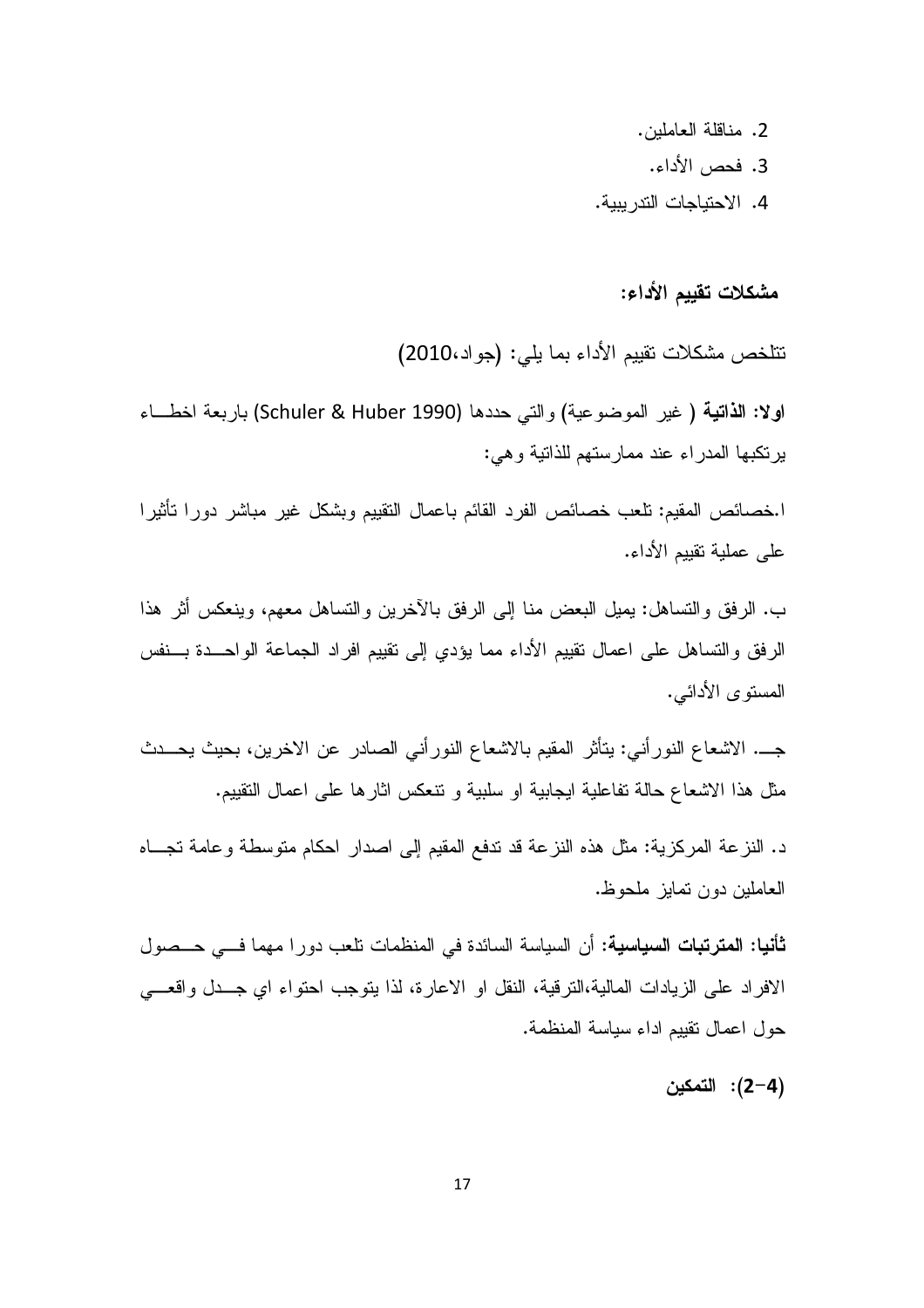يعتبر موضوع دراسة تمكين العاملين ًمن الموضوعات الإدارية الحديثة والتسى لسم تحظي حتى الأن باهتمام الدارسين والباحثين، وعلى الرغم من شعبية تمكين العـــاملين إلا أن أدبيات التمكين نتزع إلى وجه نظر شاملة فيما يتعلق بالمفهوم علـــي أنــــه " ملائـــم لجميــــع المنظمات في مختلف الظروف" (Wilkinson, 1998).

التمكين " فلسفة إعطاء مزيد من المسؤوليات وسلطة اتخاذ القرار بدرجة اكبر للأفراد في المستويات الدنيا " وقار ن الكاتب بين التمكين والنفويض, فالتفويض عندما يقرر المدير أن يحول بعض صلاحيات عملة لشخص آخر الأسباب محددة، على سبيل المثال، المساعدة فسى تطوير المروِّوس، أو تفويض الأعمال ذات المخاطر المنخفضة, أما التمكين فيعني توســـيع المسؤوليات المتعلقة بالمهام الحالية دون الحاجة لتغيير ها,( Shackletor,1995).

أبعاد التمكين, (Lashely and McGoldrick (1994).

هنالك خمسة أبعاد للتمكين يمكن أن توفر وسيلة لوصف أو تحديد هيئة التمكين المستخدم في إي منظمة, وفيما يلي عرضاً لهذه الأبعاد باختصار :

البعد الأول : المهمة (Task )

يهتم البعد الأول بحرية النصرف النبي نسمح للفرد الذي نم تمكينة من اداء المهام النبي وظف من أجلها, إلى إي مدى يسمح للفرد الممكن من نفسير الجوأنب الملموسة وغير الملموسة في المنظمة كر ضبا العاملين على سبيل المثال.

البعد الثأني: تحديد المهمة (Task allocation )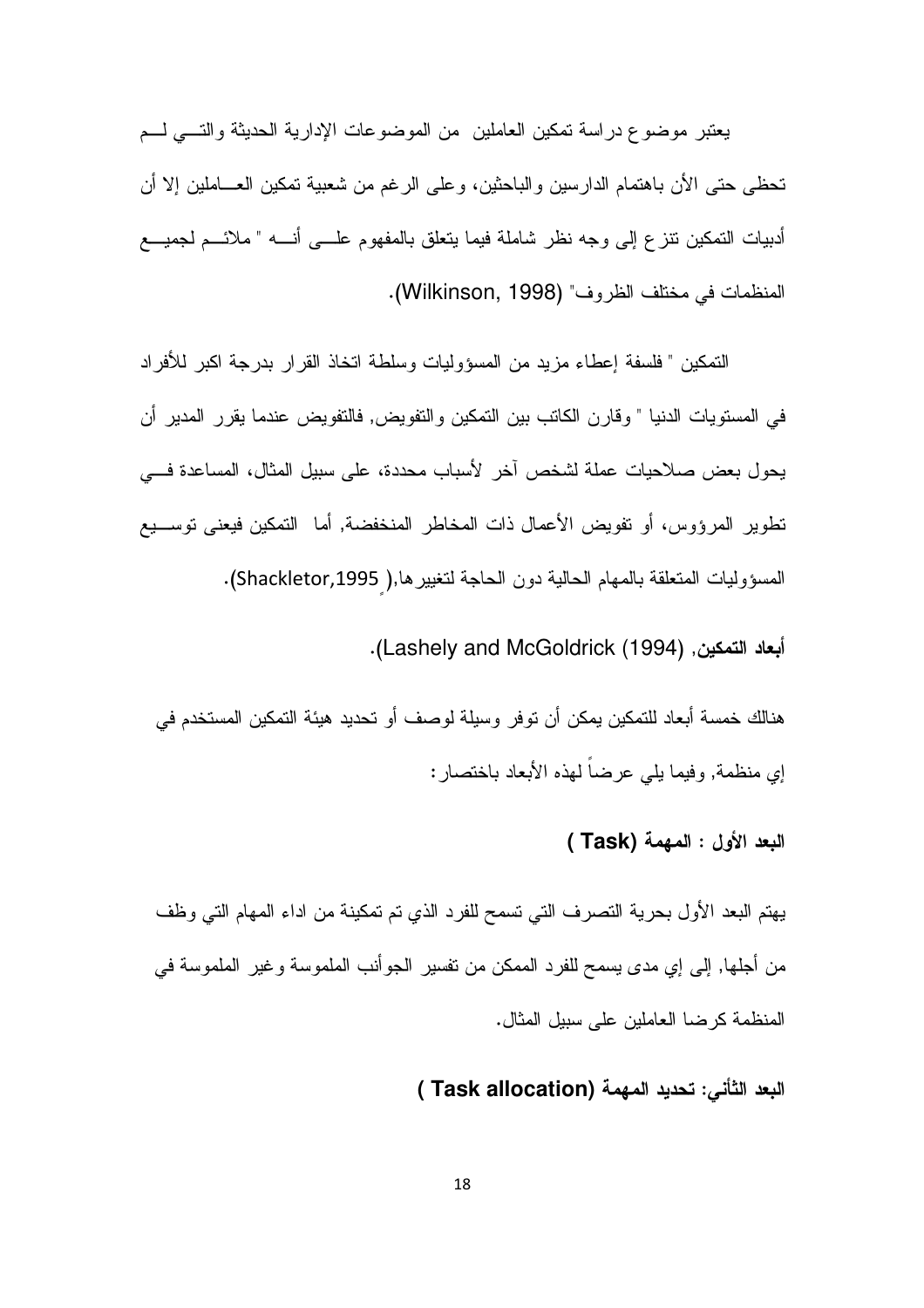البعد الثأني يأخذ بعين الاعتبار كمية الاستقلالية المسؤول عنها الموظف أو مجموعة الموظفين للقيام بمهام عملهم, إلى إي مدى يتم توجيههم، أو يحتاجون للحـــصـول علــــي إذن لأنجاز المهام التي يقومون بها؟ إلى إي درجة توضح سياسات وإجراءات المنظمة ما يجــب القيام به، ومن ثم ندرك الموظفين يقومون بأنجاز المهام؟ إلى إي مدى هناك تــضارب بـــين مسؤولية الاستقلالية والأهداف المرسومة من قبل المديرين لتحقيق الأداء الفعال ؟

#### البعد الثالث: القو ة ( Power )

يأخذ بعين الاعتبار الشعور بالقوة الشخصية التي يمتلكها الأفراد نتيجة تمكينهم، مسا المهام التي يقوم بها الأفراد الممكنين؟ إلى إي مدى السلطة التي يمتلكها الفـــرد محــــددة فــــي المهام؟ إلى إي مدى نقوم الإدارة بجهود لمشاركة العاملين في الــسلطة وتعزيـــز شـــعورهم بالتمكين؟

### البعد الرابع: الالتزام (Commitment)

يأخذ بعين الاعتبار اكتشاف الافتر اضات عن مصادر التزام الأفسراد والاذعسأن التنظيمــــى لأسلوب محدد للتمكين.

### البعد الخامس: الثقافة (Culture )

بعد الثقافة ببحث إلى إي مدى ثقافة المنظمة تعزز الشعور بالتمكين, إلى إي مدى يمكن وصف الثقافة كبير وقر اطية، موجة للمهمة، الأدوار ، أو التحكم.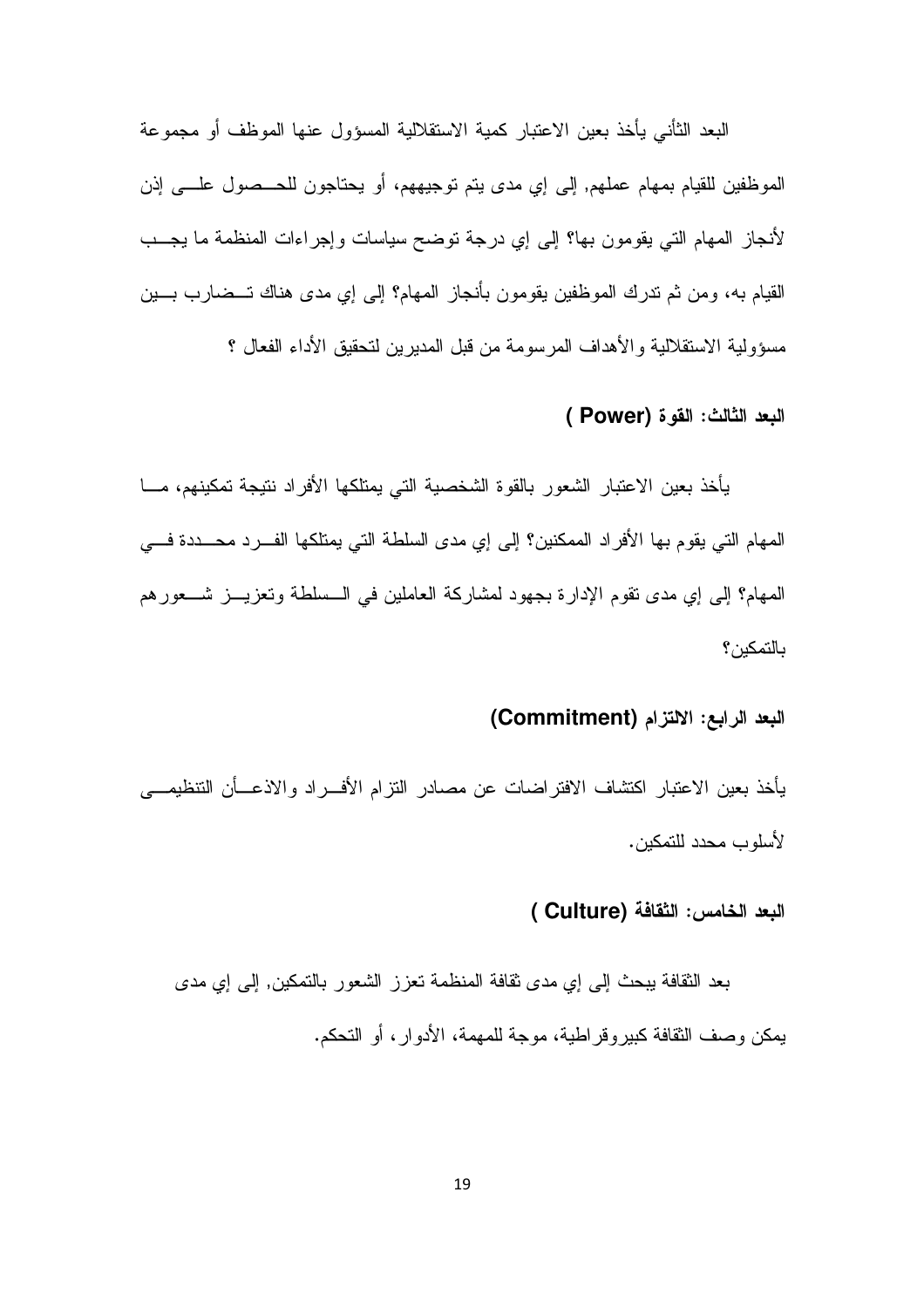# نماذج التمكين

لبلوغ أو الاقتراب من التمكين تحتاج كل منظمة أن تتفهم التمكين وفقاً لظروفها ومحـــبط البيئة الداخلية والخارجية، وتظهر مراجعة للأدبيات أمثلة لمختلف نماذج التمكين والتي يمكن أن نساعد على نحليل وفهم مفهوم النمكين, سوف يعرض الباحث أهم النماذج النسبي نفـــسر التمكين، و منها:

### 1. نموذج ( Conger and Kanungo (1988)

عرف Conger and Kanungo التمكين كمفهوم تحفيزي للفاعلية الذاتية, وتبنى الكاتبأن نموذج التحفيز الفردي للتمكين حيث تم تعريف التمكين " كعمليـــة لتعزيـــز الـــشعور بالفاعلية الذانية للعاملين من خلال النعر ف على الظروف التي نعزز الشعور الضعف والعمل على إزالتها والتغلب عليها بواسطة الممارسات التنظيمية الرسمية والوسائل الغير رسمية التبي تعتمد على تقديم معلومات عن الفاعلية الذاتية", واقترح الكاتبأن أن التمكين مماثل لمفهوم القوة حيث بِمكن النظر له من ز او يتين, أو لاً: بِمكن النظر للتمكين كمر كب اتصـالي — فالتمكين يدل ضمناً على تفويض القوة, ويمكن النظر للتمكين أيضا كمركب تحفيزي, فالتمكين يدل ضـــمناً وبكل بساطة على اكثر من معنى المشاركة في القوة أو السلطة، ويظهر ذلك جلياً في التعريف الذي تبناه الكاتبأن.

#### مر احل التمكين:

ولنقرير مستوى التمكين في إي منظمة، حدد (Conger and Kanungo,1988) خمس مراحل لعملية التمكين، وتتضمن: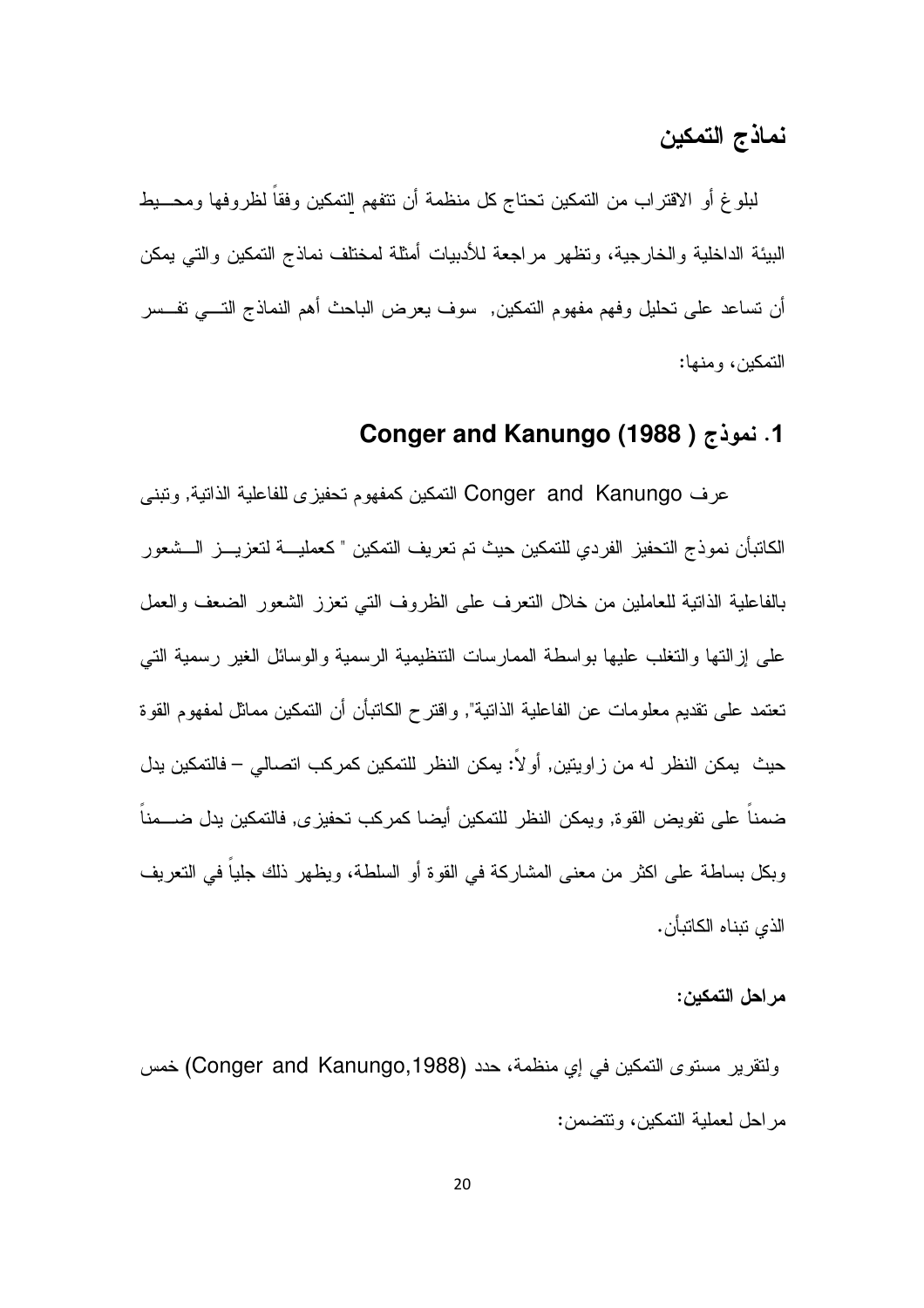**المرحلة الأولى:** تشخيص الظروف داخل المنظمة التي تسبب في الشعور بفقدأن القوة بين العاملين, ويمكن تصنيف هذه العناصر إلى عوامل نتظيمية كالتغيرات التنظيمية الرئيسية، المناخ البيروقراطي، الضغوط التنافسية، ضعف نظام الاتصالات، والمركزيــــة العاليــــة فــــي نوزيع للموارد، أما عناصر أسلوب الأشراف ونظام المكافآت فتشمل النسلط، السلبية، التحديد الاعتباطي للمكأفات، ضعف قيم التحفيز، وغياب الإبداع، ونشمل عناصر تـــصميم العمــــل, غياب وضوح الدور، ضعف أو غياب الندريب والدعم الفني، نقص السلطة المناســـبة، عـــدم التحديد المناسب للموارد، الأهداف الغير واقعية، محدودية الاتصال بين القيسادات الاداريسة والعاملين، الرونين الشديد في العمل، وضعف النتوع في العمل.

أن الحاجة لتبني التمكين نكون ضرورية عندما يشعر العاملين بضعفهم وعجزهم داخل التنظيم, ولهذا لابد أن نعمل الإدارة على النقصبي والنعرف على الأسباب النبي أدت إلى ذلك الشعور, وعندما يتم التعرف على نلك الظروف يمكن للمنظمة أن نتبنى استراتيجية للتمكين لازلة نلك الظروف.

**المرحلة الثأنية:** استخدام أساليب إدارية مثل الإدارة بالمشاركة ومتطلباته كتحديد الهدف، أثراء الوظيفة، والمكافات المرتبطة بالأداء, ويجب أن يكون الهدف من استخدام تلك الاستراتيجيات ليس فقط لاأزلة الظروف والعوامل الخارجية المسببة لشعور العاملين ولكن يجب استخدامها أيضاً وبشكل رئيس في نزويد المرؤوسين بمعلومات عن فعاليتهم الذاتية.

**المرحلة الثالثة:** تقديم معلومات عن الفاعلية الذاتية للعاملين وذلك باستخدام أربع مصادر: المكاسب الغير فعالة، النجارب المنجزة، الإقناع اللفظي، والاستثارة العاطفية.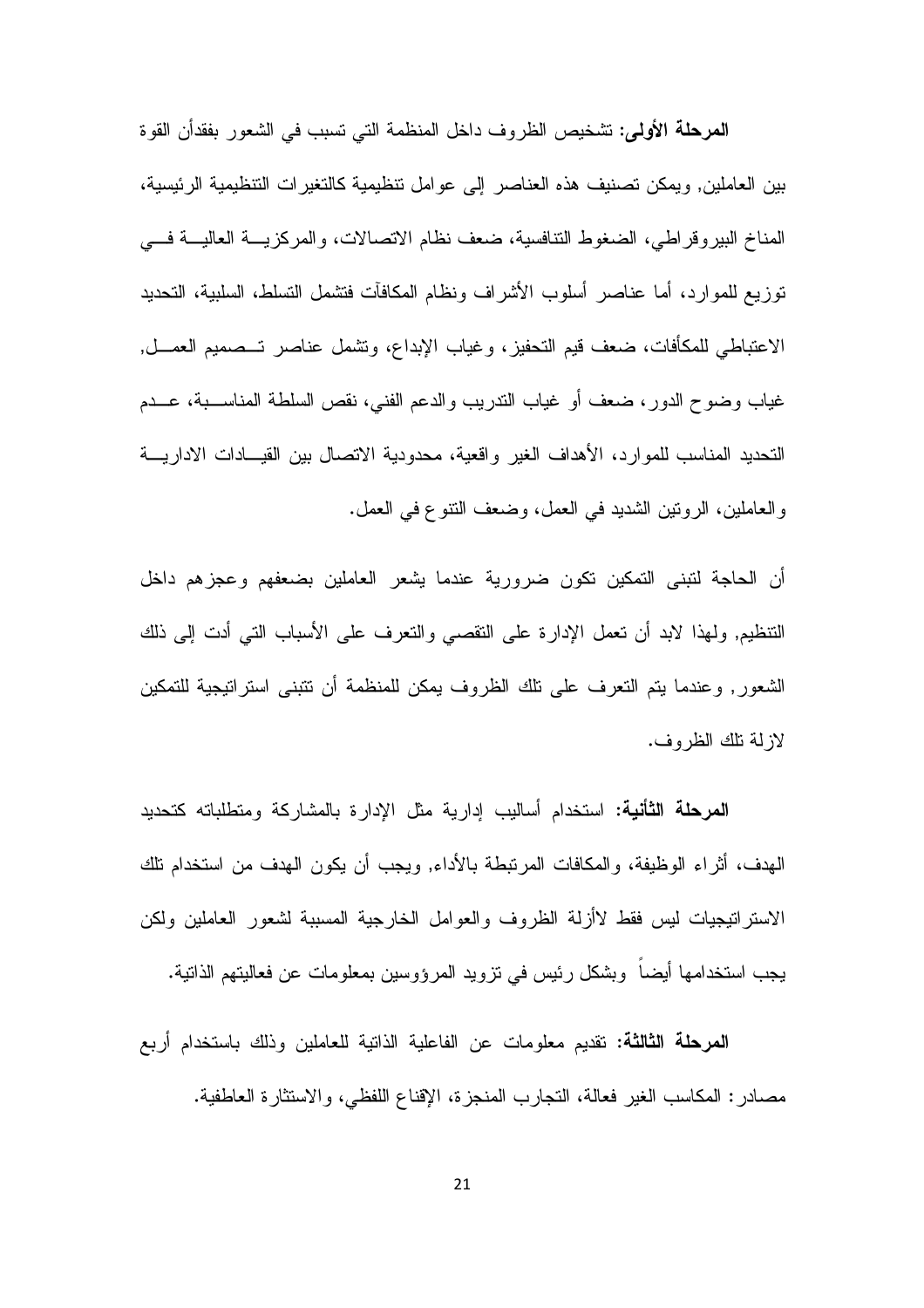**المرحلة الرابعة:** ونتيجة لاستقبال المرؤوسين لتلك المعلومات سيشعر المرؤوسين بالتمكين من خلال الزيادة في الجهد المبذول، وتوقعات الأداء، والاعتقاد بفعاليته الذاتية.

**المرحلة الخامسة:** التغيير في السلوك من خلال إصرار ومبادأة المرؤوسين لأنجاز أهداف المهمة المعطاة.

# 2. نموذج ( Thomas and Velthouse ( 1990 )

قام Thomas and Velthouse بإكمال العمل الذي أنجزه Conger and Kanungo فبني نموذج التمكين الادراكي, وعرفا التمكين كزيادة في تحفيز المهام الداخلية والتبي " نتضمن الظروف العامة للفرد التبي نعود بصفة مباشر للمهمة التبي بقوم بها التبي بدورها نتنج الرضا والنحفيز" , وأشارا إلى أن النمكين يجب أن يبدأ من الذات ونظام المتعقدات, ويتضمن نظام المعتقدات كيفية النظرة للعالم الخارجي ومفهوم الذات الذي يشجع السلوكيات الهادفة وربطها مع أهداف ومنهجيات التمكين التي تطبق في المنظمة.

وحدد الكاتبأن **خمسة أبعاد نفسية للتمكين** حيث شعر ا أنها تمثل أساساً لتمكين العاملين.

– ا**لتأثير الحسى أو الادراكي، في**قصد به " الدرجة التي ينظر للسلوك " على أنه يمكن أن يعمل اختلافا فيما يتعلق بأنجاز الهدف او المهمة التي بدور ها تحدث التأثير المقصود في بيئة الفر د .

– **التأثير بالاعتقاد**, بأن الفرد يمكن أن يؤثر في عمل الآخرين وكذلك القرارات التي يمكن أن نتخذ على كل المستويات.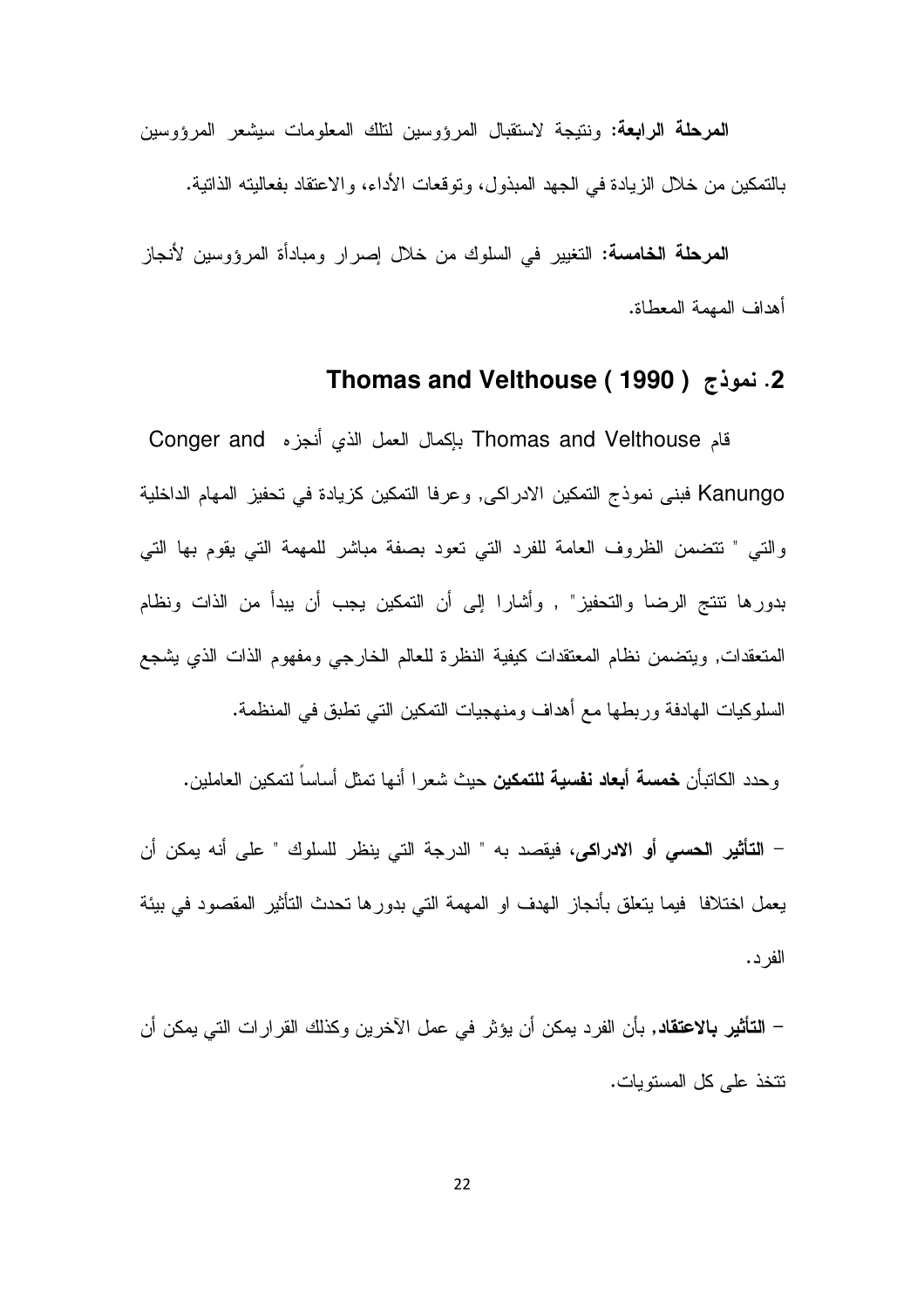– ا**لكفاية**, ويقصد بها إلى إي درجة يمكن للفرد أداء نلك الأنشطة بمهارة عالية عندما يقوم/نقوم بالمحاولة", فالأفراد الذين يتمتعون بالكفاءة يشعرون بأنهم يجيدون المهام التي يقومون بها ويعرفون جيداً بأنهم يمكن أن يؤدوا نلك المهام بأنقأن أن هم بذلوا جهداً, فالكفاية شعور الفرد بالأنجاز عند ادائة أنشطة المهام التبي اختارها بمهارة, والشعور بالكفاية يتضمن الإحساس بأداء المهام بشكل جيد، و الجودة في أداء المهام.

– إ**عطاء معنى للعمل**, تهتم بقيم الهدف أو المهام التي يتم الحكم عليها ٍ من خلال معايير أو أفكار الفرد, ويشمل إعطاء معنى للعمل مقارنة بين منطلبات دور العمل ومعتقدات الفرد كاعتقاد الفرد مثلاً أن المهام النبي يقوم بها ذات قيمة لـة, فإعطاء معنىي للعمل تعنـى أن يشعر الفرد بالفرصة بممارسته مهام لإغراض نبيلة , فالشعور بالمعنى للعمل بمثل إحساسا أن الفرد في طريق بستحق جهده ووقتة، وأنة يؤدى رسالة ذات قيمة, تتضمن المسؤولية المسببة لتصر فات الفر د.

– الا**ختيار** , أن يشعر الفرد بالفرصة في اختيار المهام ذات المعنى له و أدائها بطريقة تبدو ملائمة, و هذا الشعور بالاختيار يوفر شعور اُ أن الفر د حر اً في اختيار ه، و الإحساس بأنة قادر اً على استخدام حكمة الشخصبي والنصرف من خلال تفهمة للمهمة التي بقوم بها.

الخطوات الأساسية لعملية التمكين, (Cook,1994).

1- ابجاد وبناء الرؤبة. 2– القيم. 3– دور المديرين. 4– تكوين فر ق العمل.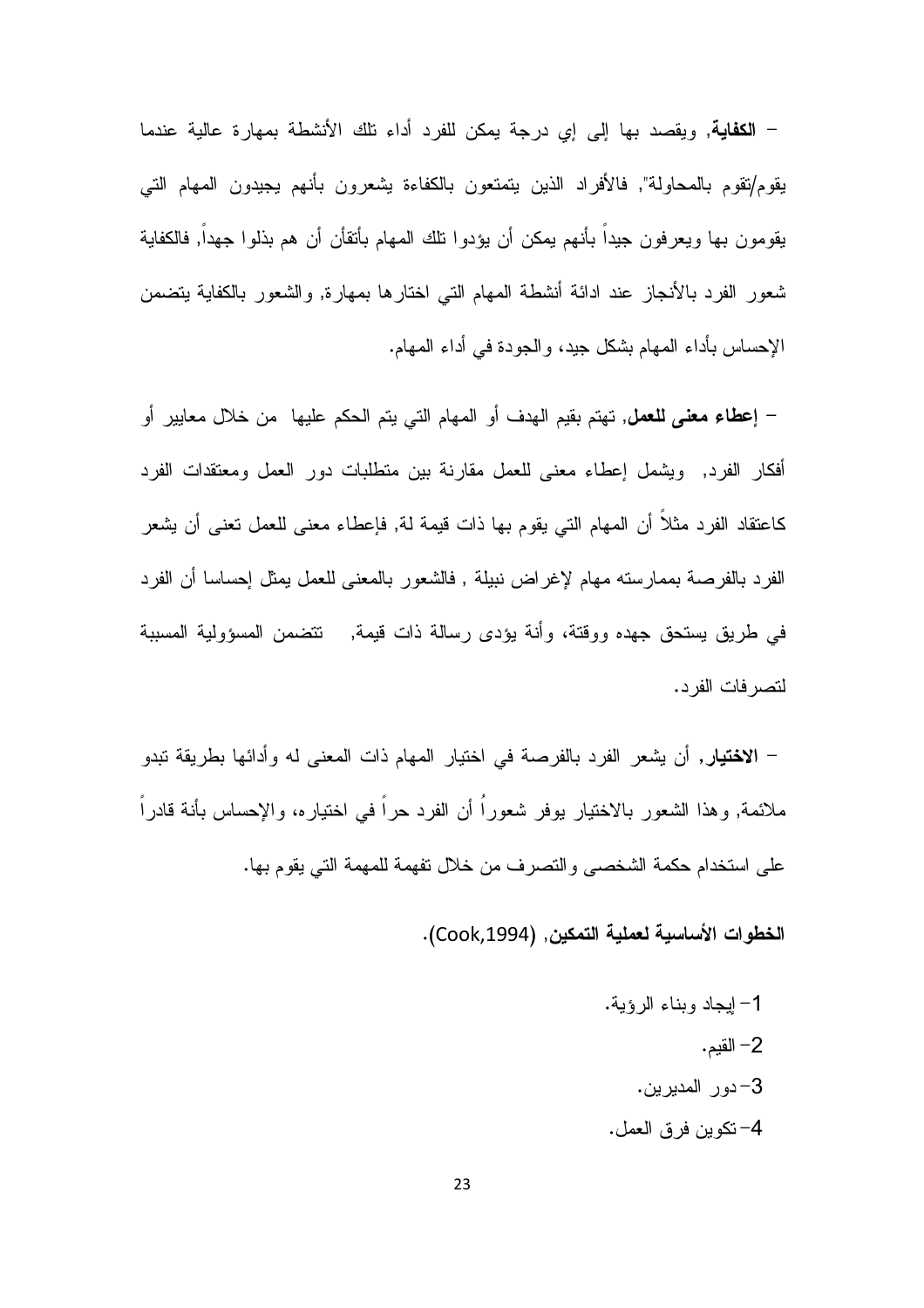5– التدر يب. 6– تحسين العمليات. 7- المتابعة

الروافع الاساسية للتمكين

هناك أربع روافع أساسية تساعد أي منظمة في نتفيذ برنامج متكامل للتمكين. ( Quinn and (1997, Spreitzer

الرافعة الأولى: الرؤية الواضحة والتحدى

برغب الأفراد الذين يتم تمكينهم بأن يشعروا بأنهم على معرفة برؤيــــة واســـتراتيجية الإدار ة العلبا.

# الرافعة الثانية: الأنفتاح وفرق العمل

لكي يشعر الأفراد بأنة تم تمكينهم، لا بد أن يشعروا أنهم جزء من ثقافة الشركة التي تعتبر الأصول البشرية من أهم موارد المنظمة, فالفرد الذي يتم تمكينه يجب أن يشعر أن الأفر اد في ادار نة أو و حدته بمكن أن يعملو ا سوياً و بشكل جماعي في حل مشاكل العمل.

#### الرافعة الثالثة: النظام والتوجيه

أفاد الأفراد الممكنين أن منظماتهم تزودهم بأهداف واضحة، خطوط واضحة للسلطة، ومهام ومسؤليات واضحة, فبينما يتمتع الأفراد بالاستقلالية، فأنهم في نفس الوقت على وعي بالحدود المرسومة لحرية نصرفهم لاتخاذ القرار وهم كذلك على علم بمسؤولياتهم, فالأفراد الذين يتم تمكينهم لديهم أهداف واضحة ومرتبطة بأهداف المنظمة.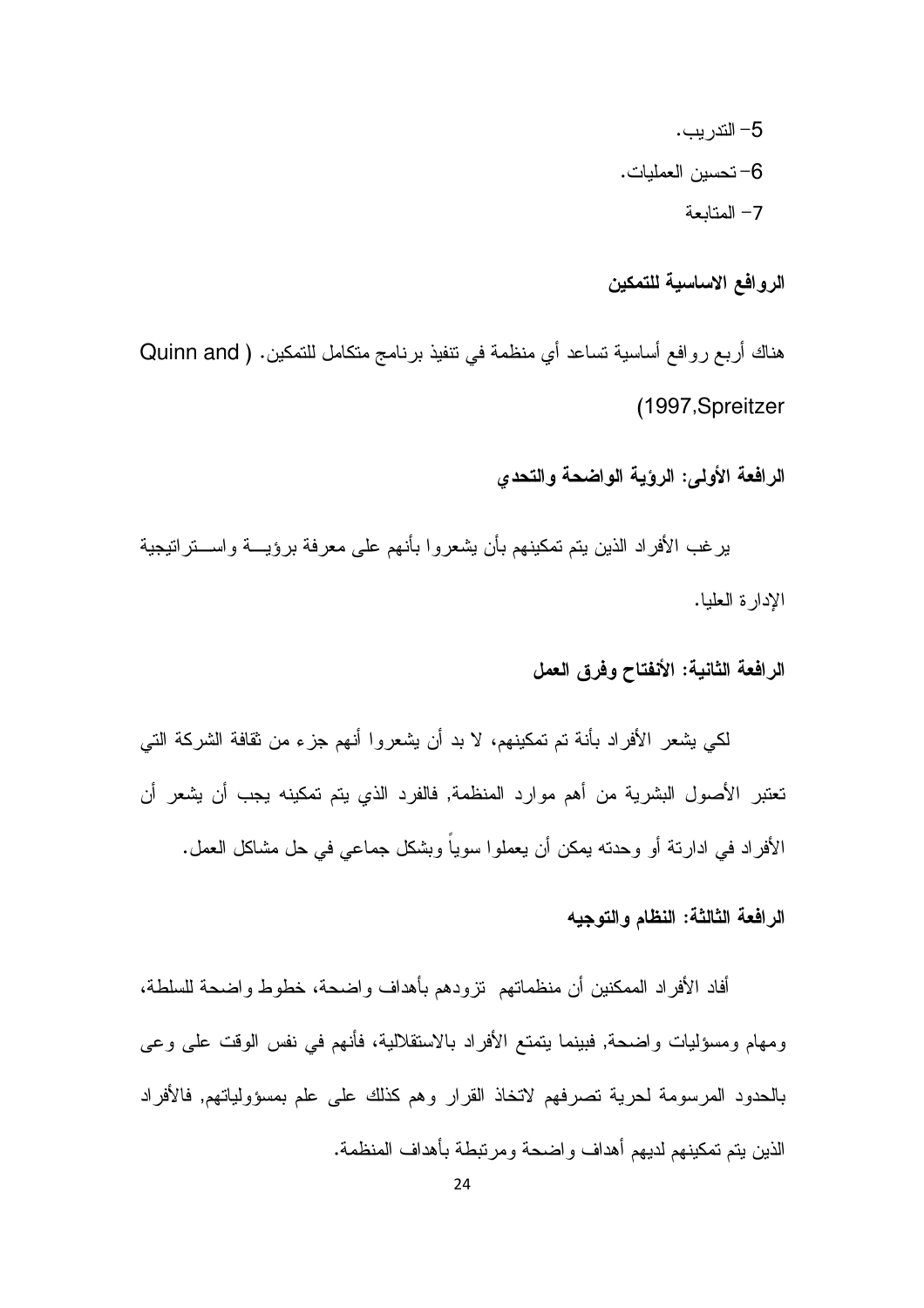الرافعة الرابعة: الدعم والشعور بالآمأن

في سبيل أن يشعر الأفراد بأن النظام يوفر لمهم بيئة تشجع على التمكين، يحتـــاج أن يشعر الأفراد بوجود دعم اجتماعي من رؤسائهم، زملائهم في العمل، والمـــشرفين, فجهـــود الموظفين لأخذ المبادرة والمخاطرة يجب أن تعزز وندعم بدلا من معاقبتها, ففي حالة فقدأن أو ضعف الدعم الاجتماعي فأن الموظفين سيشعرون بالقلق بشأن الحصول على أذن قبل القيـــام بالنصر ف بدلامن طلب الصفح في حالة ارتكاب اخطاء, يجب أن يتو افر الاعتقاد لدى الأفر اد أن بر نامج التمكين الذي نتبناه المنظمة سيشكل عملية دعم ومسأندة للـــتعلم والتطـــوير لـــدى العاملين.

#### القيادة والتمكين

الافتراض الرئيس في فكرة التمكين أن سلطة اتخاذ القرار يجب أن يتم تفويضها للموظفين في الصفوف الأمامية لكي يمكن تمكينهم للاستجابة بصورة مباشرة لطلبات العملاء ومشاكلهم واحتياجاتهم, ويتضح أن فكرة التمكين نتطلب التخلي عن النموذج التقليدي للقيادة الذي يركز على النوجيه إلى قيادة نؤمن بالمشاركة والنشاور, وهذا بدورة ينطلب نغيير جذري في أدوار العمل ومن ثم العلاقة بين المدير والمرؤوسين, بالنسبة لدور المدير يتطلب التحول من النحكم والنوجيه إلى الثقة والتفويض، أما بالنسبة لدور المرؤوسين فيتطلب النحول من أتباع التعليمات والقواعد إلى المشاركة في اتخاذ القرارات, ويبرز دور القيادة التحويلية حيث يمثل تمكين العاملين أحد الخصائص التي تميز القيادة التحويلة عن القيادة التبادلية, حيث يتميز القيادة النحويلة بأتباع أساليب وسلوكيات نشجع علىي تمكين العاملين كتفويض المسؤوليات،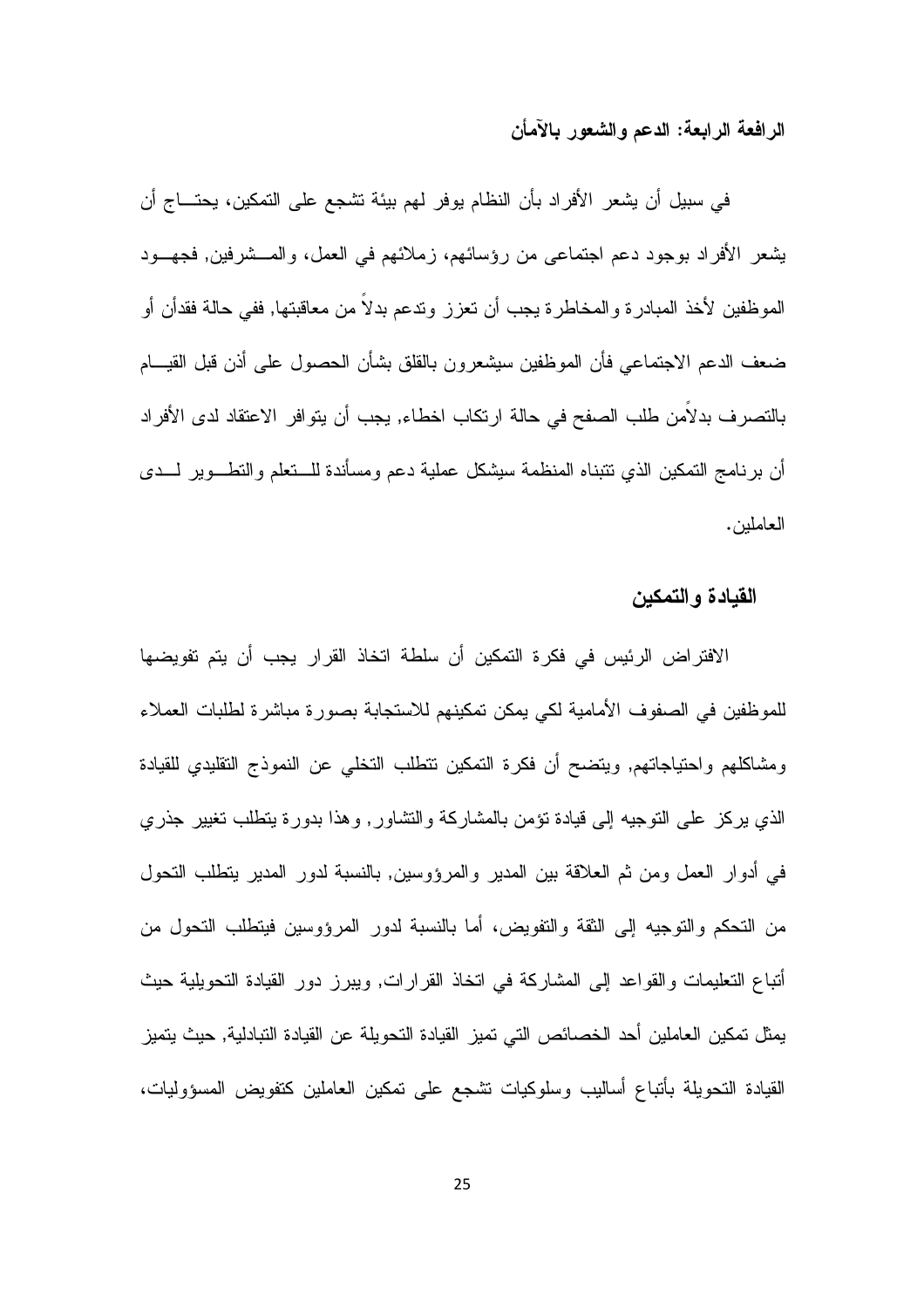تعزيز قدرات المرؤوسين على التفكير بمفردهم، وتشجيعهم لطرح أفكار جديدة وإبداعية .(Dvir et. Al., 2002)

التمكين يوضح كيفية تبني المسؤولية والثقة، وهناك **مفاتيح ثلاثة جوهرية للاستفادة من** التمكين في المنشآت الكبير ة و الصغير ة: 1- مشاطرة المعلومات مع كل فرد.

- 2– خلق الاستقلال الذاتي عبر القيود.
- 3– استبدال التسلسل الوظيفي الهرمي القديم بالفرق المدارة ذاتيا.

(5–2): مفهوم القيادة وأنماطها:

اولا : مفهوم القيادة :

أن اختلاف الرؤى للقيادة ساهم في رسم أوجه متعددة لمفهوم واحد ولم يكن ذلك وليد ألصدفه، ولكن لأهمية القيادة وما نشغله من مواقع نجعلها منصدَّره لكافة الأنشطة، ولقدم هذا المصطلح ونطور ونعدد ونقلص ونوسع مهامه، أضافه إلى أنه لم نعد الرؤية كما كأنت لكثير من الأمور ، فمفاهيم الحرية، الديمقراطية، الاشتراكية …الخ جعلت من اختلاف المفاهيم أمرا طليعيا.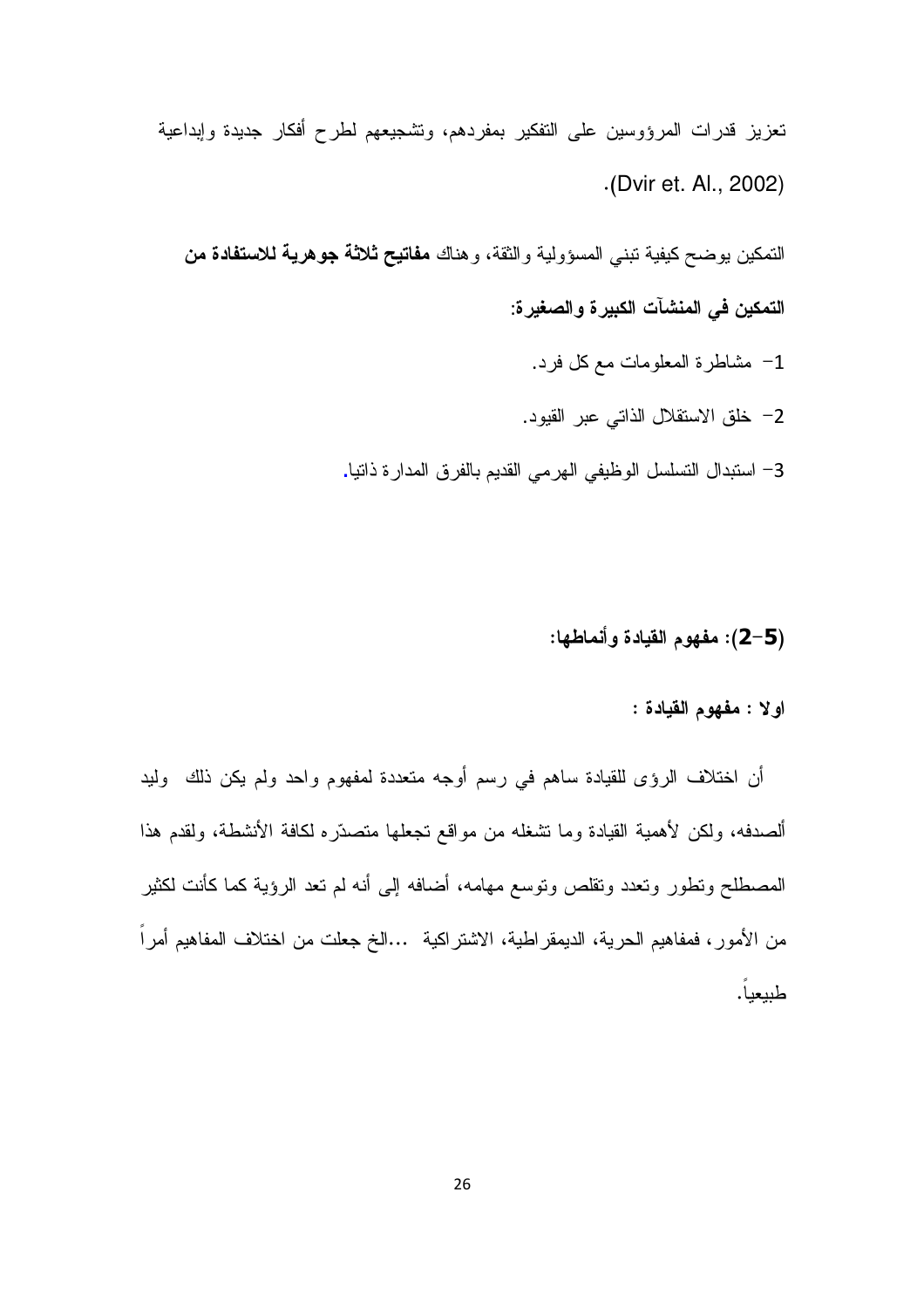– والقيادة اصطلاحا عُرفت في "معجم لسأن العرب" هي (القوَد ) نقيض السَّوَق : يقال : يقود الدابة من أمامها ويسوقها من خلفها (1), ويمكن أن نستشف من هذا التعريف أن القائد يتصدر الجميع ويقودهم إلىي ما ينفعهم ويرشدهم لما يحقق أهدافهم فمعنى أن تقود هو أن تكون في المقدمة.

- وقد عُرفت القيادة على أنها عملية تحريك مجموعة من الناس باتجاه محدد ومخطط وذلك بتحفيز هم على العمل باختيار ها, (الطالب,2006).
- كما وعرفت على أنها تلك ألوجهة التي تركز في تفسيرها لظاهرة القيادة على الشخص الذي يتولى القيادة نفسه, (الشيبأني,1988).
- ولقد عُرفت القيادة أيضـاً على أنها قدرت تأثير شخص ما على الآخرين بحيث يجعلهم يقبلون قيادته طواعية ودون إلزام قأنوني وذلك لاعترافهم بدوره في تحقيق أهدافهم ولكونه مُعبَّرٍا عن أمالهم و طموحاتهم مما ينيح له ألقدرة على قيادة أفراد الجماعة بالشكل الذي يراه مناسبا, (القريوتي,2003).

ومن خلال ملاحظة التعاريف الأنفة الذكر يمكن أن نلاحظ مجموعة من العناصر المشتركة  $-$  المقائد هي

- 1- وجود قائد بمثلك صفات ومهارات وقدرات عملية، عقلية، بدنية.
- 2- وجود هدف أو مجموعة أهداف مشتركة يسعى الجميع لتحقيقها.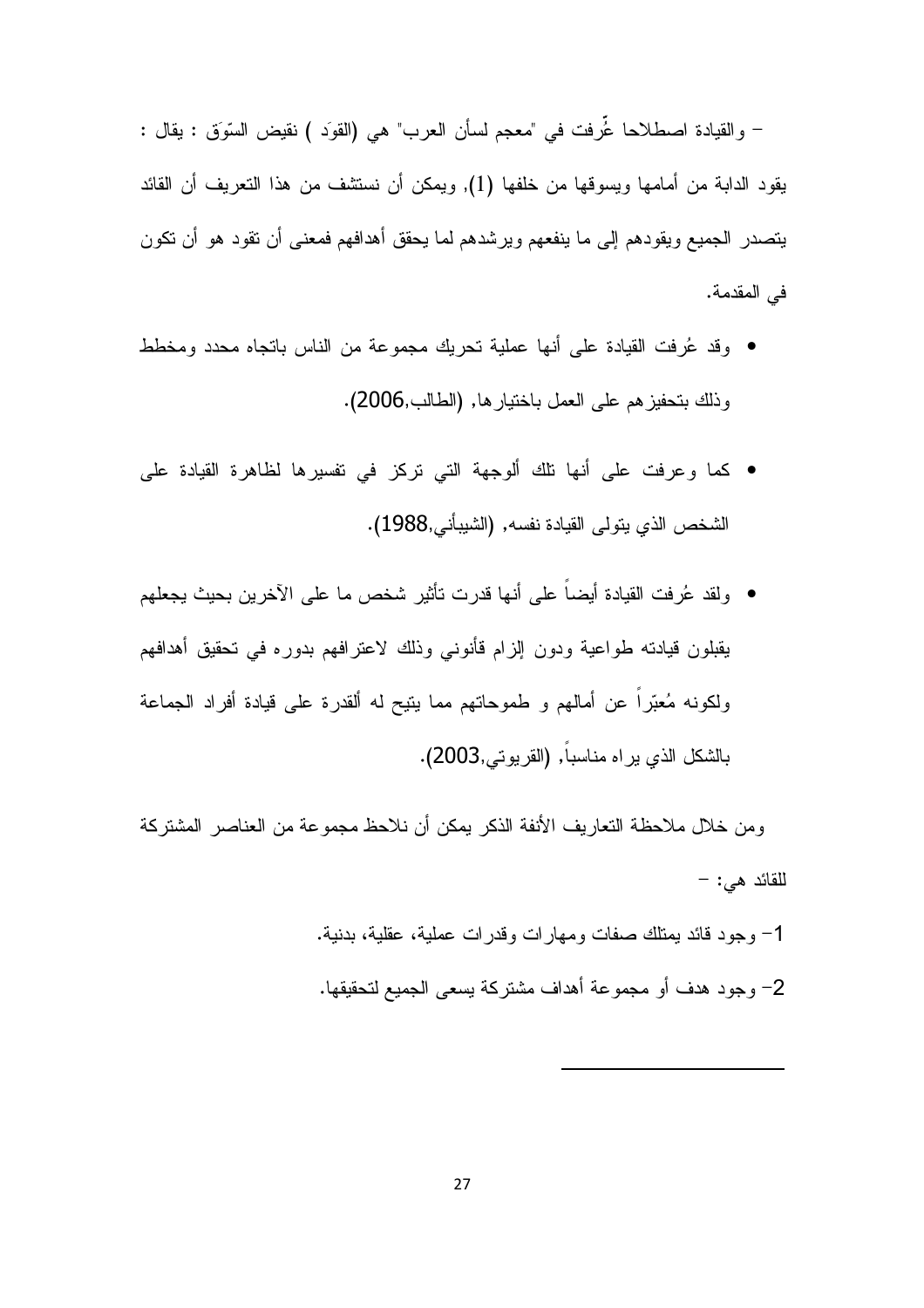3– وجود نابعين مقتنعين بالأهداف والمشتركات فيما بينهم وببن القيادة والتنظيم. 4– وجود موقف أو ظرف معين يؤدي القائد والتابعين فيه وظائفهم. 5– نتاج تفاعلي ذو تأثير تبادلي بين القائد وجماعات العمل فالقيادة حصبلة جهدهما. 6– برنبط نجاح القيادة بالموقف وطاعة الإتباع ومهارة القائد ووضوح الهدف. 7– إنباع أساليب التحفيز المختلفة لتحقيق الأهداف.

مرت القيادة تاريخيا بثلاث مراحل رئيسية, (الحسيني,2009).

- 1– مرحله ما قبل الثور ة الصناعية وامتازت هذه الفتر ة للقائد بالنظر ة الطقوسية، العبودية و الدكتاتور بــة و التسلطـيـة و الـعبقر بـة و المُسددة من قبل السمـاء فـهـي لا تـخطـأ و أن أخطـأت فهي لا نتعدى الرشد والصواب.
- 2– مرحلة الثورة الصناعية وهي مرحلة هجينة لم تخلو من الصفات المذكورة في المرحلة الأولمي ولكن ضغوط الأنفتاح وانساع ونطور الأعمال والمهام فرض عليها نوع من المرونة وطلب المشورة والمحاورة وخلق نوع من المشاركة أي مرحلة المزج بين الدكتاتورية والديمقراطية.
- 3- مرحلة ما بعد الثورة الصناعية وقد نفجرت الإبداعات العلمية والفكرية متمثلة بدراسات ومدارس نتج عنها فكرة أو نظرة جديدة للقيادة وقدراتها وفاعليتها من خلال قدرة القائد على الأندماج والنعايش والنأنير ومشاركة الآخرين في أعمالهم وأرائهم فظهور فكرة القائد الميدأني والقائد النحولي والقائد الفاعل والقائد الرشيد التي كانت من نتاج هذه المراحل أي أنها بحداثتها أكَّدت على الدور الأنسأني التشاركي للمعرفة مع الآخر بن لخلق قبادة إدار بة فاعلة.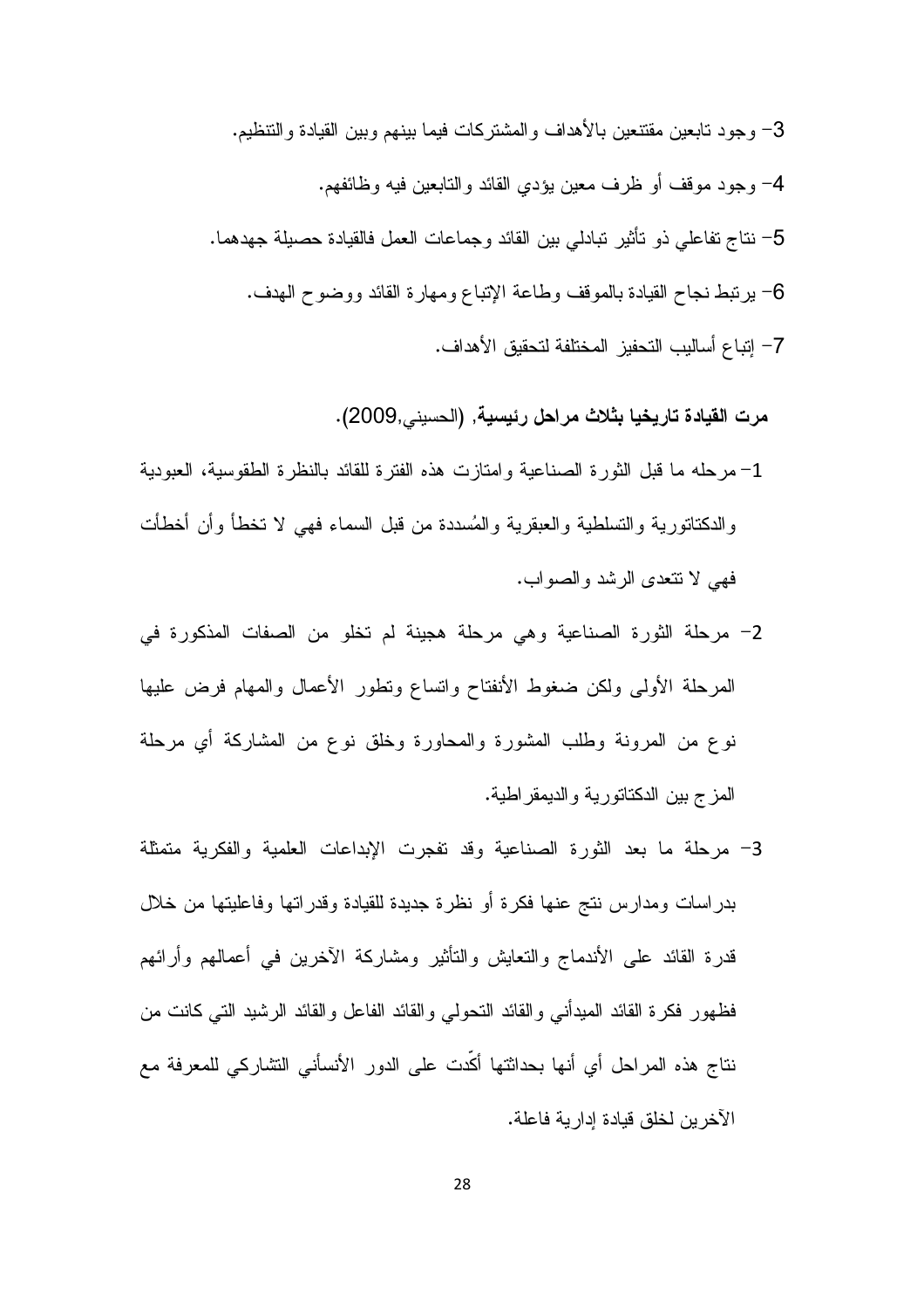تتمثل مواصفات القائد في : (العتيبي,1426هــ).

- 1– الجاذبية ( النأثير المثالي): حيث نصف سلوك القائد الذي يحظى بإعجاب واحترام ونقدير التابعين، ويتطلب ذلك المشاركة في المخاطر من قبل القائد، وتقديم احتياجات التابعين قبل الاحتياجات الشخصية للقائد، والقيام بتصرفات ذات طابع أخلاقي.
	- 2– الحفز الإلهامي: أي نصرفات وسلوكيات القائد التي تثير في التابعين حب النحدي.
- 3– الاستثارة الفكرية: أي التشجيع في حل المشاكل والبحث عن أفكار جديدة ودعم النماذج الجديدة والخلاقة لأداء العمل.
	- 4– الاعتبار الفردي: أي الاستماع بلطف وأن يولى اهتماماً خاصاً لاحتياجات التابعين

ثأنبا : أنماط القبادة:–

من الضروري أن نتوفر لدى القائد الإداري معرفة وخبرة بأنماط القيادة وطرق النعامل بها واستخدام كل نمط منها وفق متطلبات الحالة ألعامه للعمل ونوع المشكلة, فمن خلال ما بِتبعه المدير القائد من نمط سلوكي في قيادته للآخرين يكتسب تسميته ( الدكتاتوري، الديمقراطي، التشاوري), وقد لا يكون القائد معتمداً على نمط واحد من أنماط القيادة بل بنعداه إلى أكثر من ذلك حسب مقتضيات الضرورة فأن كانت الحالة لا تحتمل التأخير وتحتاج إلى السرعة في اتخاذ القرار نرى أن الأسلوب الدكتوتاري كما يسمى أفضل في حسم النزاعات واختلاف وجهات النظر أما أذا كأن الموضوع متعلق بتطوير الأداء وزيادة فعالية العمل مثلا يسعى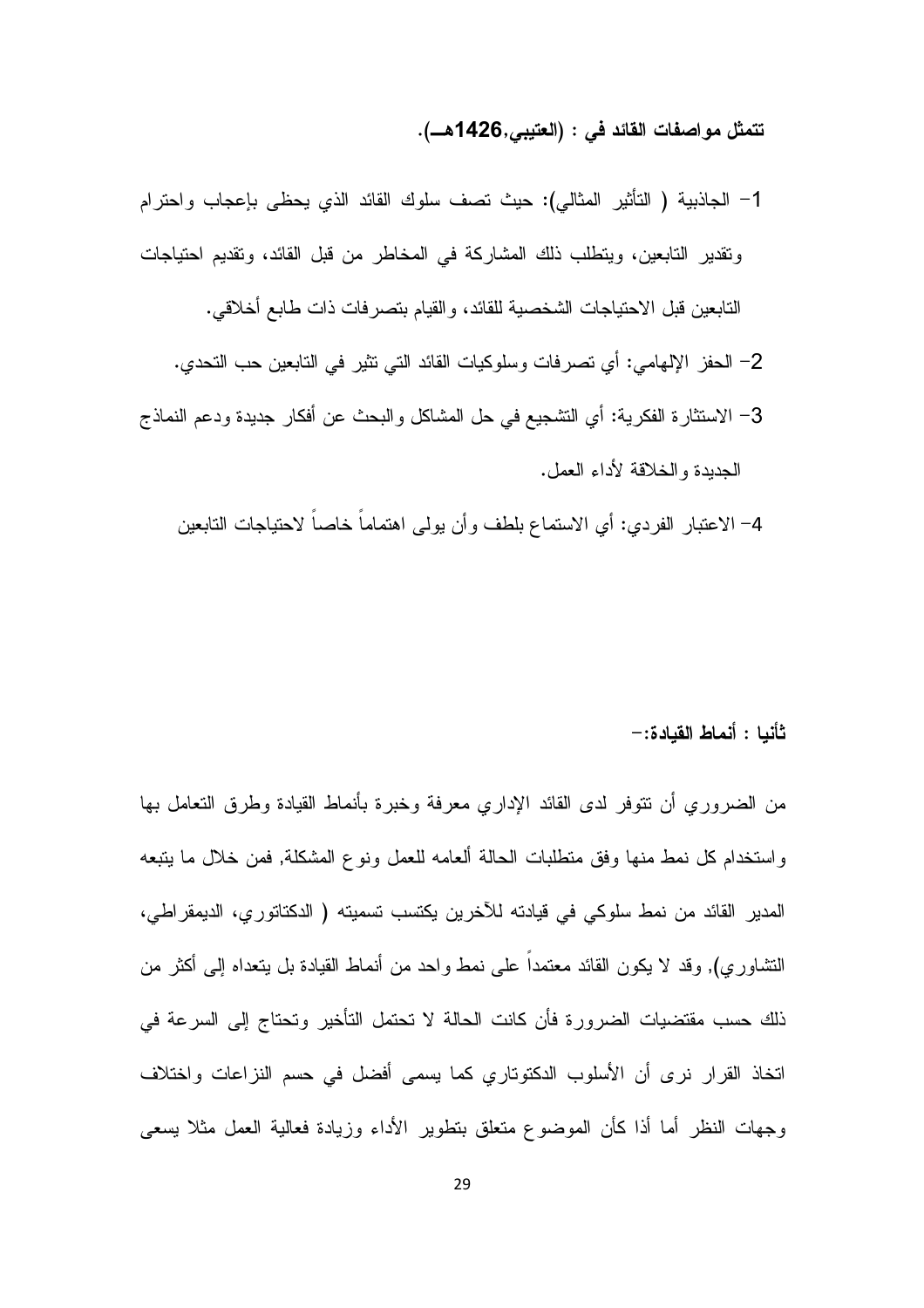المدير إلى التشاور والمشاركة في اتخاذ القرار وهكذا , وهذا ما يجب أن يمتلكه (القائد الإداري الفاعل) والذي يمكن أن نعرفه على أنه القائد الذي يمثلك ألقدره على الأنتقال بين الأنماط القيادية حسب مقتضيات الحالة الظرفيه بغية الوصول إلى تحقيق أهداف التنظيم وتتفيذ إستر اتيجيته الأنية والمستقبلية والبديلة .

أهم الأنماط القيادية السائدة من وجهات نظر متعددة:– (سويلم,1994)

- أ– وفق الدوافع تقسم القيادة إلى:–
- (1) القائد الإيجابي: يدفع مجموعته إلى العمل وزيادة كفاءتهم عن طريق إثارة حو افز هم الذاتية و افتناعهم بالهدف وكسب تعاونهم.
- (2) والقائد السلبي: يدفع أفراد مجموعته إلى العمل باستعمال العنف والشدة واستخدام الحوافز القائمه على الخوف والتهديد.

# ب– وفق مصدر السلطة:–

1- القيادة الرسمية : نتواجد عندما يقود المدير من خلال ممارسة السلطة الرسمية وأن ممارسة السلطة الرسمية من خلال تلك التصرفات – مثل تحديد الواجبات و المهام– يتبع من المركز الرسمي للمدير داخل هيكل السلطة للمنظمة و نجد أن أي موظف في موقع إداري لديه الفرصة والمسؤولية لممارسة القيادة الرسمية في علاقته بالمساعدين وبذلك فهم معنيون بالتأكد من أداء المساعدين.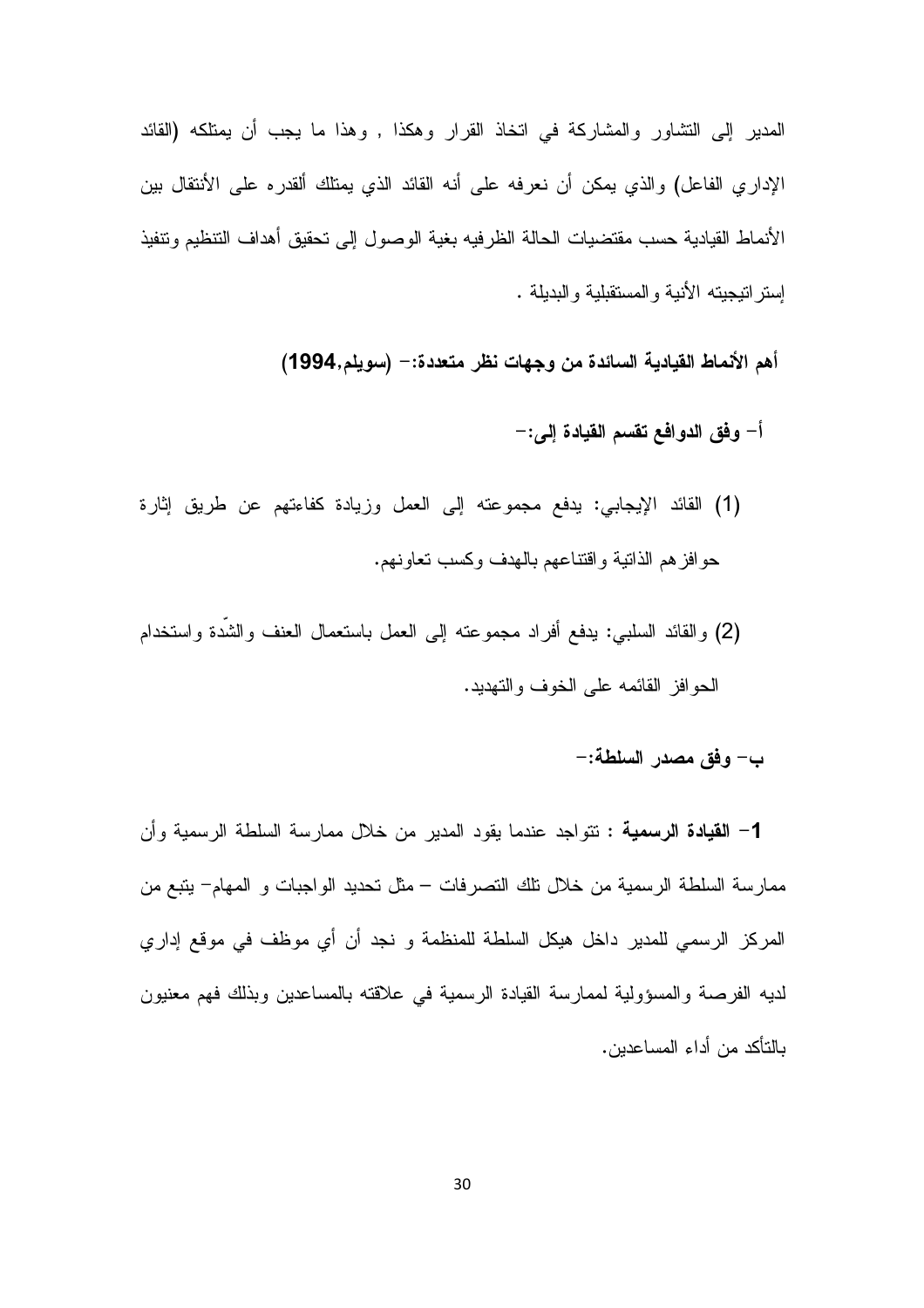2– القيادة غير الرسمية: تظهر عندما يكون الشخص بلا سلطة رسمية ويؤثر في توجيه سلوك الآخرين، والقادة غير الرسميين هم أولئك الذين يتحملون المسؤولية في مواقف المجموعات، ورغم أنهم لا يعينون رسمياً أو لا ينتخبون فأنهم قادة من خلال نصرفاتهم أو جاذبيتهم الشخصية، كما نجد أن القيادتين الرسمية وغير الرسمية تتعايشأن في معظم مواقف العمل وقد يتصرف المديرون أحيأناً كقادة رسميين في بعض المواقف وكقادة غير رسميين في مو اقف أخر ي و عندما بنصر ف

كقائد رسمي فأن المدير يتبع خط السلطة ويمارس التأثير في اتجاه هبوطي في الهيكل التنظيمي وذلك من المدير إلى التابعين ولكن عندما يتصرف, كقائد غير رسمي فأن المدير يؤثر على العاملين خارج التنظيم الرسمي والمطلوب هو قوة إقناع لتحقيق القيادة غير الرسمية نظراً لأن القائد غير الرسمي يفتقد إلى السلطة الرسمية.

ج– وفق مركزية السلطة، يمكن تقسيم القيادات إلى:

1– **قيادات لامركزية :** تعتمد على تفويض السلطة للمرؤوسين، لاتخاذ الكثير من القرارات مع الحفاظ بالرقابة (control) على الموضوعات المهمة والضرورية.

2– **قيادات مركزية:** تعتمد على نركيز السلطة في يدها، والمركزية في اتخاذ القرارات وتلج إليها القيادة عندما تكون الأخطاء التي ترتكبها المستويات الإدارية الأدنى مكلفه جــدا تجنبـــا لذلك، أو لأنها نريد أن نقدم صوره متكاملة عن الموقف أو نحاول أن نتفهم الموقف بـــصورة عامة.

د– وفق البعد السلوكي: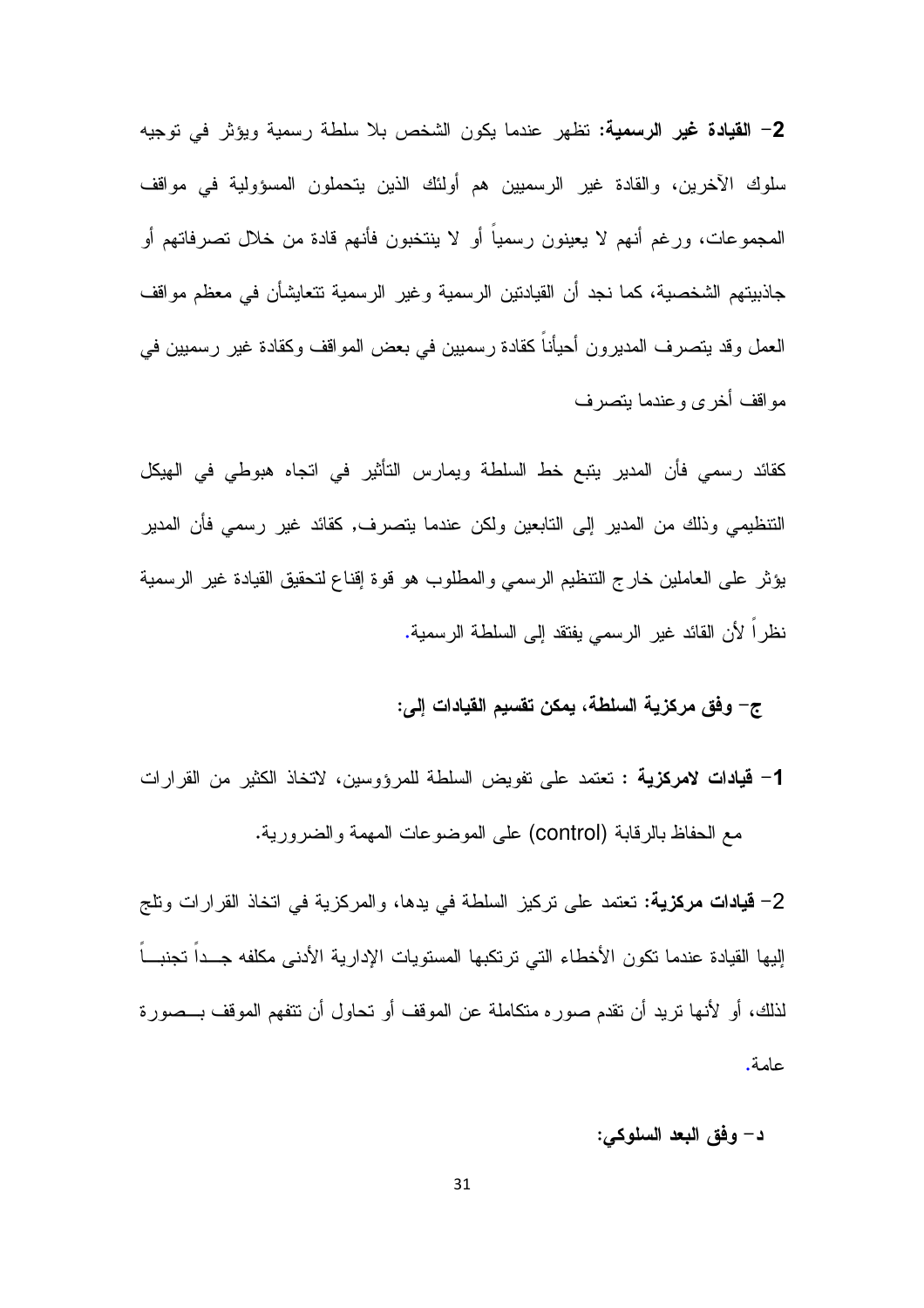1- القائد الأوتوقراطي (حكم المكتب) : يعتمد على السلطة المركزية و التشريعات و المكافات و القوة القشرية ....الخ ويطلق عليه أحيأناً الدكتاتور أو الاستبدادي ويحاول النَّاثِيرِ على سلوك مرؤوسيه، وأن يظهر دائما بمظهر القوه .

2– القائد الليبرالي: القيادة التسلية هي تلك التي لا تتدخل في مجريات الأمـــور، ولا تلعــب دورًا يذكر في تسبير شؤون المجموعه أو إقرار أساليبها وتحديد أهدافها, وهي قيادة تتخلَّـــي عن دورها الريادي وتسير وفق ما تمليه عليها الظروف، ولا نلعب دورًا يذكر في اســـنغلال طاقات الأفر اد و الاستفادة الكاملة من الإمكأنات.

3− القائد الديمقراطي: يتسم سلوك هذا النمط من القادة بتشجيع مشاركة الآخرين وتخويلهم الصلاحيات الضرورية لتسهيل نتفيذ المهمات وهو يهتم بترسيخ الاعتقاد لدى المرؤوسين أنهم جزء مهم في القرارات الصادرة إذ يعتمد الخبرة وقوه الاستشارة في إدارة الأخرين وتحفيزهم علَّمي العمل وروح الفريق بالشكل الذي يضمن ولاءهم ويزيد دافعتيهم في الإنجـــاز والـــسعى لتحقيق الأهداف بتعاون جماعي.

4– القائد المرن أي النمطي المزيج أو المختلط أو المتصل ( إفراز ) ومن صفاته نمــط سلطوى يقرر السياسة وتحفظ بالرقابة على المرؤوسين و يتخذ القرارات ويسوقها للأخير و يعوق أفكاره ويطلب الاسئله عليها و ديمقراطي يسمح للمرؤوسين باتخاذ القرارات.

5– القائد الحر أو غير الموجه : ويقابل القائد الاوتوقراطي في التطرف القائد الحر الـــذي يسمى أحيأناً بقائد (إطلاق العنان أو القائد المتساهل ….الخ) وهذا النوع من القادة يقابل القادة الدكتانوريين المبالغ في سلبيتهم وحريتهم وتـــساهلهم مــــع التــــابعين إلــــي درجــــه التـــسيب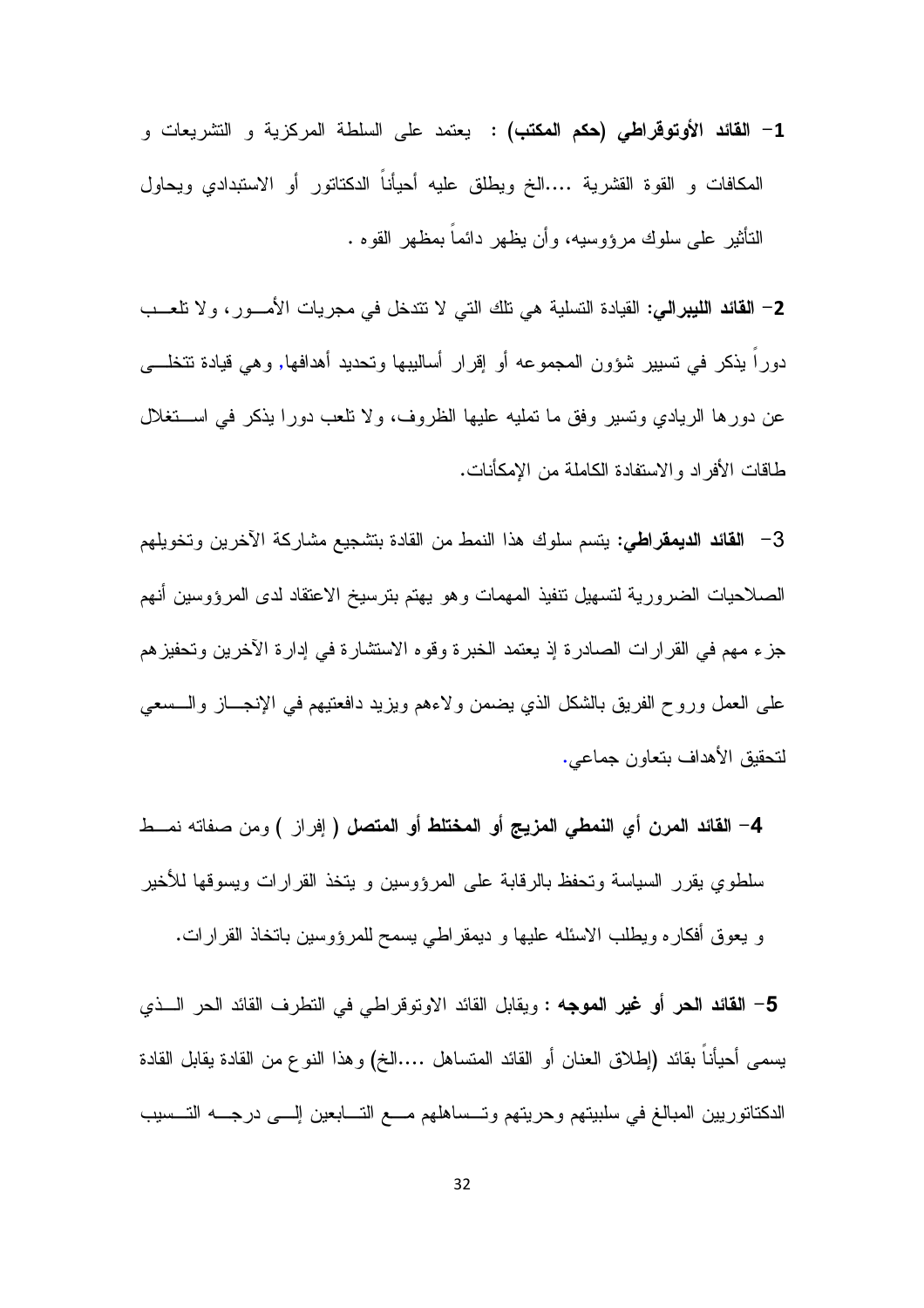والفوضبي....القائد هنا لا يمارس دور اً أو عملاً قيادياً يذكر و القائد موجود بجسمه غائب من حيث تأثيره وتوجهه وقيامه بدور إيجابي في قيادة الجماعة و لا يصدر قـــراراً مـــستقلاً و لا بوجهه ولا يفصل و ولا يأمر ولا ينهي و لا يكاد يُحَس بوجوده على الإطلاق ويترك عنأن الأمور في أيدي التابعين الذين قد نتعارض رغباتهم وتصرفاتهم.

> - أما أهم النظريات الحديثة في القيادة هي: – (العجمي,2008). أ– نظرية السمات:–

حاولت هذه النظرية تحديد الصفات التي يتميز بها القائد سواء كأنت جسمية أم عقلية أم شخصية أم اجتماعية, إلا أن هذه النظرية لم تقدم إجابة عملية عن الكثير من الأسئلة المثارة بشأن القيادة, ولكنها كشفت عن سمات القيادة التي يمكن اكتسابها وتعلمها ،وتعد هذه النظرية تطورًا طبيعيا لمفهوم "نظرية الوراثة" مع نوسيع نطاقها. وهي من أولى المحاولات المنتظمة، التي بذلت لشرح ظاهرة القيادة(Phenomena of Leadership) ، وتبنى هذه النظرية على أساس تحديد صفات خاصة، يجب أن يتحلى القادة بها، وتحاول نطبيقها على الأفراد، لمعر فة من هم الذين بصلحون كقادة .

وترتكز فكرة هذه النظرية، على ضرورة توفر صفات خاصة في الفرد، تجعله مؤهلاً للقيادة، وهذه الصفات بمكن أن نكون موروثة، أو مكتسبة من وجوده في المجتمع, وطبقا لهذه النظرية فأن القائد هو الشخص الذي يتصف بخصائص وقدرات خاصة تميزه عن باقي المجموعة وهذه الصفات قد نكون جسدية أو عقلية أو نفسية .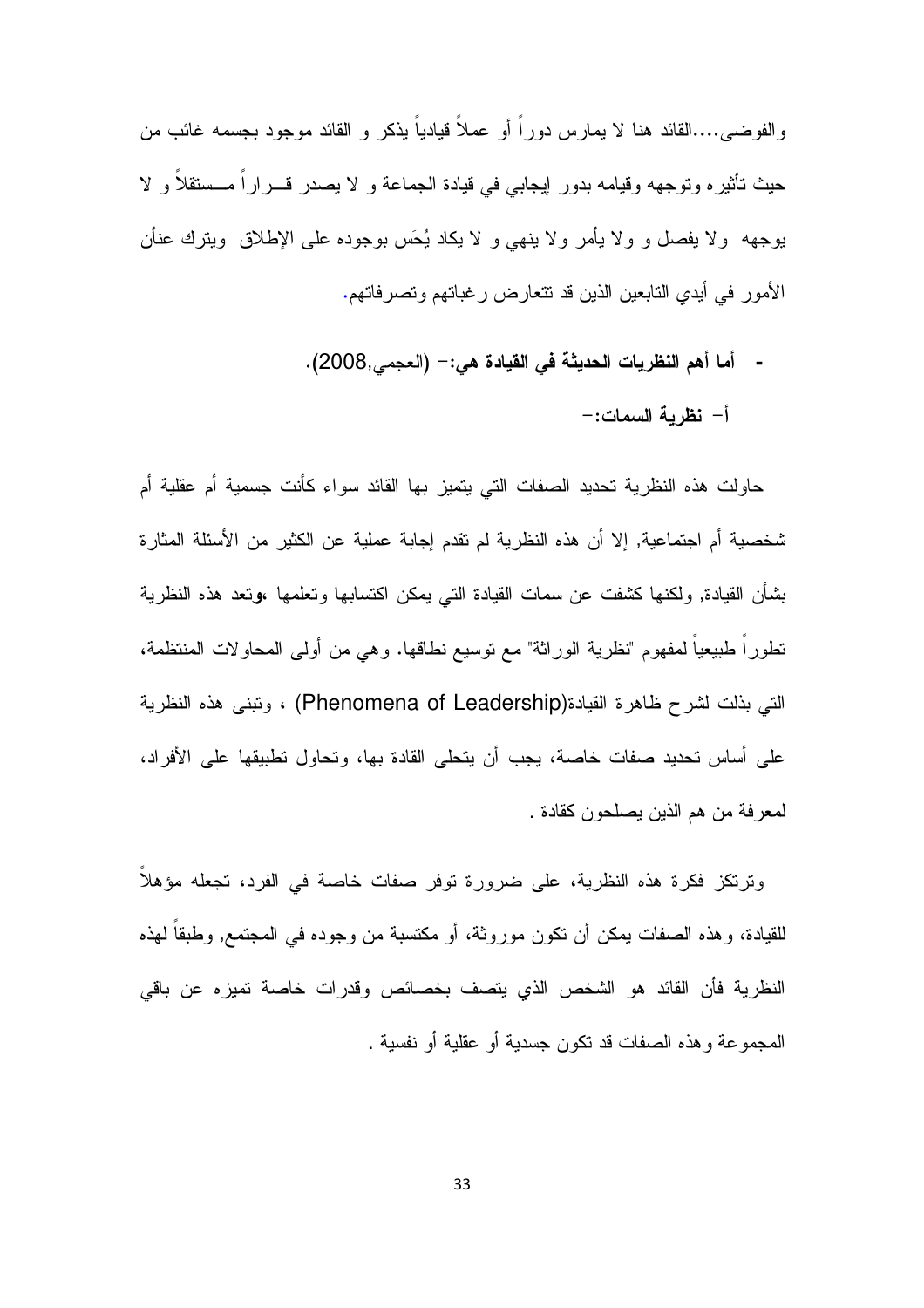اعتمد أصحاب هذه النظرية على ملاحظة عدد من القادة والزعماء (Leaders) واستخدموا الطريقة الاستقرائية أو الاستتتاجية (Inductive procedure) للكشف عن السمات القيادية في هؤلاء القادة وعن طريقها استطاعوا أن يستتبطوا الصفات الغالبة التي وجدت مشتركة في هؤلاء القادة والزعماء وخرجوا من ذلك بأن هذه الصفات المشتركة تعد صفات ضرورية للقيادة .

ب – النظرية الموقفية :-

هي نظرية تؤكد أن القائد الذي يصلح لقيادة مرحلة ما، حسب ظرف ما قد لا يصلح لظرف أو مرحلة أخرى ... فالقائد الفعال يستطيع أن يشكل نفسه حسب صفات من أمامه من طاقات وقدرات فيوجهها نحو الهدف .

وهذه النظرية نرى أن أي فرد سوي عادي يمكن أن يصبح قائداً إذا ما وجد نفسه في موقف أو أزمة تستدعى الحل وأستطاع أن يتعامل معها ويقدم حلولا مقبولة، وليس بالضرورة أن يكون هؤلاء الأشخاص استثنائيين في قدراتهم بل يمكن أن يكونوا أشخاصا عاديين ولكنهم يغتنمون الفرصه، ومن العناصر التبي نشكل وتعزز مهارة القيادة هي الاهتمام بالعمل وإعادة نصميمه بشكل يثير اهتمام العاملين ويشكل تحدياً لمهم .

#### ج- النظرية التفاعلية : -

تعد القيادة عملية تفاعل اجتماعي ترتكز على الأبعاد النالية: السمات + عناصر الموقف + خصائص المنظمة المراد قيادتها، ونطرح معياراً أساسياً يتمحور حول قدرة القائد على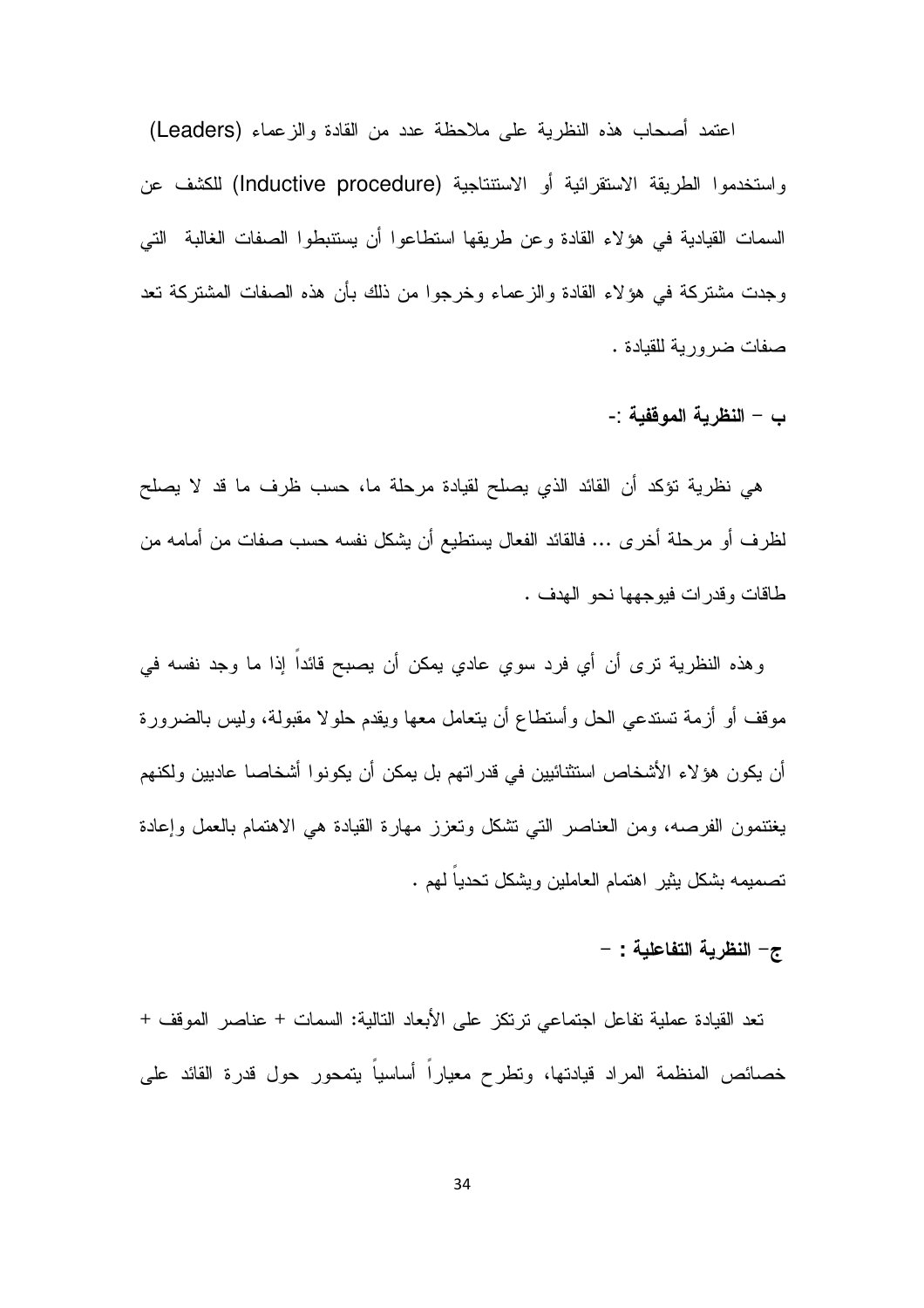التفاعل مع عناصر الموقف والمهام المحددة وأعضاء المنظمة المنقادة وقيادة الجميع نحو الأهداف المنشودة بنجاح وفاعلبة.

أما تطبيقات هذه النظرية من ناحية عملية فهي أنه يتوجب على الإدارة تحرّي الكفاءة والجدارة في النعيينات للوظائف الإدارية ومن ثم محاولة نصميم الإعمال بشكل بساعد على تركيز اهتمام العامل والموظف بما يجرى في مجال العمل وإتاحة المجال له لإظهار مواهبه و النفاعل مع هذه المو افف مما يؤدي إلى نجاحه واكتسابه القدرة على التأثير في الآخرين و هذا ما يساعده على تعبئة جهدهم لمزيد من العمل الذي لا بد أن ينعكس ايجابيا على التنظيم ككل .

د- نظرية المسار والهدف :-

ركزت هذه النظرية على مدى قدرة القائد في التأثير على مرؤوسيه من خلال التمييز بين أهداف المنظمة والأهداف الشخصية وتحفيزهم لأنجاز نلك الأهداف, وحددت أربعة أنماط للقيادة هي: النمط الموجه، والنمط المسأند، و النمط المشارك، و نمط الأنجاز، وقد قامت هذه النظرية على أفكار (مارتن إيفأن) عام 1970م، ثم طورها ( روبرت هاوس ) في العام التالبي, ونقوم هذه النظرية على فكرة أن القائد يوضح للعاملين معه الطرق التي يمكن أن توصلهم إلى أهدافهم، والمسارات والأساليب المؤدية إلى ذلك، ونتوقف فاعلية القائد على ما يحدثه سلوكه، ونمط قيادته من أثر على رضا العاملين وتحفيزهم .

#### ه- نظرية الطوارئ:

نظرية الطوارئ أو قيادة الأزمات نقوم على أن نمط وأسلوب القيادة برنبط بطبيعة المشكلة أو الموقف، وأن النجاح في القيادة هنا لا يعتمد على قبول الموقف من الأتباع، فالقائد قد يكون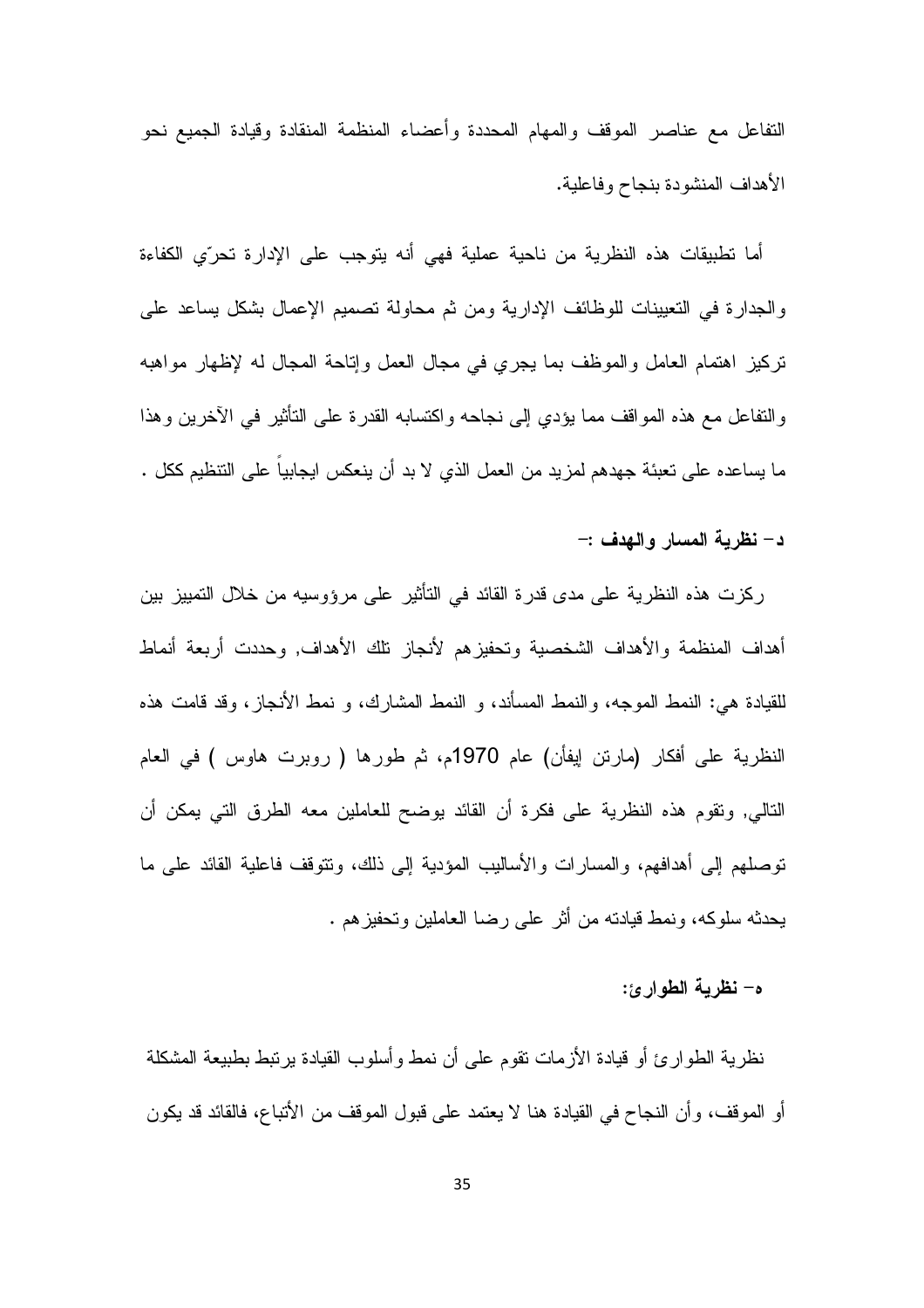تسلطیا اِلی حد کبیر فی موقف ما وفی موقف آخر نشارکیا وفی غیرہ بکون زمیلا وهو فی كل تلك الأدوار فأن المعبار هو حسن الأداء والنجاح .

#### و – نظرية حاجات التابعين : –

وجه الكثير من علماء النفس نقداً إلى أصحـــاب نظريتي "السمـــات" و"الطـــوارئ"، الأمــــــــر الذي دفـــع الكثيريــــن إلىي أن يفكـــروا في أسلوب أفضــــل، لتوضيـــح مفهــــــوم القيـــــــادة، فكأنت نظر بِــــة "حاجات التابعين"، أو أسلوب " الأتباع للقيادة " و تر ّكز هـــذه النظر بِـــة علــــى النابعين، أكثر منها على القائد، ونتظر للأخير على أنه الشخص الذي يستطيع إشباع حاجـــات الجماعة المختلفة، سواء أكأنت مادية أم نفسية. وذلك من واقع أن الجماعة وخصائصها، لهـــا تأثير فعال في القيادة، ولكن هذا لا يعني، أن القيادة تقوم فقط علـــي هـــذا الجأنـــب، فهنــــاك خصائص القائد، وطبيعة الموقف، والمناخ بصفة عامة, ومن أنصار هذه النظرية " سأنفورد" (F. H. Sanford)، الذي يرى أن النابعين يكونون عنصرا مهما في القيادة الفعالة، وحجة, "سأنفورد" في صلاحية نظرية الأتباع، هي أن هؤلاء الأتباع تكون لديهم احتياجات أساســـيه، وهم يرغبون بإرادتهم المختارة في أن يترابطوا بعلاقة التبعية، مع القائد الــذي يــستطيع أن يشبع احتياجاتهم كأفضل ما يكون الإشباع. فإذا كأن هذا حقاً فينبغي إذن دراسة القائد وفهـــم سلوكه وذلك عن طريق دراسة المحاولات التي يقوم بها القائد لإشــباع احتياجــات تابعيـــه. وهناك من برى أن الاعتراف بالتبعية كعنصر في ظاهرة القيادة كأن إســـهاماً مهمـــاً ومـــن الواضح \_ أن إشباع احتياجات أعضاء حزب سياسي، تختلف تماما عن موظفي محل مـــصنع للأثاث، ومن هذا المنطق، فأنه من العدالة، أن يفترض أن سلوك الزعيم الـــسياسي، يختلـــف تماماً عن سلوك مدبر ادار ي لإحدى الإدار ات.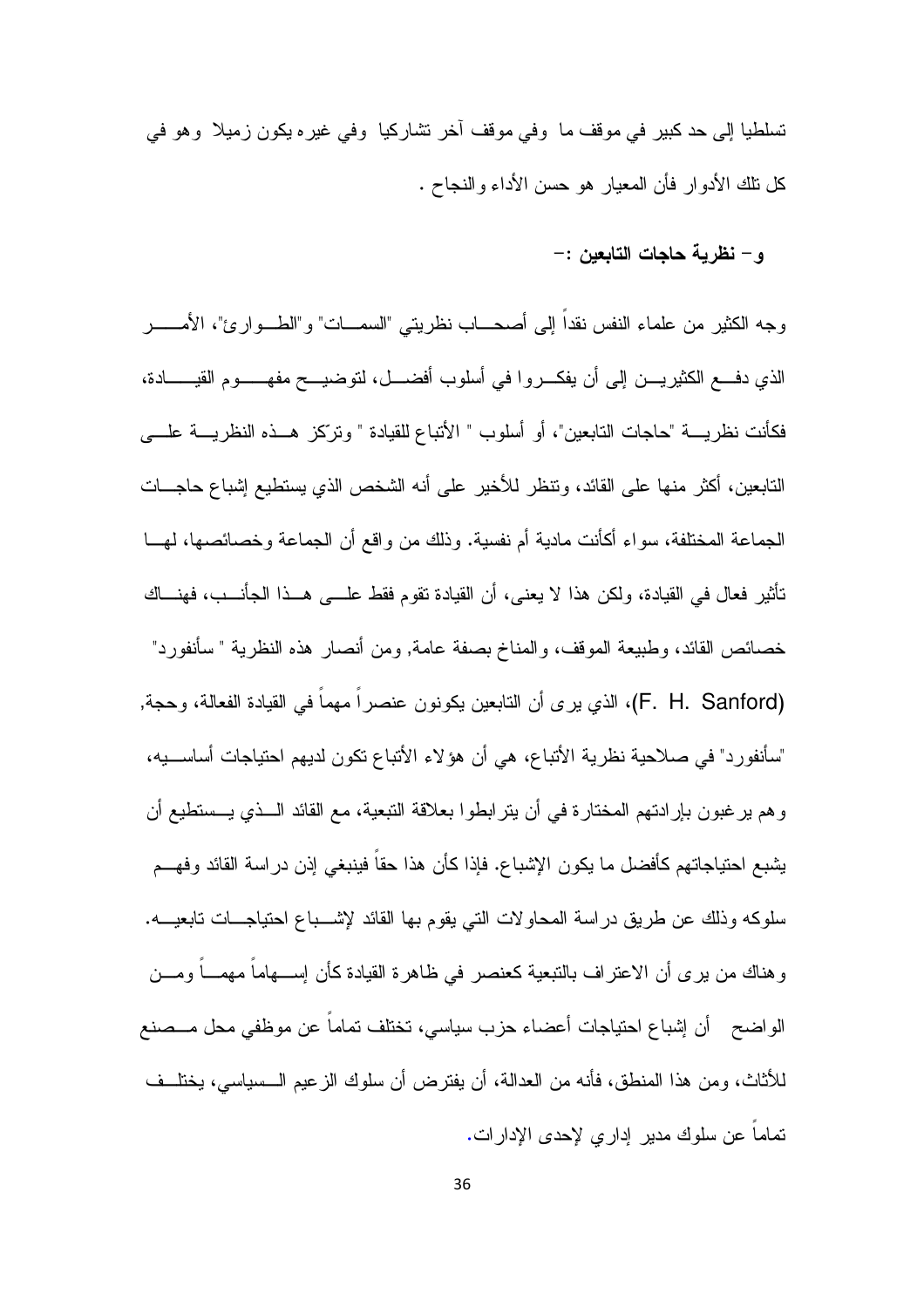#### ز – نظرية الإسلام في القيادة:

لا شك أنما روى من قصص وحوادث في القرأن الكريم كأنت دلالات للعبرة والموعظة ودليل إرشاد لمن تحيَّر في تحديد طرق الخلاص والنجاة من الهلكة فحل العُقد وتجاوز المحن واتخاذ القرار الصائب مُناط بالقادة والأمم النابعة لمهم, فكأن للتجارب السابقة دور في وضع الحلول الناجزه لكل المعوفات، فعصارة هذه النجارب هي عبر ومواعظ نستدل بها, وسيوضح الباحث بإيجاز أبعاد هذه النظرية لسعة أفقها والنداخلات في الرؤى والنقديرات والاجتهاد لكل شخص حسب ما يمتلكه من خلفية ثقافية إضافة إلى المدرسة التي ينتمي إليها مع الأخذ بنظر الاعتبار الظروف والوقت وسعة المفاهيم ويمكن أن نعرّف النظرية الإسلامية في القيادة على أنها ( استخدام القائد للأسلوب الإسلامي للتأثير في سلوك الأفراد لتحقيق أهداف مشروعة)، ومن خصائصها:-

(6–2): الدراسات السابقة: لغايات إثر اء هذه الدر اسة، فقد قام الباحث بعمل مقار نات بين هذه الدر اسة ودر اسات عديـــدة عربية وأجنبية وذلك على النحو التالي: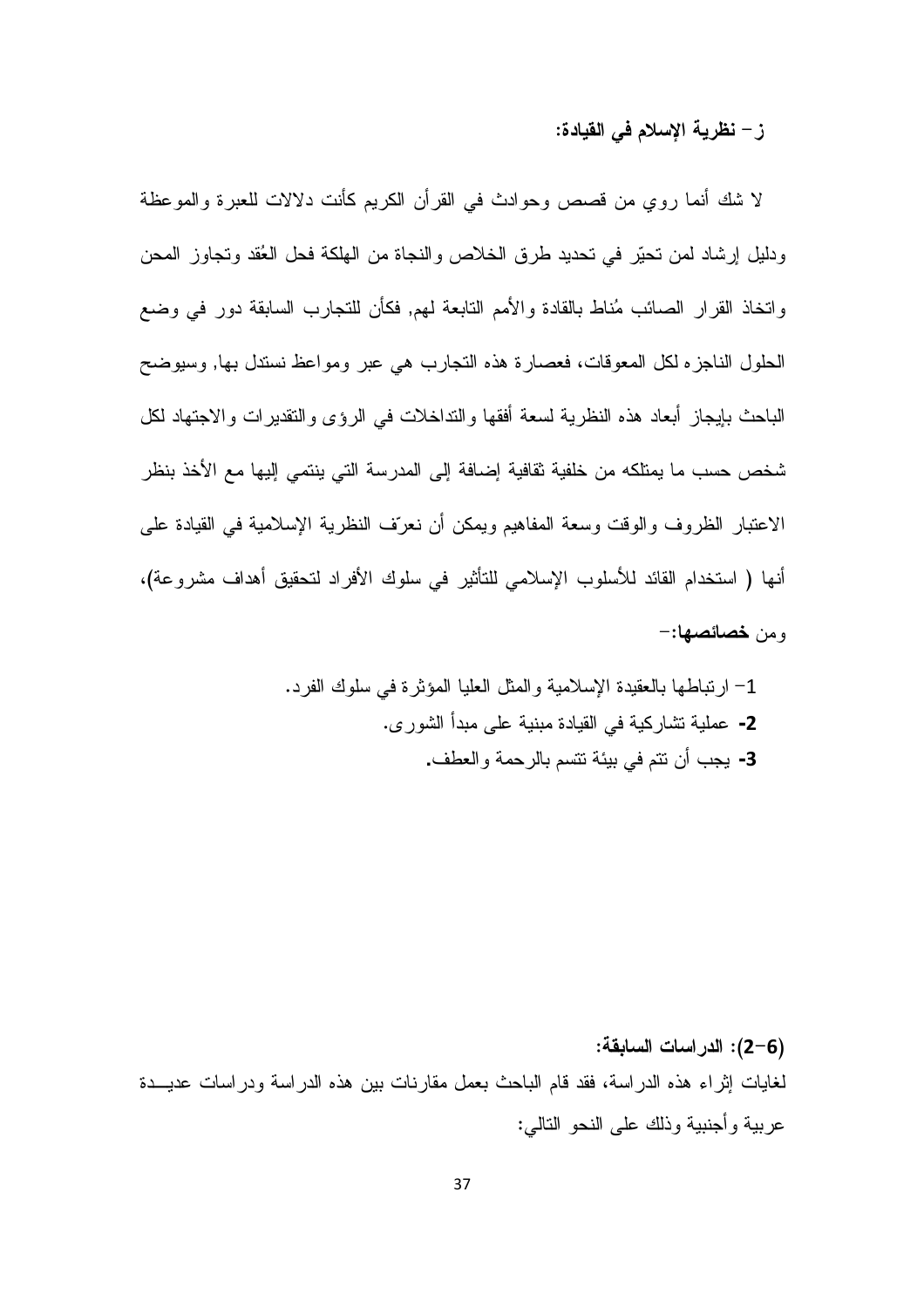الدر اسات العربية:-

دراسة قام بها عواملة بعنوأن ( ابعاد المناخ المؤسسى في الوزارات و الدوائر المركزية في الاردن ) 1994:

هدفت هذه الدراسة إلى التعرف على واقع المناخ المؤسسي في الاجهزة المركزية للادارة العامة ممثلة بالوز ارت و الدو ائر المركز ية في الأر دن حيث شملت هذه الدر اسة (924) موظفا من العاملين في الوزارت والدوائر المركزية ، وتوصلت الدراسة إلى عدة نتائج اهمها وجود استقرار ورضا عام متوسط عن المناخ المؤسسي . كذلك بينت الدراسة أن رضا المبحــوثين عن العناصر الإدارية للمناخ المؤسسي نرواحت بين منوسط وضعيف ، حيث كأن الرضا عن المبادرة والإبداع ونظام الحوافز ونفويض السلطة قليلا بينما كان الرضا عــن فلــسفة الإدارة والقيادة والاتصال الرسمي متوسطا ، كذلك اوضحت الدراسة أن عدم استقرار القيادة الادارية العليا ، ووجود المحسوبية ، وندنى الحوافز ، هي من اهم سلبيات المنـــاخ المؤســسي فـــي الاجهز ة المبحوثة، و او صت الدر اسة بضر و ر ة ادخال تحسينات تدر يجية في جو أنـــب المنــــاخ المؤسسي كافة والحد من الناثيرات الشخصية ، وزيادة الاهتمام بالعاملين والأنتاجية وتحديث التشريعات المبادرات الفردية ، ونطبيق نظم الجدارة والمشاركة في اتخاذ القرارت.

دراسة قام بها اللوزي بعنوأن ( الرضا عن المناخ التنظيمي لدى الافراد العاملين في مستشفيات القطاع العام في الاردن ) 1994:

هدفت هذه الدراسة إلى قياس ونحليل الرضا عن المناخ النتظيمي لـدى العــاملين فـــي مستشفيات القطاع العام في الأردن وعلاقته بالجنس ، والحالة الاجتماعية ، والمؤهل العلمي ، ومسمى الوظيفة ، ومكأن العمل ، وشملت عينة الدر اسة (545) عاملا، وتوصلت إلى عــدة نتائج اهمها عدم وجود فروق ذات دلالة احصائية في الرضا عن المنــاخ التنظيمـــي لـــدى العاملين نعزى لمتغيرات الجنس والحالة الاجتماعية والمؤهل العلمى والعمر ، بينما وجــدت فروق ذات دلالة احصائية في الرضا عن المناخ نعزى لمتغيرات مسمى الوظيفية ، ومكـــأن العمل . واظهرت الدراسة أن أعلى درجات الرضا ونركزت في مجـــال الحـــوافز, ونحمـــل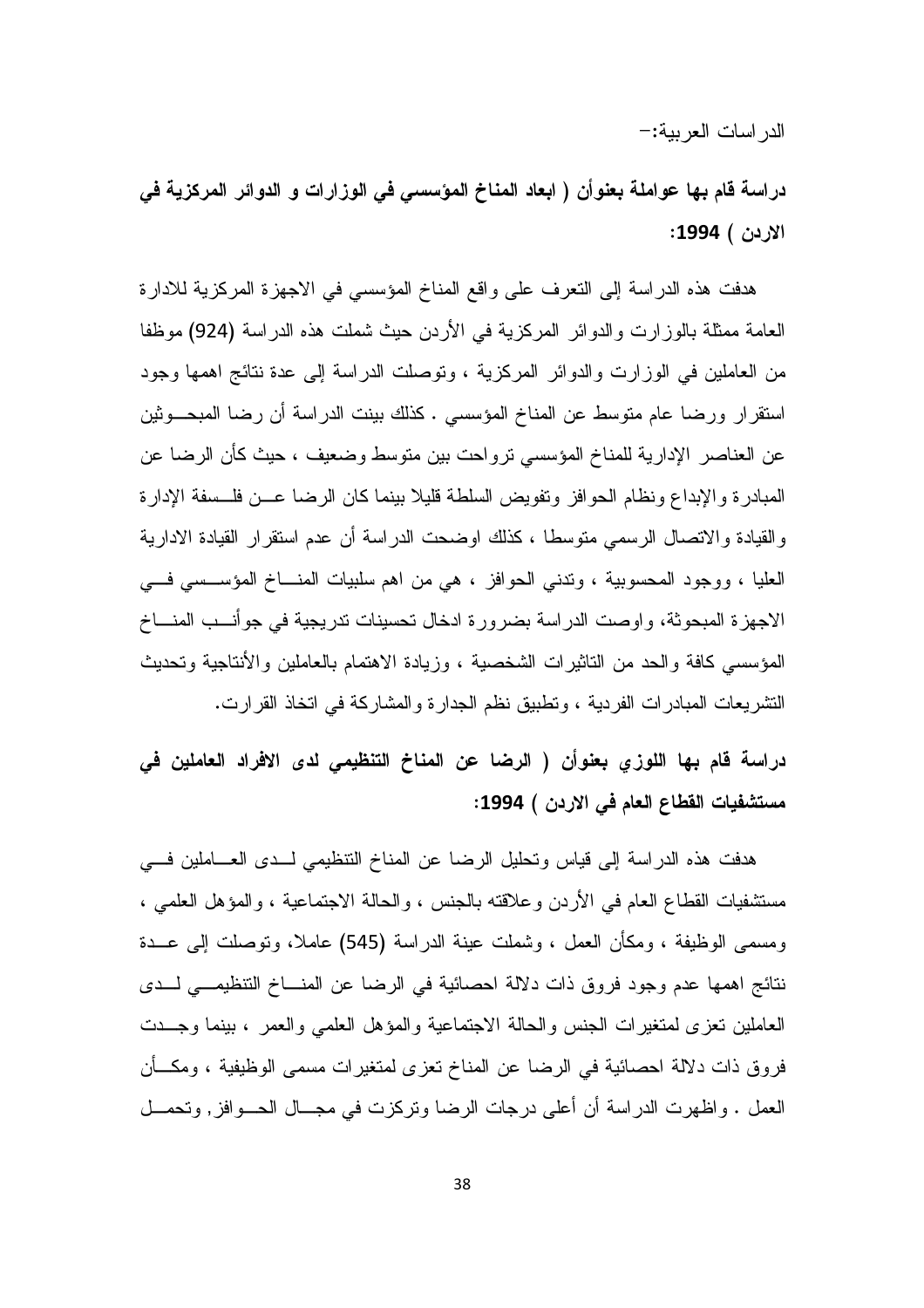المسؤولية ، و العلاقات الأنسأنية ، و المسؤولية ، و المخاطر ة ) كونها من العو امل الهامة التـــى نزيد من رضا العاملين عن المناخ التنظيمي.

در اسة قام بها سامر بعنو أن ( العوامل المؤثر ة على الأداء الوظيفي و الأنتاجية ) 1995 :

هدفت هذه الدراسة إلى النعرف على العوامل المؤثرة على الأداء الوظيفي والأنناجية في بعض المؤسسات العامة في دولة اليمن، من حيث ابراز اكثر هذه العوامل اهمية واقلهـــا اهمية في الأنتاج، وقد توصلت هذه الدراسة إلى مجموعة من العوامل التي تؤثر فسي الأداء الوظيفي والانتاجية ومن أهم هذه العوامل، نوع المناخ القيادي السائد، ضعف التدريب لـــدى العاملين، نقص الخبر ة العملية لدى العاملين.

دراسة قام بها ذنيبات بعنوأن ( المناخ التنظيمي و أثره على اداء العاملين في اجهزة الرقابة المالية و الادارية في الاردن) 1999:

هدفت هذه الدراسة إلى معرفة أثر إبعاد المناخ النتظيمي (الهيكل النتظيمي والسياسات الإدارية ، والبيئة الخارجية ،والتكنولوجيا ) على أداء العاملين في أجهزة الرقابة المالية والإدارية في الأردن ،حيث تم اختيار عينة عشوائية طبقية مؤلفة من (360) موظف من مجتمع الدراسة المتمثل بدايوأني المحاسبة والرقابة والتفتيش الإداري ، وقد توصلت الدراسة إلى نتائج أهمها أن لأبعاد المناخ التنظيمي السابقة الذكر أثرا كبيرا في أداء العاملين في الأجهز ة المبحوثة ، كما أن هناك علاقة دالة إحصائيا بين إبعاد المناخ التنظيمي والمتغيرات الديمغرافية (الجنس، والمؤهل العلمي، والمستوى الوظيفي، وسنوات الخبرة ) باستثناء متغير الهيكل التنظيمي وكل من المؤهل العلمي والمستوى الوظيفي، ومتغير التكنولوجيا وسنوات الخبر ة حيث توصلت الدر اسة إلى عدم وجود علاقة بينهما ، وقد خرجت الدر اسة بتوصيات أهمها : الاهتمام بالعلاقات الداخلية في أجهزة الرقابة المركزية مع إعطاء الموظفين المزيد من المشاركة والحرية في اتخاذ القرار، والنركيز على ندريب العاملين خاصة حول ما يستجد من نكنولوجيا العمل .

دراسة قام بها القطاونة بعنوأن (أثر نوع المناخ التنظيمي على سلوك الابداعي للمـــشرفين الاداريين في الوزارات الأردنية وتحليل العلاقة بينهما ) 2000: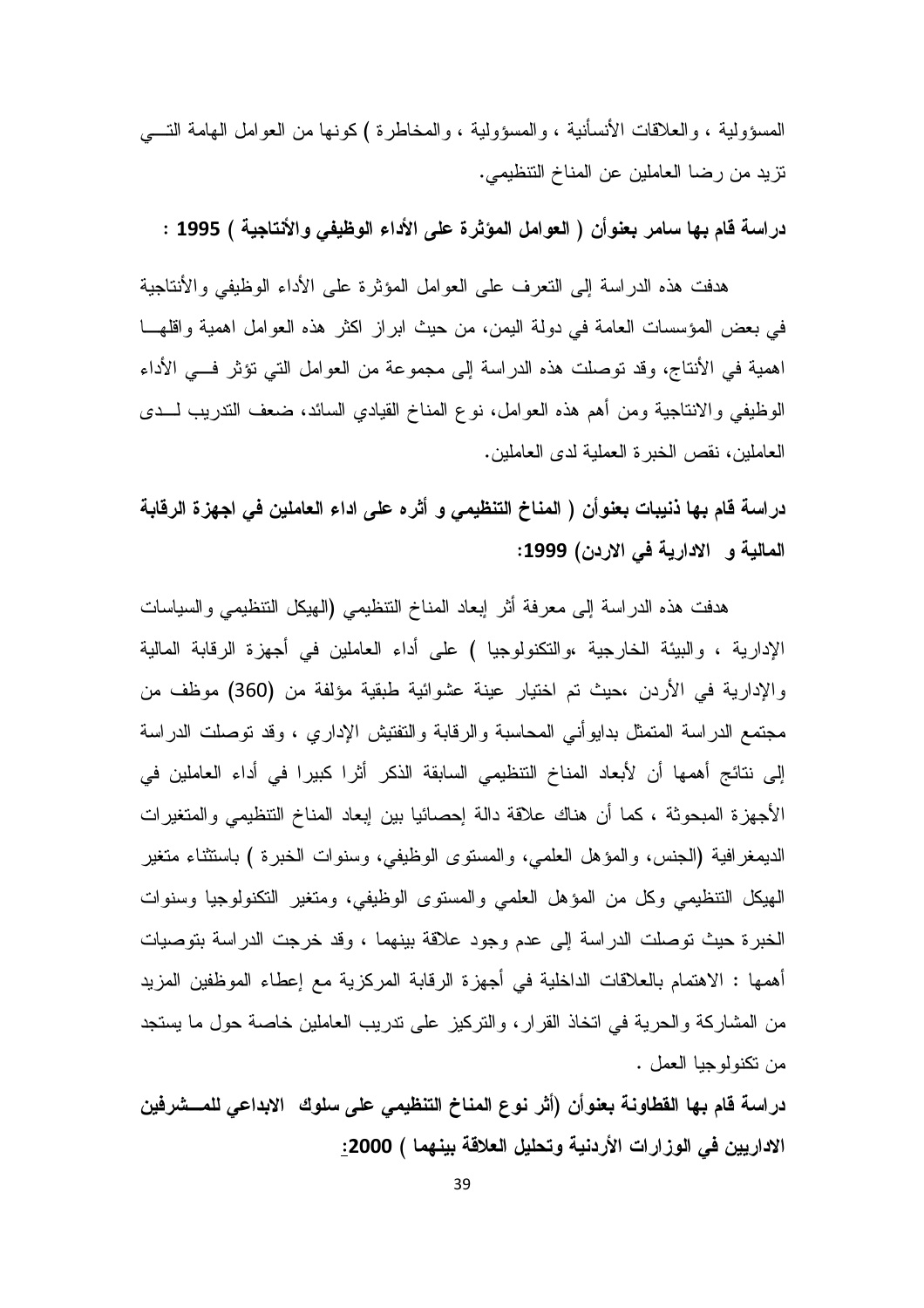هدفت إلى النعرف على أثر نوع المناخ التنظيمي على السلوك الابــداعي للمـــشرفين الإداريين في الوزرات الأردنية وتحليل العلاقة بينهما وقد قامت الباحثة بدراســـة عـــدد مـــن عوامل المناخ التنظيمي ( مركزية القرار ، الأنتماء، والندريب، الحوافز ، المخـــاطرة) علـــي السلوك الإبداعي، توصلت الدراسة إلى عدة نتائج من أهمها: أن المستوى السلوك الابـــداعي لدى عينة الدر اسة بعتبر مستوى عاليا وبنسبة مئوية بلغت (70،86%)، وذلك بالاعتماد على النسب المئوية والمنوسطات الحسابية، وأنه لا نوجد علاقة ذات دلالة إحصائية بين الــسلوك الإبداعي وكل من ( الجنس، والمؤهل العلمي، والعمر) للمشرفيين الاداريين.

در اسة قام بـها السالم وملكاو.ي.( بعنوأن أثر خصائص الـهيكل التنظيمي في نوعية المعلومات فى الشركات المعلومات دراسة ميدأنية في الشركات الصناعية المساهمة ) 2002

هدفت الدر اسة إلى التعرف على بعض خـــصـائص الهيكـــل التنظيمــــى (المركزيــــة، المعيار بة ،الر سمية) و علاقتها بنو عية المعلومات في الشركات الصناعات الأر دنية، ثم طور ت استبأنة اعدت خصيصا لهذا الغرض ووزعت عينة فرضية شملت (21) شركة وتسم توزيسع (200) استبأنة واسترجع منها (180) أي نسبة 90%، وقد تم استخدام مجموعة من الاساليب الاحصائية المناسبة لتحليل البيأنات كالتكر ار ات النسب المئويســة ، و المنوســـطات الـــــسابية والأنحرافات المعيارية واختبار سبيرمأن. ومن ابرز النتائج التـــي توصــــلت البهـــا، تتـــوفر خصائص الهيكل النتظيمي ( المعيارية والرسمية ) بدرجة عالية قليلا في الشركات الصناعية المساهمة الأر دنية ، في حين نتوفر المركز بة بدر جة منخفضة قلبلا، نتوفر المعلومات بنو عبة عالية نسبيا، نوجد علاقة ذات دلالة احصائية بين خصائص الهيكل التنظيمـــي ( المر كز يــــة، والمعبارية ، الرسمية) ونوعية المعلومات .

دراسة قام بها الصرايرة ومقدادي بعنوأن ( المناخ الوظيفي ودوافع العمل للموظف العسام لدى الدوائر الحكومية في محافظة جرش) 2002: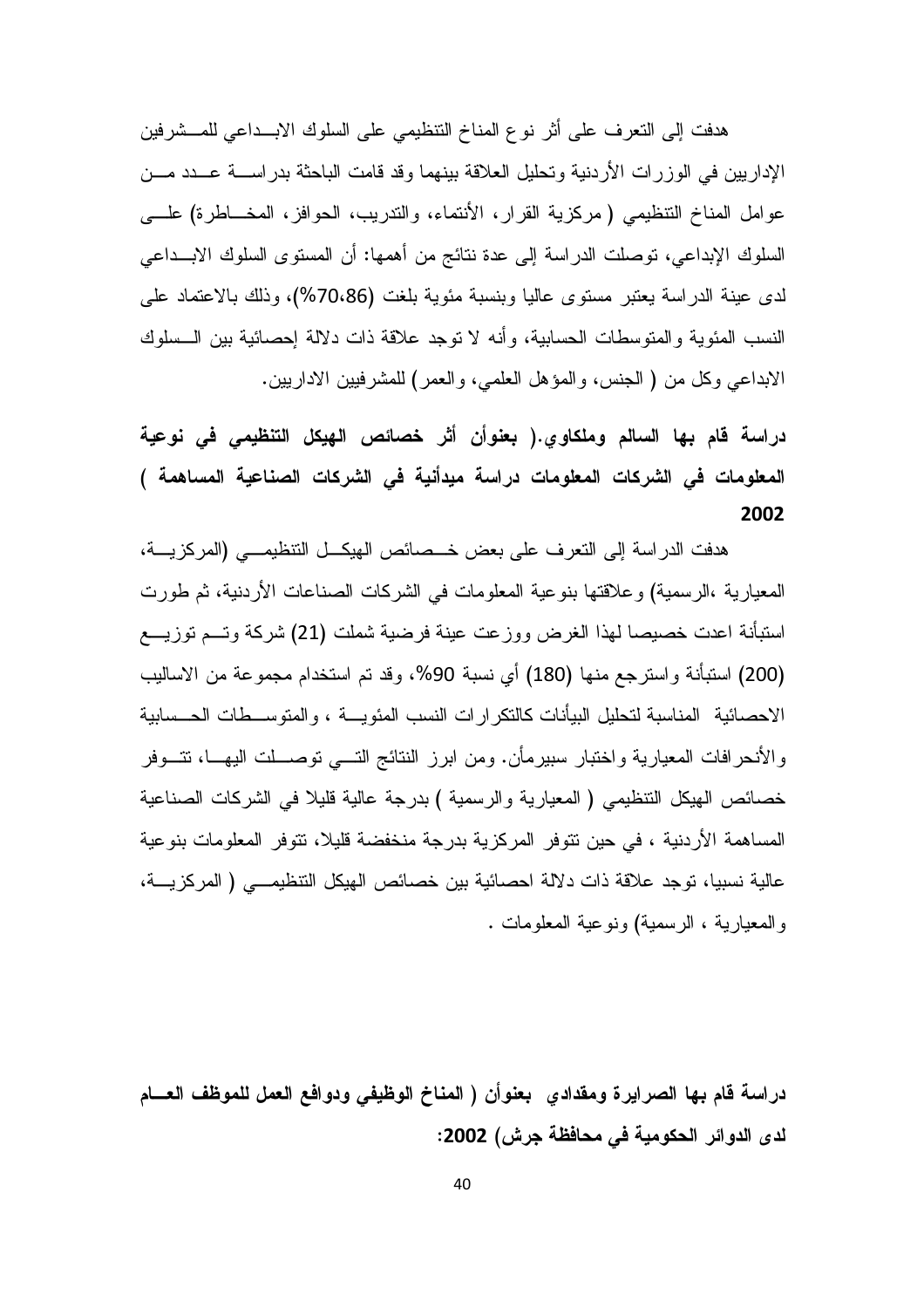هدفت الدر اسة إلى اعطاء الصورة الحقيقية والواضحة للمناخ الوظيفي وأثسر م علسى دوافع العمل للموظف العام من أجل معالجة وتحسين المناخ ودوافع العمل للموظف العام لرفع كفاءة وفعالية الجهاز الإداري في الدوائر الحكومية في محافظة جرش، وقــد شـــملت عينـــة الدراسة مديرو الدوائر كافة وعددهم 18 مديرا ، وجميع رؤساء الاقسام في مختلف السدوائر الحكومية وعددهم 38 رئيسا في حين تم اختيار 5 موظفين من كل دائـــرة، وحـــدد الباحـــث الأبعاد المناخية التي لها علاقة بدافع العمل للموظف العام لدى الدوائر الحكومية في محافظة جرش وهي الجأنب الوظيفي والجأنب النفسي والاجتماعي وجأنسب الاجسور والحوافز وقسد توصلت الدراسة إلى وجود علاقة ذات دلالة احصائية بين المستويات الوظيفية لدى الـــشرائح الثلاث وهي : مديري الدوائر ، الدوائر وروساء الاقسام وشريحة المسوظفين مسن الجوأنسب التالية: الجأنب الوظيفي ،الجأنب النفسي والاجتماعي، كما اظهرت التحلُّــيلات عــدم وجــود فروق ذات دلالة احصائية بين المستويات الوظيفية لدى، الشرائح الثلاث في جأنب الاجـــور والحوافز ، وأن هناك نأثيرًا واضحا للمناخ ودوافع العمل لجميع شرائح الدراسة وبالاخص في جأنب الاجور والحوافز والسياسات المعتمدة لدى الدوائر الحكومية في محافظة جرش.

دراسة قام بها السليم بعنوأن ( أثر المتغيرات التنظيميــــة علــــى مــــستو ى الابـــداع الادار ي للعاملين في الأجهزة الأمنية بالمملكة العربية السعودية ) 2003:

هدفت هذه الدراسة إلى النعرف على مستوى الإبداع الإدارى لـــدى العــــاملين فــــى الاجهزة الامنية بمدينة الرياض و كذلك تحديد اثر المتغيـــرات التنظيميــــة ( نمـــط القيــــادة، الندريب، الحوافز وإجراءات العمل) على مستوى الابداع كما براها العاملون فسى الاجهـــزة الامنية، وكأن من ابرز النتائج التي توصلت اليها الدراسة: أن مستوى الإبداع الإداري لـــدي العاملين في الاجهزة الامنية في المملكة العربية السعودية بشكل عام متوسط، تتراوح درجات توافر عناصر الإبداع الإداري لدى العاملين في الاجهزة الأمنية ما بـــين المتوســـط وفـــوق المنوسط، وفقا لإجابات أفراد العينة يعد النزام القيادات الامنية بمقاييس نمط القيادة أعلى مـــن المتوسط بقليل.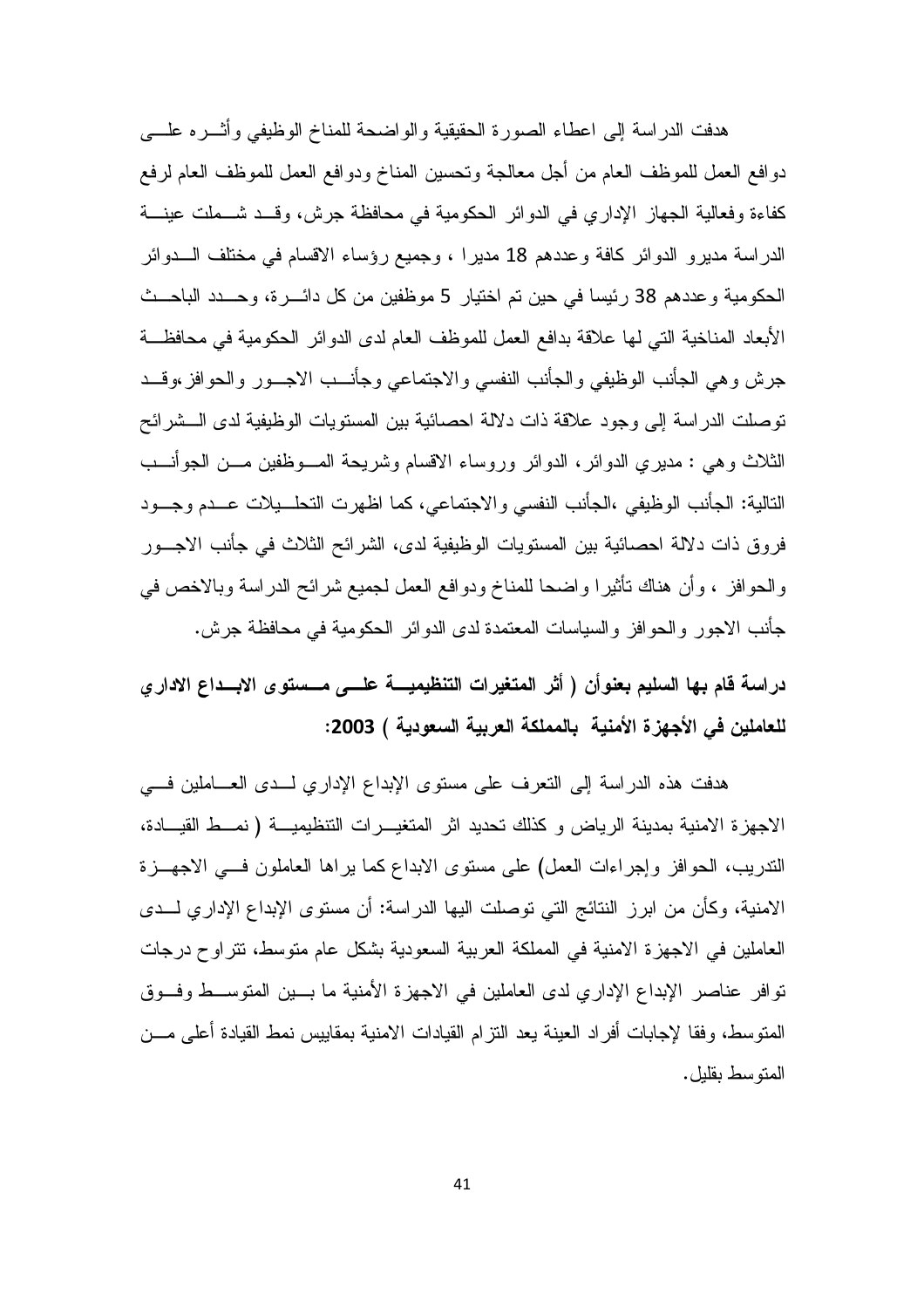دراسة قام بها السكرأن بعنوأن (المناخ التظيمي وعلاقته بالابداع الوظيفي دراسة مـــسيحية على ضباط قوات الامن الخاصة في مدينة الرياض) 2004:

هدفت الدر اسة إلى التعرف على توجهات العاملين في قطاع قوات الأمن الخاصة باعتبارِ ه احد القطاعات الامنية المرتبطة اداريا بوزارة الداخلية في المملكة العربية السعودية نحو المناخ التنظيمي السائد في هذا القطاع وعلاقة ذلك بالابداع لديهم وذلك من أجل تبني سياسات من شأنها تعزيز النواحى الإيجابية والسلبية والارنقاء بالصحة النفسية للعاملين فيها وبروحهم المعنوية بما ينعكس ايجابيا على تحقيق أهداف المنظمة واشباع الحاجات او الرغبات الفردية او الجماعية وبالنالي نحسين وزيادة سلوكهم الابداعي، وقد نوصلت الدراسة إلى النتائج التالية، وجود توجهات ايجابية لدى افراد العينة نحو محور ( الاتصالات ) كأحد محاور المناخ التنظيمي، وجود توجهات ايجابية لدى افراد نحو محور (نظم واجراءت العمل كأحد محاور المناخ النظيمي )، وجود نوجهات ايجابية لدى افراد العينة نحو محور (الهيكل التنظيمي) كاحد محاور المناخ التنظيمي، وجود نوجهات محايدة نحو المحاور الثلاثة (الحوافز ،طرق انخاذ القرار ونتمية الموارد البشرية)، وجود نوجهات محايدة لدى افراد العينة نحو الدرجة الكلية للابداع الوظيفي، وجود نوجهات ايجابية لدى افراد العينة نحو محور (ادراك الموظف لدوره الوظيفي) كأحد محاور الابداع الوظيفي، وجود توجهات ايجابية لدى افراد العينة نحو محور ( القدرات والخصائص الفردية للموظف) كأحد محاور الابداع الوظيفي، وجود توجهات ايجابية لدى افراد العينة نحو محور ( أداء واجبات الوظيفة ) كأحد محاور الابداع الوظيفي، وجود نوجهات إيجابية لدى افراد العينة نحو محور الدرجة الكلية للأبداع الوظيفي.

دراسة قام بها البكر بعنوأن ( النموذج الارشادي لتصميم الهياكل التنظيمية لمنظمات العمل) :2005

هدفت هذه الدراسة إلى تحقيق الأهداف النالية: تحقيق درجة عالية من النتاسب والنتاســـق بين حجم المنظمة وطبيعة أهدافها ونشاطا تها وذلك للحد من تضخم المنظمة والندرج الراسي للمستويات الإدارية، تحقيق أقصبي حد من التعاون والتتسيق بين المستويات الادارية والوحدات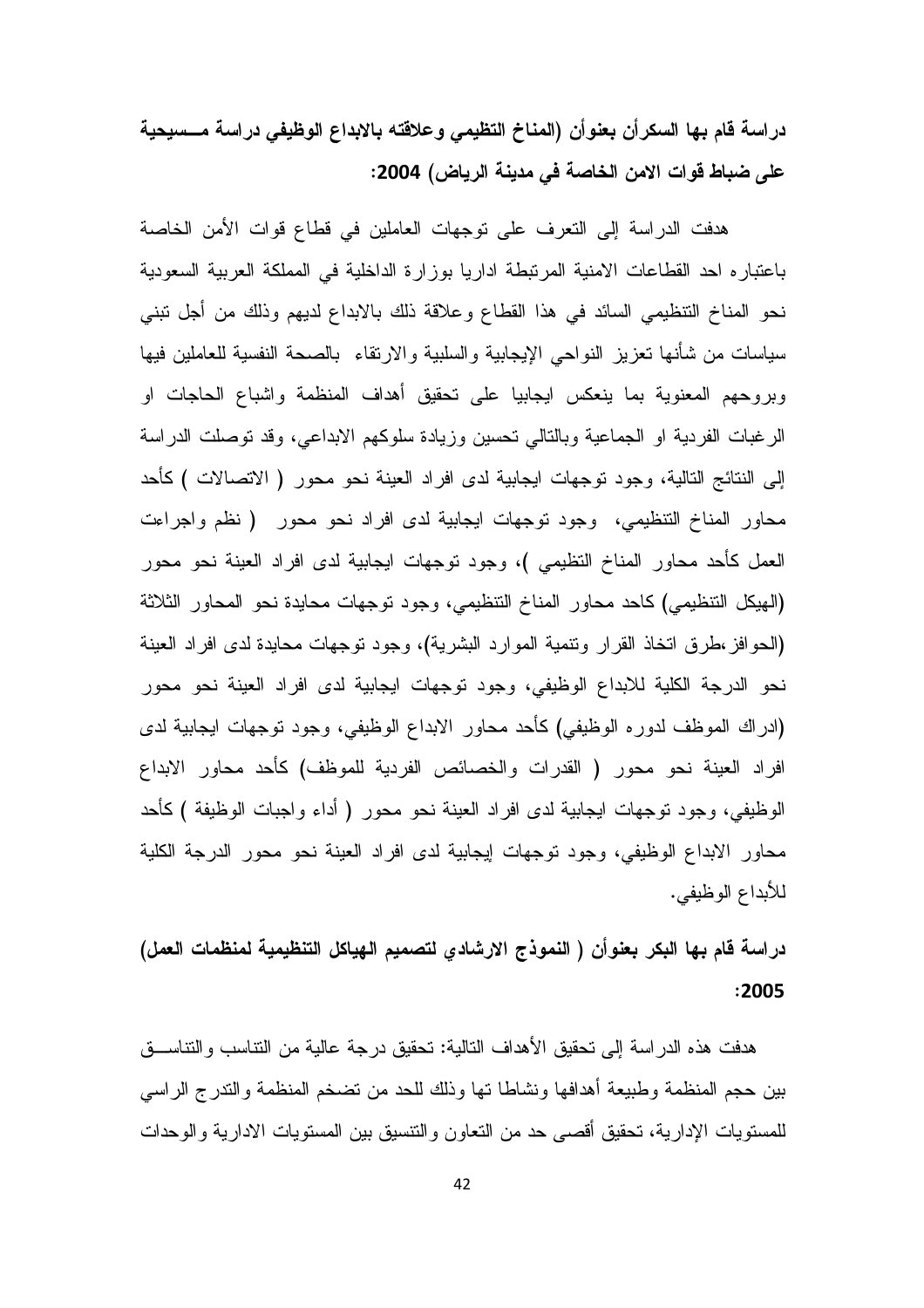والاقسام المختلفة، ومن أهم نتائج هذه الدراسة أن هناك اختلافا في العوامل الدافعة للتنظيم أو إعادة التنظيم، وكذلك اختلاف المنظمات من حيث طبيعتها وأهدافها وحجمها .

در إسة قام بـها ملك بعنو أن "أثر. الأنماط القيادية على الإبداع الوظيفي: در إسة ميدأنيـــة على المؤسسات الحكومية في دولة الكويت" (2007).

هدفت هذه الدراسة إلى التعرف على أثر الأنماط القيادبة علـــى الابـــداع الـــوظيفي فـــي المؤسسات الحكومية في دولة الكويت، حيث تم توزيع (540) استبأنة علـــي عينـــة مجتمـــع الدراسة الذي نكون من بعض الجهات الحكومية وهي: الهيئة العامة للاستثمار، والـــصندوق الكويتي للتنمية، ووز ار ة التخطيط، وديو ان الخدمة المدنية، و قد تم التوصل إلى مجموعة من النتائج وهي: وجود علاقة بين الأنماط القيادية والابداع الوظيفي، وقد اظهـــرت النتـــائج أن النمط الدبمقر اطے ٍ هو اكثر الأنماط القبادبة السائدة لدى المدبر بن، بلبه النمط الحـــر و اخبـــر ا النمط التسلطي، وبينت نتائج التحليل أن هناك علاقة ضعيفة بين الأسلوب المتسلط والابـــداع الوظيفي.

دراسة قام بـها المعأني وارشيدة " التمكين الإداري واثاره في إبداع العاملين في الجامعة الأردنية, دراسة تحليلية" (2009).

هدفت هذه الدر اسة بيأن أثر التمكين على الإبداع لدى العاملين في الجامعة الأردنية وقــد شملت الدراسة عينة عشوائية بلغت (290) موظفا من العاملين في الجامعة, ونوصلت الدراسة إلى وجود أثر ذي دلالة إحصائية للتمكين الإداري في مستوى الابداع الإداري الذي يشعر به المبحوثون, وعدم وجود فروق ذات دلالة إحصائية في تصورات المبحـــوثين نحـــو مفهـــوم التمكين الإداري نعزى لخصائصهم الديموغرافية والوظيفية باستثناء متغيري العمر والنسوع الاجتماعي.

دراسة قام بها الحنيطى " أثر الأنماط القيادية على الأداء الوظيفي في الأجهز ة الحكومية في الأردن" (2010).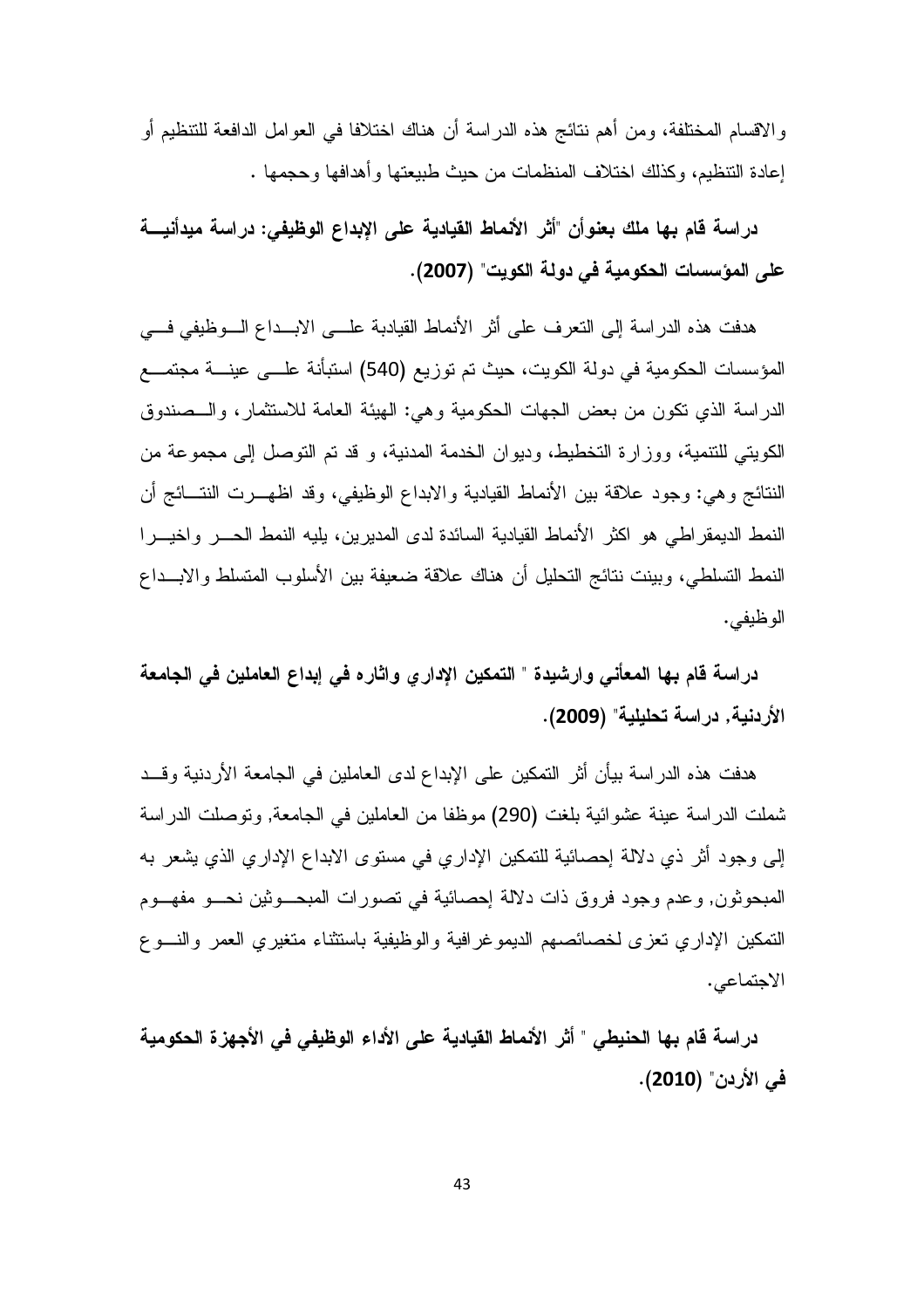هدفت هذه الدراسة إلى تحديد أثر الأنماط القيادية لدى المديرين على الأداء الوظيفي فـــي الأجهزة الحكومية في الأردن, بالاضافة إلى تحديد مستوى الأداء الــوظيفي فـــي الأجهـــزة الحكومية في الأردن, ومن اهم النتائج التي توصلت لها هذه الدراسة, أنه بوجد أثر للأنمـــاط القيادية لدى المديرين على الأداء الوظيفي في الاجهزة الحكومية فـــي الأردن٬ لايوجــد أثـــر للأنماط القيادية (التبادلي, الفوضوي) لدى المدير على الأداء الوظيفي في الأجهزة الحكومية, يوجد أثر للأنماط القيادية (التحويلي, الاوتوقراطي, و الديموقراطي) على الأداء الوظيفي فـــي الأحهز ة الحكومية الأر دنية.

الدر اسات الأحنيية: –

## دراسة قام بها Patterson,1994 بعنوأن Organizational Climate and Company Productivity.

هدفت هذه الدراسة إلى معرفة أثر المناخ التنظيمي على الأنتاجية، حيــث قـــام الباحــث بتطوير نموذج من اجل فحص العلاقة بين المناخ والأنتاج الذي يتوسطه مــستوى الرضـــا المهنى لدى العاملين، وقد توصل الباحث إلى أن الزيادة الأنتاجية مرتبطة بعوامـــل المنــــاخ وهي، تطوير المهارات، الاهتمام برفاهية المستخدم، وجود مستوى متوسط بين الرضا لـــدى العاملين، مدركات المديرين حول المناخ الذي ارتبط بفاعلية الأنتاج.

# دراسة قام بها (Tierney,et.al.1994) بعنوأن An Examination of Leadership and Employees Creativity)

هدفت هذه الدراسة إلى بحث علاقة الابداع من جهة و كل من خصائص العاملين (التحفيز الداخلي و اسلوب التفكير) وخصائص القادة والعلاقة بين القائد والمرؤوسين من جهة اخر ي. تألفت الـهينة من 191 موظفا يعملون في قسم البحث و النطوير في شر كة كيمائية كبير ة تعمل في الو لايات المتحدة الامريكية. وضمت مديري ابحاث وخبر اء وقادة مشاريع وتقنيين، وير ى القائمون على الدراسة أن دراستهم هي الأولى من نوعها التي شملت جوأنب متعددة في دراسة العلاقة بين القيادة والإبداع، ومن اهم نتائج الدراسة، وجود علاقة تفاعلية بين القيادة والافراد، يزيد ابداع العاملين عند العمل مع مشرفين لديهم نفس القدر من التحفيز الداخلي، يزيد الابداع في حال كأن للقادة و الأفر اد نفس أسلوب التفكير .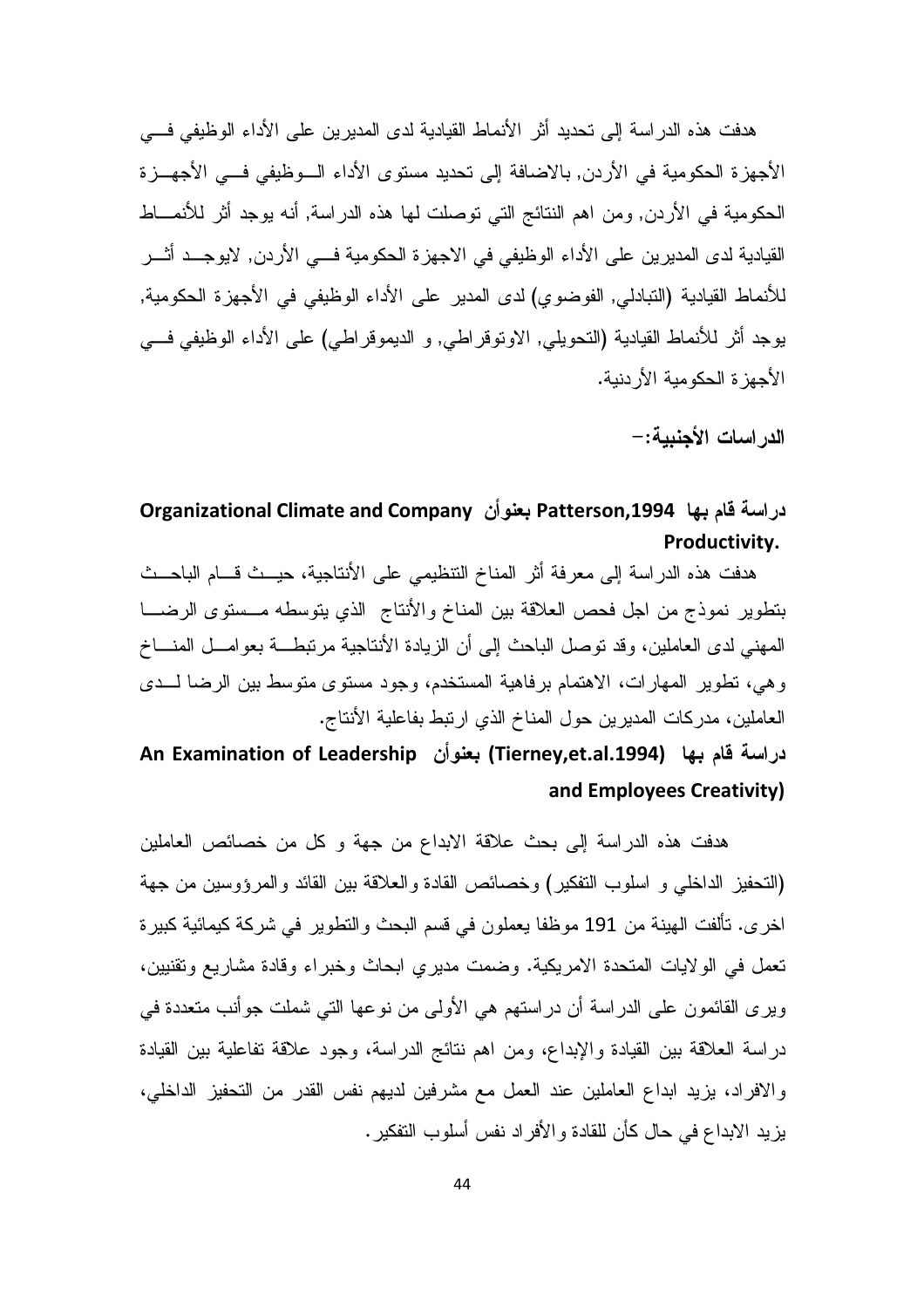در اسة قام بها (Schoob,2000) بعنو أن ( الشخصية و الأداء الوظيفي في ظل الظروف غير الروتينية)

هدفت هذه الدراسة إلى بيأن العلاقة بين الشخصية والأداء الوظيفي في ظل الظروف غير الرونينية لدى مدراء بعض المؤسسات النربوية في الولايات المتحدة الامريكية، وقد تكونت عينة الدراسة من (212) مديرا ومديرة تم اختيارهم بالطريقة العشوائية من بعض المؤسسات النربوية، وقد توصلت هذه الدراسة إلى أن الشخصية التي نتميز بالنظرة الايجابية و التنظيم و المر ونة تقلَّل من الضغوطات التي بتعرض لها المدر اء و تسهل الأداء الوظيفي، وبينت هذه الدراسة أن الشخصية التي لا نتميز بالنظرة الايجابية و التنظيم والمرونة نزيد من ضغوطات التي يتعرض لها المديرين و تعيق اداءهم الوظيفي.

دراسة قام بـها (Cook,2006) بعنوأن Management and Leadership) .Development Making it Work)

هدفت هذه الدراسة إلى النعرف على مدى فعالية وجود الأنشطة النطويرية وضرورتها. حيث تم أخذ عينة من (1000) مدير موارد بشرية من (500) منظمة في بريطأنيا، وتم النوصل إلى عدة نتائج أهمها أن الأدارة والنطوير الادارى يعملأن معا بكفاءة عندما نكون هناك مسؤوليات واضحة للموظفين ومرنبطة باستر اتيجية العمل والعمليات.

Impact of organizational در اسة قام بيها (2007) .annick,et al structure on nurses job satisfaction

هدفت إلى المساهمة في فحص العلاقة بين متغيرات الهيكل التنظيمي ( الرسمية والمركزية والتخصص) والرضا الوظيفي للممرضات، وبالتالي معرفة أثر التغيرات الهيكلية على تحسين الرضبي الوظيفي وجودة العمل للممرضات، فقد تم تصميم استبأنة لجمع البيأنات على العينة المختارة عشوائيا من الممرضات غير الإدرايات والبالغ عددهن (764) ممرض وممرضة والعاملين في ثلاثة مستشفيات للرعاية العامة في بلجيكا، اجريت هذه الدراسة على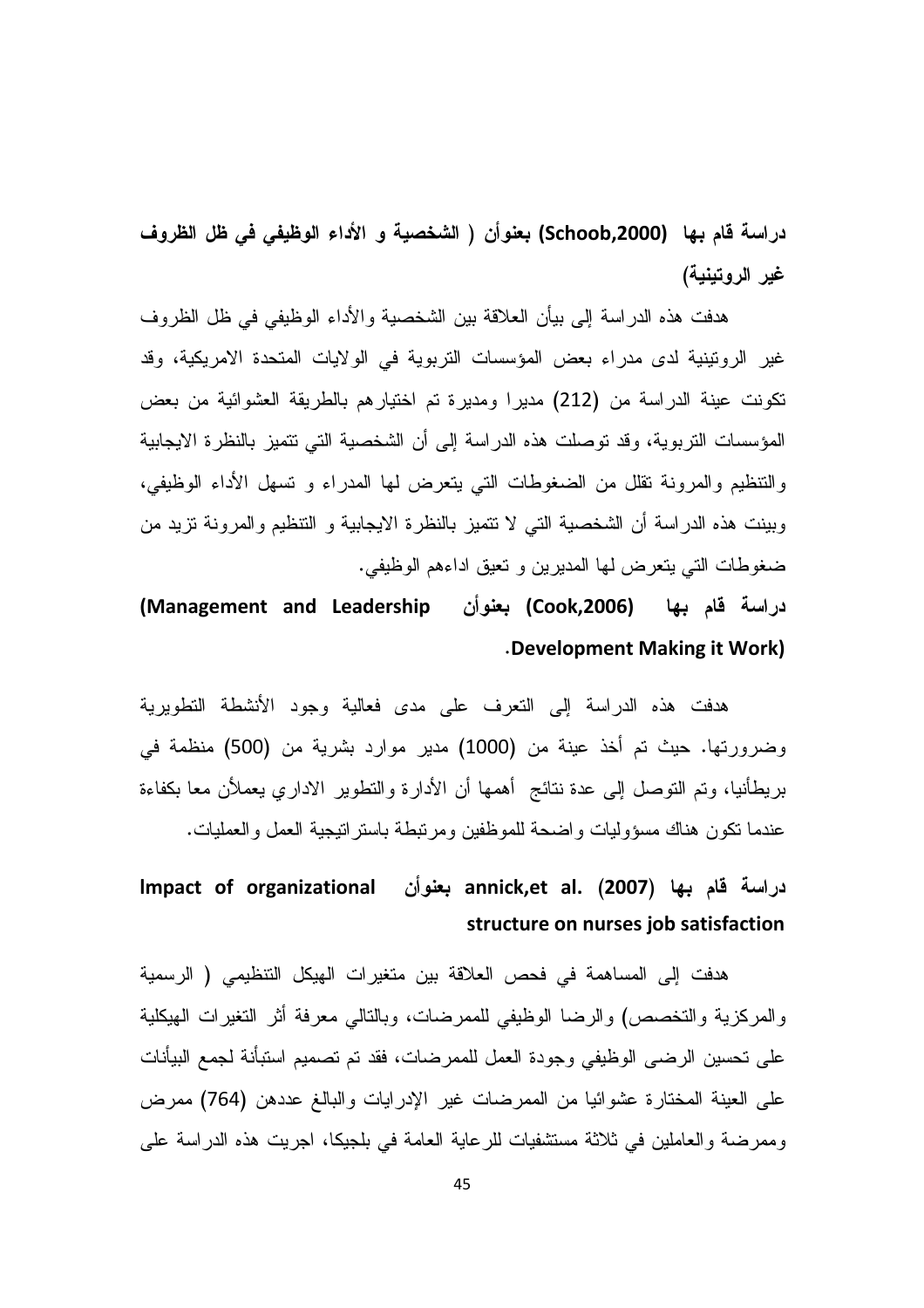عدد من المستشفيات الموجودة في بلجيكا، وجاءت النتائئج في هذه الدراسة لدعم الأثر النسبي للمركزية والاثار الإيجابية للحصص والرسمية على الرضا الوظيفي للممرضات. وبينت أن اجور الممرضات هي من أهم العوامل الموثرة على الرضا الوظيفي لهم .

# دراســــة قسـام بهــــا ravi, et al بعنــــوأن "( organizational alignment and .2007 (performance'

هدفت هذه الدر اسة إلى تعريف وتحديد أنواع البناء الأفقى والعمودي لفحص العلاقسة بين البناء والأداء. وكذلك اقتراح أسئلة بحث وتطبيقات عملية لتطــوير الجوأنــب النظريـــة والعملية في ادار ة البناء التنظيمي، ولقد اعتمدت منهجية هذه الدارسة على الفحص التصور ي من خلال مراجعة البحوث النجريبية النظرية،وتوصلت هذه الدراسة إلى أن البناء الافقى قــد حظى باهتمام اكبر في ادبيات الادارة من البنود العمودي وأن الشركات كلما كبرت وتنوعت ونعددت اعمالها فأنه أهمية البناء الافقى سوف يزداد وقد اوصت الدراسة بضرورة تركيــز البحوث المتعلقة بالبناء العمودي على نطوير اكبر عدد من المتغيرات الوسطية مثل أخلاقيات العمل ودوره الحياه للمنظمة اما المتعلقة بالبناء الافقى فيجب أن نكتشف بنساء افقيسا متعسدد الجوأنب كما قام المؤلفون بتوضيح بعض التطبيقات العملية لهذه الدراســـة فالمـــديرين فـــي المنظمات ذات وحدات عمل متنوعة بمكنهم استخدام استبأنة هذه الدراسة لتقييم البنساء فسى اقسامهم وفي المنظمة ككل .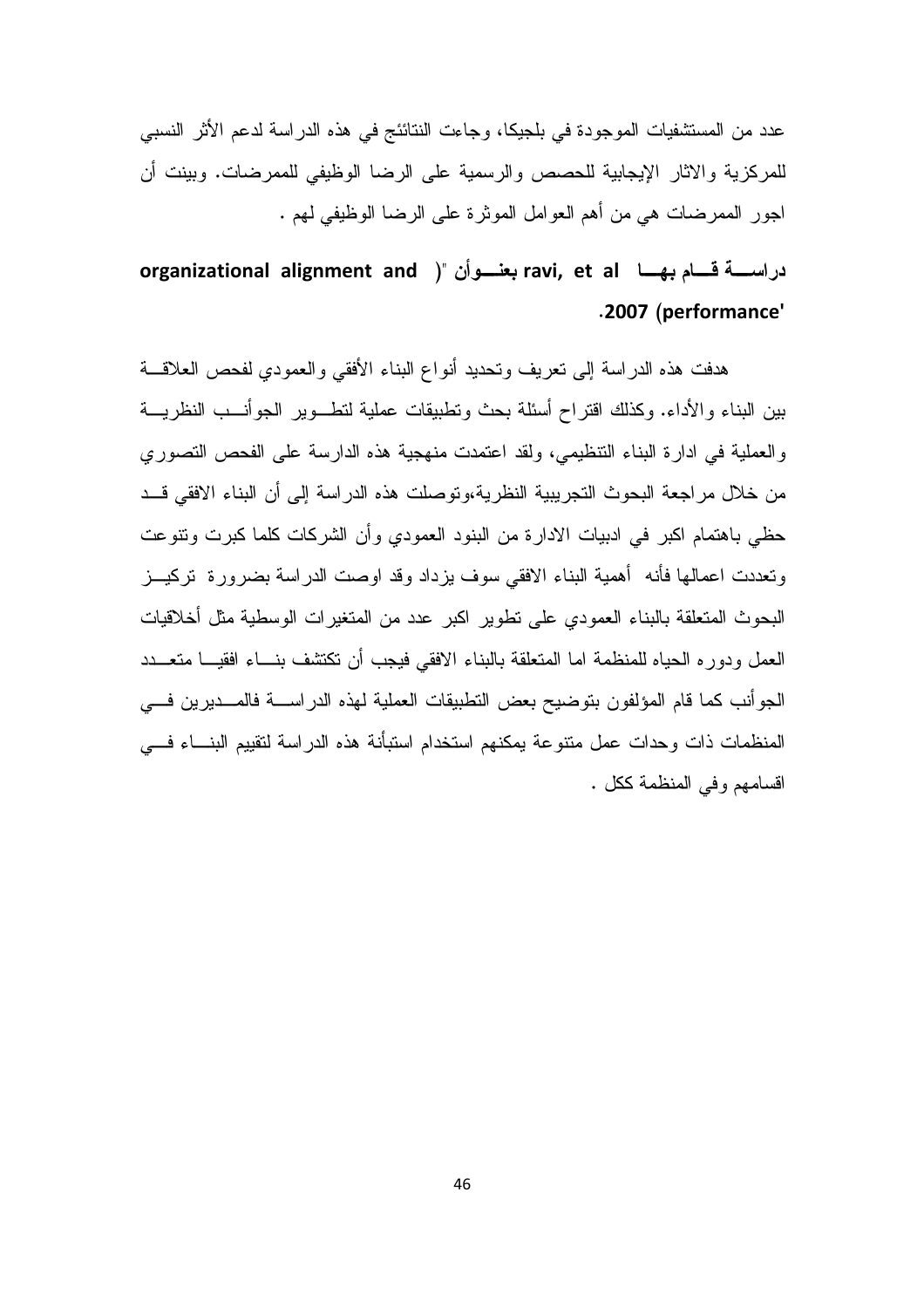(2–7): ما يميز هذه الدراسة عن الدراسات السابقة:

أن اهم ما يميز. هذه الدراسة عن الدراسات السابقة ما يلي:

- 1. من حيث بيئة الدراسة, فأنه وحسب معلومات الباحث تعد هذه الدراسة الأولى التسى تستهدف شر كات الدخأن الأر دنبة.
- 2. من حيث هدف الدراسة نتوعت الاتجاهات البحثية للدراسات السابقة, فيمـــا نتتــــاول الدراسة الحالية (أثر بيئة العمل النتظيمية على الأداء الوظيفي للعاملين في شــــركات الدخأن الأر دنبة)
- 3. تناولت الدراسة الحالية البيئة التنظيمية من خلال ثلاثة أبعاد ( نمط القيادة, التمكـــين, العمل الجماعي) وتم قياس هذه الأبعاد علـــي الأداء الـــوظيفي للعــــاملين فـــي هـــذه الشركات.
- 4. من حيث منهجية الدراسة: يمكن عد الدراسة الحالية, دراسة ذات استكـــشافية تعتمـــد على المنهج الوصفي التحليلي, للبيأنات التي سيتم جمعها من المستقصبي مـــنهم, مـــن خلال الاستبأنة, ثم تحليلها اعتمادا على جملة وسائل وأدوات إحصائية للوصول إلــــى الاستتتاجات التي تخدم أهداف الدراسة.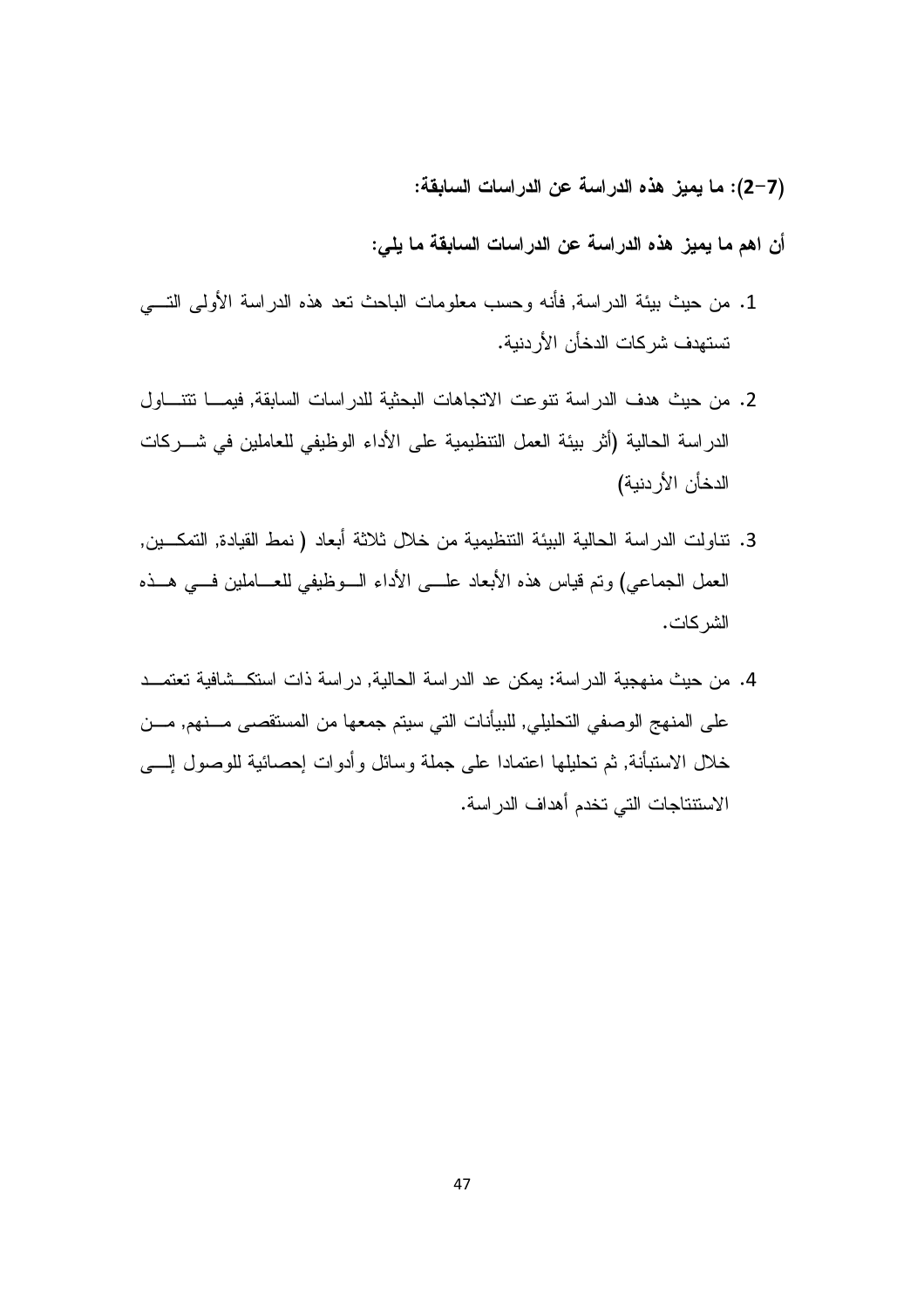# الفصل الثالث

# الطريقة والاجراءات

- (1–3) المقدمة
- (2–3) منهجية الدراسة
- (3-3) مجتمع الدراسة وعينتها
	- (4–3) أنموذج الدراسة
- (5–3) أدوات الدراسة ومصادر الحصول على المعلومات
	- (6–3) المعالجة الإحصائية المستخدمة
		- (7–3) صدق أداة الدراسة وثباتها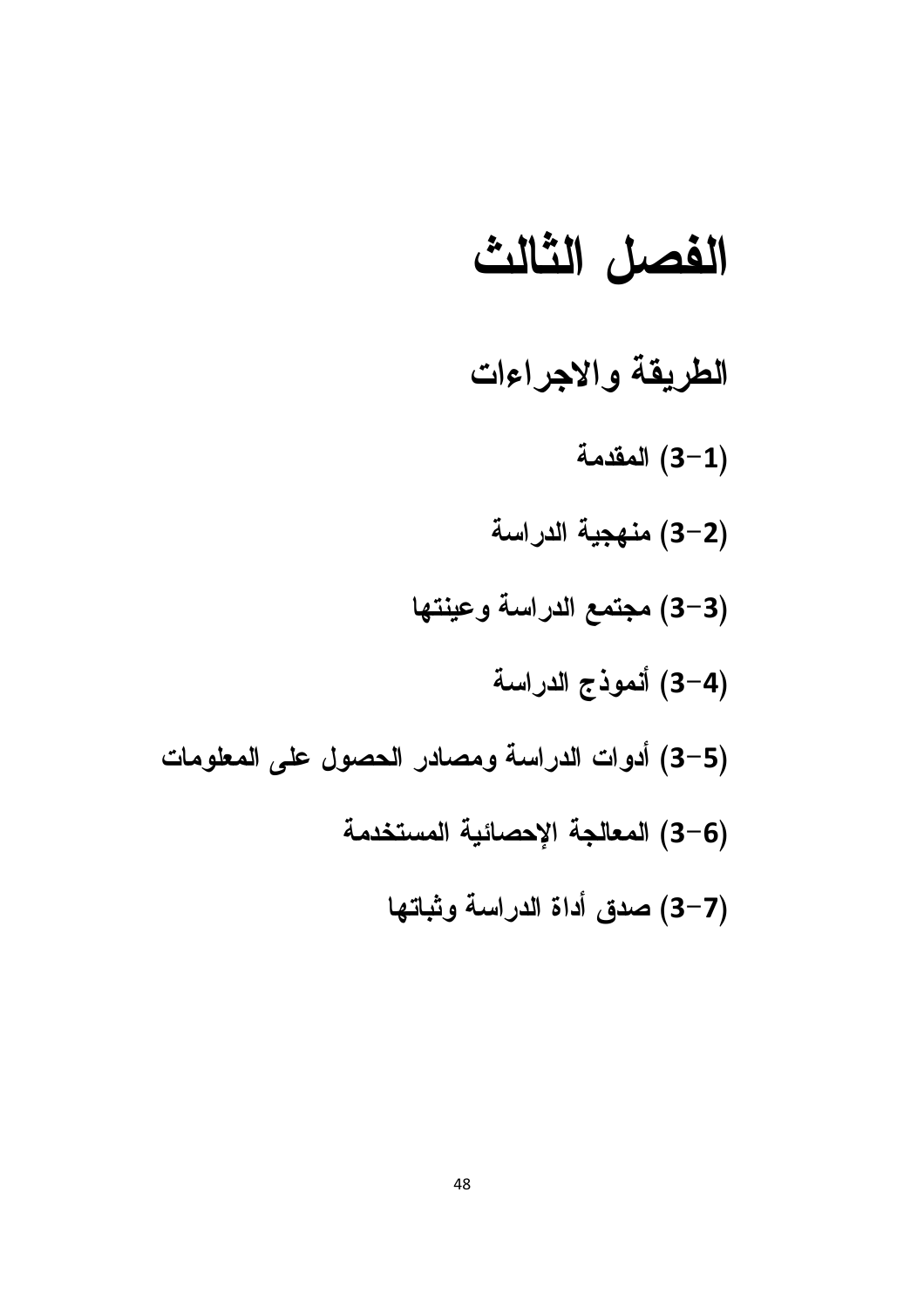#### (1–3): المقدمة

تعد المنهجية حلقة الربط بين ما هو متحقق من تراكم معرفي، ونظري, وتطبيقي, وبين إمكأنية تجسيد ذلك في حياة منظمات الأعمال, و اقعا و حاضــــر ا, و مـــستقبلا, ويعتمد تحديد مسارات المنهجية, على ما ينيسر ٍ من ذلك التراكم, الذي ينبغــــى أن يخضع للأننقاء و الاختبار في المنظمات العامـــة, بهــدف التحقــق مـــن إمكأنيـــة استخدامها في أعمال ونشاطات المنظمة ضمن رؤية حالية, مستقبلية.

ومن اجل النحقق من مصداقية الترابط, والنأثير بين متغيرات الدراسة, إذ أن نجاح المنظمات يتوقف بشكل عام على التسر ابط والتسأثير بسين نسشاطاتها الداخليسة والخارجية. ومن أجل تحقيق الاستمرارية في بلوغ مقاصد الدراسة المحددة سلفا أنطوى الفصل على ست نقاط رئيسة.

# (2–3): منهجية الدراسة

لإغراض تحليل بيأنات الدراسة واستخلاص النتائج واختبار الفرضيات، سوف يستند الباحث إلى استخدام منهج الأسلوب الوصفى إلى جأنب منهج الاسلوب التحليلي وذلك بجمـــع البيأنات وتحليلها، وبالتالي الخروج بنتائج احصائية منطقية لبيأن ونوضيح أثر بيئـــة العمـــل التنظيمية على الأداء الوظيفي في شركات الدخأن الأردنية.

## (3-3): مجتمع الدراسة وعينتها :-

يتكون مجتمع الدراسة من شركات الدخأن الأردنية والبالغ عددها (4) شركات، حيث ستشمل الدر اسة جميع المستويات الوظيفية, وقد قام الباحث باختيار عينة عشوائية طبقية مـــن جميـــع المستويات الوظيفية في شركات الدخأن,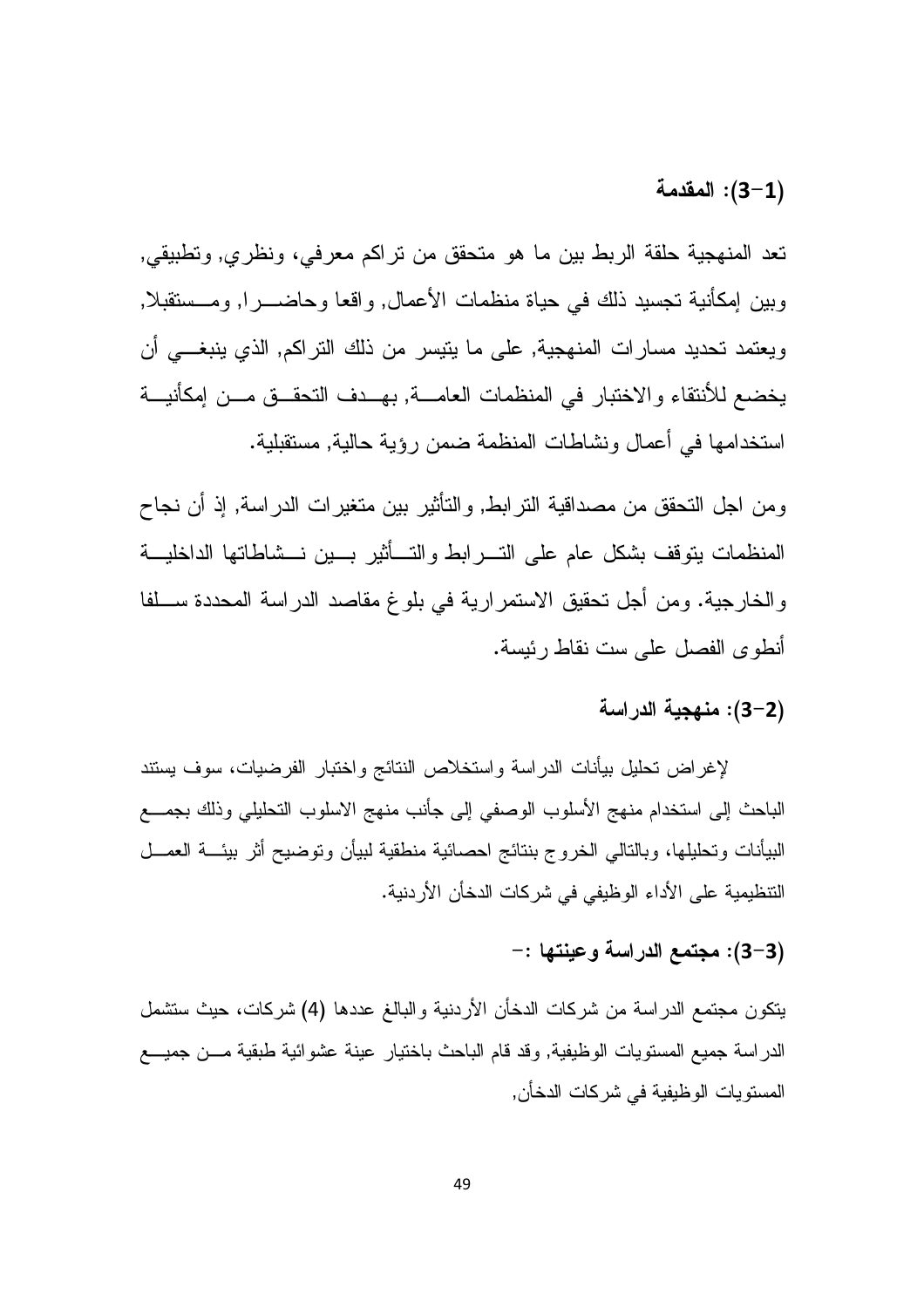|             | اسم الشركة                      | عنوأن الشركة |
|-------------|---------------------------------|--------------|
|             | شركة الربأن التجارية            | الجبيهة      |
| $\mathbf 2$ | شركة الاتحاد للتبغ والسجائر     | الجيزة       |
| 3           | شركة بوابة بابل                 | خلدا         |
|             | الشركة الأوروبية للتبغ والسجائر | المقابلين    |

والجدول رقم (3–1) يبين اسماء شركات الدخأن العاملة بالأردن.

خصائص عينة الدراسة

الجداول التالية توضح الخصائص الديموغرافية لأفراد عينة الدراسة من حيث الجنس, العمر, المستوى التعليمي, سنوات الخبرة, والمركز الوظيفي.

| نسبة  | التكرار | الجنس   |
|-------|---------|---------|
| %60.3 | 70      | ذكر     |
| %39.7 | 46      | أنشى    |
| %100  | 116     | المجموع |

الجدول رقم (2–3) يبين الجنس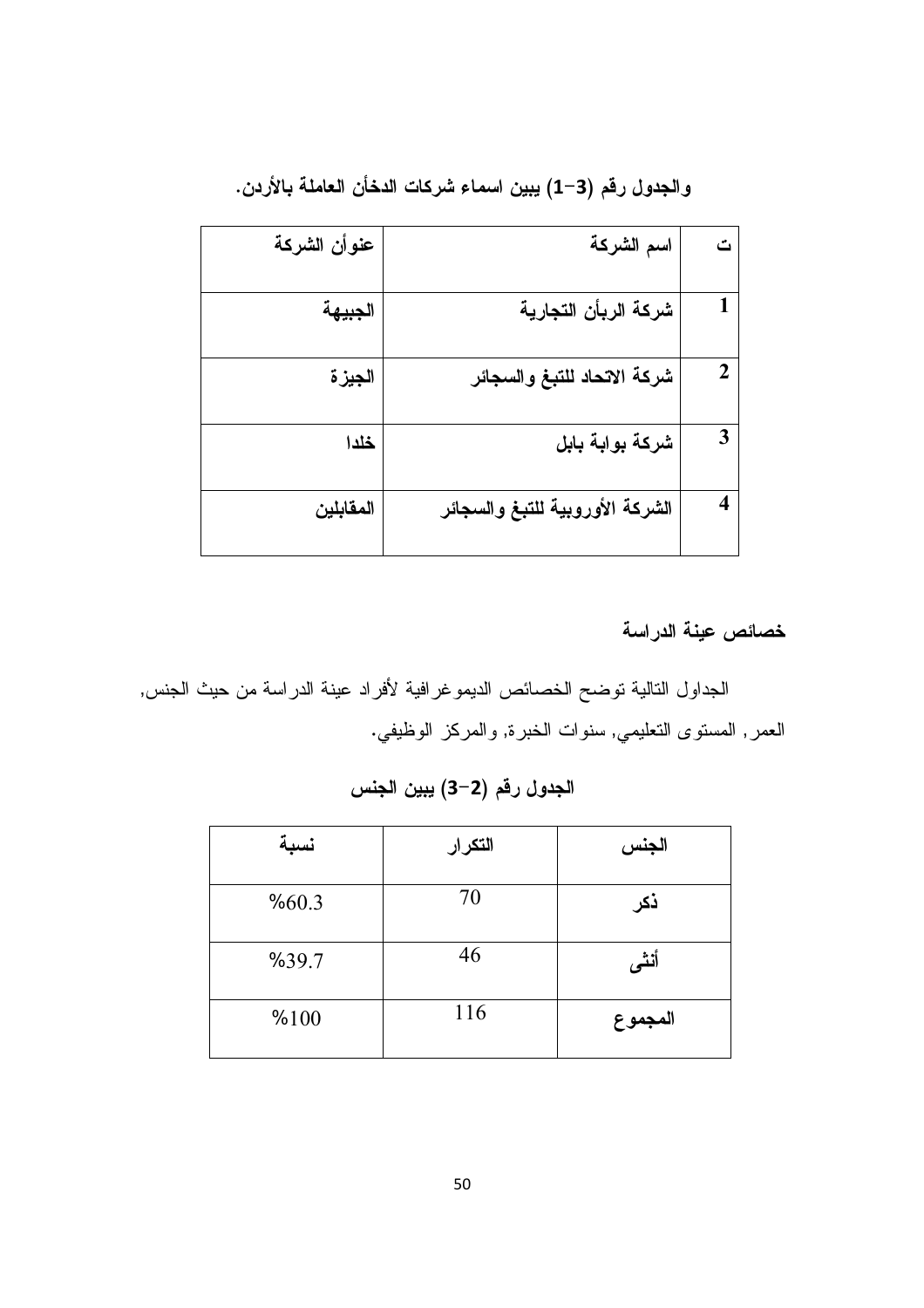نلاحظ من الجدول السابق أن 60.3% من العينة هم ذكور، و 39.7% من العينة أناث، وهذا يدل على أن نسبة الذكور في شركات الدخأن الأردنية اعلى بكثير من نسبة الأناث، كــون أن معظم الموظقين يعملون مندوبي مبيعات.

الجدول (3-3), العمر

| نسبة  | تكرار | العمر          |
|-------|-------|----------------|
| %3.4  | 4     | أقل من 20 سنة  |
| %10.3 | 12    | $24 - 20$      |
| %23.3 | 27    | $29 - 25$      |
| %19.8 | 23    | $34 - 30$      |
| %25   | 29    | $39 - 35$      |
| %18.1 | 21    | أكثر من 40 سنة |
| %100  | 116   | المجموع        |

نلاحظ من الجدول السابق %3.4 من العينة نقل أعمار هم عن 20 سنة, وأن 10.3% منهــا نتراوح أعمارهم ما بين (20−24) سنة, و %23.3 منها نتراوح اعمارهم ما بين (25−29) سنة, و19.8% من العينة نتراوح أعمارهم ما بين (30-34), و 25% من العينــــة نتــــراوح اعمار هم بين (35–39), والباقي نزيد اعمار هم على 40 سنة, مما يدل على أن النسبة الأكبر من العاملين هم من فئة الشباب, وهذا يدل على النركيز على العنصر الشبابي والدم الجديد من قبل شر كات الدخأن.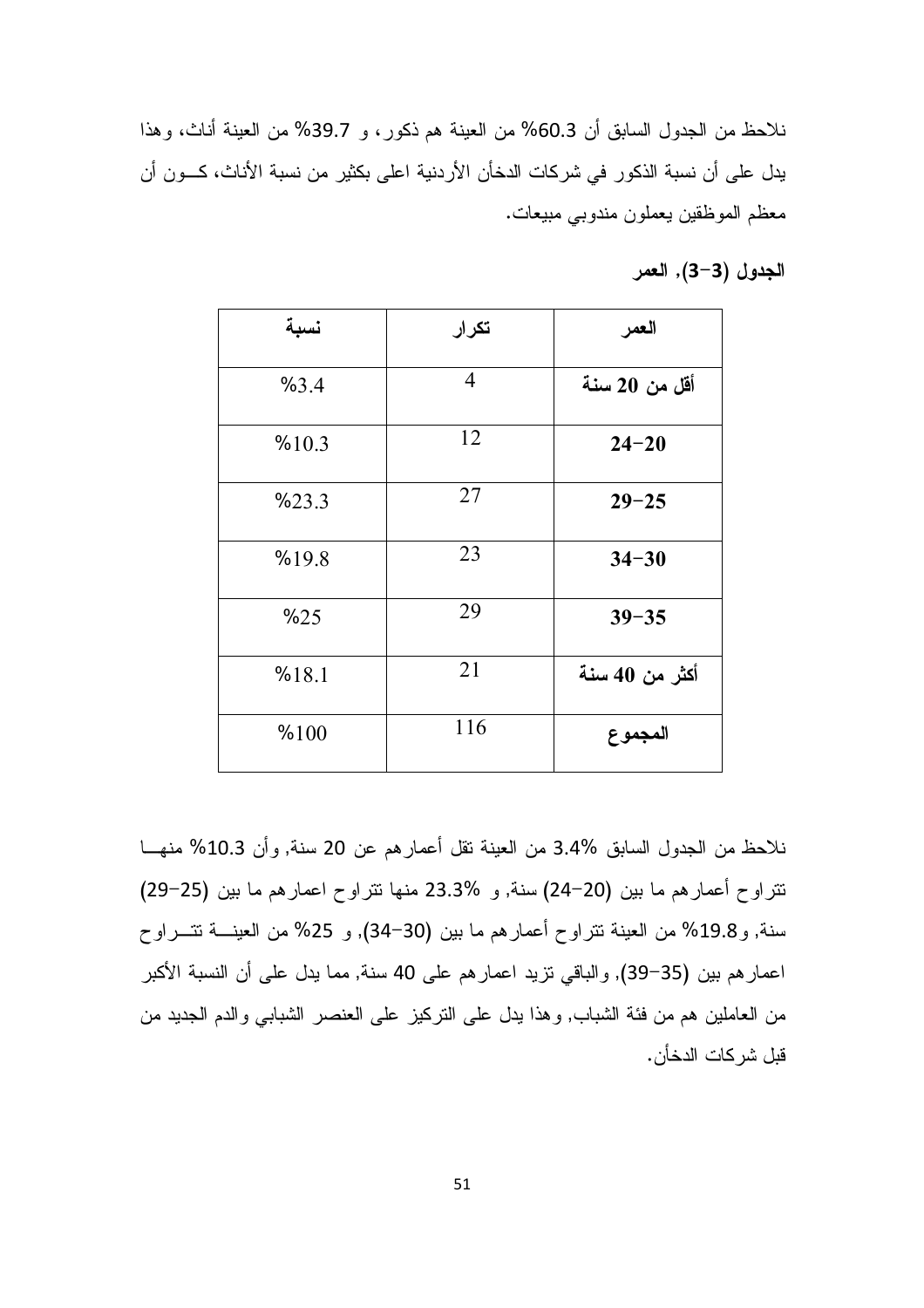| نسبة  | تكرار | مستوى التعليم       |
|-------|-------|---------------------|
| %23.3 | 27    | ثأنوية عامة فما دون |
| %26.7 | 31    | دبلوم متوسط         |
| %34.5 | 40    | بكالوريس            |
| %9.5  | 11    | ماجستير             |
| %6%   | 7     | دكتوارة             |
| %100  | 116   | المجموع             |

الجدول رقم (4–3) يبين مستوى التعليم

نلاحظ من الجدول السابق أن 23.3% من العينة من حملة ثأنوية عامة فمـــا دون, و26.7% من العينة حملة دبلوم منوسط, و34.5% من العينة من حملة البكالوريس, و9.5% من العينة من حملة الماجستير, و6% من العينة حملة الدكتوارة, ونلاحظ أن 50% من الموظفين لديهم تحصيل علمي اقل من بكالوريس وهذا يدل على أن شركات الدخأن تهتم إلى جأنب الخبـــرة اكثر من التحصيل العلمي لموظفي المبيعات.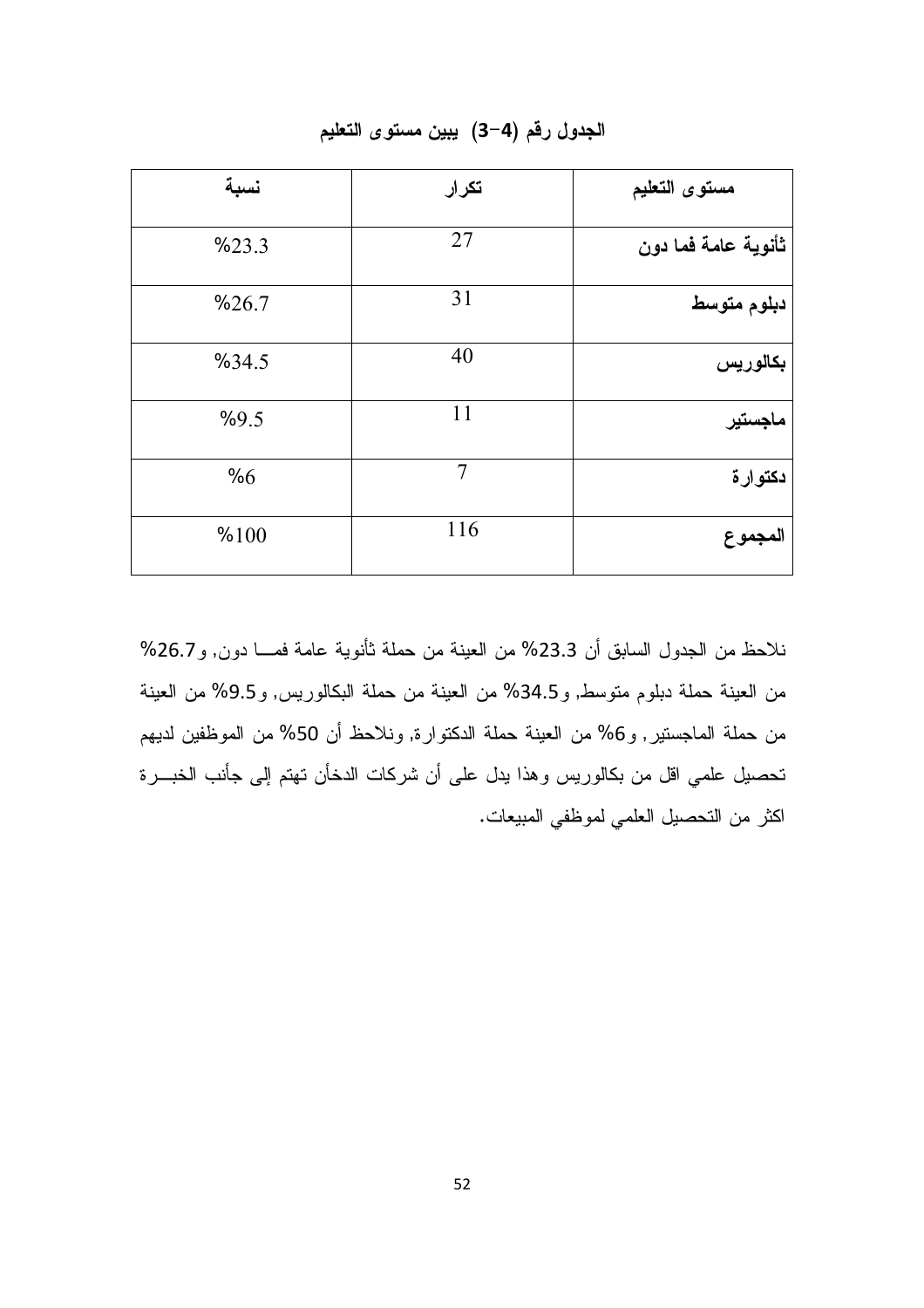الجدول رقم (5–3) يبين سنوات الخبرة

| سنة   | تكرار | سنوات الخبرة   |
|-------|-------|----------------|
| %19   | 22    | اقل من 5 سنوات |
| %37.9 | 44    | 9-5 سنوات      |
| %29.3 | 34    | $14 - 10$      |
| %13.8 | 16    | اكثر من 15 سنة |
| %100  | 116   | المجموع        |

نلاحظ من الجدول السابق أن 19% من العينة نقل خبرتهم عن 5 سنوات, و37.9% من العينة نتراوح خبرتهم بين (5–9) سنوات, و 29.3% من العينة نتراوح خبرتهم بين (10– 14) سنة والباقي تزيد خبرتهم عن 15 سنة. ا**لجدول رقم (6−3) يبين المستوى الوظيفي** 

| نسبة  | تكرار                   | المستوى الوظيفى |
|-------|-------------------------|-----------------|
| %4.3  | 5                       | مدیر عام        |
| %3.4  | $\overline{\mathbf{4}}$ | نائب مدير عام   |
| %17.2 | 20                      | رئيس قسم        |
| %15.5 | 18                      | مشرف            |
| %59.5 | 69                      | موظف            |
| %100  | 116                     | المجموع         |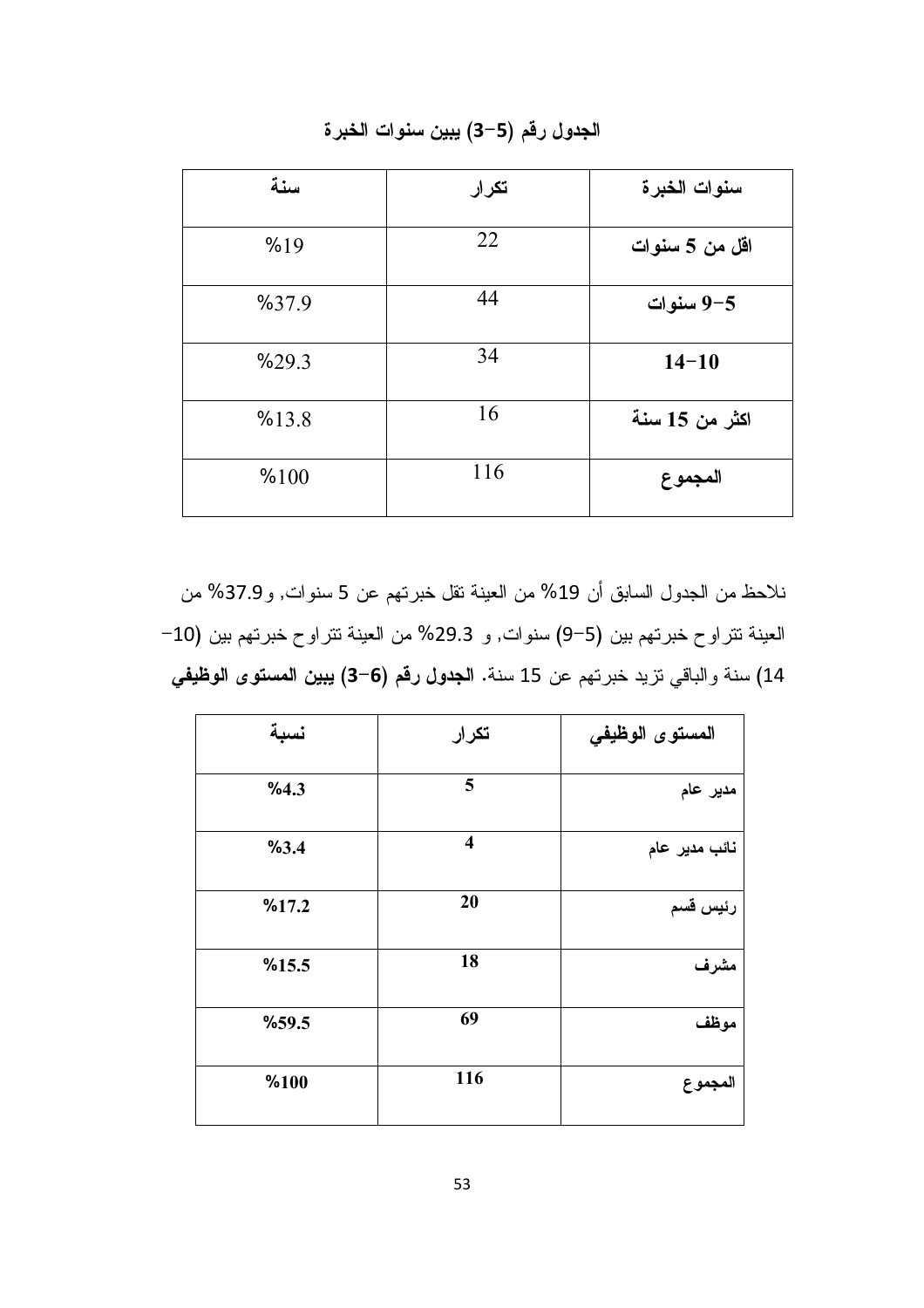نلاحظ من الجدول السابق أن النسبة الأكبر من العينة من الموظفين, و15.5% من العينة مشرفين, و17.2% من العينة روؤساء افسام, و3.4% من العينة نواب مدير عام, و 3.4 من العينة مديرين عامين.

(4–3): أنموذج الدراسة

المتغيرات التابعة

المتغيرات المستقلة

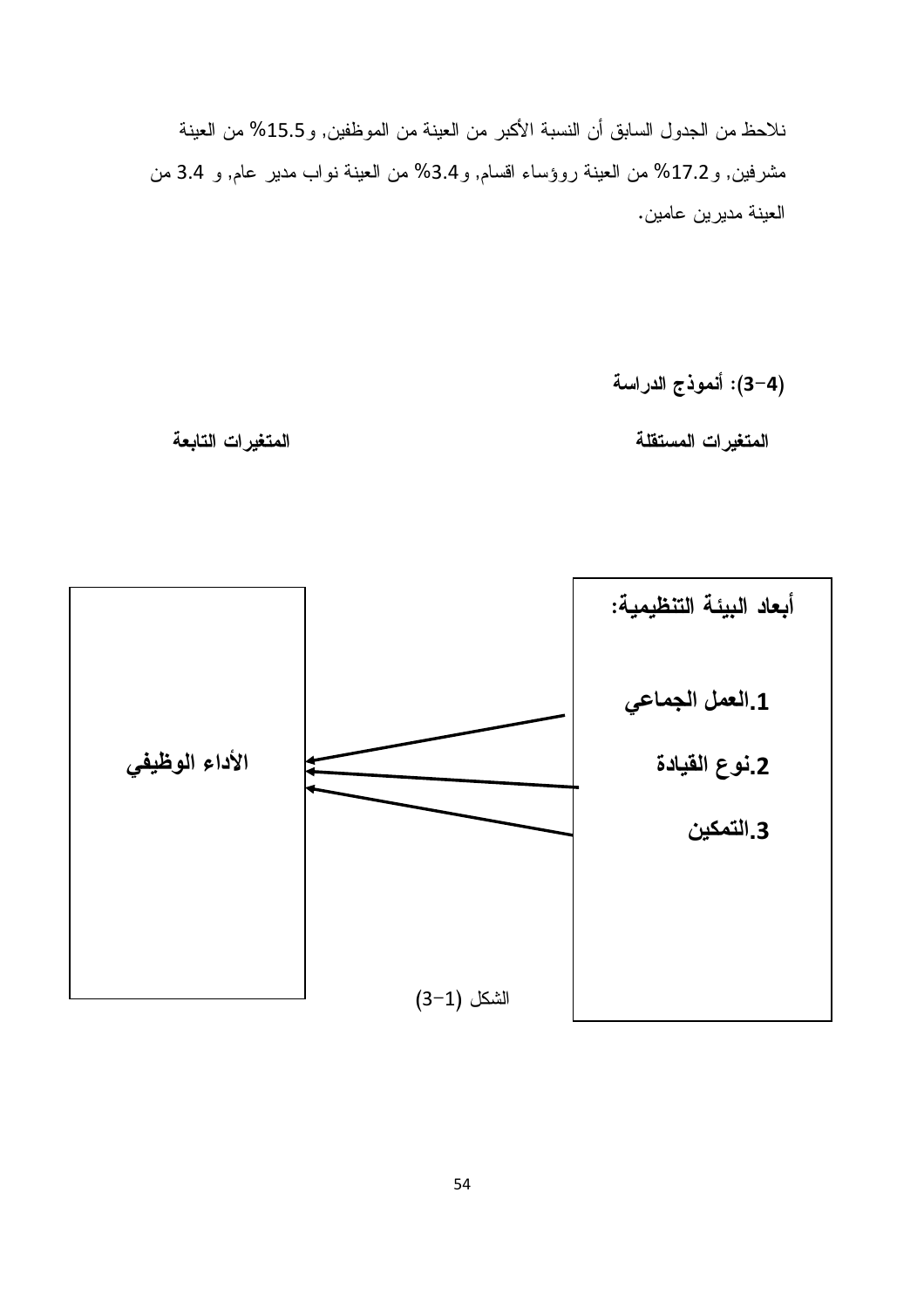(5–3): أدوات الدراسة ومصادر الحصول على المعلومات:–

لغرض الحصول على البيأنات والمعلومات لنتفيذ مقاصد الدراسة, اعتمد الباحث الأدوات النالبة :

المعلومات المتعلقة بالجأنب النظرى فقد كأنت مسن الدراسسات السسابقة ذات العلاقة, و المقالات, و الر سائل الجامعية, و الكتب العلمية الأجنبية و العربية المتخصــصـة بموضوع الدر اسة.

الاستبأنة: و هي أداة قياس إدر اكية تم الاعتماد في تصميمها على اراء مجموعة من الكتاب والباحثين في مجال موضوع الدراسة للحــصول علـــي البيأنــــات الأوليــــة والثأنوية اللازمة, لاستكمال الجأنب التطبيقي للدراسة, وتضمنت الاستبأنة أســئلة ذات اختيار ات متعددة حيث تضمنت الاستبأنة ثلاثة اجز اء, هي:

القسم الأول: الخصبائص الديمو غر افية لعبنة الدر اسة حيث تكونت من (5) فقر ات، هي (الجنس, العمر, المؤهل العلمي, سنوات الخبرة, المركز الوظيفي).

القسم الثَّانـي: متغيرات نتعلَّق بالبيئة التنظيمية و هي (3) أبعاد و هي :

- القيادة : ويقيسها (35) سؤالا نقع ما بين من 1 16 .
	- والمتضمنة (نمط القيادة, التمكين, العمل الجماعي).  $\sim$   $\sim$

القسم الثالث: نضمن منغير الأداء الوظيفي وقد نم وضع (9) أسئلة لقياس الأداء.

تعد المقاييس أداة تستخدم لنقل النراكم المعرفي إلى واقع ملموس, يستدل به للتحقق من صحة الأنموذج والفرضيات إثباتا او نفيا, ويستفاد منها فسي كسثف مـــستوى حركـــة المتغيرات والتنبؤ باتجاهاتها المستقبلية, وفيما تتنوع أساليب القياس, فأن الباحث اتبـــع اسلوب القياس المستند على مقياس (Likert,1961) الخماسي.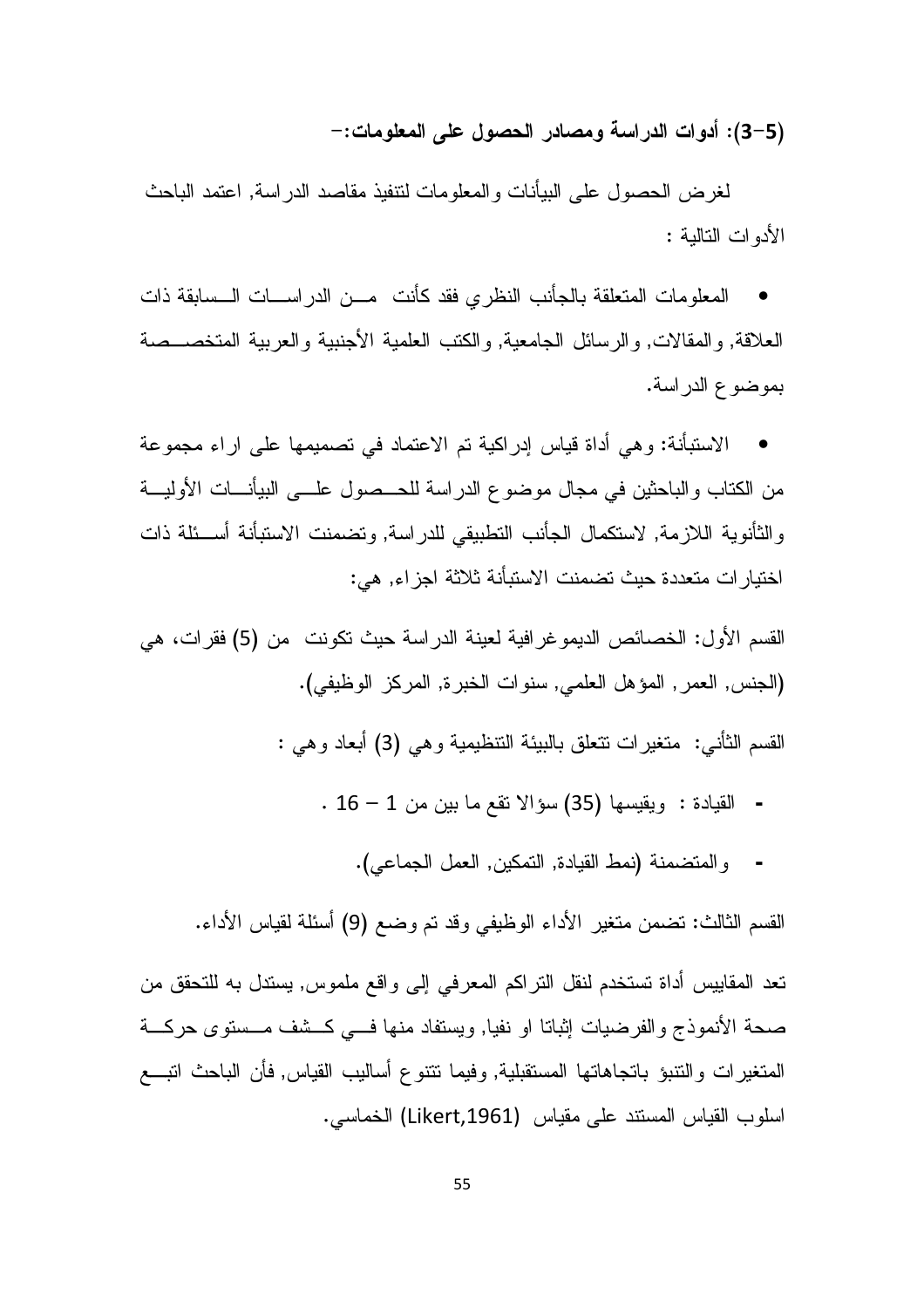بنيت الاستبأنــة لتصف متغيرات الدراسـة وتفسير ها فـي ثلاثـة أجزاء علـي النحو التالـي :

- 1. المتغير المستقل: المتضمن البيئة التنظيمية بأبعادها (نمط القيادة, والتمكين, والعمل الجماعي).
	- 2. المتغير التابع: وهو الأداء الوظيفي.
- 3. الخصائص الديموغرافية: والمتضمنة مجموعة من المتغيرات (الجنس العمـــر)، المستوى التعليمي, سنوات الخبرة, المركز الوظيفي).

ونتيجة لما ذكر فقد استقر الرأي على المقياس بعد إجراء تعديل في فقراتسه, إضـــافة وحذفا, شطرا وجمعا, تثبيتا وإعادة صياغة, وصحح المقياس قبل اجتيازه التحكيم لغويا وبعده.

ونكون المقياس من (44) فقرة نزواح مدى الاستجابة من (1–5) وكأن المقياس

| لايحدث ابدا | نادر | احيأنا | غالبا | دائما |
|-------------|------|--------|-------|-------|
|             |      |        |       | ັ     |

وضم المتغير المستقل البيئة التنظيمية بالمقاييس الاتية

| العمل الجماعي | التمكين | نمط القيادة | البيئة التنظيمية |
|---------------|---------|-------------|------------------|
|               |         | 16          | عدد الفقرات      |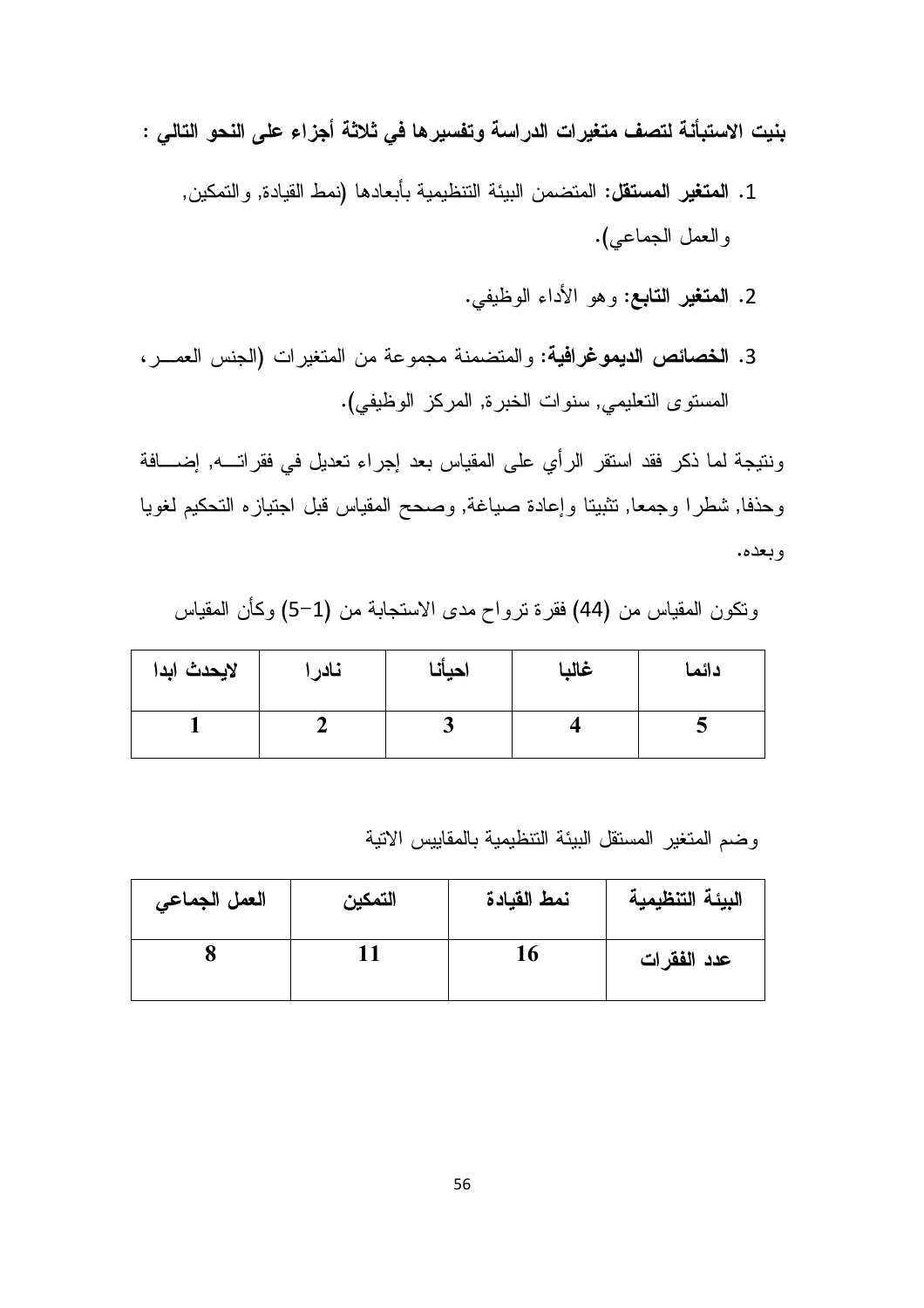#### اما المتغير التابع وهو : الأداء الوظيفي

| الأداء الوظيفي | المتغير التابع |
|----------------|----------------|
| q              | عدد الفقرات    |

#### (6–3): المعالجة الاحصائية

لغرض تحقيق أهداف الدراسة قام الباحث باستثنارة متخصص بالجوأنب الإحصائية, ومعالجة البيأنات لغرض اختبار أنموذج الدراسة وفرضياتها حيث تم استخدام برنامج الحزم الاحصائية للعلوم الاجتماعية (SPSS) لتحليل بيأنات الاستبأنة والحصول على مخرجات لجميـــع أســـئلة الاستيأنة.

- معامل Cronbach Alpha للتأكد من درجة ثبات المقياس المستخدم.
- المتوسطات الحسابية و الأنحر افات المعيار ية من اجل الاجابة عن أسئلة الدر اسة ومعرفة الاهمية النسبية.
	- اختبار ( t) لعينة واحدة للتحقق من الأداء الوظيفي.
	- تحليل الأنحدار البسيط ( F) باستخدام جداول تحليل التباين ANOVA.
		- مستوى التبني والاهمية, والذي تم تحديده طبقا للمقياس الاتبي:

طول الفئة = الحد الأعلى للبديل – الحد الأدنى للبديل

| عدد المستويات                                 |           |  |
|-----------------------------------------------|-----------|--|
|                                               | $4 = 1-5$ |  |
| $1.33 =$                                      | $3 = 3$   |  |
| وبذلك نكون الدرجة المنخفضة من 1 – اقل من 2.33 |           |  |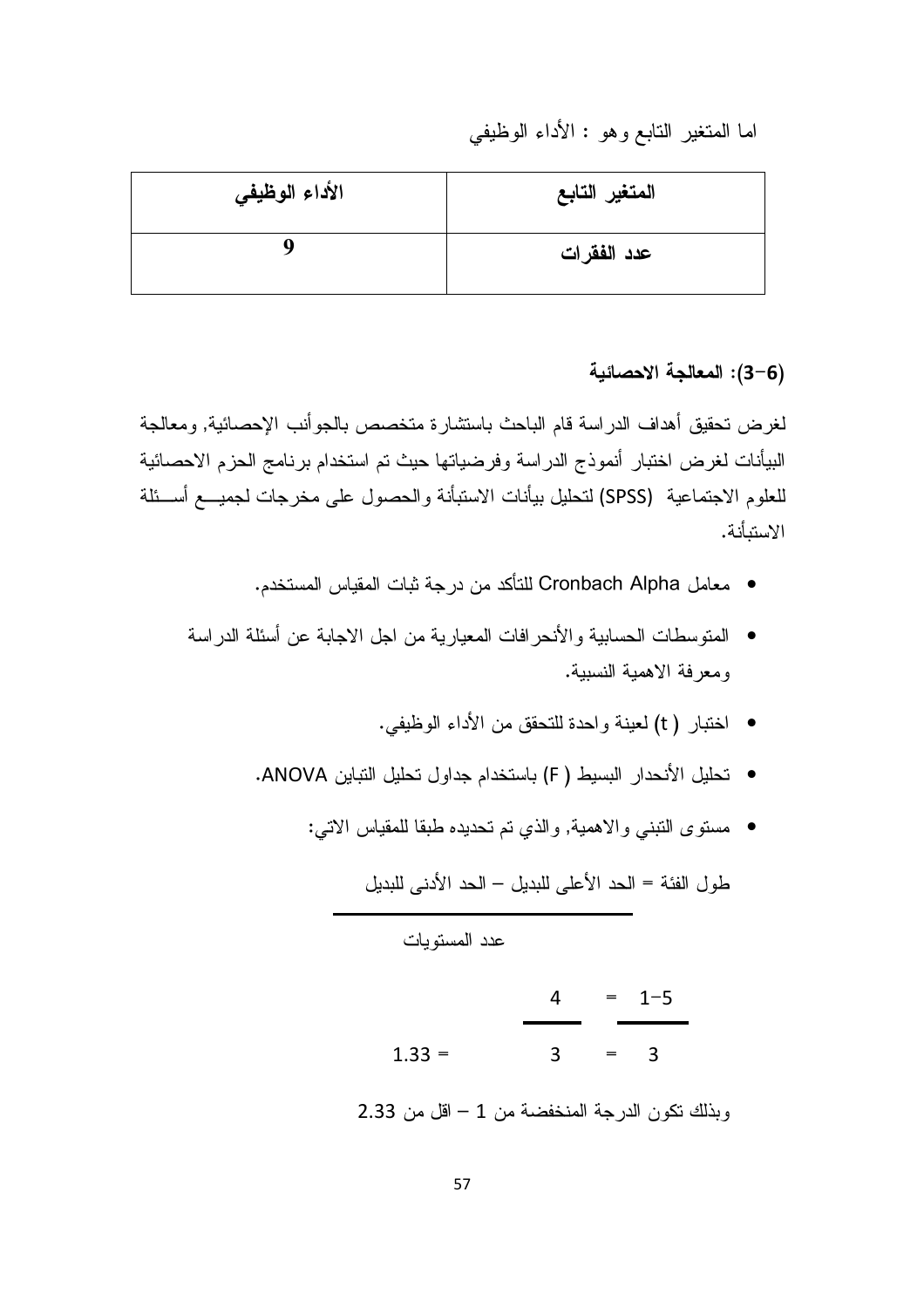#### (7–3): صدق أداة وثباتها:–

أ) الصدق الظاهر ي

تطلب التحقق من الصدق الظاهر ي الاستعأنة بنخبة منتقاة من المحكمين من أعضاء الهيئة الندريسية المنتمين إلى علوم الأدارة, بقصد الافادة من خزينهم المعرفي, مما جعل المقياس اكثر دقة وموضوعية في القياس, وقد بلغ عدد المحكمين (6) وبلغت الاستجابة الكليسة (100%), ينظر الملحق.

ب) اختبار الثبات

من اجل البر هنة على أن الاستبأنة تقيس العو امل المر اد قياسها, و النّثبت من صدقها, قام الباحث باجر اء اختبار مدى الاتساق الداخلي لفقر ات القياس, حيث تم تقيم تماسك المقياس بحساب (كرونباخ الفا), حيث أن اسلوب (كرونباخ ألفا) يعتمد قياس مدى ثبات أداة القياس حبث بلغت قبمة الفا (96.8%) و هي نسبة ممتاز ة كونها أعلى من النسبة المقبولة (60%), كما أن، قيمة ألفا بالنسبة لمتغيرات الدراسة اعلى من النسبة المقبولة (60%),

#### الجدول رقم (7–3)

| قيمة الفا | المتغير        |
|-----------|----------------|
| %92.2     | نمط القيادة    |
| %92.6     | التمكين        |
| %90.3     | العمل الجماعي  |
| %90.2     | الأداء الوظيفي |

معامل ثبات الاتساق الداخلي لأبعاد الاستبأنة (كرونباخ الفا)

وتدل معاملات الثبات هذه على تمتع الأداة بصورة عامة بمعامل ثبات عال على قدرة على تحقيق أغراض الدراسة وفقا لــــ (Sekran,203) حيث يتضح من الدول (7–3) أن اعلى معامل ثبات أبعاد الاستبأنة فيما يتعلق بالبيئة التنظيمية هو (92.6%) حققه بعد التمكين.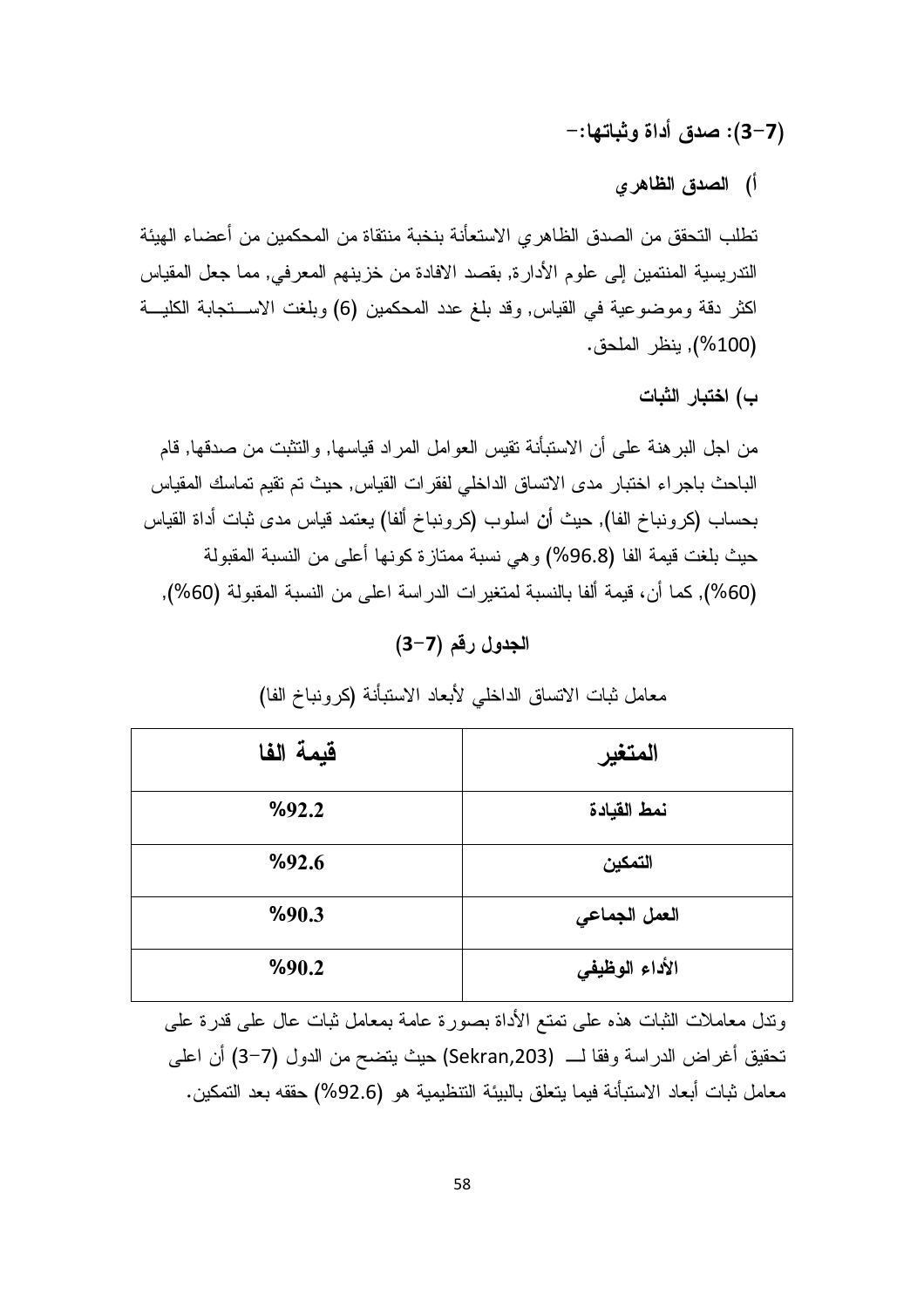### ج) اختبار Multicolleriarity

لقد تم استخراج معامل ارتباط بيرسون بين المتغيرات حيث تبين أن اعلى قيمة ل r = 83.7% بين القيادة والتمكين وبالتعويض في المعادلة, نجد أن قيمة VIF = 3.3396 وبما أن قيمة VIF اقل من (5) إذن لايوجد هنالك Multicolleriarity وبالنالي لايوجد نداخل ما بين المتغير ات.

> $VIF = 1$  $1-r2$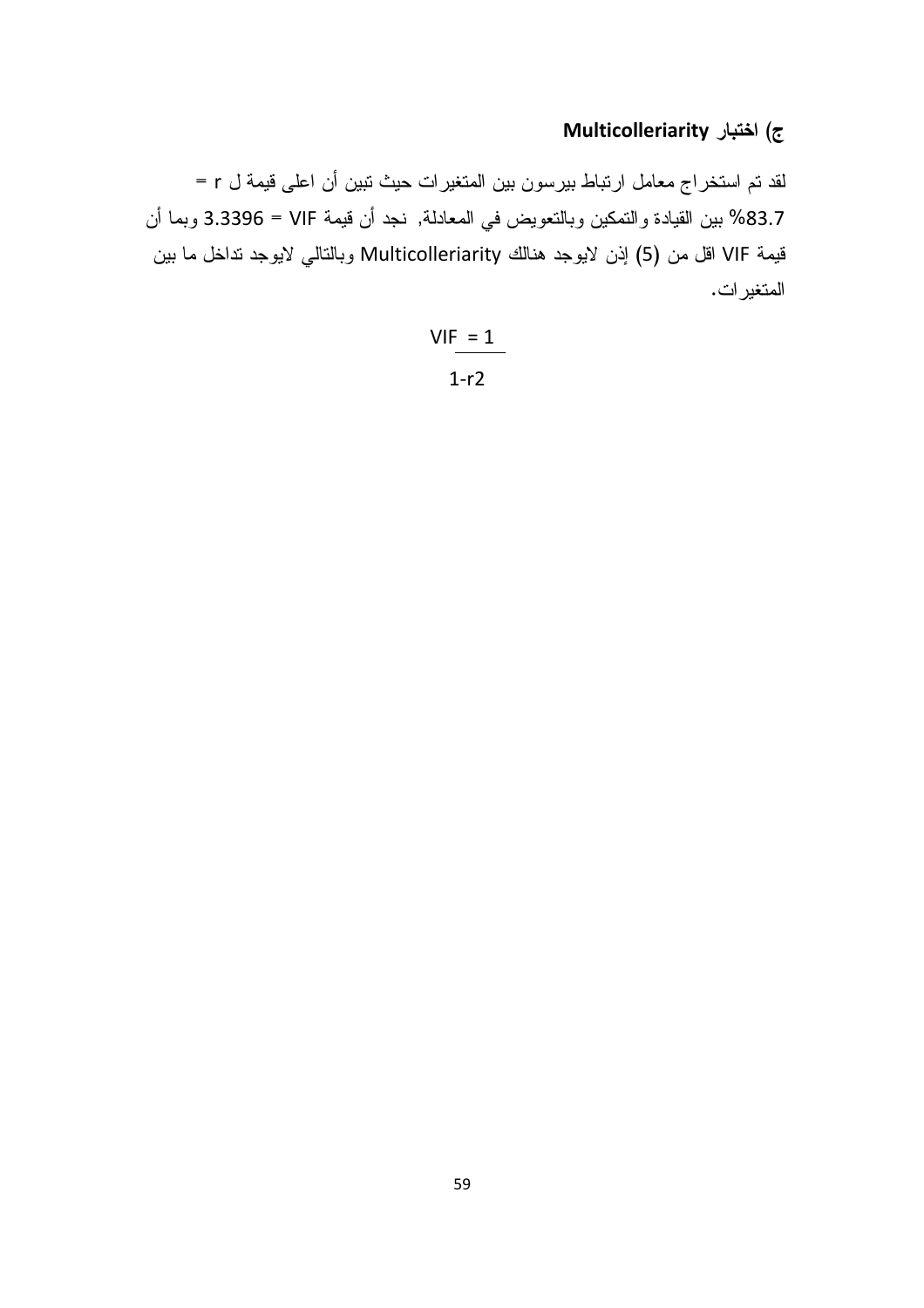# الفصل الرابع

## نتائج تحليل واختبار الفرضيات

- (1-4) المقدمة
- (2–4) التوزيع التكراري لاجابات عينة الدراسة عن أسئلة الدراسة
	- (3–4) اختبار الفرضيات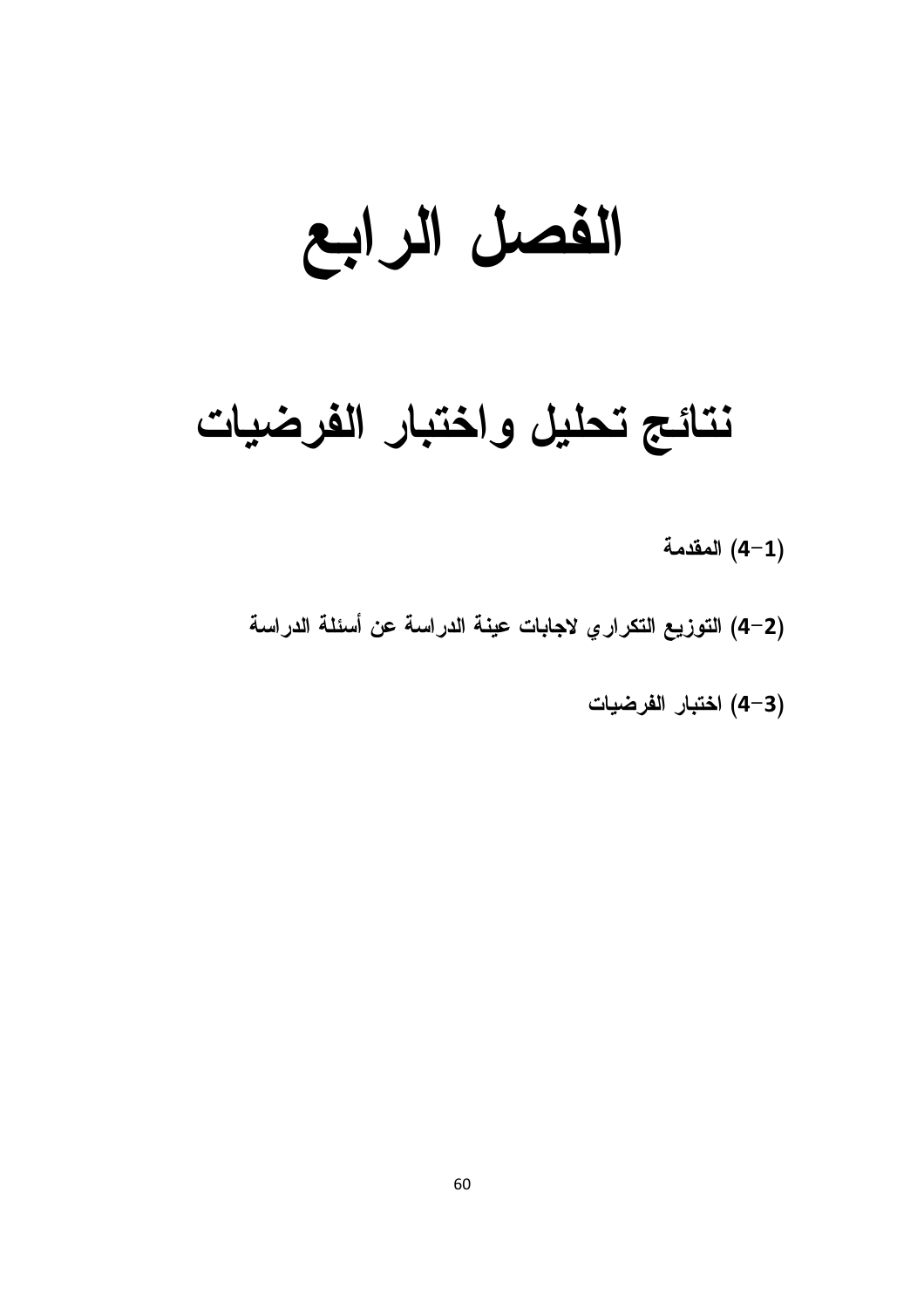(1-4): المقدمة

يهدف هذا الفصل إلى عرض نتائج استخدام بعض الأساليب الإحصائية الوصفية التي أفرزتها الاستبأنة, من خلال تحليل اراء أفراد عينة حول متغيرات الدراسة المعتمدة, وتــم اســتخدام جداول النوزيع النكراري, والنسب المئوية, والأوساط الحسابية لنقدير المستويات, والأنحرافات المعيارية, وقد تم عرض النتائج عبر محورين رئيسين, يغطيأن متغيرات الدراسة وفقا للتالي:

- النوزيع النكراري لإجابات الدراسة.
	- اختبار فرضيات الدراسة.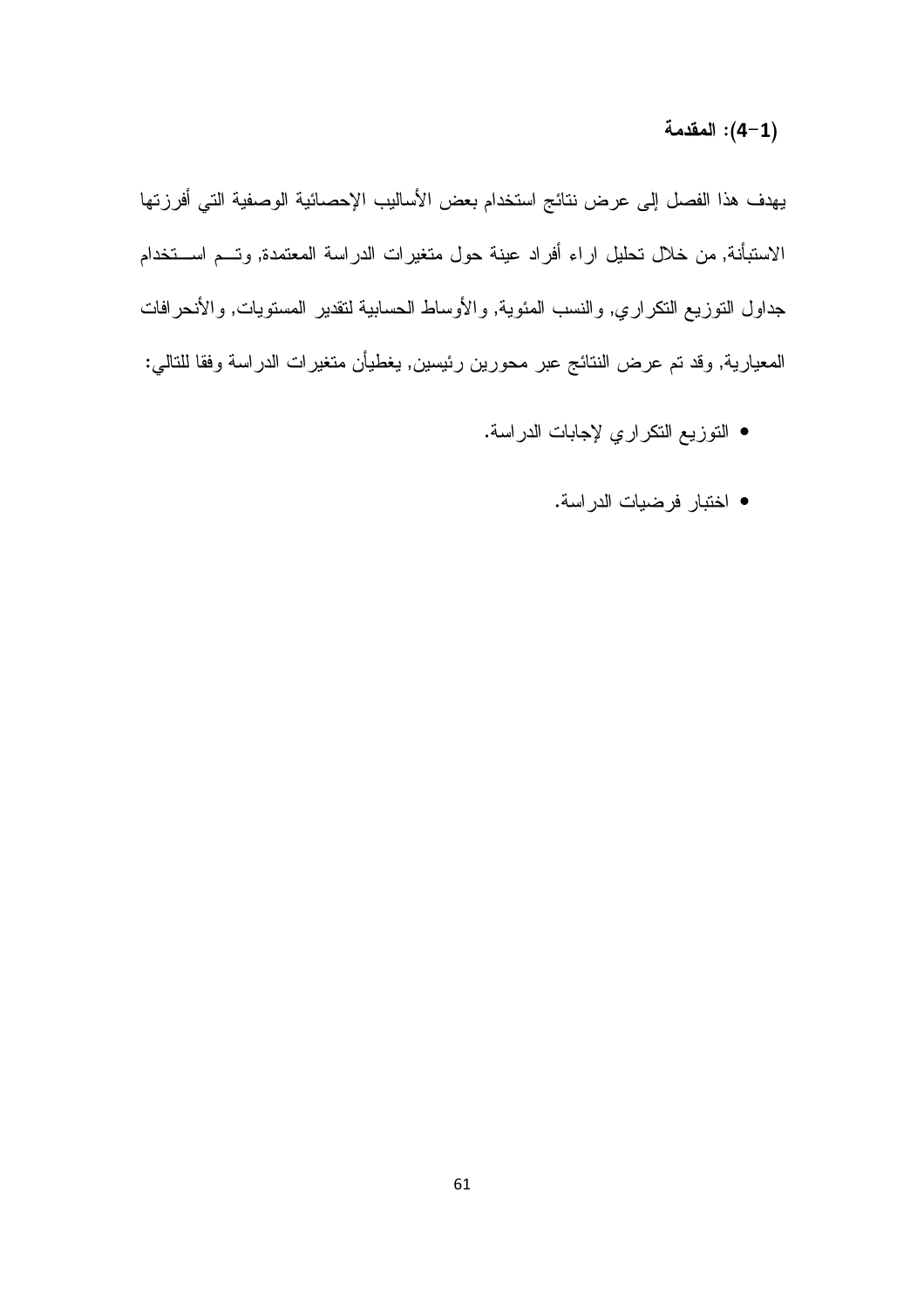(2–4): التوزيع التكراري لإجابات عينة الدراسة عن أسئلة الدراسة

أولا: أثر نمط القيادة على الأداء الوظيفي للعاملين في شركات الـــدخأن الأردنيـــة لوصـــف مستوى اهمية نمط القيادة على الأداء الوظيفي في شركات الدخأن لجأ الباحث إلى اســـتخدام المنوسطات الحسابية والأنحرافات المعيارية كما هو موضح

الجدول رقم (1–4). المتوسطات الحسابية والأنحرافات المعيارية لسلوك نمط القيادة

| الأنحراف | المتوسط لحسابى | الفقر ة                                                                                          | التسلسل                 |
|----------|----------------|--------------------------------------------------------------------------------------------------|-------------------------|
| لمعيار ي |                |                                                                                                  |                         |
| 1.20057  | 3.3966         | تعتمد الشَّركة معيار الأقدمية في قرارات ألترقية                                                  | 1                       |
| .96971   | 3.5862         | يسمح الهيكل التنظيمي بالتواصل فيما بين العاملين                                                  | $\overline{2}$          |
| 1.07611  | 3.7241         | تتميز القيادة العاملة بسهولة التعرف على العاملين فيما                                            | $\overline{\mathbf{3}}$ |
| .98930   | 3.8276         | تدعم الشركة أسلوب الاتصالات الإلكترونية لأنجاز العمل                                             | 4                       |
| 1.05002  | 3.6379         | تهىء نظم الأتصالات الألكترونية التفاعل الموضوعي بين<br>الإدارة والعاملين                         | 5                       |
| 1.20578  | 3.1810         | يمكن للموظف فـى الـشركة أن يطرح وجهـة نظره حتـى<br>لوكأنت تتعارض مع موقف رؤسائه                  | 6                       |
| 1.07900  | 3.3362         | تسمح قواعد وإجراءات العمل في تدفق اقتراحات العاملين<br>إلى المستويات العليا                      | $\overline{7}$          |
| 1.10617  | 3.2328         | تعمل  إدارة الشّركة على إشاعة فلسفة المبادرة في العمل                                            | 8                       |
| 1.01592  | 3.4483         | يفضل العاملون عند مواجهة مشكلة معينة في العمل عدم<br>البت بـها إلى حين عرضـها على الرئيس المباشر | 9                       |
| 1.22722  | 3.1810         | تعتمد إدارة الشركة أسلوب المشاركة في إتخاذ القرار                                                | 10                      |
| 1.14060  | 3.2845         | تعتمد إدارة الشركة على الحكمة الشخصية والمبادرات في<br>تفحص كل ش <i>ي</i>                        | 11                      |
| 1.08762  | 3.2931         | يتلقى العـاملين الـدعم والإسـنـاد المـادي والمعنـوي مـن<br>مديريهم                               | 12                      |
| .95329   | 3.6466         | يتم الإتصال الاداري بين الرؤساء والمرووسين بسرعة                                                 | 13                      |
| 1.00326  | 3.2500         | تــوازن إدارة الـــشركة بـــين سياســـات الــدعم والمـــسأندة<br>وسياسة التهديد بالعقوبات        | 14                      |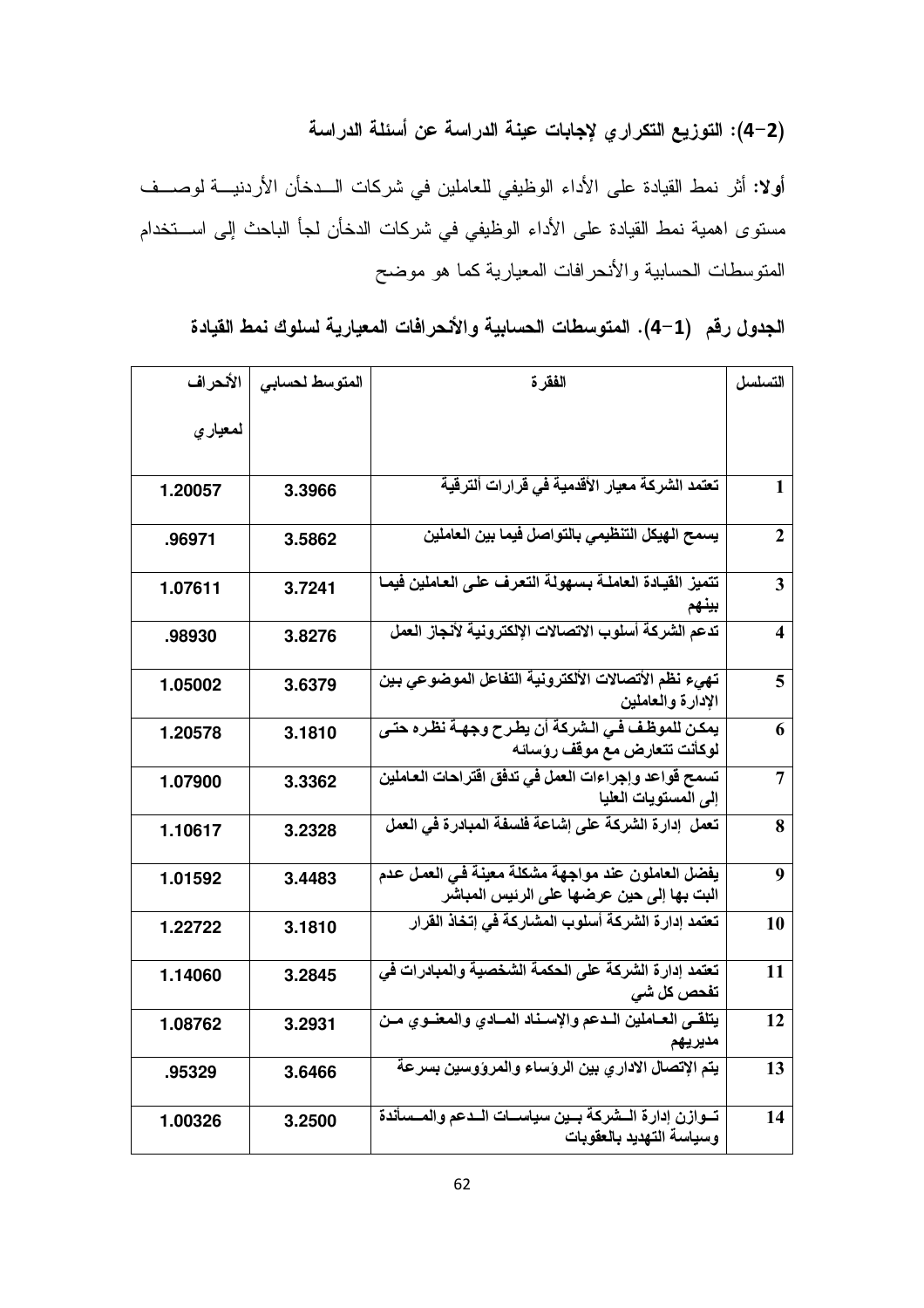| 1.18638 | 3.0345 | ً تبذل الإدارة جهودا كبيرة لمناقشة طموح الموظف للنجاح .<br>عندما يكون ذلك منسجما مع طموح الموسسسية |    |
|---------|--------|----------------------------------------------------------------------------------------------------|----|
| 1.14060 | 3.2845 | خطوط السلطة للروساء والمرووسين واضحة                                                               | 16 |

نلاحظ من الجدول السابق أن انجاهات عينة الدراسة إيجابية نحو الفقرات اعـــلاه وذلـــك لأن متوسطاتها الحسابية أكبر من متوسط أداة القياس (3) كما نبين أن الفقرة (4), (تدعم الشركة أسلوب الإتصالات الإلكترونيــة لأنجــاز الـعمـل) هي اكثر الفقرات موافقة بمتوســــط حــــسابي يبلــــغ (3.2876), بينما الفقر ة (15), (تبذل الإدارة جهودا كبيرة لمناقشة طموح الموظف للنجاح عندما يكون ذلك منسجما مـع طمـوح المؤسسـسة) هي اقل الفقر ات موافقة بمنوسط حسابـي يبلــــغ يبلــــغ (3.0345), كما أن المتوسط العام يبلغ (3.3966) يعكس موافقة العينة علـــي متغيـــر نمــط الدر اسة

|          | المتوسط لحسابى | الفقر ة                                                | التسلسل        |
|----------|----------------|--------------------------------------------------------|----------------|
| المعياري |                |                                                        |                |
| 1.18799  | 3.4224         | تساعد سياسة الشركة في بناء الثقـــة والإبـــداع بـــين |                |
|          |                | العاملين .                                             |                |
| 1.18217  | 3.2328         | تقوم سياسة الإشراف في  الشركة على أساس رســم           | 2              |
|          |                | الخطوط العريضة لأعمال العاملين ثم تترك لهم حريسة       |                |
|          |                | التصرف في إطار ذلك                                     |                |
| 1.02707  | 3.3793         | تعطى إدارة الشركة العاملون فرصة لحل مشاكل العمل        | 3              |
|          |                |                                                        |                |
| 1.10159  | 3.3276         | يلجأ متخذو القرارت إلسي المسشاورات واستظلاعات          | $\overline{4}$ |
|          |                | الرأي قبل اتخاذ القرارت                                |                |
| .99123   | 3.5086         | يقوم المدير المسؤول في مكأن عملك بوضــــع معــــايير   | 5              |
|          |                | للعاملين قابلة للأنجاز والتحقق                         |                |

الجدول رقم (2–4) المتوسطات الحسابية والأنحرافات المعيارية لسلوك التمكين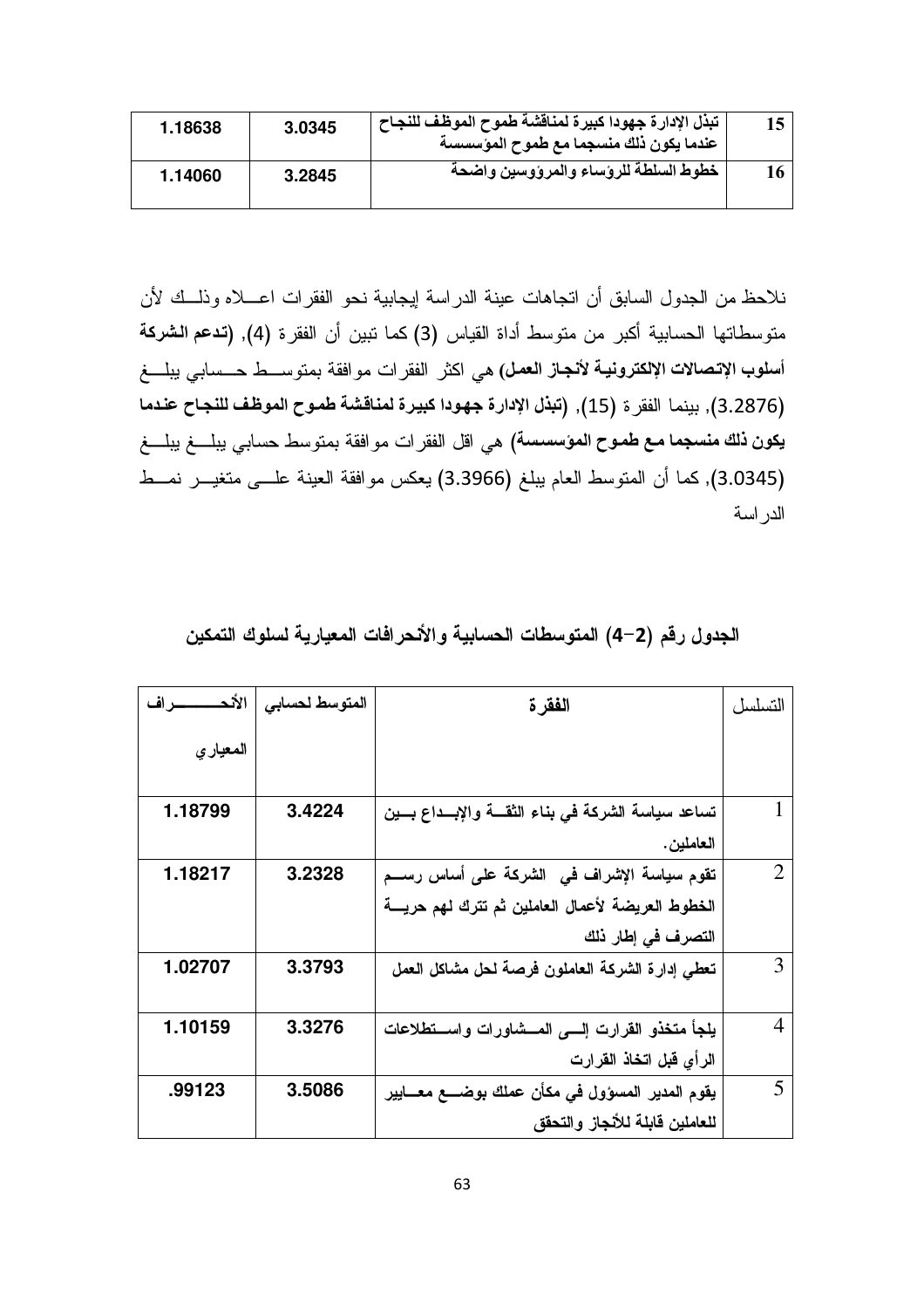| 1.17070 | 3.2845 | يحرص المدير المسؤول عنك علـــى ضـــرورة تكـــافؤ  | 6  |
|---------|--------|---------------------------------------------------|----|
|         |        | السلطة مع المسؤولية عند تفويضه لبعض صلاحياته      |    |
| 1.12302 | 3.2069 | يتلقى الموظف الدعم من رؤسائه                      |    |
|         |        |                                                   |    |
| 1.09366 | 3.3276 | يشجع المدير المسؤول العاملين معسك علسى تحمسل      | 8  |
|         |        | المسؤولية                                         |    |
| .98941  | 3.4397 | يدعم المدير المسؤول في مكأن عملك ممارسة كل فرد    | 9  |
|         |        | لصلاحياته المخولة له                              |    |
| 1.12235 | 3.4655 | تقوم الشركة بتزويد الموظفين بمعلومات عن أنجازاتهم | 10 |
|         |        | في الأعمال الموكلة إليهم                          |    |
| 1.13823 | 3.4914 | تقوم الشركة بتدريب الموظفين وتأهيلهم علسى العمسل  | 11 |
|         |        | اللذي يمارسونه                                    |    |
| .83832  | 3.3715 | المتوسط الحسابي والأنحراف المعياري العام          |    |
|         |        |                                                   |    |

نلاحظ من الجدول السابق إلى أن إجابات المبحوثين عن العبارات المتعلقــة بــالتمكين فـــى شركات الدخأن الأردنية. إذ تراوحــت المتوســطات الحــسابية بـــين (3.5086–3.2069), ونلاحظ أن اتجاهات عينة الدراسة إيجابية نحو الفقرات أعلاه وذلك لأن متوسطاتها الحسابية أكبر من منوسط أداة القياس(3), كما نبين أن الفقرة (5), (يقوم المدير المسؤول فـــي مكـــأن عملك بوضع معايير للعاملين قابلة للأنجاز والتحقق) هي أكثر الفقرات موافقة بمتوسط حسابي (3.5086), بينما الفقرة (7) (يتلقى الموظف الدعم من رؤوسائه) هي أقل الفقـــرات موافقـــة بيمتوسط حسابي (3.2069), كما نبين أن اتجاهات عينة الدراسة إيجابية نحو المتغير ككــل وذلك لأن المنوسط العام بلغ (3.3715) وهذا يعكس موافقة العينة عليه.

الجدول رقم (3–4) المتوسطات الحسابية والأنحرافات المعيارية لسلوك العمل الجماعي

| الأند<br>- (ف | المتوسط الحسابي | السؤال | التسلسل |
|---------------|-----------------|--------|---------|
| المعيار ي     |                 |        |         |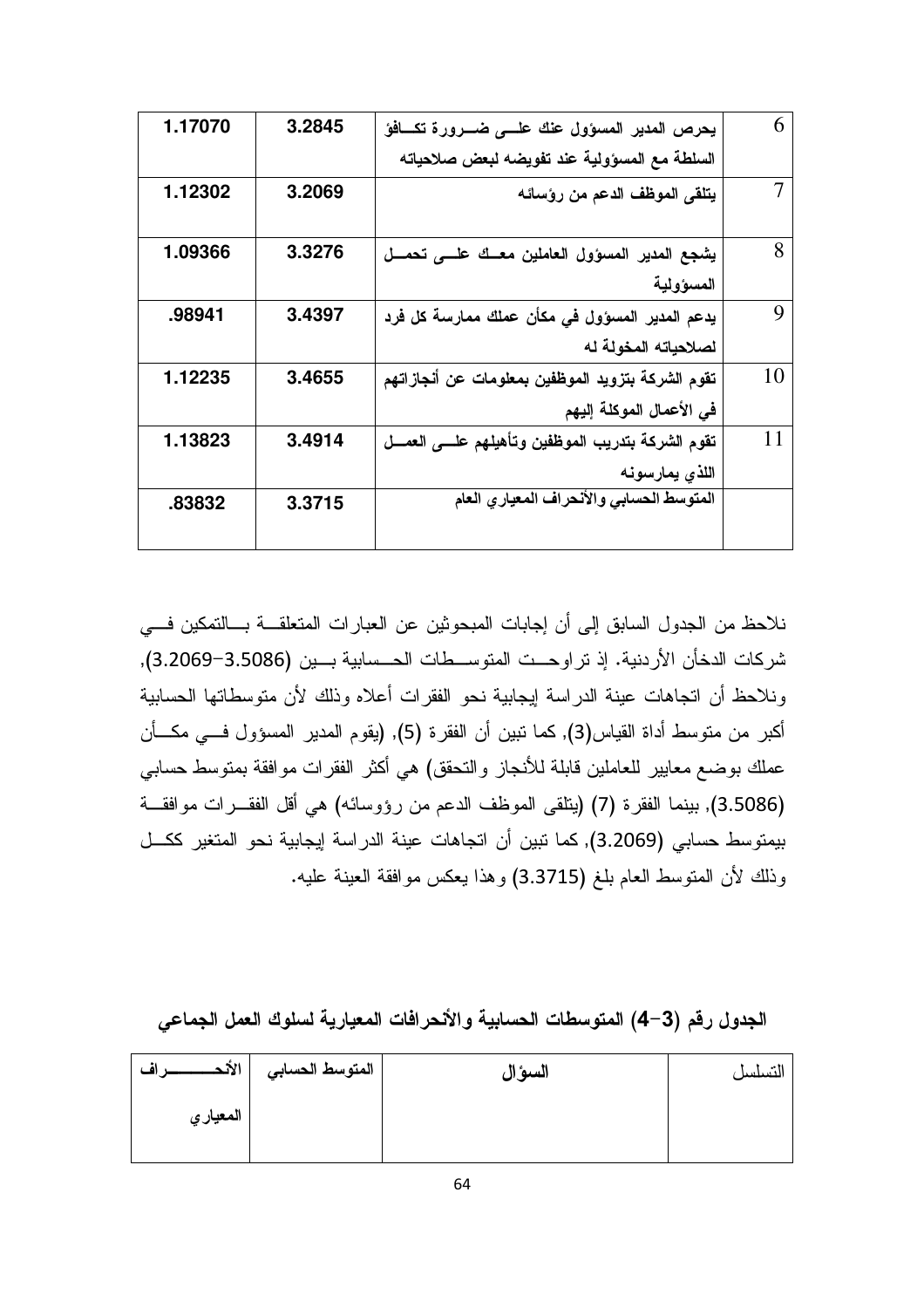| .95914  | 3.8621 | يتم أنجاز العمل بشكل تعاونى                                                                                  |   |
|---------|--------|--------------------------------------------------------------------------------------------------------------|---|
| 1.01798 | 3.7241 | اشجع المفترحات المقدمة من الآخرين                                                                            | 2 |
| 1.05188 | 3.7586 | اتمسك بالأدوار المتميزة في فرق العمل والتي<br>تــساعد فــي تنميـــة القــدرات والإمكأنـــات فــي<br>المؤسسة. |   |
| .94127  | 3.8362 | يتم التنسيق مع الاخرين لأداء العمل بصورة                                                                     | 4 |
| 1.05841 | 3.6897 | أشـارك فـى التعليقـات وإبـداء الـرأي فـى اثنــاء<br>الندوات أو الإجتماعات التى تعقدها الشركة                 | 5 |
| 1.10729 | 3.5000 | أسعى للعمل مع لجأن او فرق عمل تكلف بحل<br>المشكلات وإتخاذ القرارات المهمة                                    | 6 |
| 1.18546 | 3.2155 | تـــسمح نظـــم الـعمـــل بـالمـــشاركـة فـــى إتخـــاذ<br>القرارات                                           |   |
| 1.03289 | 3.5517 | تقـوم الـشركة علـى تـشكيل فـرق عمـل لتنفيـذ                                                                  | 8 |
| .80789  | 3.6422 | المتوسط الحسابي والأنحراف المعياري العام                                                                     |   |

.<br>نلاحظ من الجدول السابق إلى أن إجابات المبحوثين عن العبارات المتعلقة بالعمل الجمـــاعي في شركات الدخأن الأردنية. إذ تراوحت المتوسطات الحــسابية بـــين (3.8261–3.2155), ونلاحظ أن انجاهات عينة الدراسة إيجابية نحو الفقرات أعلاه وذلك لأن متوسطاتها الحسابية اكبر من متوسط أداة القياس (3), كما تبين أن الفقرة (1), (يتم أنجاز العمل بشكل تعـــاوني) هي اكثر الفقرات موافقة بمنوسط حسابي (3.8621), بينما الفقرة (7), (تسمح نظم العصـل بالمشاركة في إتخاذ القرار) هي اقل الفقرات موافقة بمنوسط حسابي (3.2155), اما المنوسط العام البالغ (3.6422) يعكس موافقة العينة نحو متغير العمل الجماعي.

| الأنحراف المعياري | المتوسد | الفقر ة                                    | التسلسل |
|-------------------|---------|--------------------------------------------|---------|
|                   | التسابى |                                            |         |
| .93744            | 3.8707  | يحرص العاملون على تحقيق الأهداف العامة     |         |
| .90955            | 3.9138  | أنجز الواجبات المطلوبة في مواعيدها المحددة |         |

الجدول رقم (4–4) المتوسطات الحسابية والأنحرافات المعيارية للاداء الوظيفي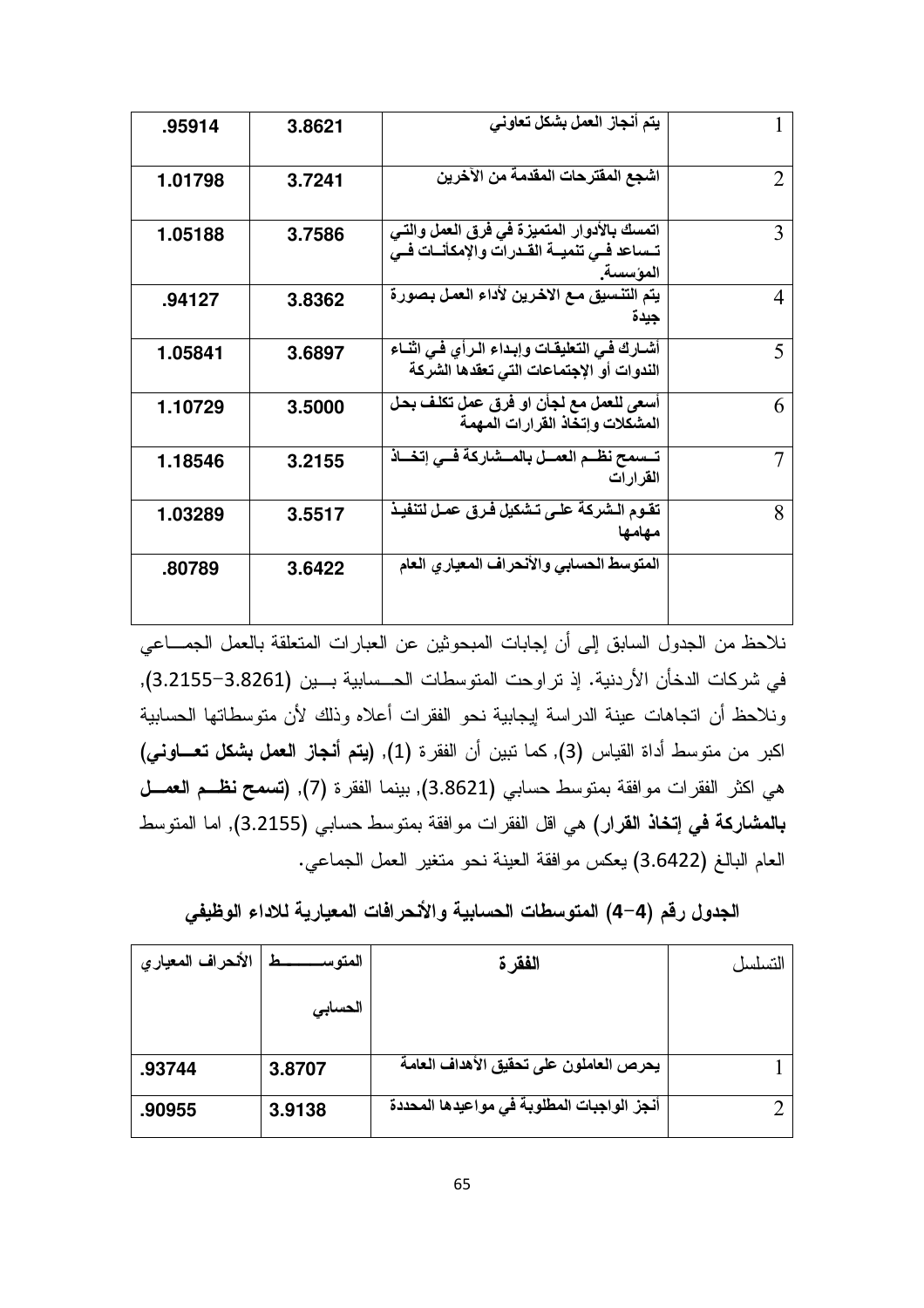| .85968  | 4.0086 | أنجز أعمالى حسب التعليمات المطلوبة منى                              |   |
|---------|--------|---------------------------------------------------------------------|---|
| .98930  | 3.8276 | يرتفع مستوى ادائ <i>ى</i> يوما بعد يوم                              |   |
| .98763  | 3.7759 | حجم الأعمــال التــى أنجز هــا تتفـق مــع توقعــات<br>رئيسى المباشر |   |
| .95176  | 3.7759 | تتسم الأعمال المنجزة بالدقة                                         | 6 |
| .96889  | 3.5948 | يتميز الأداء في الشركة بخلوه من الأخطاء                             |   |
| .99459  | 3.6034 | يتم أنجاز العمل بشكل تعاوني                                         | 8 |
| 1.11803 | 3.7500 | يستجيب العاملون لمتطلبات الزبائن بشكل سريع                          | Q |
| .72678  | 3.7912 | المتوسط الحسابي والأنحراف المعياري العام                            |   |

نلاحظ من الجدول (4–4), إلى أن انجاهات العينة كأنت إيجابية اعلاه وذلك لأن متوســـطاتها الحسابية أكبر من متوسط أداة القياس (3). كما أن الفقرة (3), (أنجز أعمالي حسب التعليمات المطلوبة مني) هي أكثر الفقرات موافقة بمتوسط حسابي(4.0086), بينما الفقرة (7), (يتميز الأداء في الشركة بخلوء من الأخطاء) هي اقل الفقرات موافقة بمتوسط حسابي (3.5984),

كما أن المنوسط العام البالغ (3.7912) يعكس موافقة العينة نحو منغير الأداء الوظيفي.

(3–4) اختبار فرضيات الدراسة :–

عمل الباحث في هذا الجأنب على اختبار فرضيات الدراسة, حيث تركزت مهمة هذه الفقرة على اختبار مدى قبول او رفض فرضيات الدراسة.

فرضية (الرئيسة): Ho: لا يوجد أثر ذو دلالة إحصائية للبيئة التنظيمية على الأداء الوظيفي لدى العاملين في شركات الدخأن الأردنية, عند مستوى دلالة (0.05)

#### جدول رقم (5–4) نتائج اختبار الفرضية (1)

| R2 | نتيجة الفرضية | <b>SIGF</b> | حده سه |  |
|----|---------------|-------------|--------|--|
|    |               |             |        |  |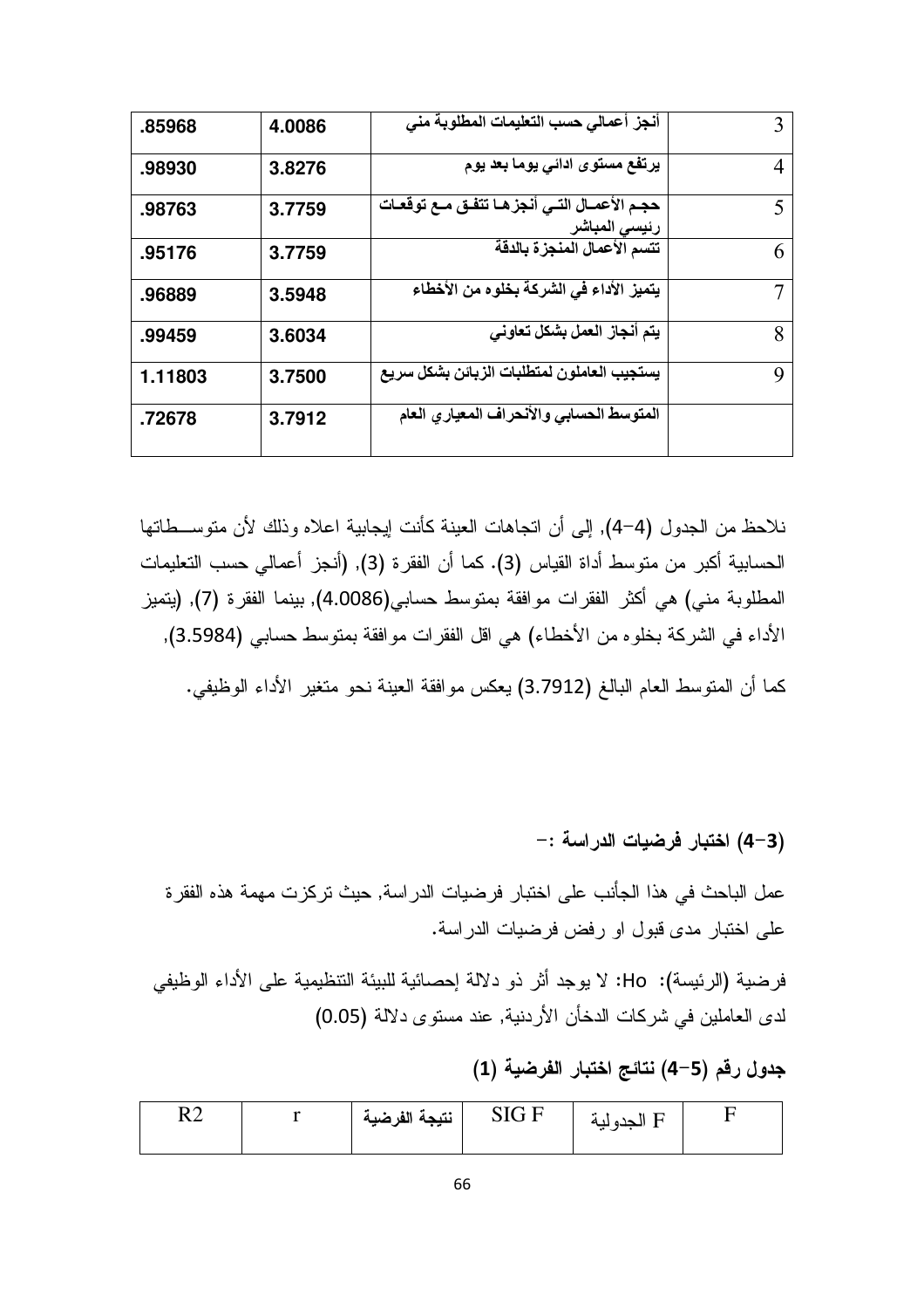|       |       | العدمية |      |     | المحسوبة |
|-------|-------|---------|------|-----|----------|
| 0.464 | 0.681 | رفض     | 0.00 | 2.7 | 32.305   |

لقد تم استخدام اختبار الأنحدار المتعدد ونجد من مطالعتنا لنتائج الحاسوب في الجدول السابق أن فيمة (F المحسوبة= 32.305) اكبر من فيمتها الجدولية, وبما أن فاعدة القرار هي نقبل الفرضية العدمية (Ho) إذا كأنت القيمة المحسوبة أقل من القيمة الجدولية, وترفض الفرضية العدمية (Ho) إذا كأنت القيمة المحسوبة أكبر من القيمة الجدولية, وبالنالي فأننا نرفض الفر ضبية العدمية (Ho), ونقبل الفر ضبية البديلة و هذا يعني:

هناك أثر للبيئة التنظيمية على الأداء الوظيفي لدى العاملين في شركات الدخأن الأردنية عند مستوى دلالة (0.05)

 $(68.1\%) = r$ وتعتبر العلاقة قوية كون r= (68.1%)

فرضية (1): Ho: لا يوجد أثر ذو دلالة إحصائية للعمل الجماعي على الأداء الوظيفي لدى العاملين في شركات الدخأن الأردنية.عند مستوى دلالة (0.05).

جدول رقم (6–4) نتائج اختبار الفرضية (2)

| R2    |       | نتيجة الفرضية<br>العدمبة | SIGt | t الجدولية | t المحسوبة |
|-------|-------|--------------------------|------|------------|------------|
| 0.457 | 0.676 | رفض                      | 0.00 | 1.9799     | 9.798      |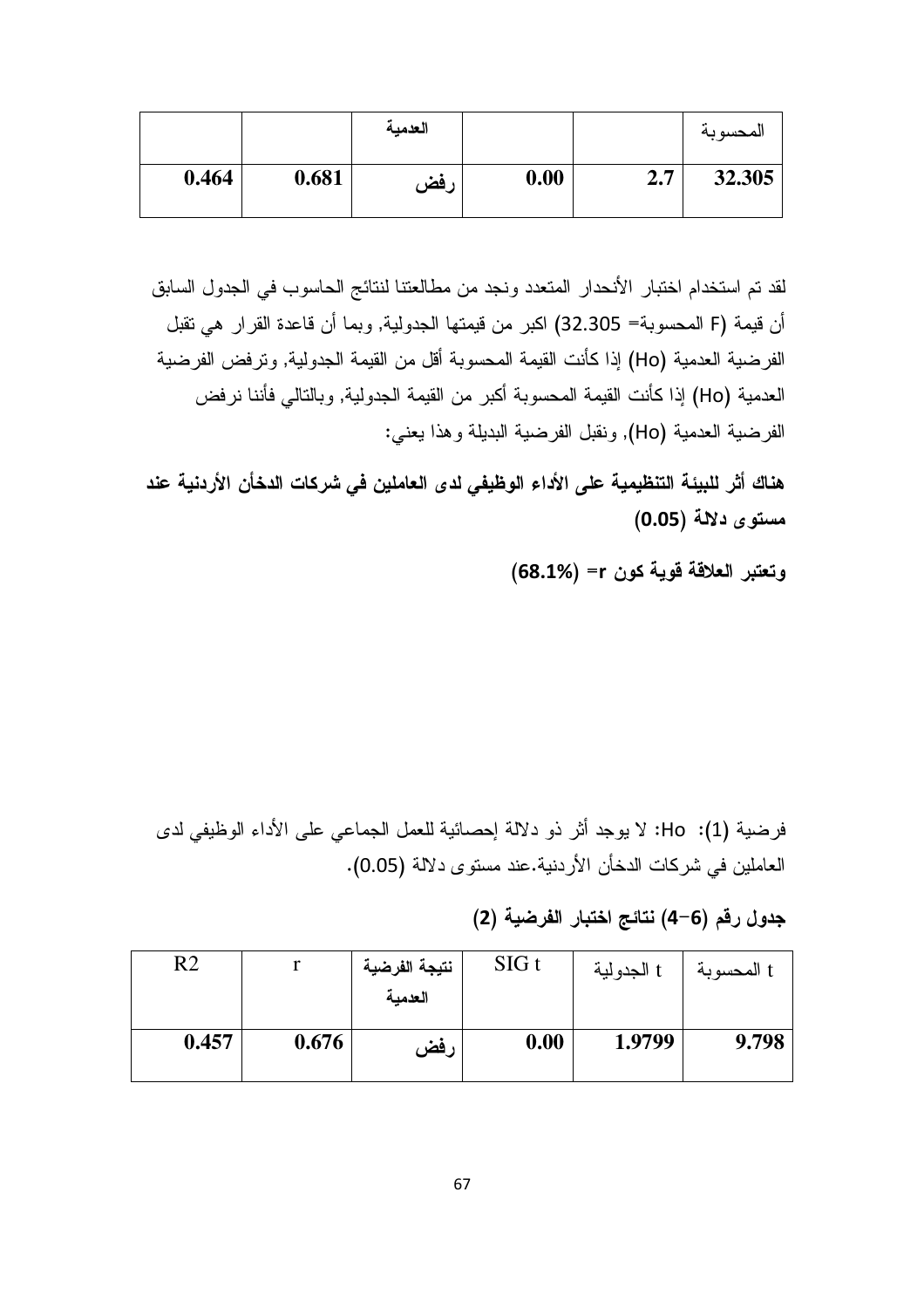لقد تم استخدام اختبار الأنحدار البسيط ونجد من مطالعتنا لنتائج الحاسوب في الجدول السابق أن قيمة (t المحسوبة= 9.798) اكبر من قيمتها الجدولية, وبما أن قاعدة القر ار هي تقبل الفر ضبية العدمية (Ho) إذا كأنت القيمة المحسوبة أقل من القيمة الجدولية, و تر فض الفر ضبية العدمية (Ho) إذا كأنت القيمة المحسوبة أكبر من القيمة الجدولية, وبالتالي فأننا نرفض الفرضية العدمية (Ho), ونقبل الفرضية البديلة وهذا يعني:

يوجد أثر ذو دلالة إحصائية للعمل الجماعى على الأداء الوظيفي لدى العاملين في شركات الدخأن الأردنية, عند مستوى دلالة (0.05).

وتعد العلاقة متوسطة كون r = (67.6%)

فرضية (2): Ho: لا يوجد أثر ذو دلالة إحصائية لنمط القيادة على الأداء الوظيفي لدى العاملين في شر كات الدخأن الأر دنية..عند مستو ي دلالة (0.05).

جدول رقم (7–4) نتائج اختبار الفرضية (3)

| R2    |      | نتيجة الفرضية | SIG t | t الجدولية | t المحسوبة |
|-------|------|---------------|-------|------------|------------|
|       |      | العدمية       |       |            |            |
| 0.281 | 0.53 | رفض           | 0.00  | 1.9799     | 6.677      |
|       |      |               |       |            |            |

لقد تم استخدام اختبار الأنحدار البسيط ونجد من مطالعتنا لنتائج الحاسوب في الجدول السابق أن قيمة (t المحسوبة=6.677) اكبر من قيمتها الجدولية, وبما أن قاعدة القرار هي تقبل الفرضية العدمية (Ho) إذا كأنت القيمة المحسوبة أقل من القيمة الجدولية, وترفض الفرضية العدمية (Ho) إذا كأنت القيمة المحسوبة أكبر من القيمة الجدولية, وبالنالي فأننا نرفض الفرضية العدمية (Ho), ونقبل الفرضية البديلة وهذا يعنى:

يوجِد أثر ذو دلالة إحصائية لنمط القيادة على الأداء الوظيفي لدى العاملين في شركات الدخأن الأردنية..عند مستوى دلالة (0.05).

وتعد العلاقة متوسطة كون r = (53%)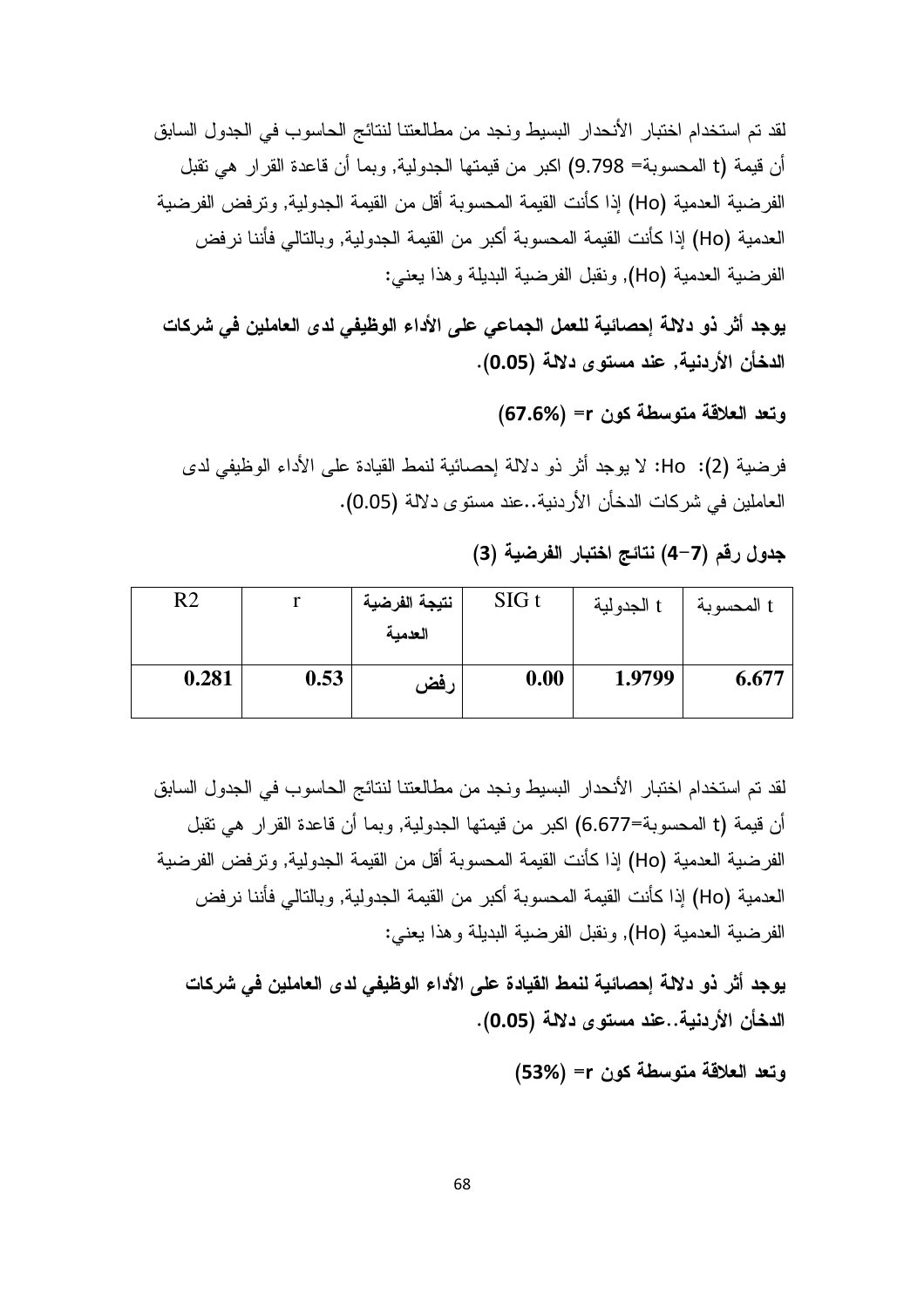فرضية (3): Ho: لايوجد أثر ذو دلالة احصائية للتمكين على الأداء الوظيفي لدى العاملين في شركات الدخأن الأردنية...عند مستوى دلالة (0.05).

جدول رقم (8–4) نتائج اختبار الفرضية (4)

| R2    |       | نتيجة الفرضية<br>العدمية | SIGt | t الجدولية | t المحسوبة |
|-------|-------|--------------------------|------|------------|------------|
| 0.334 | 0.578 | رفض                      | 0.00 | 1.9799     | 7.558      |

لقد تم استخدام اختبار الأنحدار البسيط ونجد من مطالعتنا لنتائج الحاسوب في الجدول السابق أن قيمة (t المحسوبة=7.588) اكبر من قيمتها الجدولية, وبما أن قاعدة القرار هي تقبل الفرضية العدمية (Ho) إذا كأنت القيمة المحسوبة أقل من القيمة الجدولية, وترفض الفرضية العدمية (Ho) إذا كأنت القيمة المحسوبة أكبر من القيمة الجدولية, وبالنالي فأننا نرفض الفرضية العدمية (Ho), ونقبل الفرضية البديلة وهذا يعني:

يوجد أثر ذو دلالة احصائية للتمكين على الأداء الوظيفي لدى العاملين في شركات الدخأن الأردنية..عند مستوى دلالة (0.05).

وتعد العلاقة متوسطة كون r = (57.8%)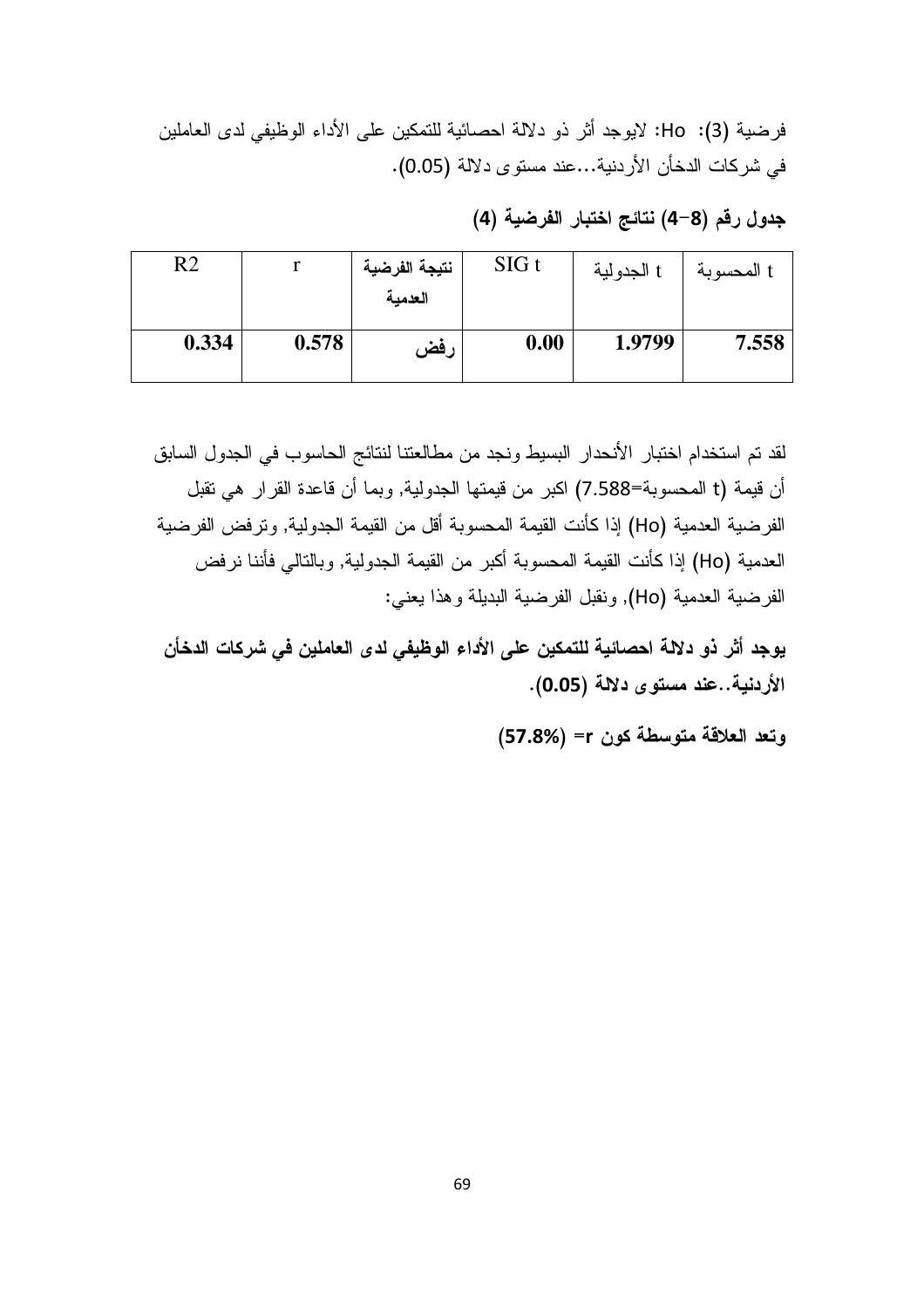## الفصل الخامس

## مناقشة الاستنتاجات والتوصيات

(1–5): المقدمة (2–5): الاستنتاجات (3–5): التوصيات

(1–5): المقدمة

يهدف هذا الفصل إلىي بيأن إستنتاجات ونوصيات الدراسة بناء على نتائج التحليل الإحصائي, حيث توصلت الدراسة لمجموعة من الاستتناجات والتوصيات يمكن عرضها على النحو الآتي: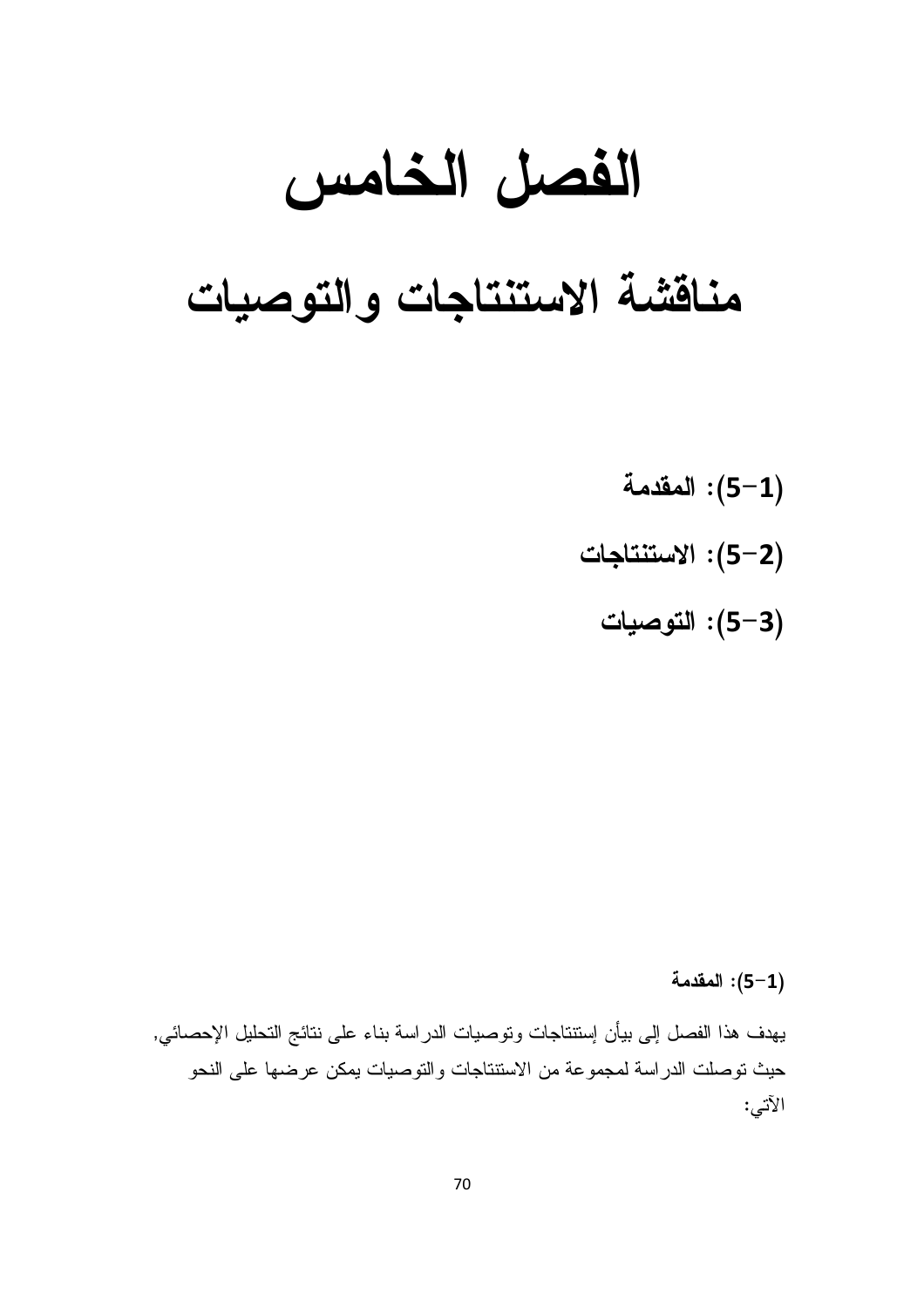(2–5): الاستنتاجات

هناك أثر للبيئة التنظيمية على الأداء الوظيفي لدى العاملين فـــي شـــر كات الـــدخأن  $\cdot$ 1 الأردنية عند مستوى دلالة (0.05), وتعد العلاقة قوية كون r= (68.1%).

هناك نوجه لدى شركات الدخأن الأردنية لتطبيق اســـلوب الأتـــصـالات الالكتر ونيــــة  $\cdot$ .2 لأنجاز العمل وذلك حسب إجابات افراد عينة الدراســـة, حيــث كـــأن المتوســط الحـــسابـي (3.8276), ويعد هذا متوسط قوي.

بوجد أثر ذو دلالة احصائية للتمكين على الأداء الوظيفي لدى العاملين في شــــركات  $\cdot$ 3 الدخأن الأردنية..عند مسنوى دلالة (0.05), ونعد العلاقة منوسطة كون r= (57.8%),

اظهرت نتائج الدراسة أن المديرين المسؤولين في الشركات عينة الدراسة تقوم بوضع  $\cdot$ .4 معايير من الممكن تحقيقها وأنجازها من قبل العاملين.

بوجد أثر ذو دلالة احصائية للعمل الجماعي على الأداء الوظيفي لدى العـــاملين فـــي  $.5$ شركات الدخأن الأردنية, عند مستوى دلالة (0.05), وتعــد العلاقـــة متوســـطة كـــون r=  $(67.6%)$ 

لقد ظهر جلبا أن فلسفة فر ق العمل في شر كات الدخأن الأر دنبة كأن مطبقا حبث كأن  $.6$ لمها أثر واضح على الأداء الوظيفي للعاملين, وذلك أن الادارات تشجع العمل الجماعي, وكذلك تهتم الادارة بنبادل الافكارحول العمل مع العاملين وتعمل على نشر أجواء ودية بين العاملين.

أظهرت نتائج الدراسة وجود أثر للتمكين على العاملين في شركات الدخأن الأردنيـــة  $\cdot$ .7 كاحد أبعاد البيئة التنظيمية في تحقيق التزام العاملين التنظيمي حيث يمتلك الموظــف حريــــة التصرف بالعمل لتلبية حاجات الزبائن.

نقوم شركات الدخأن الأردنية بعقد دورات منتظمة للعاملين للرفع من كفاءتهم وتطوير  $.8$ قدر اتهم.

لقد ظهر جليا أن فلسفة فر ق العمل في شر كات الدخأن الأر دنية كأن مطبقا حيث كأن .9 لمها أثر واضح على الأداء الوظيفي للعاملين, وذلك أن الإدارات نشجع العمل الجماعي, وكذلك نهتم الادارة بنبادل الأفكارحول العمل مع العاملين ونعمل على نشر أجواء ودية بين العاملين .

(3–5): التوصيات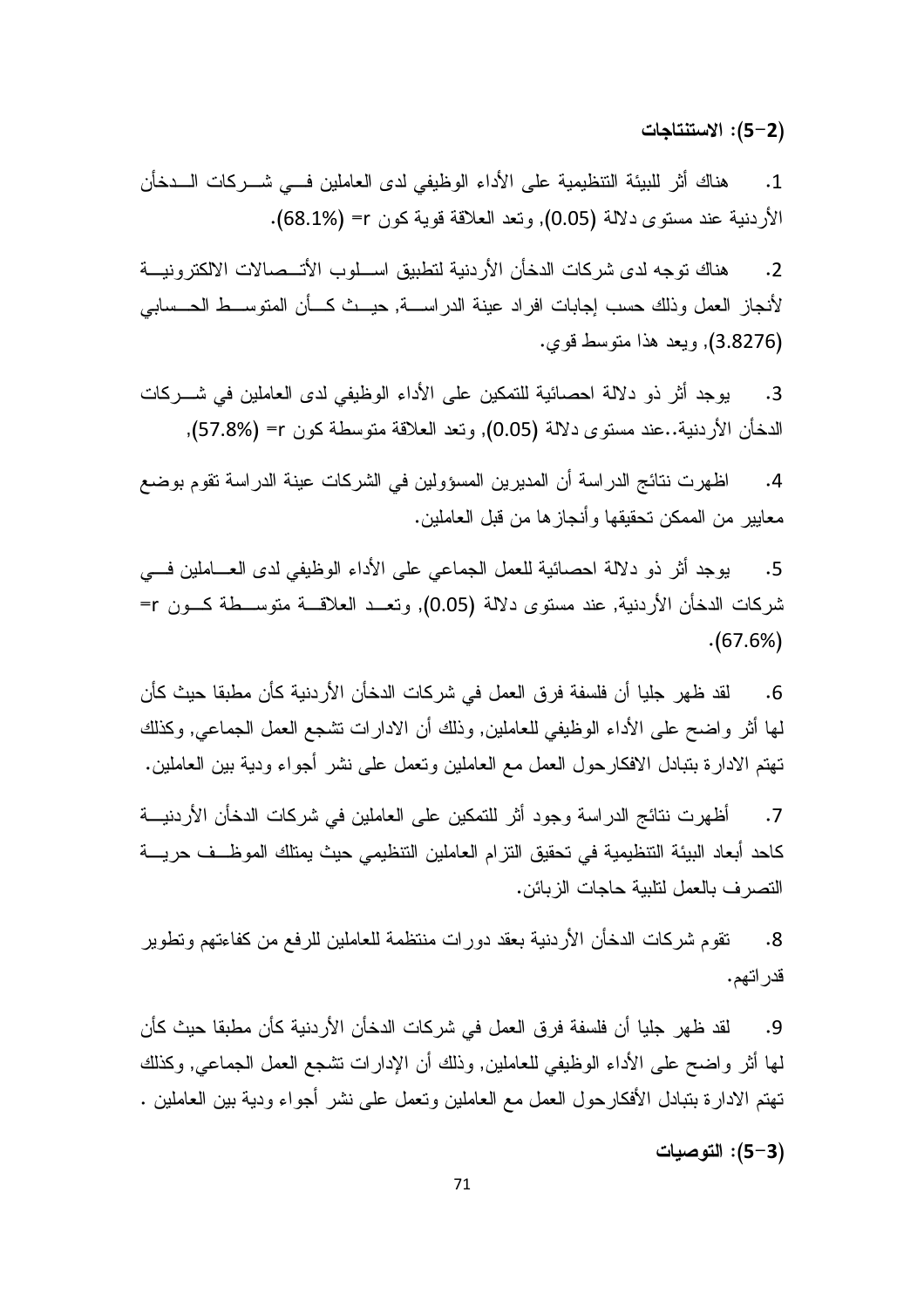من خلال ما توصلت اليه الدراسة من استنتاجات فأن الباحث يقتر ح مجموعة من التوصــــيات يمكن بيأنها على النحو التالي:

- الاهتمام على إجراء الاستطلاعات للبيئة التنظيمية لمعرفة احتياجات الموظفين.
- يوصى الباحث بضرورة توسيع نطاق التمكــين وتفــويض الــصلاحيات للعـــاملين, لتشجيعهم على المشاركة في إتخاذ القرار إبداء الاراء في مختلف القضايا خــصوصا بما بتعلق بأعمالهم.
- مكافأة الموظفين المبدعين عن أنجاز اتهم لخلق جو من المنافسة وتحفيز باقى العاملين على الإبداع وبالتالي الوصول إلى افضل أداء ممكن للمنظمة.
- يوصبي الباحث باجراء دراسات مستقبلية في نفس الموضوع وعلى بعــض شـــركات التوزيعبحيث يتم إدخال متغيرات أخرى للبيئة التنظيمية مثـــل (الهيكـــل التنظيمــــي, الاتصالات, الحو افز ).

#### المراجع العربية:

1.بارون،خضر (1999). "دراسة الفروق بين الجنسين في الضغوط الناجمة عن اداء العمل" المجلة التربوية،جامعة الكويت. الجلد 2(52).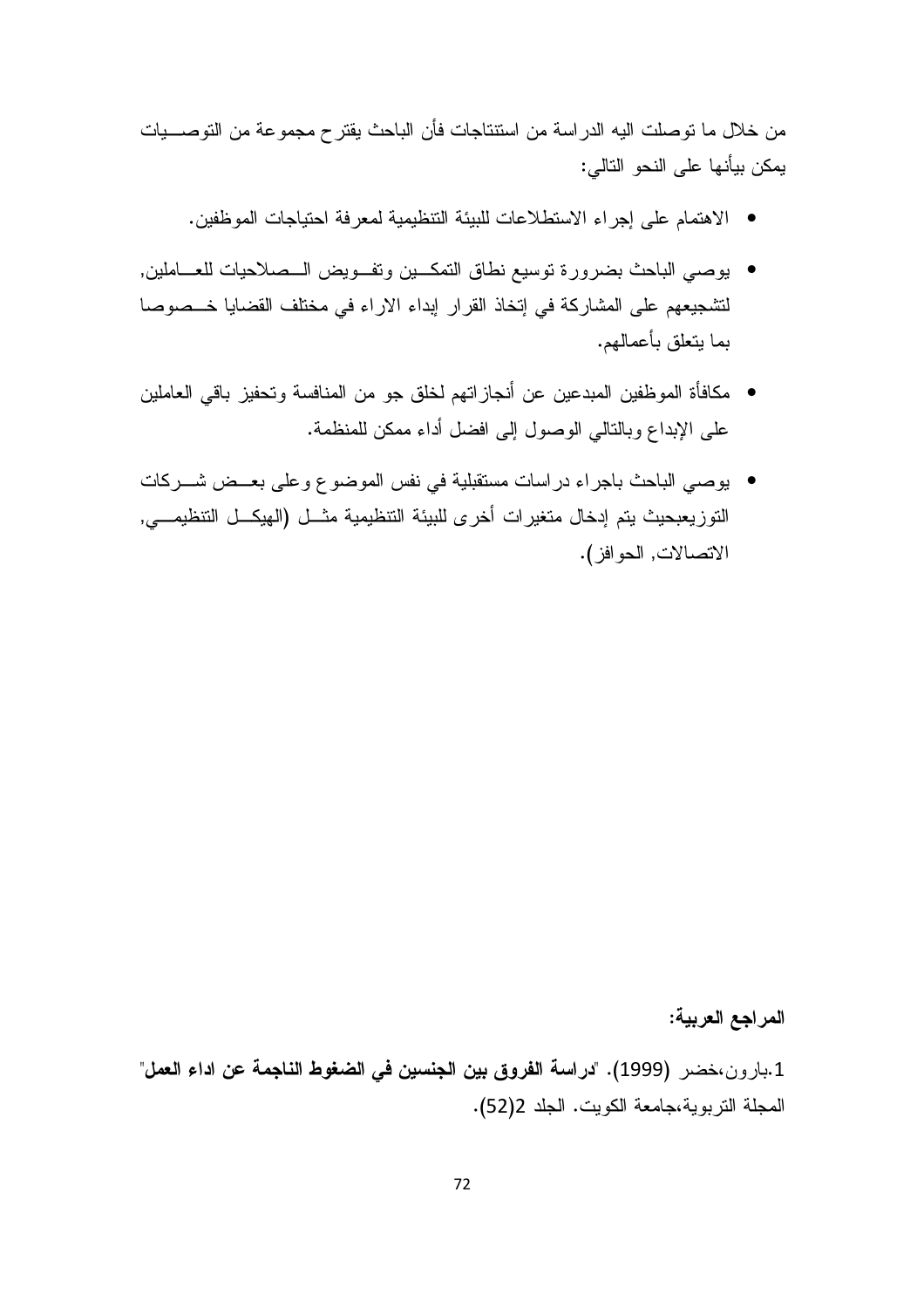2.البكر ،محمد (2005)، " النموذج الارشادي لتصميم الهيائل التنظيميــــة لمنظمــــات العمـــل الإدار ي" در اسات الجامعة الأر دنية،المجلد37 (1).

3.جو اد،شوقي (2010). "ا**لمرجع المتكامل في ادارة الاعمال**". ط1. عمأن. دار الحامد.

4.حنفي،عبدالغفغار (2007)، " السلوك التنظيمي و ادارو الموارد البشرية"،ط1،الاسكندرية، الدار الجامعية.

5.در ة, عبد الباري,(2003), **تكنولوجيا الأداء البشري في المنظمـــات**, (ط1), عمـــأن, دار الحامد.

6.الذنيبات،محمد،1999." المناخ التنظيمي وأثره على اداء العاملين فسي اجهـــزة الرقابـــة المالية و الادارية في الاردن" در اسات الجامعة الأردنية،المجلد26 (1)

7.السالم،مؤيد و ملكاوى،ناوم (2002) " أثر خـــصائص الـهيكـــل التنظيمــــي فــــي نوعيـــة المعلومات،دراسة ميدأنية في الشركات الصناعية المساهمة الأردنيـــة" دراســـات الجامعـــة الأر دنية،المجلد31 (1)

8.السكر أن،عبدالله (2003). " أثر المتغيرات التنظيميــــة علــــى الابـــداع الاداري"( رســــالـة ماجيستير غير منشورة) جامعة نايف،المملكة العربية السعودية.

9.السلمي, علي, (1985), إ**دارة الأفراد والكفاءة الأنتاجية**, ط3, القاهرة, مكتبة غريب.

10 السليم،عبدالله (2003). "أ**ثر المتغيرات التنظيمية على الابداع الادار ي**"،(رسالة ماجيستير غير منشورة)،اكاديمية نايف للعلوم الامنية,الرياض،المملكة العربية السعودية.

11. عمر محمد لشيبأني، علم النفس الإداري، الدار العربية للكتاب، الطبعة الأولى، سنه 1988.

12 سعد بن مرزوق العتيبي، دور القيادة التحويلية في أدارة التغيير، ورقه عمل للملتقى الإداري الثالث أدارة التغيير ومنطلبات التطوير في العمل الإداري، جامعه الملك سعود ، كليه العلوم الإدارية، الرياض ، سنه 1426 هـ.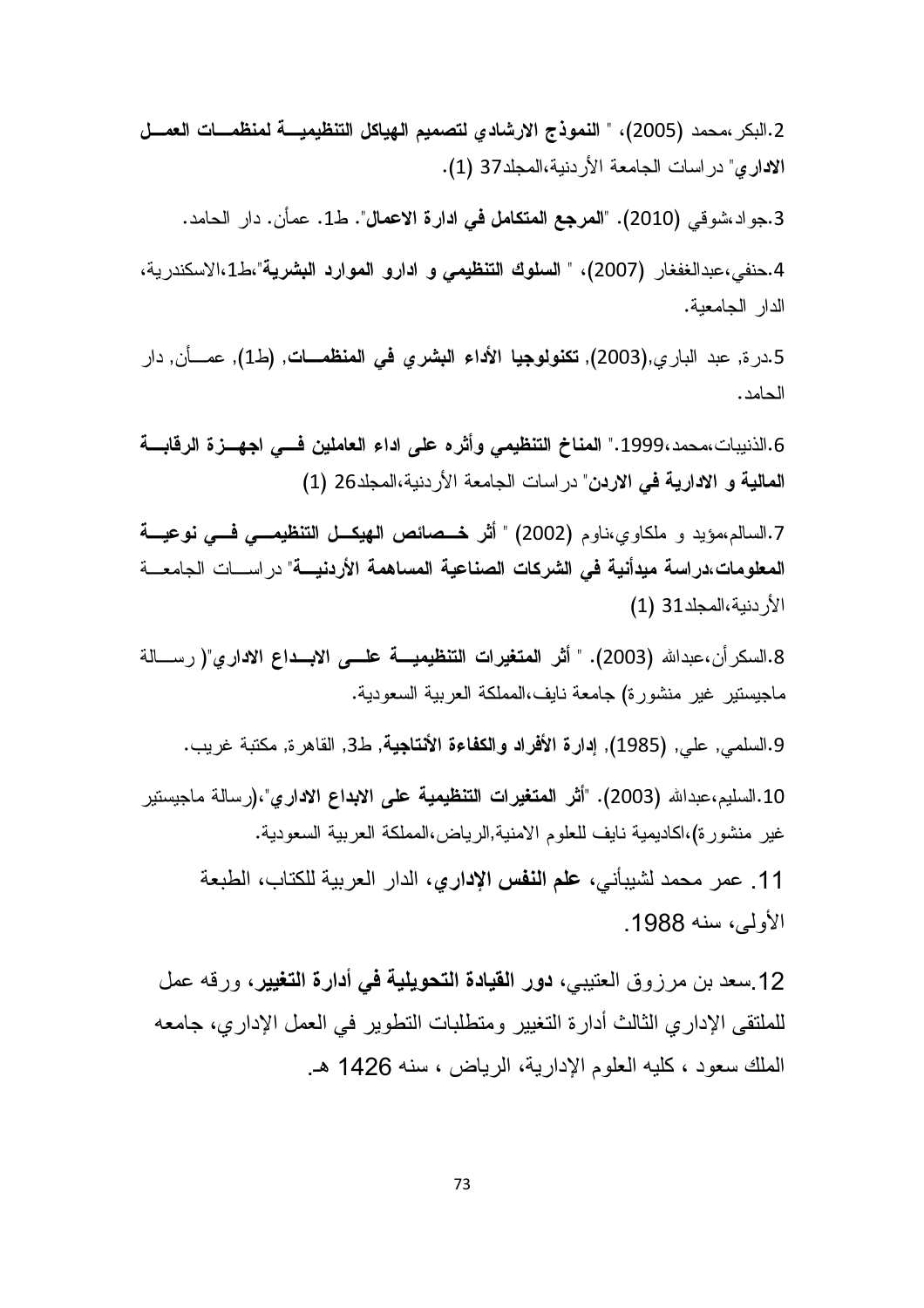13.الصر ايرة،احمد (2010)، " التماثل التنظيمي و الأداء الوظيفي و الشعور بسالامن فسي الادارات الجامعية" (رسالة ماجيستير منشورة) دار كنوز المعرفة،عمأن،الاردن.

14.الصغير ،فهدبن عثمأن بن محمد (2002)،" المناخ التنظيمي أثره على اداء العاملين فـــي الاجهـــزة الامنيــــة" (رســــالة ماجيــــستير غيــــر منـــشورة)، اكاديميــــة نــــايف للعلــــوم الامنية,الر باض، المملكة العربية السعودية.

15.الصر اير ة،اكتم و مقدادي يونس (2002)، "**المناخ الوظيفي و دوافع العمل للموظف العام** ل**دى الدوائر الحكومية فـــي محافظــــة جـــرش**"، مجلـــد ادار ي العــــدد (90)، معهـــد الادار ة العامة،عمأن،الاردن.

16.الطر اونة،محمد (2002). "ا**دارة الوقت والأداء الوظيفي**" در اسة تحليلية مقارنة، سلــساة العلوم الأنسأنية والاجتماعية، جامعة مؤنة المجلد 17(1).

17. محمد سويلم ، الإدارة, دار ألهأني، الطبعة الأولى، مصر ، سنه 1994، ص 30 18 محمد قاسم القريـوتي، الـمعلوك التنظيمـي ، دار الـشروق للنـشر والتوزيـع، الطبعة الر ابعة، سنه 2003.

19.العنزي،سعدعلي،وصالح احمد علي،(2008). "اراء واضواء على واقـــع مــستقبل ادارة الموارد البشرية صعبة المراس في منظمات الاعمال" **مجلة العلوم الاقتصادية**،بغداد المجلــد 14 العدد 22،50-52

20.عباس،سهيلة (2006)." ا**دارة الموارد البشرية: مدخل استراتيجي**".ط2،عمأن: دار وائل للنشر .

21.عبد المحسن، توفيق (2002)." **تقييم الأداء، مداخل جديدة،لعالم جديد**".القاهر ة. دار الفكر العربي

22.العميأن،محمود (2010). "**السلوك التنظيمي في منظمات الاعمال**".ط5.عمأن.دار وائسل للنشر

23.العواملة،نائل (1994)," ابعاد المناخ المؤسسى في الوزارات و الدوائر المركزيــــة فــــى الاردن" (رسالة ماجيستير غير منشورة)،الجامعة الأردنية،عمأن.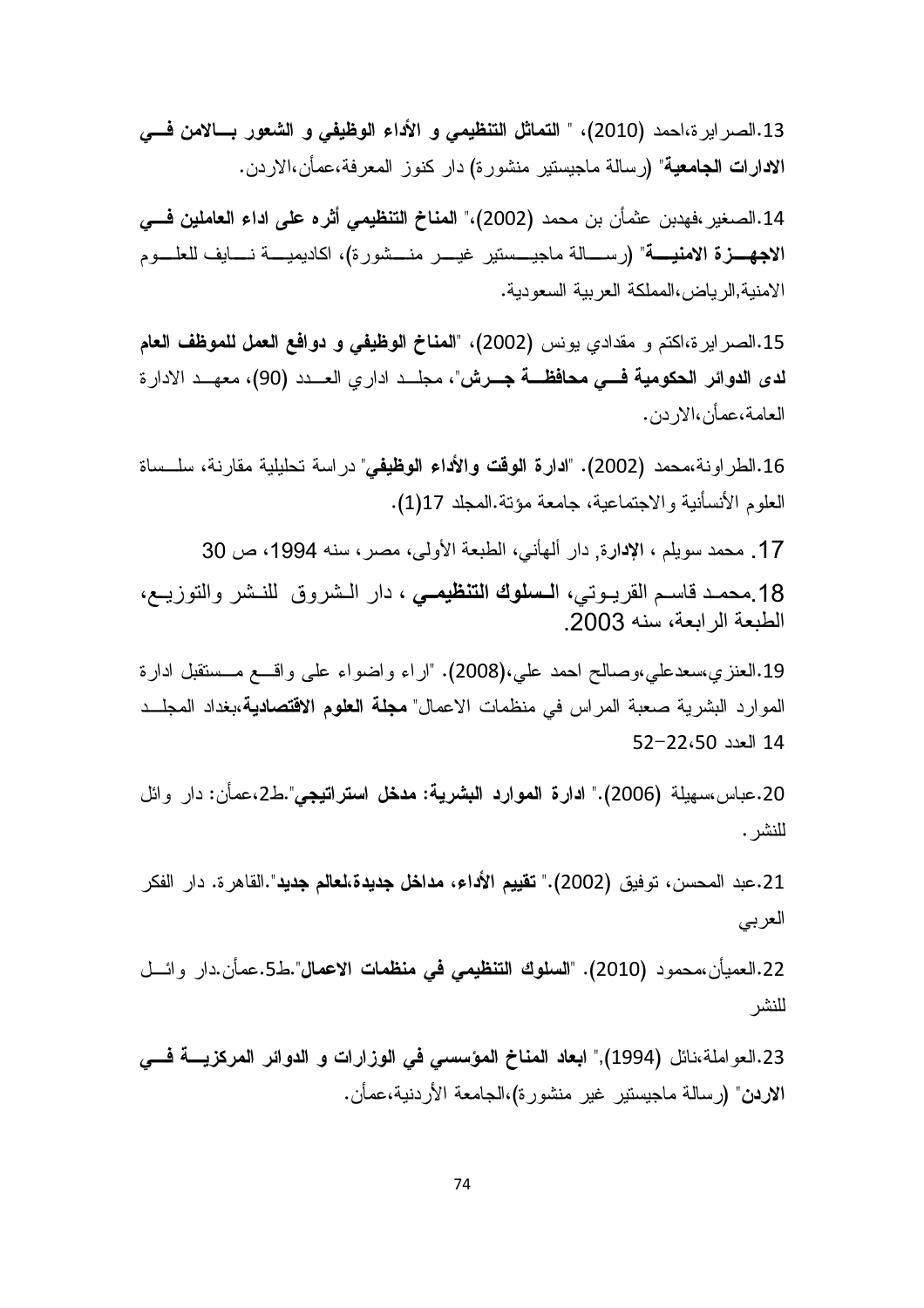24.القطاونة،منار (2000)،"المناخ التنظيمي و أثره على الإبداع:دراسة ميدأنية للمشرفيين **الااريين في الوزارات الأردنية**" رسالة ماجيستير غير منشورة،الجامعة الأردنية،عمأن،الاردن.

25.الكبيسي, عامر (1998), "**التطوير التنظيمي وقضايا معاصرة**: التنظيم الإداري الحكومي بين التغيير والمعاصرة, ط4, الدوحة, مطابع دار الشروق.

26.اللوزي،موسى،1994." الرضا عن المناخ التنظيمي لدى الافراد العاملين في مستشفيات ا**لقطاع اعام في الاردن**" در اسات الجامعة الأردنية،المجلد21 (6).

27.اللوزي، موسى (2004)، "ا**لنطوير التنظيمي: اساسيات و مفاهيم حديثة**"، ط3،عمأن،دار و ائل للنشر .

28.اللوزي, موسى, (2002), ا**لتنظيم وإجراءات الـعمل**, ط1, عمأن, دار وائل للنشر .

29 ملك،طار ق احمد(2007)، "ِ'أَثْرِ الأَنماط القيادية على الابداع الوظيفي: دراسة ميدأنيـــة **على المؤسسات الحكومية في دولة الكويت**<u>"،</u> رسالة ماجيستير غير منـــشورة،جامعة البلقـــاء التطبيقية، عمأن

30.المغربي،كامل (1994). "مفاهيم السلوك التنظيمي: مفاهيم و اسسسلوك الفردوالجماعة فمي التنظيم".ط2.عمأن.دار الفكر للنشر و النوزيع.

31.مخيمر , عبدالعزيز , واخرون,(2000), قياس الأداء المؤسسي للأجهزة الحكوميـــة,ط1, القاهر ة, المنظمة العربية للنتمية الأدارية.

32.نجيب،سامر (1994)، "العوامل المؤثِّرة على الأداء الوظيفي و الأنتاجية"، مجلسة الادارة ا**لعامة**،مجلد 35 (2)،عمأن،الاردن.

33.همشر ي, عمر أحمد (1999), "المناخ التنظيمي في مكتبات الجامعات الأهلية في الأردن من وجهة نظر العاملين فيها", **دراسات العلوم التربوية**, الجامعة الأردنية, مجلــد(26), عـــدد  $(187)_{0} \sim (1)$ .

المراجع الاجنبية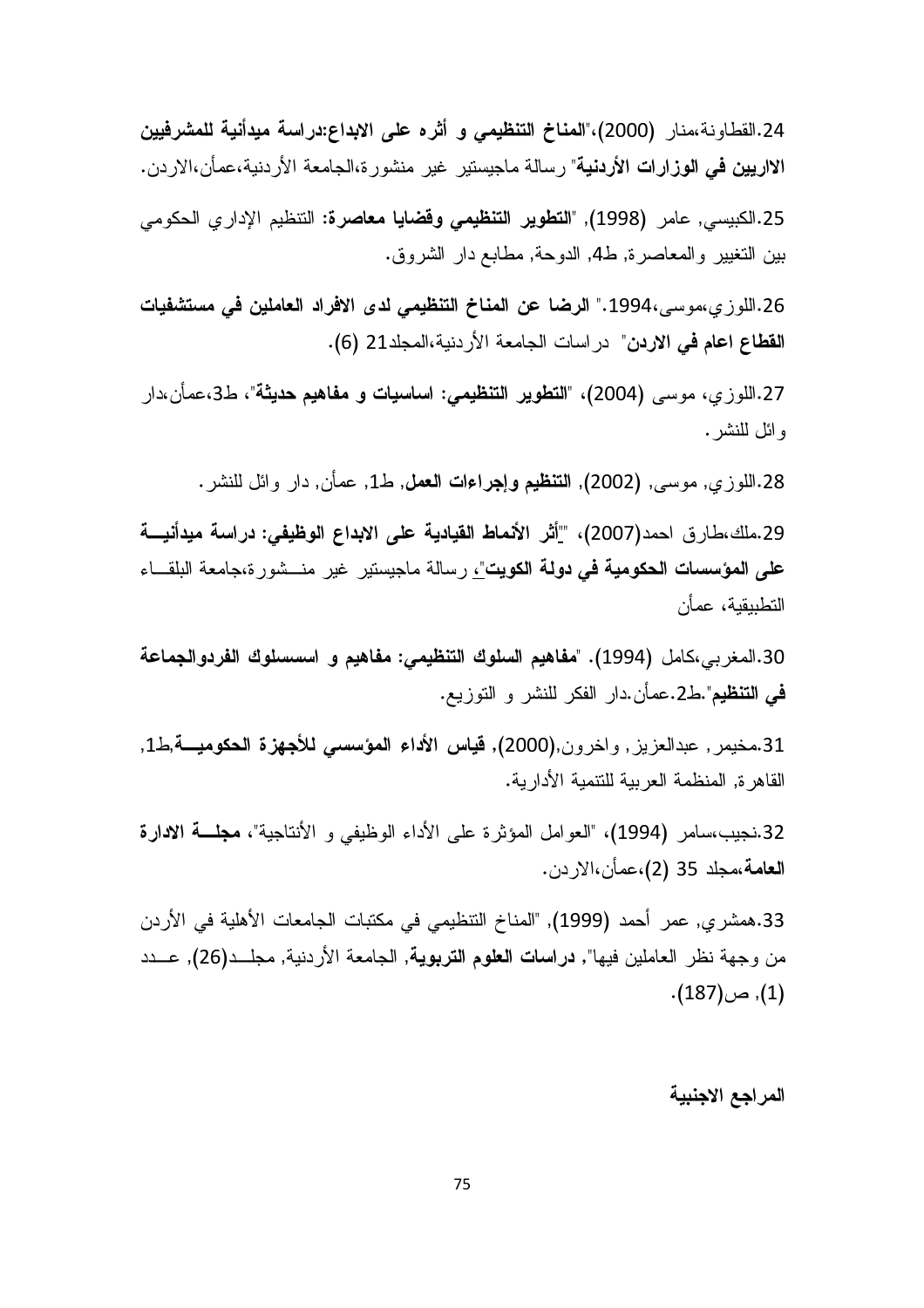1. Annick, Mark and Ives (2007) " Imapct of Organizational Structure on Nurses Job Satisfaction " International of Nursing Studies.(44).

2.Bavon, Aloysius,(1996), Innovations in Performance Measurement System, A Comparative Perspective, International Journal of Public Administration,18(2+3).

3.The empowerment process : "Conger, J. A. and Kanungo, R. N.( 1988). integrating theory and practice", Academy of Management Review, Vol.19, No.3, pp.471-82**.**

4.Dvir, T., Eden, D., Avolio, B. J., Shamir, B. (2002). " Impact of transformational leadership on follower development and performance: a field experiment.

5. Cook, H, (2006), "Management and Leadership Development Making it Work", Cincinnati: South-Western Publishing Co.

6.Cook, S. ( 1994). " The culture implication of empowerment". Empowerment in Organization, Vol.2, No.1, pp.9-13

7.Kennedy, Jeffrey,(1995), Empowering Employees through the Performance Appraisal, Harvard Business Review,41,(6)133-146.

8.Murrell, K. L. and Meredith, M. (2000). Empowering Employee. New York: McGraw-Hill.

9.Quinn, R.E. and Spreitzer, G.M. (1997). " The road to empowerment: seven questions every leader should consider", organizational Dynamics, Vol. 26, No.2, pp.37-49.

10. Ravi, Kathuria ,Maheshkumar, Joshi and Stephen Porth, (2007)," Organizational Alignment and Performance" Management Decision (45).

11. Patterson, Malcolm, Warr and Peter,(2004)," Organizational Climate productivity", CEP Discussion Paper, Center for economic performance.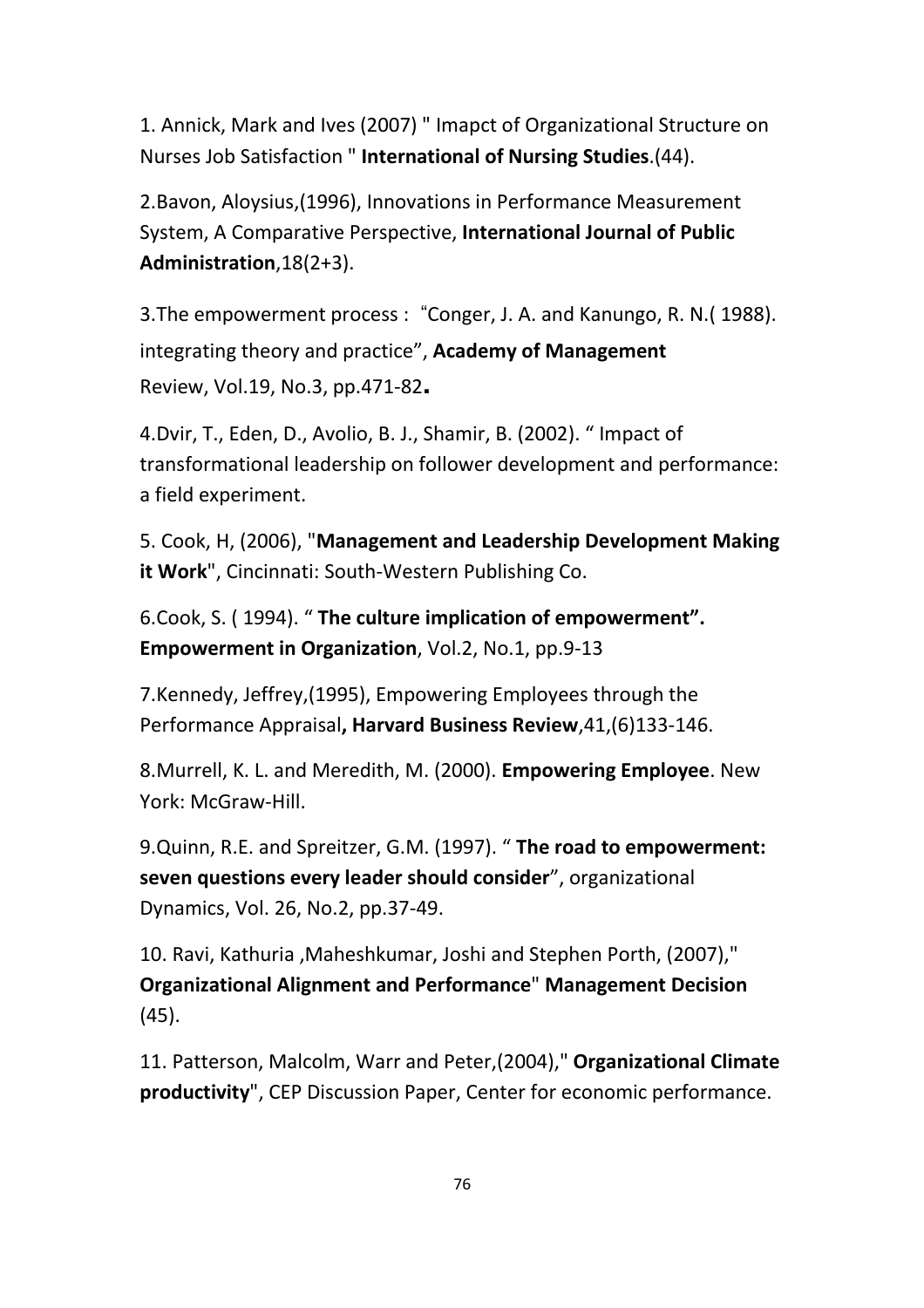11. Schoob, Christine (2000), Personality and Job Performance Under non-Routine Conditions. DAI-Business, Journal.

12. Tierney, P, Farmer, S.M and Gaven, G.B, (1999), "An Examination of Relationships", Personnel Psychology, vol, 52.

13. Thomas, K. W. and Velthhouse, B.A. (1990). " Cognitive elements of empowerment: an 'interpretive' model of intrinsic task mativation", Academy of Management Review, Vol.15, No.4, pp.666-81.

14. Shackleton, V. (1995). Business Leadership. London: Routledge.

15. Schuler, R.S, Huber, (1990), " Personal and Human Resources Management", (4<sup>th</sup> ed), West Publishing Co.

المواقع الالكترونية:

 $(2011/3./17)$ . (//: http: iraqacad.org) .1

<u>0. www.ibtesama.com هاشم طالب, أساليب القيادة الإدارية في تنمية الموارد البشرية.</u>

3. أكرم السالم، الإدارة الإستراتيجية استخدامات متعددة ودور حيوي متجدد، المنتدى العربي لادار ۃ المو ار د النشر بة، سنة 2008، الأنتر نيت www.hrdiscussion.com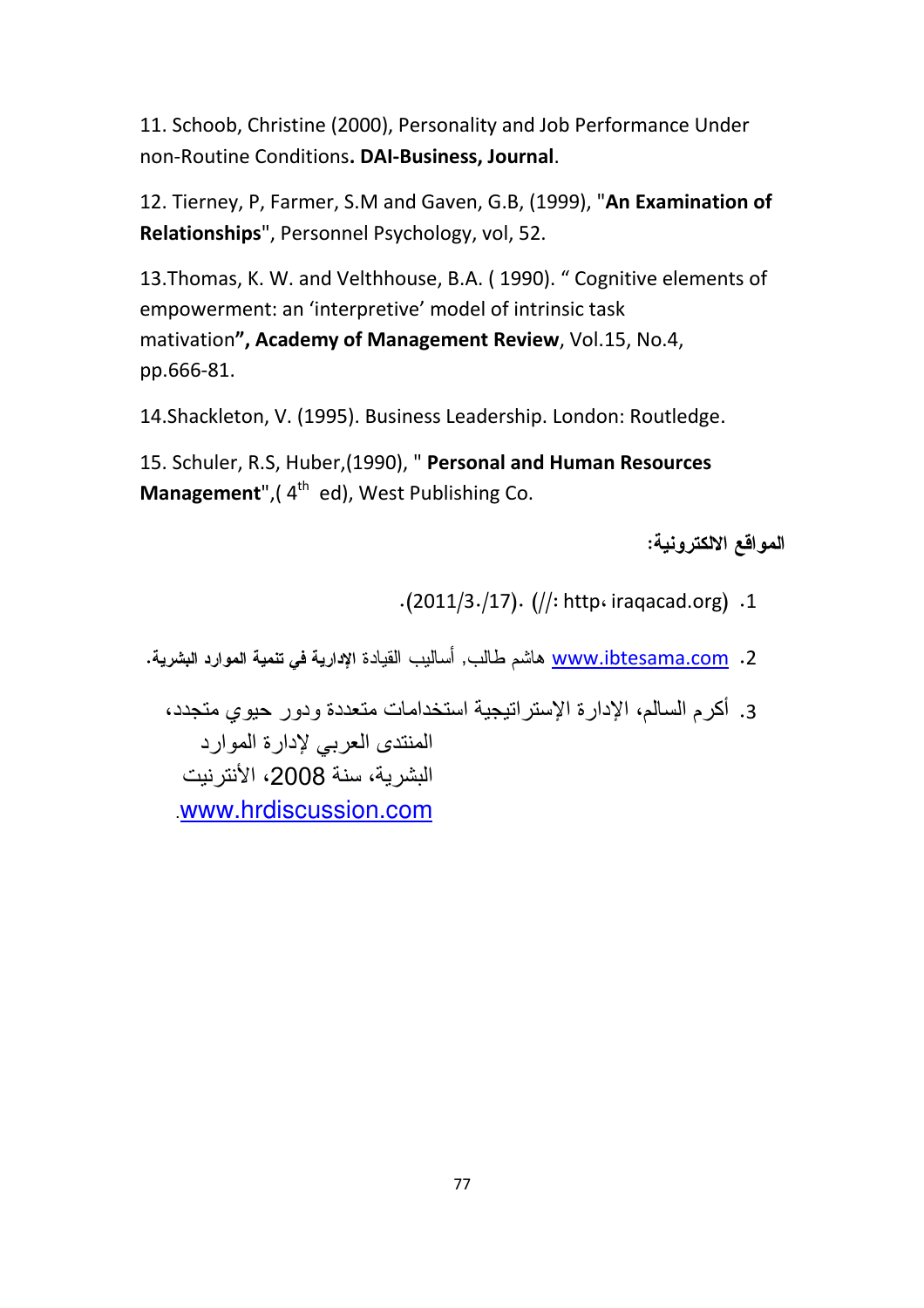قائمة الملاحق

اولا: ڤائمة بأسماء المحكمين ثأنيا: أداة الدراسة الاستبأنة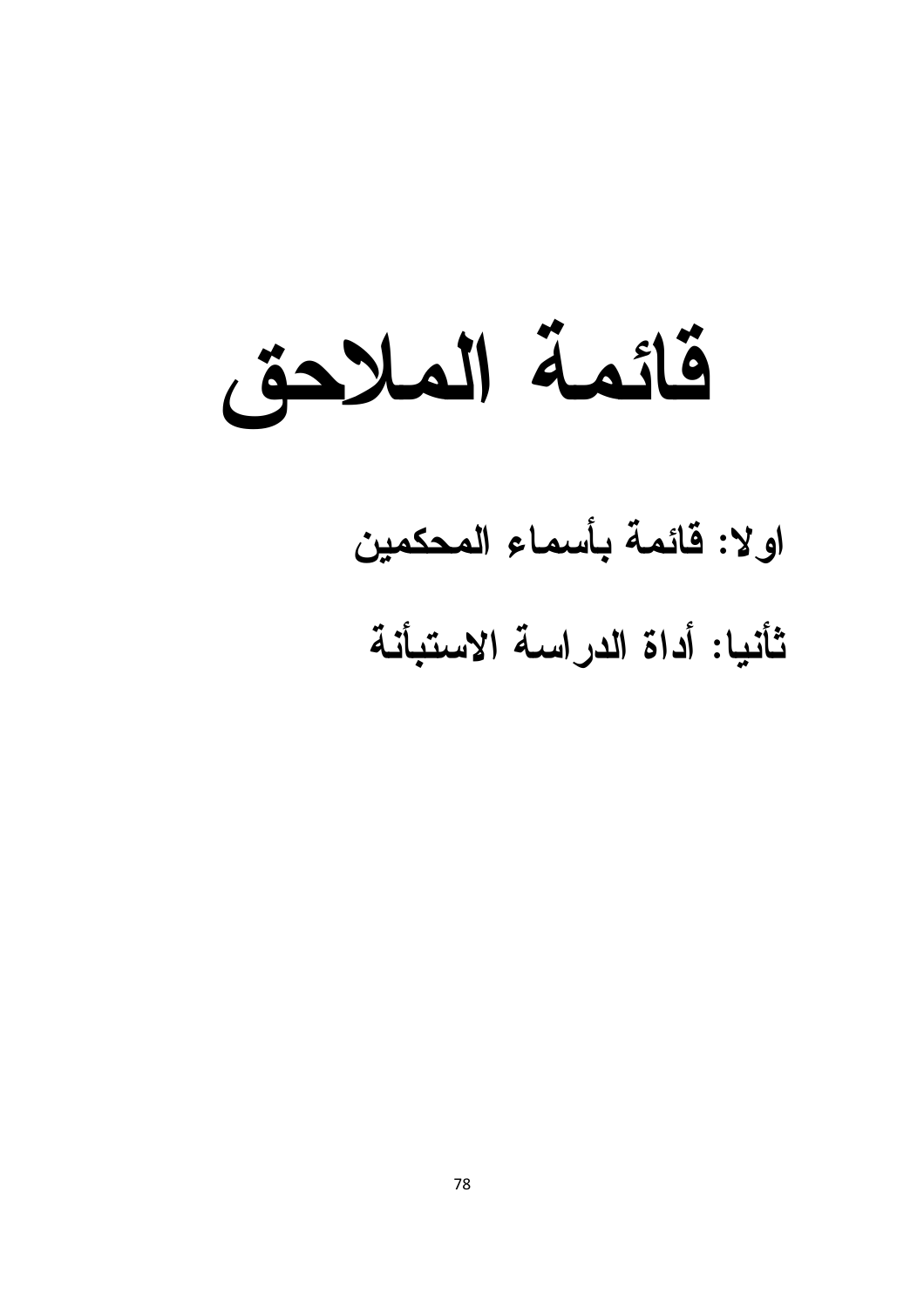### اولا: ملحق اسماء المحكمين

| الجامعة                | الاسم               | الرقم       |
|------------------------|---------------------|-------------|
| الجامعة الأردنية       | أ.د موسى اللوزي     | 1           |
| جامعة الشرق الاوسط     | أ.د نجم العزاوي     | $\mathbf 2$ |
| جامعة العلوم التطبيقية | د. محفوظ جودة       | 3           |
| جامعة فيلادلفيا        | د. طارق هاشم        | 4           |
| جامعة الشرق الاوسط     | د. عبدالله ابو سلمی | 5           |
| جامعة الشرق الاوسط     | د. ماهر الشمايلة    | 6           |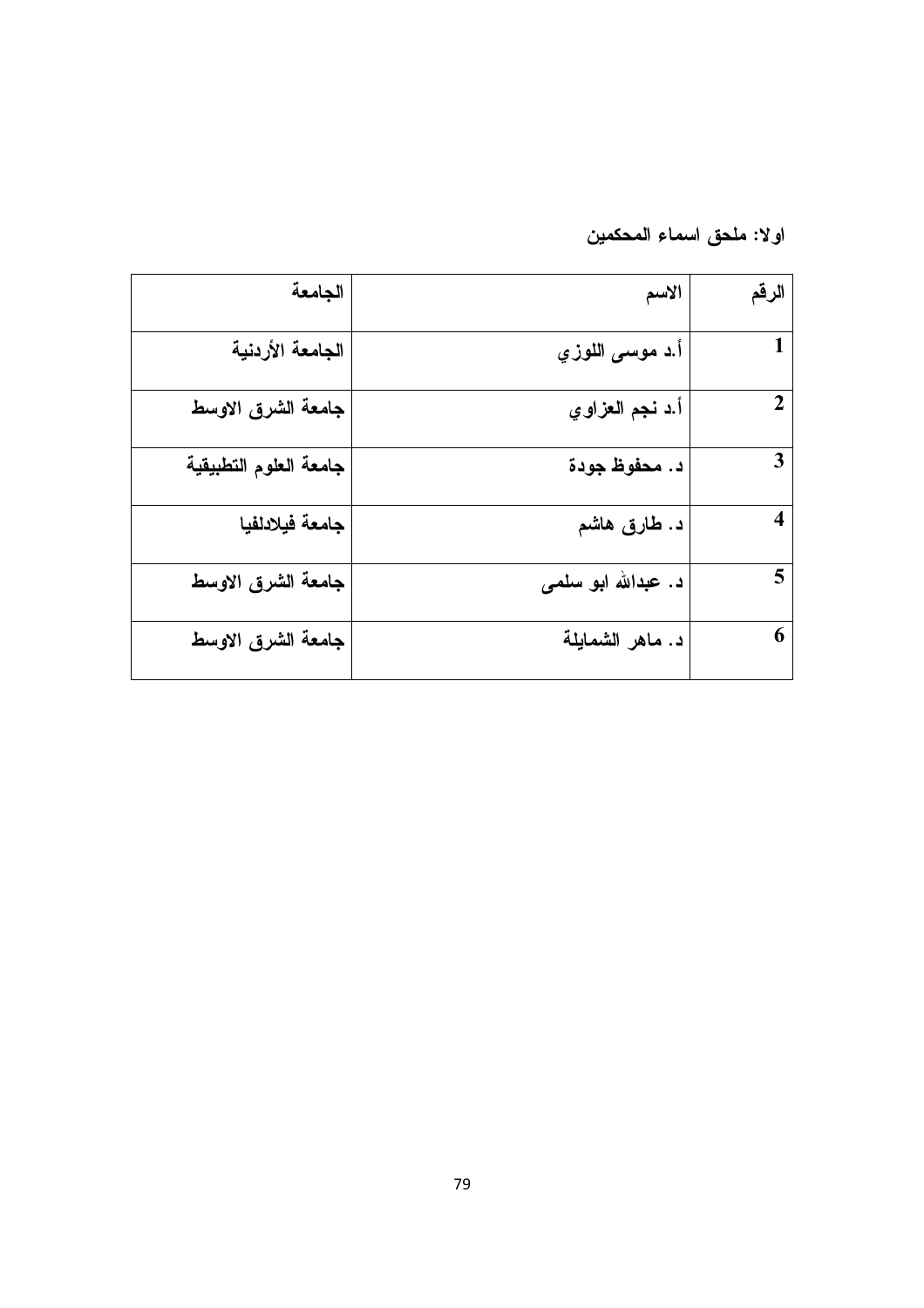ثأنيا: أداة الدر اسة (الاستبأنة)

#### بسم الله الرحمن الرحيم

الاخوة العاملين الأفاضل

تحبة طببة وبعد-

أضع بين أيديكم إستبأنة خاصة بدراسة "أثر ا**لبيئة التنظيمية عل**ى الأداء الوظيفي للعاملين في شركات الدخأن الأردنية''.

أن حرصكم على نقديم المعلومات الكافية والمطلوبة بدقة وموضوعية<sub>,</sub> سيؤدي بلا شك إلى تحقيق أهداف البحث, والخروج بالتوصيات المناسبة التي تساعد في وضع حلول مناسبة لموضوع البحث.

لذا أرجو التكرم بالإجابة على فقرات الإستبأنة بعناية مع إبداء أية ملاحظات ترونها مناسبة. علما أن البيأنات التي ستوفر ها الإستبأنة ستستخدم لأغراض البحث العلمي فقط وستعامل بسرية تامة وسيتم تزويدكم بنتائج الدراسة في حال الأنتهاء منها إذا رغبتم بالاطلاع علبها

| الدكتور: ظاهر رداد القرشي | امجد عبد الرحمن الاهدل |  |
|---------------------------|------------------------|--|
| المشرف العلمي             | طالب ماجستير إدارة     |  |
| أعمال                     |                        |  |

#### جامعة الشر ق الأو سط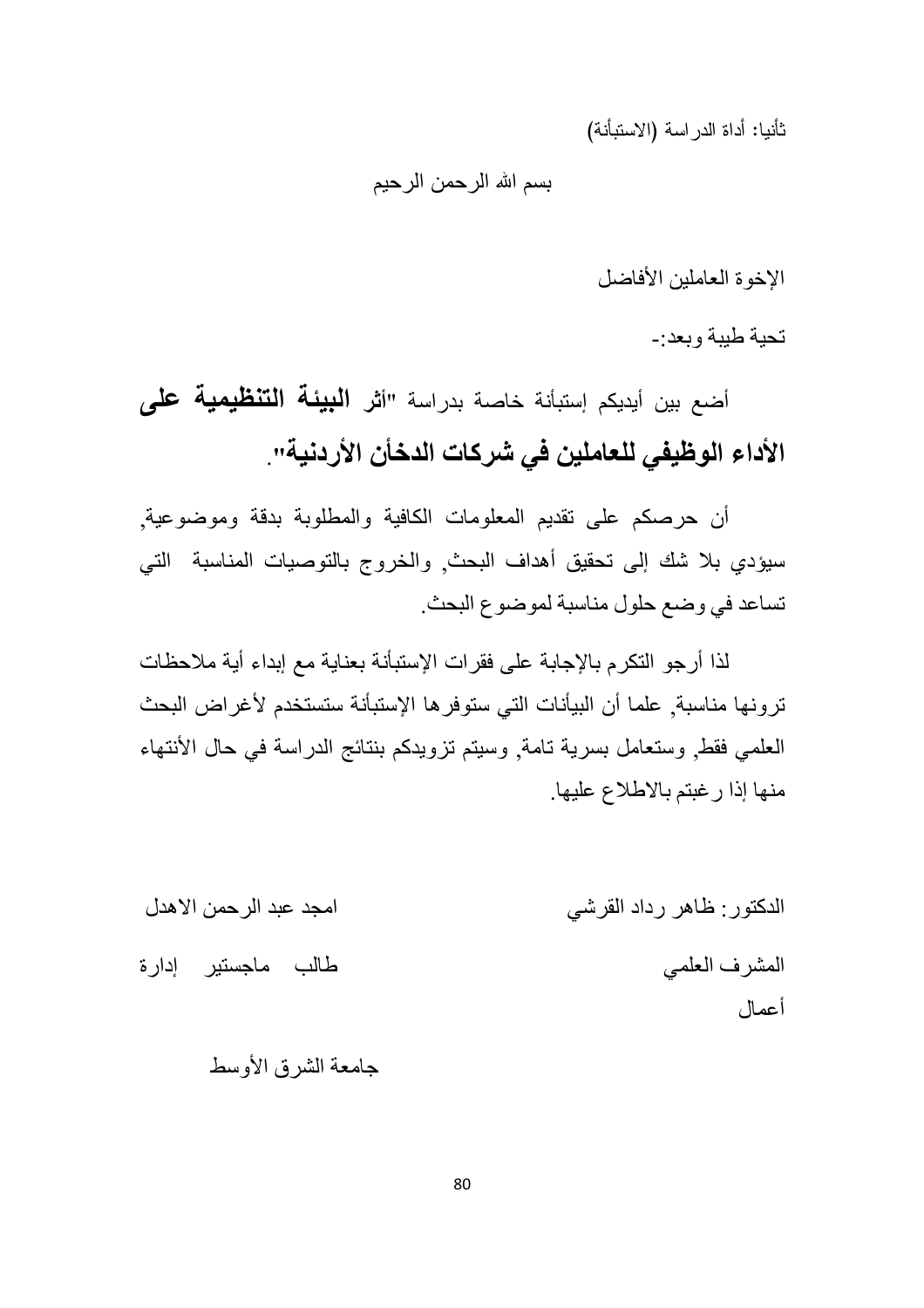الجزء الأول:

1. الجنس:

⊡ذکر ⊡أنثى

2. العمر:

| ِ □ من 25 - 29 | ِ □من 20-24 | $\sqrt{20}$ اقل من $_\square$ |
|----------------|-------------|-------------------------------|
| □ أكثر من 40   | □ من 35- 39 | □من 30- 34                    |

### 3. المؤهل العلمي :

| ِ <b>□بكالوريوس</b> | □ <b>دبلوم متوسط</b> | □   ثأنوية عامة فما دون |
|---------------------|----------------------|-------------------------|
|                     | ∟دکتوراه             | ∟ماجستير                |

- 4.سنوات الخبرة
- □ من 5 سنوات إلى 9 سنوات □ اقل من 5 سنوات اكثر من 15 سنة  $_\square$  $\Box$  من 10 سنوات إلى 14 سنة
	- 5. المركز الوظيفي
	- □ نـائب مدير عام **□ مدير عام** □ رئ**يس قسم** □ موظف **□ مشرف**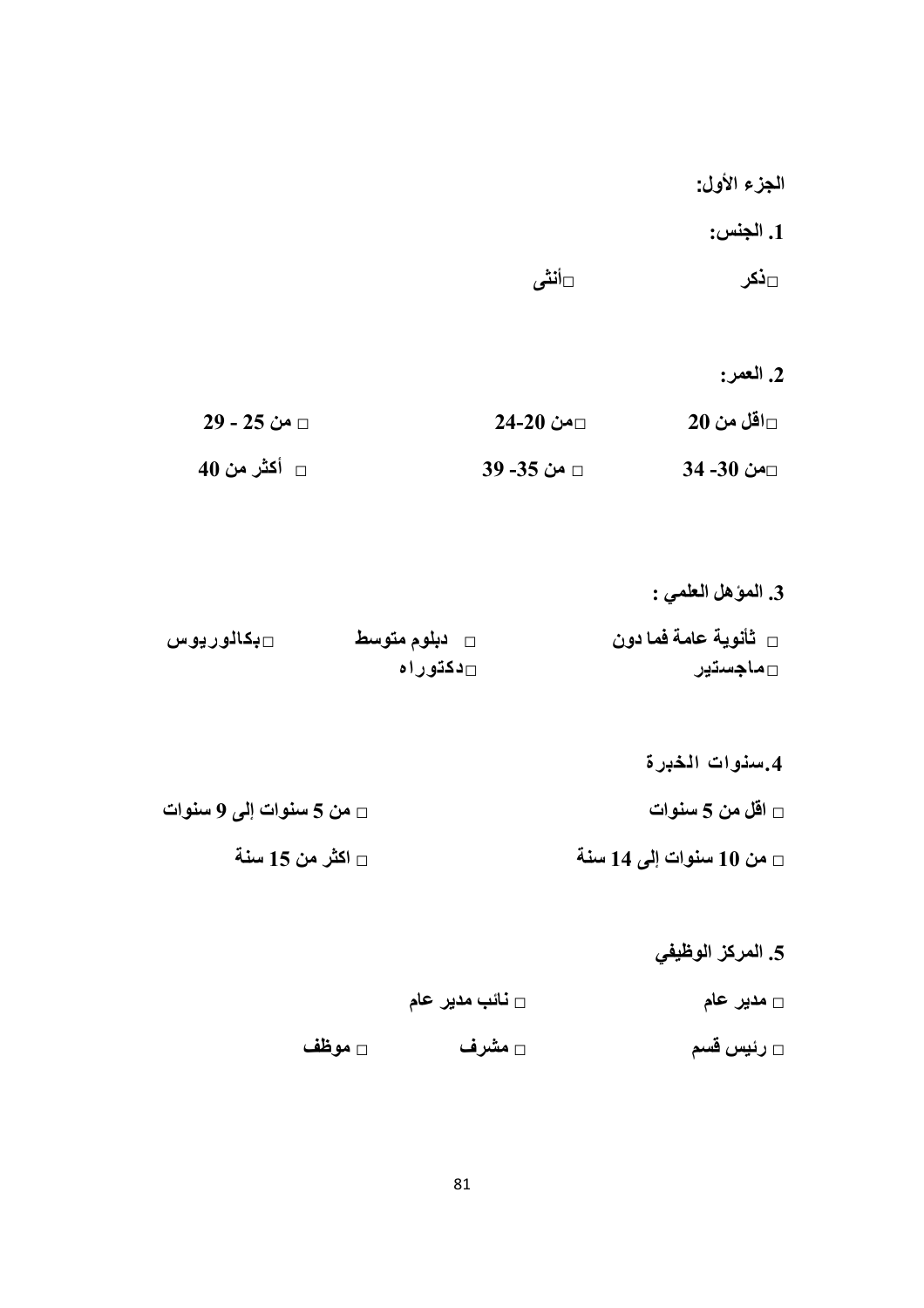## المحور الأول: نمط القيادة:

| لا يحدث | نادرا | احيأنا | غالبا | دائما | الســــوْال                                                                                        |                |
|---------|-------|--------|-------|-------|----------------------------------------------------------------------------------------------------|----------------|
| ایدا    |       |        |       |       |                                                                                                    |                |
|         |       |        |       |       | تعتمد الشركة معيار الأقدمية في قرارات ألترقية                                                      | $\mathbf{1}$   |
|         |       |        |       |       | يسمح الهيكل التنظيمي بالتواصل فيما بين العاملين                                                    | $\overline{2}$ |
|         |       |        |       |       | تتميز الفيادة العاملة بسهولة التعرف على العاملين<br>فيما بينهم                                     | $\overline{3}$ |
|         |       |        |       |       | تدعم الشركة أسلوب الإتصالات الإلكترونية لأنجاز<br>العمل                                            | $\overline{4}$ |
|         |       |        |       |       | تهسىء نظسم الأتسصالات الألكترونيسة التفاعسل<br>الموضوعي بين الإدارة والعاملين                      | 5              |
|         |       |        |       |       | يمكن للموظف في الشركة أن يطرح وجهة نظره<br>حتى لوكأنت تتعارض مع موقف رووسائه                       | 6              |
|         |       |        |       |       | تسمح قواعد وإجراءات العمل في تدفق اقتراحات<br>العاملين إلى المستويات العليا                        | $\overline{7}$ |
|         |       |        |       |       | تعمل إدارة الشركة على إشاعة فلسفة المبادرة في<br>العمل                                             | 8              |
|         |       |        |       |       | يفضل العـاملون عنـد مواجهـة مـشكلة معينــة فــى<br>العمل عدم البت بها إلى حين عرضها على الرئيس     | 9              |
|         |       |        |       |       | المباشر                                                                                            |                |
|         |       |        |       |       | تعتمـد إدارة الـشركة أسـلوب المـشاركة فـي إتخـاذ<br>القرار                                         | 10             |
|         |       |        |       |       | تعتمــد إدارة الـــشركة علـــى الحكمـــة الشخــصية<br>والمبادرات في تفحص كل شي                     | 11             |
|         |       |        |       |       | يتلقى العاملين الدعم والإسناد المادي والمعنوي<br>من مديريهم                                        | 12             |
|         |       |        |       |       | يتم الإتصال الادارى بين الرؤساء والمرووسين<br>بسرعة                                                | 13             |
|         |       |        |       |       | توازن إدارة الشركة بين سياسات الدعم والمساندة<br>وسياسة التهديد بالعقوبات                          | 14             |
|         |       |        |       |       | تبذل الإدارة جهودا كبيرة لمناقشة طموح الموظف<br>للنجــاح عنــدما يكــون ذلــك منــسجما مــع طمــوح | 15             |
|         |       |        |       |       | المؤسسسة                                                                                           |                |
|         |       |        |       |       | خطوط السلطة للروساء والمرووسين واضحة                                                               | 16             |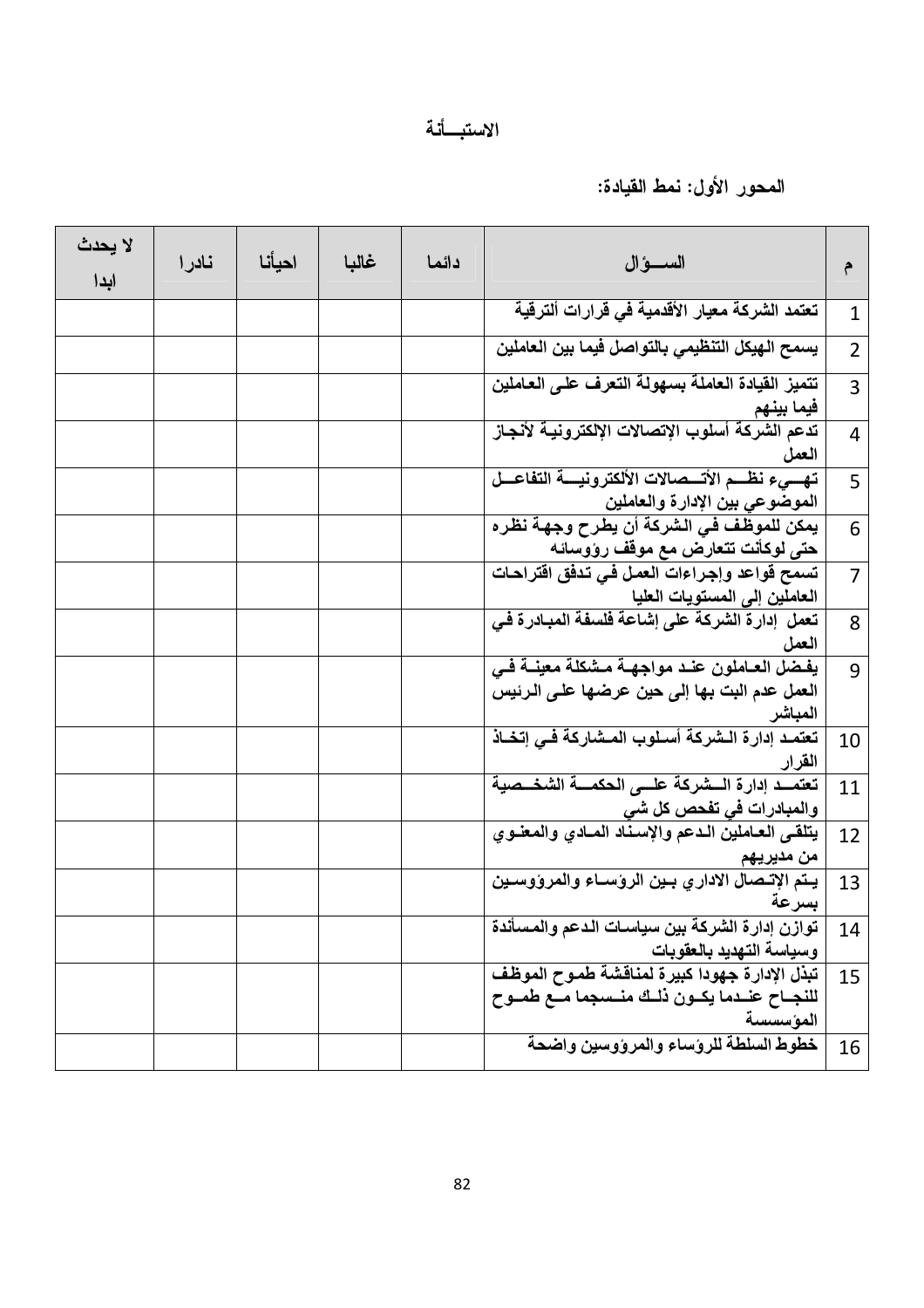## المحور الثأني: التمكين:

| لا يحدث<br>ابدا | نادرا | احيأنا | غالبا | دائما | السوال                                                                                                                   | $\hat{\tau}$   |
|-----------------|-------|--------|-------|-------|--------------------------------------------------------------------------------------------------------------------------|----------------|
|                 |       |        |       |       | تساعد سياسة الشركة فى بناء الثقة والإبداع<br>بين العاملين                                                                | $\mathbf{1}$   |
|                 |       |        |       |       | تقوم سياسة الإشراف في الشركة على أساس<br>رسم الخطـوط العريـضة لأعمــال العــاملين شم<br>تترك لهم حرية التصرف في إطار ذلك | $\overline{2}$ |
|                 |       |        |       |       | تعطى إدارة الشركة العاملين فرصة لحل مشاكل<br>العمل                                                                       | 3              |
|                 |       |        |       |       | يلجسأ متخسذو القسرارت إلسم المسشاورات<br>واستطلاعات الراى قبل اتخاذ القرارت                                              | $\overline{4}$ |
|                 |       |        |       |       | يقوم المدير المسؤول في مكأن عملك بوضع<br>معايير للعاملين قابلة للأنجاز والتحقق                                           | 5              |
|                 |       |        |       |       | يحرص المدير المسؤول علك على ضرورة<br>تكــافوَ الــسلطة مــع المــسوَولية عنــد تفويــضه<br>لبعض صلاحياته                 | 6              |
|                 |       |        |       |       | يتلقى الموظف الدعم من رووسائه                                                                                            | $\overline{7}$ |
|                 |       |        |       |       | يـشجع المـدير المـسوّول العـاملين معـك علــي<br>تحمل المسوولية                                                           | 8              |
|                 |       |        |       |       | يدعم المدير المسؤول في مكأن عملك ممارسة<br>كل فرد لصلاحياته المخولة له                                                   | 9              |
|                 |       |        |       |       | تقوم الشركة بتزويد الموظفين بمعلومات عن<br>أنجاز اتهم في الأعمال الموكلة إليهم                                           | 10             |
|                 |       |        |       |       | تقوم الشركة بتدريب الموظفين وتـأهيلهم على<br>العمل اللذى يمارسونه                                                        | 11             |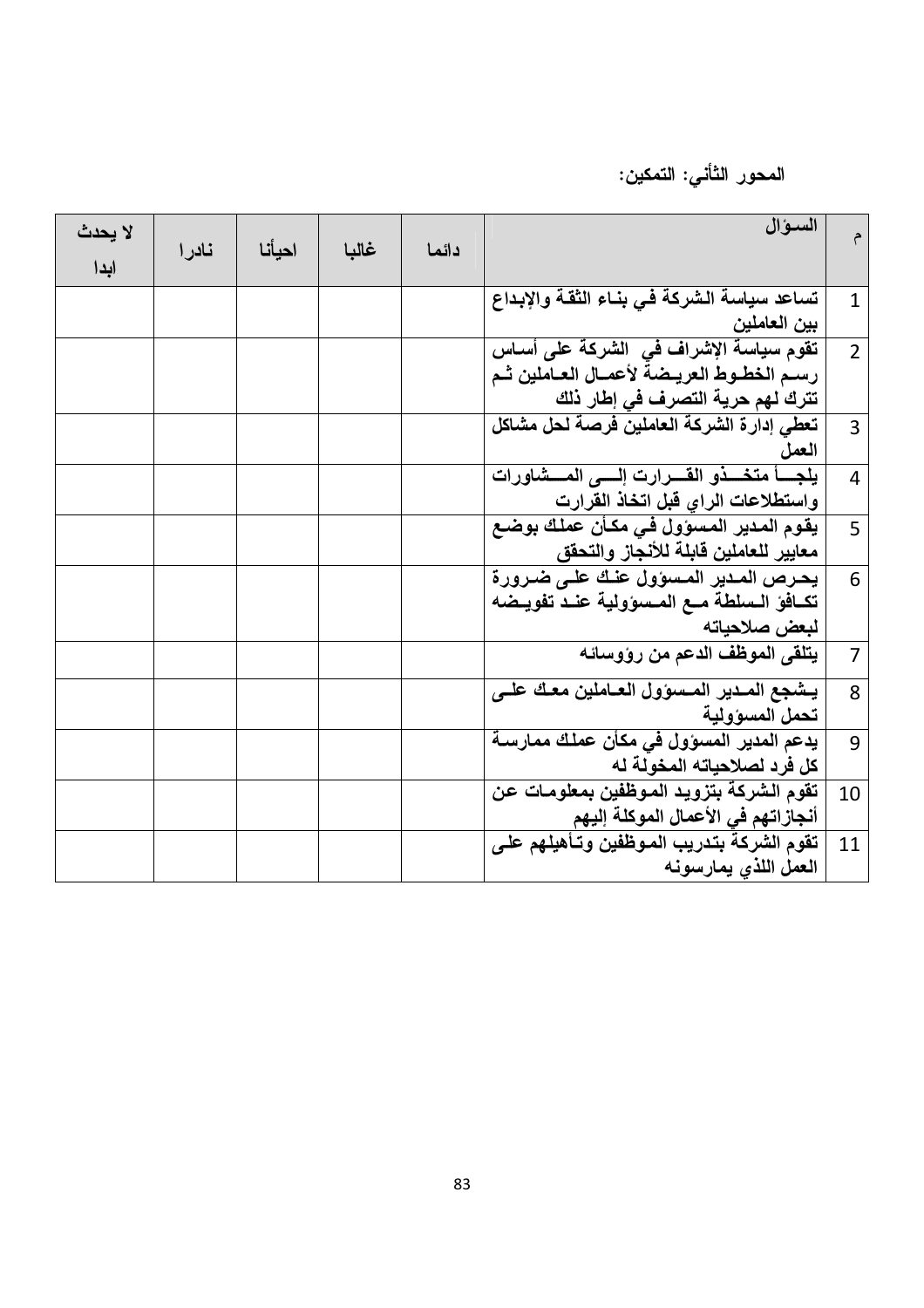## المحور الثالث: العمل الجماعي:

| لا يحدث<br>ایدا | نادرا | احيأنا | غالبا | دائما | السؤال                                                                                                       | م              |
|-----------------|-------|--------|-------|-------|--------------------------------------------------------------------------------------------------------------|----------------|
|                 |       |        |       |       | يتم أنجاز العمل بشكل تعاوني                                                                                  | $\mathbf{1}$   |
|                 |       |        |       |       | اشجع المقترحات المقدمة من الآخرين                                                                            | $\overline{2}$ |
|                 |       |        |       |       | اتمسك بالأدوار المتميزة في فرق العمل والتي<br>تــساعد فــى تنميـــة القــدرات والإمكأنـــات فــى<br>المؤسسة. | $\overline{3}$ |
|                 |       |        |       |       | يتم التنسيق مع الاخرين لأداء العمل بصورة<br>جيدة                                                             | $\overline{4}$ |
|                 |       |        |       |       | أشــارك فــى التعليقــات وإبــداء الــرأى فــى اثنــاء<br>الندوات أو الإجتماعات التي تعقدها الشركة           | 5              |
|                 |       |        |       |       | أسعى للعمل مع لجأن او فرق عمل تكلف بحل<br>المشكلات وإتخاذ القرارات المهمة                                    | 6              |
|                 |       |        |       |       | تسمح نظم العمل بالمشاركة ف <i>ي</i> إتخاذ القرارات                                                           | $\overline{7}$ |
|                 |       |        |       |       | تقـوم الـــثـــركــة علـــي تـــثــكيل فـــرق عمــل لتنـفيــذ<br>مهامها                                      | 8              |